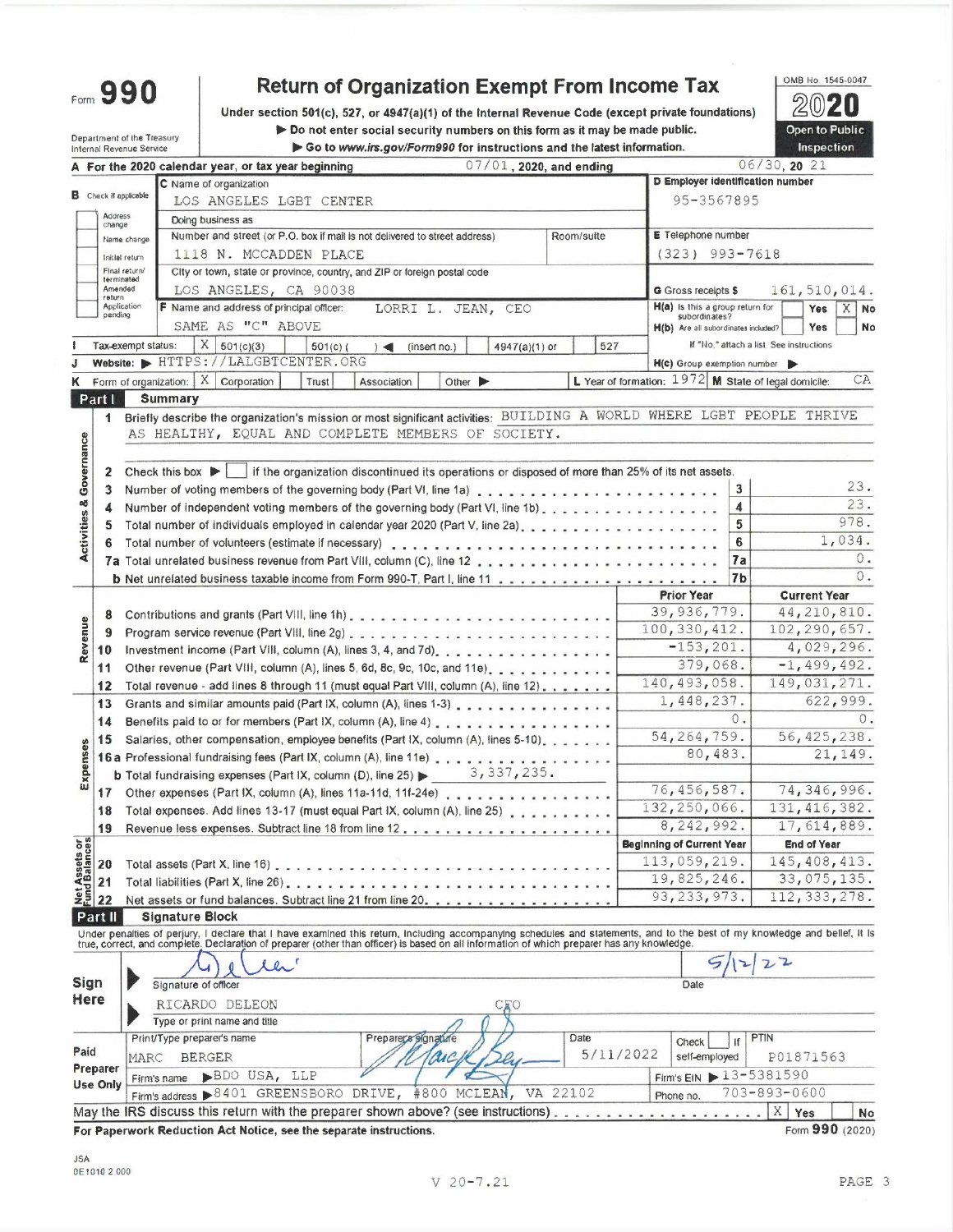| LOS ANGELES LGBT CENTER |  | 95-3567895 |
|-------------------------|--|------------|
|                         |  |            |

| X                                                                                                                                  |
|------------------------------------------------------------------------------------------------------------------------------------|
|                                                                                                                                    |
|                                                                                                                                    |
|                                                                                                                                    |
|                                                                                                                                    |
|                                                                                                                                    |
| $ X $ No                                                                                                                           |
|                                                                                                                                    |
|                                                                                                                                    |
| $ X $ No                                                                                                                           |
|                                                                                                                                    |
| 4 Describe the organization's program service accomplishments for each of its three largest program services, as measured by       |
| expenses. Section $501(c)(3)$ and $501(c)(4)$ organizations are required to report the amount of grants and allocations to others, |
|                                                                                                                                    |
|                                                                                                                                    |
|                                                                                                                                    |
|                                                                                                                                    |
|                                                                                                                                    |
|                                                                                                                                    |
|                                                                                                                                    |
|                                                                                                                                    |
|                                                                                                                                    |
|                                                                                                                                    |
|                                                                                                                                    |
|                                                                                                                                    |
|                                                                                                                                    |
|                                                                                                                                    |
|                                                                                                                                    |
|                                                                                                                                    |
|                                                                                                                                    |
|                                                                                                                                    |
|                                                                                                                                    |
|                                                                                                                                    |
|                                                                                                                                    |
|                                                                                                                                    |
|                                                                                                                                    |
|                                                                                                                                    |
|                                                                                                                                    |
|                                                                                                                                    |
|                                                                                                                                    |
|                                                                                                                                    |
|                                                                                                                                    |
|                                                                                                                                    |
|                                                                                                                                    |
|                                                                                                                                    |
|                                                                                                                                    |
|                                                                                                                                    |
|                                                                                                                                    |
|                                                                                                                                    |
|                                                                                                                                    |
|                                                                                                                                    |
|                                                                                                                                    |
|                                                                                                                                    |
|                                                                                                                                    |
|                                                                                                                                    |
| $102, 121, 528.$ )<br>$40,614.$ )                                                                                                  |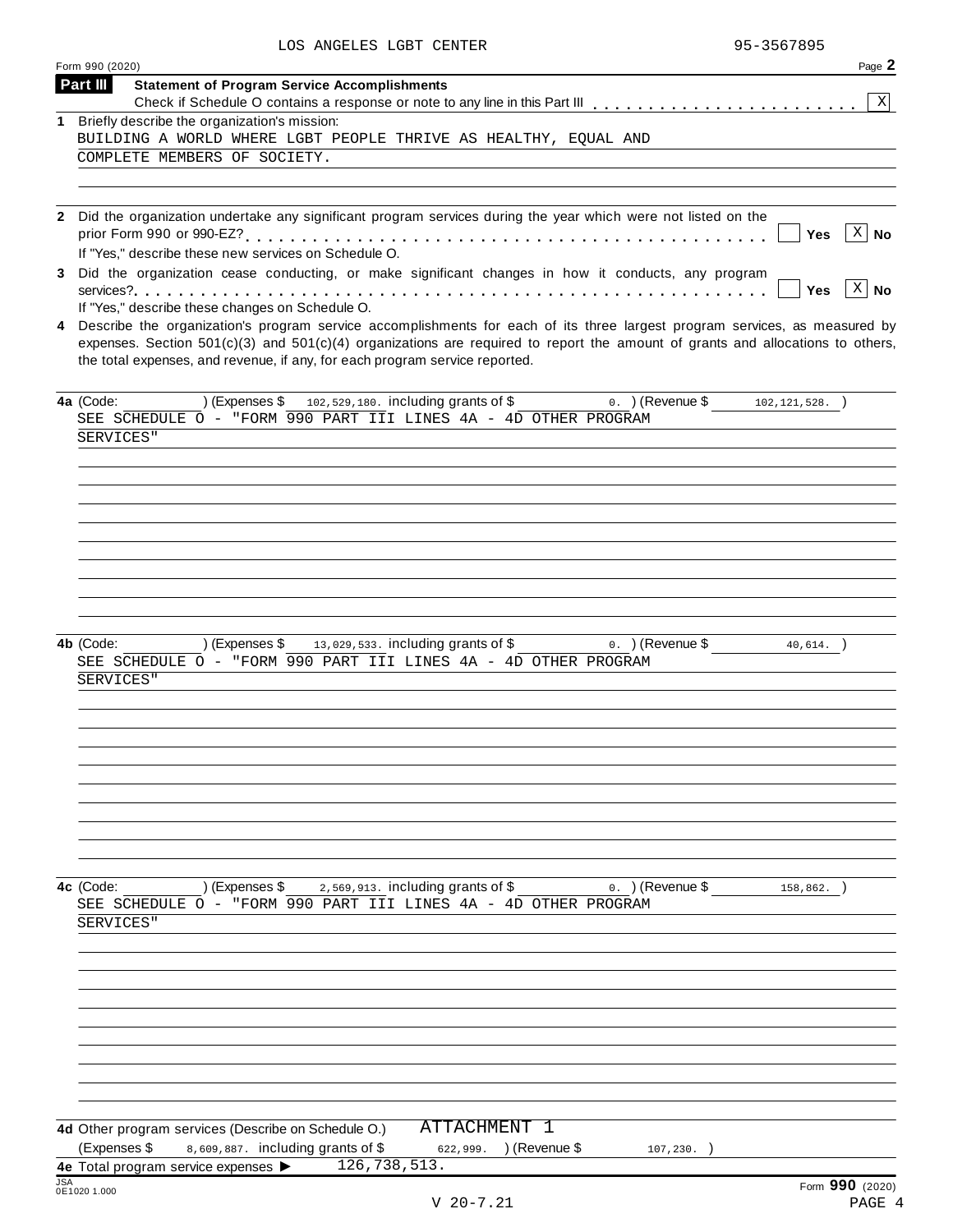**Part IV Checklist of Required Schedules**

| 1                          | Is the organization described in section $501(c)(3)$ or $4947(a)(1)$ (other than a private foundation)? If "Yes,"                                                                                                                                                                                                                                                                             |                 |                         |        |
|----------------------------|-----------------------------------------------------------------------------------------------------------------------------------------------------------------------------------------------------------------------------------------------------------------------------------------------------------------------------------------------------------------------------------------------|-----------------|-------------------------|--------|
|                            |                                                                                                                                                                                                                                                                                                                                                                                               | 1               | Χ                       |        |
| 2                          | Is the organization required to complete Schedule B, Schedule of Contributors See instructions?                                                                                                                                                                                                                                                                                               | $\overline{2}$  | $\overline{\mathbf{x}}$ |        |
| 3                          | Did the organization engage in direct or indirect political campaign activities on behalf of or in opposition to                                                                                                                                                                                                                                                                              |                 |                         |        |
|                            |                                                                                                                                                                                                                                                                                                                                                                                               | 3               |                         | X      |
| 4                          | Section 501(c)(3) organizations. Did the organization engage in lobbying activities, or have a section 501(h)                                                                                                                                                                                                                                                                                 |                 |                         |        |
|                            |                                                                                                                                                                                                                                                                                                                                                                                               | 4               | Χ                       |        |
| 5                          | Is the organization a section $501(c)(4)$ , $501(c)(5)$ , or $501(c)(6)$ organization that receives membership dues,                                                                                                                                                                                                                                                                          |                 |                         |        |
|                            | assessments, or similar amounts as defined in Revenue Procedure 98-19? If "Yes," complete Schedule C, Part III                                                                                                                                                                                                                                                                                | 5               |                         | X      |
| 6                          | Did the organization maintain any donor advised funds or any similar funds or accounts for which donors                                                                                                                                                                                                                                                                                       |                 |                         |        |
|                            | have the right to provide advice on the distribution or investment of amounts in such funds or accounts? If                                                                                                                                                                                                                                                                                   |                 |                         |        |
|                            | "Yes," complete Schedule D, Part $l_1, \ldots, l_k, \ldots, l_k, \ldots, l_k, \ldots, l_k, \ldots, l_k, \ldots, l_k, \ldots, l_k, \ldots, l_k, \ldots, l_k, \ldots, l_k, \ldots, l_k, \ldots, l_k, \ldots, l_k, \ldots, l_k, \ldots, l_k, \ldots, l_k, \ldots, l_k, \ldots, l_k, \ldots, l_k, \ldots, l_k, \ldots, l_k, \ldots, l_k, \ldots, l_k, \ldots, l_k, \ldots, l_k, \ldots, l_k, \ld$ | 6               |                         | X      |
| 7                          | Did the organization receive or hold a conservation easement, including easements to preserve open space,                                                                                                                                                                                                                                                                                     |                 |                         |        |
|                            |                                                                                                                                                                                                                                                                                                                                                                                               | $\overline{7}$  |                         | X      |
|                            | the environment, historic land areas, or historic structures? If "Yes," complete Schedule D, Part II.                                                                                                                                                                                                                                                                                         |                 |                         |        |
| 8                          | Did the organization maintain collections of works of art, historical treasures, or other similar assets? If "Yes,"                                                                                                                                                                                                                                                                           |                 |                         |        |
|                            |                                                                                                                                                                                                                                                                                                                                                                                               | 8               |                         | X      |
| 9                          | Did the organization report an amount in Part X, line 21, for escrow or custodial account liability, serve as a                                                                                                                                                                                                                                                                               |                 |                         |        |
|                            | custodian for amounts not listed in Part X; or provide credit counseling, debt management, credit repair, or                                                                                                                                                                                                                                                                                  |                 |                         |        |
|                            |                                                                                                                                                                                                                                                                                                                                                                                               | 9               |                         | X      |
| 10                         | Did the organization, directly or through a related organization, hold assets in donor-restricted endowments                                                                                                                                                                                                                                                                                  |                 |                         |        |
|                            |                                                                                                                                                                                                                                                                                                                                                                                               | 10              |                         | Χ      |
| 11                         | If the organization's answer to any of the following questions is "Yes," then complete Schedule D, Parts VI,                                                                                                                                                                                                                                                                                  |                 |                         |        |
|                            | VII, VIII, IX, or X as applicable.                                                                                                                                                                                                                                                                                                                                                            |                 |                         |        |
|                            | a Did the organization report an amount for land, buildings, and equipment in Part X, line 10? If "Yes,"                                                                                                                                                                                                                                                                                      |                 |                         |        |
|                            |                                                                                                                                                                                                                                                                                                                                                                                               | 11a             | Χ                       |        |
|                            | <b>b</b> Did the organization report an amount for investments-other securities in Part X, line 12, that is 5% or more                                                                                                                                                                                                                                                                        |                 |                         |        |
|                            | of its total assets reported in Part X, line 16? If "Yes," complete Schedule D, Part VII                                                                                                                                                                                                                                                                                                      | 11 <sub>b</sub> |                         | Χ      |
|                            | c Did the organization report an amount for investments-program related in Part X, line 13, that is 5% or more                                                                                                                                                                                                                                                                                |                 |                         |        |
|                            | of its total assets reported in Part X, line 16? If "Yes," complete Schedule D, Part VIII.                                                                                                                                                                                                                                                                                                    | 11c             |                         | Χ      |
|                            | d Did the organization report an amount for other assets in Part X, line 15, that is 5% or more of its total assets                                                                                                                                                                                                                                                                           |                 |                         |        |
|                            |                                                                                                                                                                                                                                                                                                                                                                                               |                 |                         | Χ      |
|                            | reported in Part X, line 16? If "Yes," complete Schedule D, Part IX.                                                                                                                                                                                                                                                                                                                          | 11d             | $\mathbf X$             |        |
|                            | e Did the organization report an amount for other liabilities in Part X, line 25? If "Yes," complete Schedule D, Part X                                                                                                                                                                                                                                                                       | 11e             |                         |        |
|                            | f Did the organization's separate or consolidated financial statements for the tax year include a footnote that addresses                                                                                                                                                                                                                                                                     |                 |                         |        |
|                            | the organization's liability for uncertain tax positions under FIN 48 (ASC 740)? If "Yes," complete Schedule D, Part X                                                                                                                                                                                                                                                                        | 11f             | Χ                       |        |
|                            | 12a Did the organization obtain separate, independent audited financial statements for the tax year? If "Yes," complete                                                                                                                                                                                                                                                                       |                 |                         |        |
|                            |                                                                                                                                                                                                                                                                                                                                                                                               | 12a             |                         | X      |
|                            | <b>b</b> Was the organization included in consolidated, independent audited financial statements for the tax year? If                                                                                                                                                                                                                                                                         |                 |                         |        |
|                            | "Yes," and if the organization answered "No" to line 12a, then completing Schedule D, Parts XI and XII is optional                                                                                                                                                                                                                                                                            | 12 <sub>b</sub> | Χ                       |        |
| 13                         | Is the organization a school described in section $170(b)(1)(A)(ii)$ ? If "Yes," complete Schedule E.                                                                                                                                                                                                                                                                                         | 13              |                         | Χ      |
|                            | 14a Did the organization maintain an office, employees, or agents outside of the United States?.                                                                                                                                                                                                                                                                                              | 14a             | Χ                       |        |
|                            | <b>b</b> Did the organization have aggregate revenues or expenses of more than \$10,000 from grantmaking,                                                                                                                                                                                                                                                                                     |                 |                         |        |
|                            | fundraising, business, investment, and program service activities outside the United States, or aggregate                                                                                                                                                                                                                                                                                     |                 |                         |        |
|                            | foreign investments valued at \$100,000 or more? If "Yes," complete Schedule F, Parts I and IV                                                                                                                                                                                                                                                                                                | 14b             | Χ                       |        |
| 15                         | Did the organization report on Part IX, column (A), line 3, more than \$5,000 of grants or other assistance to or                                                                                                                                                                                                                                                                             |                 |                         |        |
|                            |                                                                                                                                                                                                                                                                                                                                                                                               | 15              | Χ                       |        |
| 16                         | Did the organization report on Part IX, column (A), line 3, more than \$5,000 of aggregate grants or other                                                                                                                                                                                                                                                                                    |                 |                         |        |
|                            | assistance to or for foreign individuals? If "Yes," complete Schedule F, Parts III and IV                                                                                                                                                                                                                                                                                                     | 16              |                         | X      |
| 17                         | Did the organization report a total of more than \$15,000 of expenses for professional fundraising services on                                                                                                                                                                                                                                                                                |                 |                         |        |
|                            |                                                                                                                                                                                                                                                                                                                                                                                               |                 | Χ                       |        |
|                            | Part IX, column (A), lines 6 and 11e? If "Yes," complete Schedule G, Part I See instructions                                                                                                                                                                                                                                                                                                  | 17              |                         |        |
| 18                         | Did the organization report more than \$15,000 total of fundraising event gross income and contributions on                                                                                                                                                                                                                                                                                   |                 |                         |        |
|                            |                                                                                                                                                                                                                                                                                                                                                                                               | 18              | Χ                       |        |
| 19                         | Did the organization report more than \$15,000 of gross income from gaming activities on Part VIII, line 9a?                                                                                                                                                                                                                                                                                  |                 |                         |        |
|                            |                                                                                                                                                                                                                                                                                                                                                                                               | 19              |                         | Χ      |
|                            | 20a Did the organization operate one or more hospital facilities? If "Yes," complete Schedule H                                                                                                                                                                                                                                                                                               | 20a             |                         | Χ      |
|                            | <b>b</b> If "Yes" to line 20a, did the organization attach a copy of its audited financial statements to this return?                                                                                                                                                                                                                                                                         | 20 <sub>b</sub> |                         |        |
| 21                         | Did the organization report more than \$5,000 of grants or other assistance to any domestic organization or                                                                                                                                                                                                                                                                                   |                 |                         |        |
|                            | domestic government on Part IX, column (A), line 1? If "Yes," complete Schedule I, Parts I and II                                                                                                                                                                                                                                                                                             | 21              | Χ                       |        |
| <b>JSA</b><br>0E1021 1.000 |                                                                                                                                                                                                                                                                                                                                                                                               |                 | Form 990 (2020)         |        |
|                            | $V$ 20-7.21                                                                                                                                                                                                                                                                                                                                                                                   |                 |                         | PAGE 5 |

 $V 20-7.21$ 

**Yes No**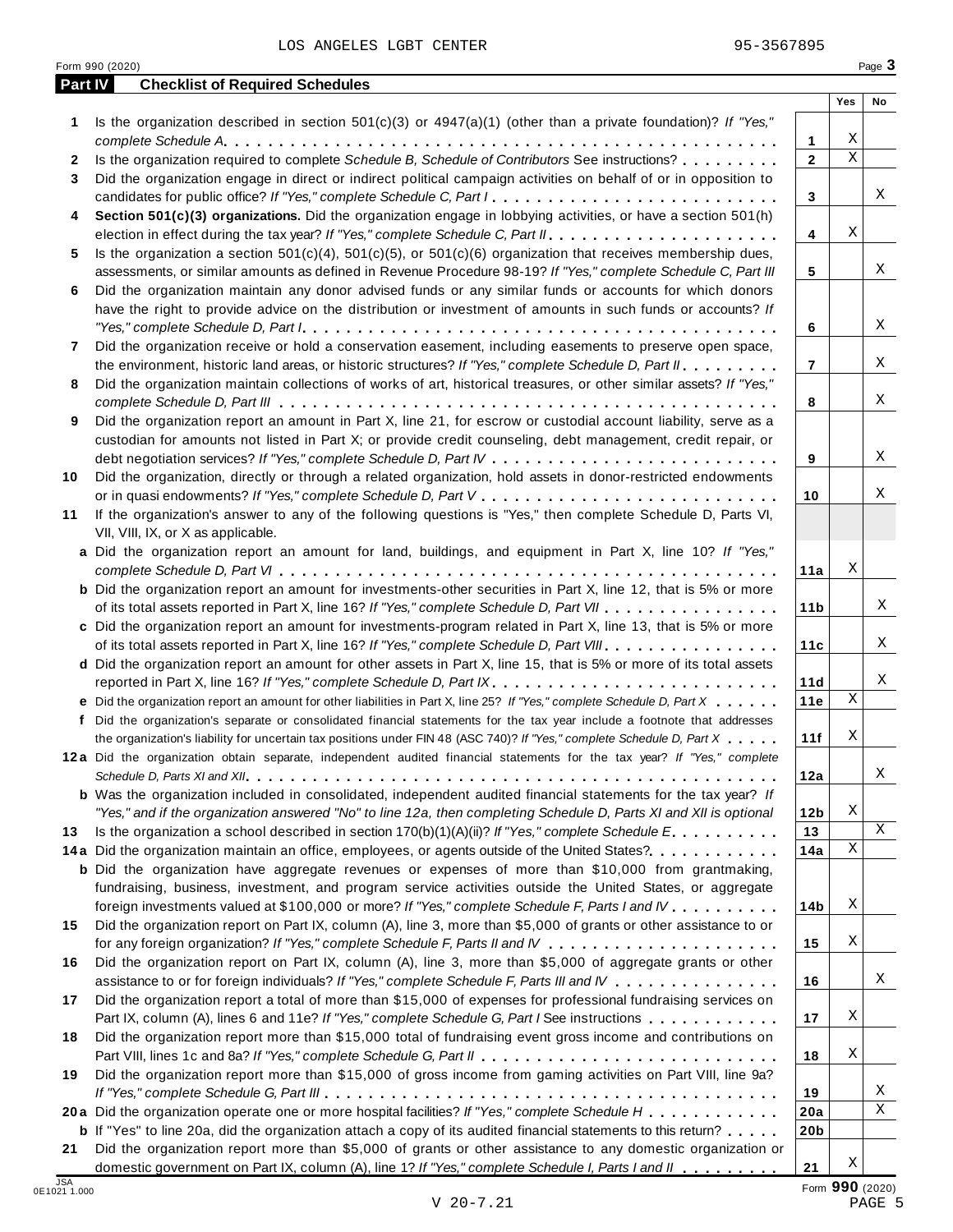|         | Form 990 (2020)                                                                                                                                                                                     |                 |     | Page 4 |
|---------|-----------------------------------------------------------------------------------------------------------------------------------------------------------------------------------------------------|-----------------|-----|--------|
| Part IV | <b>Checklist of Required Schedules (continued)</b>                                                                                                                                                  |                 |     |        |
|         |                                                                                                                                                                                                     |                 | Yes | No     |
| 22      | Did the organization report more than \$5,000 of grants or other assistance to or for domestic individuals on                                                                                       |                 |     |        |
|         | Part IX, column (A), line 2? If "Yes," complete Schedule I, Parts I and III                                                                                                                         | 22              |     | Χ      |
| 23      | Did the organization answer "Yes" to Part VII, Section A, line 3, 4, or 5 about compensation of the                                                                                                 |                 |     |        |
|         | organization's current and former officers, directors, trustees, key employees, and highest compensated                                                                                             |                 |     |        |
|         |                                                                                                                                                                                                     | 23              | Χ   |        |
|         | 24a Did the organization have a tax-exempt bond issue with an outstanding principal amount of more than                                                                                             |                 |     |        |
|         | \$100,000 as of the last day of the year, that was issued after December 31, 2002? If "Yes," answer lines 24b                                                                                       |                 |     | Χ      |
|         |                                                                                                                                                                                                     | 24a             |     |        |
|         | <b>b</b> Did the organization invest any proceeds of tax-exempt bonds beyond a temporary period exception?                                                                                          | 24b             |     |        |
|         | c Did the organization maintain an escrow account other than a refunding escrow at any time during the year                                                                                         |                 |     |        |
|         | <b>d</b> Did the organization act as an "on behalf of" issuer for bonds outstanding at any time during the year? $\ldots$ , $\mid$ 24d                                                              | 24c             |     |        |
|         | 25a Section 501(c)(3), 501(c)(4), and 501(c)(29) organizations. Did the organization engage in an excess benefit                                                                                    |                 |     |        |
|         | transaction with a disqualified person during the year? If "Yes," complete Schedule L, Part $1, \ldots, \ldots, 1$                                                                                  |                 |     | Χ      |
|         | <b>b</b> Is the organization aware that it engaged in an excess benefit transaction with a disqualified person in a prior                                                                           |                 |     |        |
|         | year, and that the transaction has not been reported on any of the organization's prior Forms 990 or 990-EZ?                                                                                        |                 |     |        |
|         |                                                                                                                                                                                                     |                 |     | Χ      |
| 26      | Did the organization report any amount on Part X, line 5 or 22, for receivables from or payables to any current                                                                                     |                 |     |        |
|         | or former officer, director, trustee, key employee, creator or founder, substantial contributor, or 35%                                                                                             |                 |     |        |
|         | controlled entity or family member of any of these persons? If "Yes," complete Schedule L, Part II.                                                                                                 | 26              |     | Χ      |
| 27      | Did the organization provide a grant or other assistance to any current or former officer, director, trustee, key                                                                                   |                 |     |        |
|         | employee, creator or founder, substantial contributor or employee thereof, a grant selection committee                                                                                              |                 |     |        |
|         | member, or to a 35% controlled entity (including an employee thereof) or family member of any of these                                                                                              |                 |     |        |
|         |                                                                                                                                                                                                     | 27              |     | Χ      |
| 28      | Was the organization a party to a business transaction with one of the following parties (see Schedule L,                                                                                           |                 |     |        |
|         | Part IV instructions, for applicable filing thresholds, conditions, and exceptions):                                                                                                                |                 |     |        |
|         | a A current or former officer, director, trustee, key employee, creator or founder, or substantial contributor? If                                                                                  |                 |     |        |
|         |                                                                                                                                                                                                     | 28a             |     | Χ      |
|         | <b>b</b> A family member of any individual described in line 28a? If "Yes," complete Schedule L, Part IV.                                                                                           | 28 <sub>b</sub> |     | X      |
|         | c A 35% controlled entity of one or more individuals and/or organizations described in lines 28a or 28b? If                                                                                         |                 |     |        |
|         |                                                                                                                                                                                                     | 28c             |     | Χ      |
| 29      | Did the organization receive more than \$25,000 in non-cash contributions? If "Yes," complete Schedule M                                                                                            | 29              |     | Χ      |
| 30      | Did the organization receive contributions of art, historical treasures, or other similar assets, or qualified                                                                                      |                 |     |        |
|         |                                                                                                                                                                                                     | 30              |     | Χ      |
|         | Did the organization liquidate, terminate, or dissolve and cease operations? If "Yes," complete Schedule N, Part I                                                                                  | 31              |     | Χ      |
| 32      | Did the organization sell, exchange, dispose of, or transfer more than 25% of its net assets? If "Yes,"                                                                                             |                 |     |        |
|         |                                                                                                                                                                                                     | 32              |     | Χ      |
| 33      | Did the organization own 100% of an entity disregarded as separate from the organization under Regulations                                                                                          |                 |     |        |
|         |                                                                                                                                                                                                     | 33              | Χ   |        |
| 34      | Was the organization related to any tax-exempt or taxable entity? If "Yes," complete Schedule R, Part II, III,                                                                                      |                 |     |        |
|         |                                                                                                                                                                                                     | 34              | Χ   |        |
|         | 35a Did the organization have a controlled entity within the meaning of section 512(b)(13)?                                                                                                         | 35a             |     | X      |
|         | <b>b</b> If "Yes" to line 35a, did the organization receive any payment from or engage in any transaction with a                                                                                    |                 |     |        |
|         | controlled entity within the meaning of section 512(b)(13)? If "Yes," complete Schedule R, Part V, line 2                                                                                           | 35 <sub>b</sub> |     |        |
| 36      | Section 501(c)(3) organizations. Did the organization make any transfers to an exempt non-charitable                                                                                                |                 |     |        |
|         |                                                                                                                                                                                                     | 36              |     | Χ      |
| 37      | Did the organization conduct more than 5% of its activities through an entity that is not a related organization                                                                                    |                 |     |        |
|         | and that is treated as a partnership for federal income tax purposes? If "Yes," complete Schedule R, Part VI                                                                                        | 37              |     | Χ      |
| 38      | Did the organization complete Schedule O and provide explanations in Schedule O for Part VI, lines 11b and                                                                                          |                 |     |        |
|         | 19? Note: All Form 990 filers are required to complete Schedule O.                                                                                                                                  | 38              | Χ   |        |
|         | <b>Statements Regarding Other IRS Filings and Tax Compliance</b><br><b>Part V</b>                                                                                                                   |                 |     |        |
|         | Check if Schedule O contains a response or note to any line in this Part V                                                                                                                          |                 |     |        |
|         | 181                                                                                                                                                                                                 |                 | Yes | No     |
|         | 1a Enter the number reported in Box 3 of Form 1096. Enter -0- if not applicable   1a<br>0.                                                                                                          |                 |     |        |
|         | <b>b</b> Enter the number of Forms W-2G included in line 1a. Enter -0- if not applicable   1b<br>c Did the organization comply with backup withholding rules for reportable payments to vendors and |                 |     |        |
|         |                                                                                                                                                                                                     | 1c              | Χ   |        |
|         |                                                                                                                                                                                                     |                 |     |        |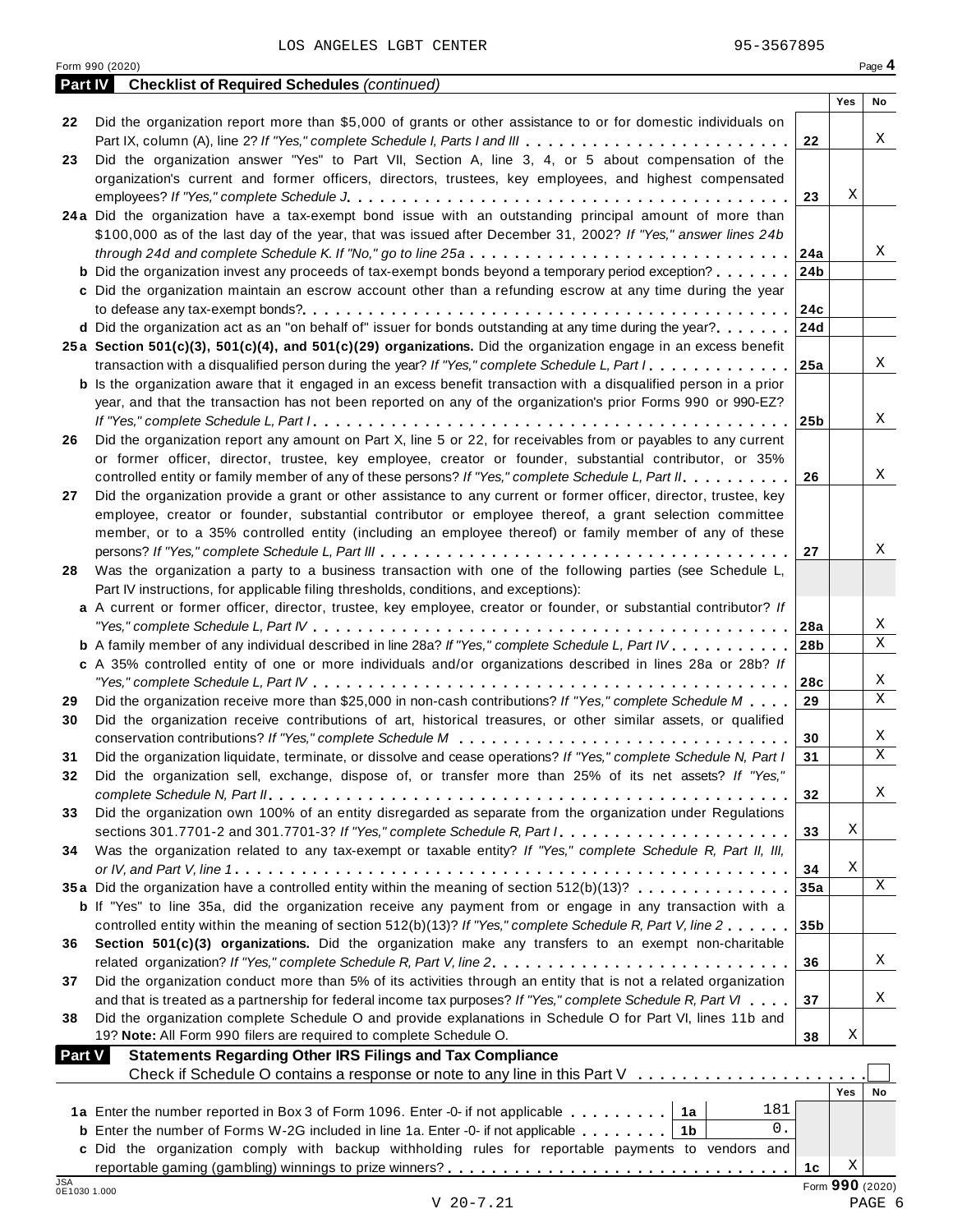|        | Form 990 (2020)                                                                                                                                                                                                                              |          |     | Page 5 |
|--------|----------------------------------------------------------------------------------------------------------------------------------------------------------------------------------------------------------------------------------------------|----------|-----|--------|
| Part V | Statements Regarding Other IRS Filings and Tax Compliance (continued)                                                                                                                                                                        |          |     |        |
|        |                                                                                                                                                                                                                                              |          | Yes | No     |
|        | 2a Enter the number of employees reported on Form W-3, Transmittal of Wage and Tax                                                                                                                                                           |          |     |        |
|        | 978<br>Statements, filed for the calendar year ending with or within the year covered by this return. 2a                                                                                                                                     |          |     |        |
|        | <b>b</b> If at least one is reported on line 2a, did the organization file all required federal employment tax returns?                                                                                                                      | 2b       | Χ   |        |
|        | <b>Note:</b> If the sum of lines 1a and 2a is greater than 250, you may be required to e-file (see instructions).                                                                                                                            |          |     |        |
|        | 3a Did the organization have unrelated business gross income of \$1,000 or more during the year?                                                                                                                                             | 3a       |     | Χ      |
|        | <b>b</b> If "Yes," has it filed a Form 990-T for this year? If "No" to line 3b, provide an explanation on Schedule O                                                                                                                         | 3b       |     |        |
|        | 4a At any time during the calendar year, did the organization have an interest in, or a signature or other authority over,                                                                                                                   |          |     |        |
|        | a financial account in a foreign country (such as a bank account, securities account, or other financial account)?                                                                                                                           | 4a       |     | Χ      |
|        | <b>b</b> If "Yes," enter the name of the foreign country $\blacktriangleright$                                                                                                                                                               |          |     |        |
|        | See instructions for filing requirements for FinCEN Form 114, Report of Foreign Bank and Financial Accounts (FBAR).                                                                                                                          |          |     |        |
|        | 5a Was the organization a party to a prohibited tax shelter transaction at any time during the tax year?                                                                                                                                     | 5a       |     | Χ<br>Χ |
|        | <b>b</b> Did any taxable party notify the organization that it was or is a party to a prohibited tax shelter transaction?                                                                                                                    | 5b       |     |        |
|        | c If "Yes" to line 5a or 5b, did the organization file Form 8886-T?                                                                                                                                                                          | 5c       |     |        |
|        | 6a Does the organization have annual gross receipts that are normally greater than \$100,000, and did the                                                                                                                                    |          |     | Χ      |
|        | organization solicit any contributions that were not tax deductible as charitable contributions?                                                                                                                                             | 6a       |     |        |
|        | <b>b</b> If "Yes," did the organization include with every solicitation an express statement that such contributions or                                                                                                                      |          |     |        |
|        |                                                                                                                                                                                                                                              | 6b       |     |        |
| 7      | Organizations that may receive deductible contributions under section 170(c).                                                                                                                                                                |          |     |        |
|        | a Did the organization receive a payment in excess of \$75 made partly as a contribution and partly for goods                                                                                                                                |          | Χ   |        |
|        |                                                                                                                                                                                                                                              | 7а<br>7b | Χ   |        |
|        | <b>b</b> If "Yes," did the organization notify the donor of the value of the goods or services provided?                                                                                                                                     |          |     |        |
|        | c Did the organization sell, exchange, or otherwise dispose of tangible personal property for which it was                                                                                                                                   | 7с       |     | Χ      |
|        | 7d                                                                                                                                                                                                                                           |          |     |        |
|        | <b>d</b> If "Yes," indicate the number of Forms 8282 filed during the year $\dots \dots \dots \dots \dots$                                                                                                                                   | 7е       |     | Χ      |
|        | e Did the organization receive any funds, directly or indirectly, to pay premiums on a personal benefit contract?                                                                                                                            | 7f       |     | Χ      |
|        | f Did the organization, during the year, pay premiums, directly or indirectly, on a personal benefit contract?                                                                                                                               | 7g       |     |        |
|        | If the organization received a contribution of qualified intellectual property, did the organization file Form 8899 as required?                                                                                                             | 7h       |     |        |
| 8      | h If the organization received a contribution of cars, boats, airplanes, or other vehicles, did the organization file a Form 1098-C?<br>Sponsoring organizations maintaining donor advised funds. Did a donor advised fund maintained by the |          |     |        |
|        | sponsoring organization have excess business holdings at any time during the year?                                                                                                                                                           | 8        |     |        |
| 9      | Sponsoring organizations maintaining donor advised funds.                                                                                                                                                                                    |          |     |        |
|        | a Did the sponsoring organization make any taxable distributions under section 4966?                                                                                                                                                         | 9а       |     |        |
|        | <b>b</b> Did the sponsoring organization make a distribution to a donor, donor advisor, or related person?                                                                                                                                   | 9b       |     |        |
|        | 10 Section 501(c)(7) organizations. Enter:                                                                                                                                                                                                   |          |     |        |
|        | 10a <br>a Initiation fees and capital contributions included on Part VIII, line 12                                                                                                                                                           |          |     |        |
|        | 10b<br><b>b</b> Gross receipts, included on Form 990, Part VIII, line 12, for public use of club facilities                                                                                                                                  |          |     |        |
| 11     | Section 501(c)(12) organizations. Enter:                                                                                                                                                                                                     |          |     |        |
|        | 11a                                                                                                                                                                                                                                          |          |     |        |
|        | b Gross income from other sources (Do not net amounts due or paid to other sources                                                                                                                                                           |          |     |        |
|        | 11b                                                                                                                                                                                                                                          |          |     |        |
|        | 12a Section 4947(a)(1) non-exempt charitable trusts. Is the organization filing Form 990 in lieu of Form 1041?                                                                                                                               | 12a      |     |        |
|        | 12b<br><b>b</b> If "Yes," enter the amount of tax-exempt interest received or accrued during the year                                                                                                                                        |          |     |        |
| 13.    | Section 501(c)(29) qualified nonprofit health insurance issuers.                                                                                                                                                                             |          |     |        |
|        | a Is the organization licensed to issue qualified health plans in more than one state?                                                                                                                                                       | 13а      |     |        |
|        | Note: See the instructions for additional information the organization must report on Schedule O.                                                                                                                                            |          |     |        |
|        | <b>b</b> Enter the amount of reserves the organization is required to maintain by the states in which                                                                                                                                        |          |     |        |
|        | 13b<br>the organization is licensed to issue qualified health plans $\ldots \ldots \ldots \ldots \ldots \ldots \ldots$                                                                                                                       |          |     |        |
|        | 13c                                                                                                                                                                                                                                          |          |     |        |
|        | 14a Did the organization receive any payments for indoor tanning services during the tax year?                                                                                                                                               | 14a      |     | Χ      |
|        | <b>b</b> If "Yes," has it filed a Form 720 to report these payments? If "No," provide an explanation on Schedule O                                                                                                                           | 14b      |     |        |
| 15     | Is the organization subject to the section 4960 tax on payment(s) of more than \$1,000,000 in remuneration or                                                                                                                                |          |     |        |
|        |                                                                                                                                                                                                                                              | 15       |     | Χ      |
|        | If "Yes," see instructions and file Form 4720, Schedule N.                                                                                                                                                                                   |          |     |        |
| 16     | Is the organization an educational institution subject to the section 4968 excise tax on net investment income?                                                                                                                              | 16       |     | Χ      |
|        | If "Yes," complete Form 4720, Schedule O.                                                                                                                                                                                                    |          |     |        |

Form **990** (2020)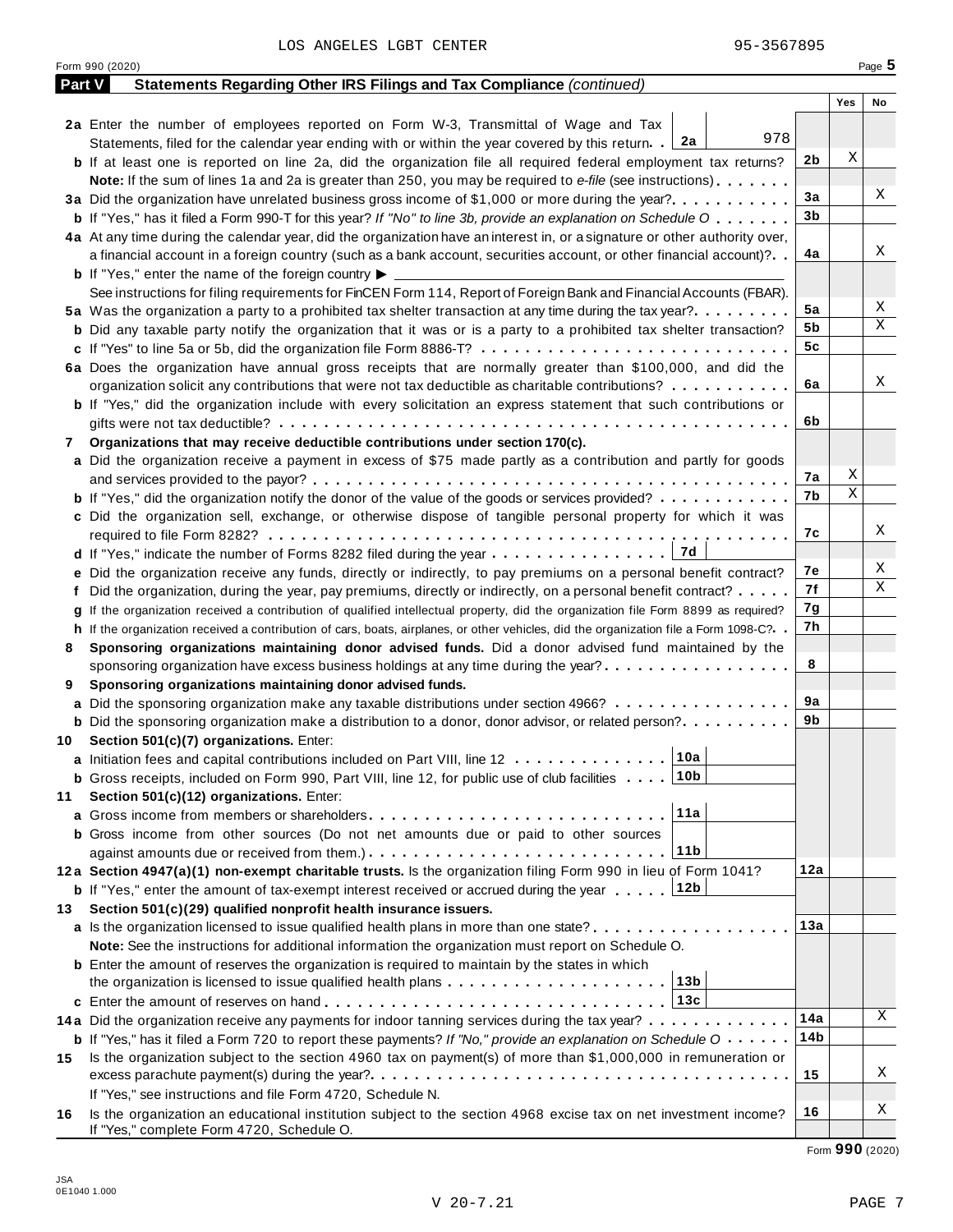|                | 95-3567895<br>LOS ANGELES LGBT CENTER<br>Form 990 (2020)                                                                                                                                                                   |                 |            | Page $6$  |
|----------------|----------------------------------------------------------------------------------------------------------------------------------------------------------------------------------------------------------------------------|-----------------|------------|-----------|
| <b>Part VI</b> | Governance, Management, and Disclosure For each "Yes" response to lines 2 through 7b below, and for a "No"                                                                                                                 |                 |            |           |
|                | response to line 8a, 8b, or 10b below, describe the circumstances, processes, or changes on Schedule O. See instructions.                                                                                                  |                 |            |           |
|                |                                                                                                                                                                                                                            |                 |            | X         |
|                | <b>Section A. Governing Body and Management</b>                                                                                                                                                                            |                 | <b>Yes</b> | <b>No</b> |
|                | 23                                                                                                                                                                                                                         |                 |            |           |
|                | 1a<br>1a Enter the number of voting members of the governing body at the end of the tax year                                                                                                                               |                 |            |           |
|                | If there are material differences in voting rights among members of the governing body, or<br>if the governing body delegated broad authority to an executive committee or similar                                         |                 |            |           |
|                | committee, explain on Schedule O.                                                                                                                                                                                          |                 |            |           |
|                | 23<br>1 <sub>b</sub><br>Enter the number of voting members included on line 1a, above, who are independent                                                                                                                 |                 |            |           |
| 2              | Did any officer, director, trustee, or key employee have a family relationship or a business relationship with                                                                                                             |                 |            |           |
|                |                                                                                                                                                                                                                            | 2               | Χ          |           |
| 3              | Did the organization delegate control over management duties customarily performed by or under the direct                                                                                                                  |                 |            |           |
|                | supervision of officers, directors, trustees, or key employees to a management company or other person?                                                                                                                    | 3               |            | Χ         |
| 4              | Did the organization make any significant changes to its governing documents since the prior Form 990 was filed?                                                                                                           | 4               |            | X         |
| 5              | Did the organization become aware during the year of a significant diversion of the organization's assets?                                                                                                                 | 5               |            | Χ         |
| 6              |                                                                                                                                                                                                                            | 6               |            | X         |
| 7a             | Did the organization have members, stockholders, or other persons who had the power to elect or appoint                                                                                                                    |                 |            |           |
|                |                                                                                                                                                                                                                            | 7a              |            | Χ         |
| b              | Are any governance decisions of the organization reserved to (or subject to approval by) members,                                                                                                                          |                 |            |           |
|                |                                                                                                                                                                                                                            | 7b              |            | Χ         |
| 8              | Did the organization contemporaneously document the meetings held or written actions undertaken during                                                                                                                     |                 |            |           |
|                | the year by the following:                                                                                                                                                                                                 |                 |            |           |
|                |                                                                                                                                                                                                                            | 8a              | Χ          |           |
|                |                                                                                                                                                                                                                            | 8b              | Χ          |           |
| 9              | Is there any officer, director, trustee, or key employee listed in Part VII, Section A, who cannot be reached at                                                                                                           |                 |            |           |
|                | the organization's mailing address? If "Yes," provide the names and addresses on Schedule O.                                                                                                                               | 9               |            | Χ         |
|                | Section B. Policies (This Section B requests information about policies not required by the Internal Revenue Code.)                                                                                                        |                 |            |           |
|                |                                                                                                                                                                                                                            |                 | Yes        | No        |
|                | 10a Did the organization have local chapters, branches, or affiliates?                                                                                                                                                     | 10a             |            | Χ         |
|                | <b>b</b> If "Yes," did the organization have written policies and procedures governing the activities of such chapters,                                                                                                    |                 |            |           |
|                | affiliates, and branches to ensure their operations are consistent with the organization's exempt purposes?                                                                                                                | 10 <sub>b</sub> |            |           |
| 11a            | Has the organization provided a complete copy of this Form 990 to all members of its governing body before filing the form?                                                                                                | 11a             | X          |           |
| b              | Describe in Schedule O the process, if any, used by the organization to review this Form 990.                                                                                                                              |                 |            |           |
| 12a            | Did the organization have a written conflict of interest policy? If "No," go to line 13                                                                                                                                    | 12a             | X          |           |
|                | <b>b</b> Were officers, directors, or trustees, and key employees required to disclose annually interests that could give                                                                                                  |                 |            |           |
|                |                                                                                                                                                                                                                            | 12 <sub>b</sub> | X          |           |
|                | Did the organization regularly and consistently monitor and enforce compliance with the policy? If "Yes,"                                                                                                                  |                 |            |           |
|                |                                                                                                                                                                                                                            | 12c             | X          |           |
| 13             | Did the organization have a written whistleblower policy?                                                                                                                                                                  | 13              | Χ          |           |
| 14             | Did the organization have a written document retention and destruction policy?                                                                                                                                             | 14              | Χ          |           |
| 15             | Did the process for determining compensation of the following persons include a review and approval by                                                                                                                     |                 |            |           |
|                | independent persons, comparability data, and contemporaneous substantiation of the deliberation and decision?                                                                                                              |                 |            |           |
|                |                                                                                                                                                                                                                            | 15a             | Χ          |           |
| b              |                                                                                                                                                                                                                            | 15b             | Χ          |           |
|                | If "Yes" to line 15a or 15b, describe the process in Schedule O (see instructions).                                                                                                                                        |                 |            |           |
| 16a            | Did the organization invest in, contribute assets to, or participate in a joint venture or similar arrangement                                                                                                             |                 |            |           |
|                |                                                                                                                                                                                                                            | 16a             |            | Χ         |
|                | <b>b</b> If "Yes," did the organization follow a written policy or procedure requiring the organization to evaluate its                                                                                                    |                 |            |           |
|                | participation in joint venture arrangements under applicable federal tax law, and take steps to safeguard the                                                                                                              |                 |            |           |
|                | organization's exempt status with respect to such arrangements?                                                                                                                                                            | 16 <sub>b</sub> |            |           |
|                | <b>Section C. Disclosure</b>                                                                                                                                                                                               |                 |            |           |
| 17             | List the states with which a copy of this Form 990 is required to be filed $\blacktriangleright^{\text{CA}}$ .                                                                                                             |                 |            |           |
| 18             | Section 6104 requires an organization to make its Forms 1023 (1024 or 1024-A, if applicable), 990, and 990-T (Section 501(c)                                                                                               |                 |            |           |
|                | (3)s only) available for public inspection. Indicate how you made these available. Check all that apply.                                                                                                                   |                 |            |           |
|                | X<br>$\vert X \vert$<br>Own website<br>Another's website<br>Upon request<br>Other (explain on Schedule O)                                                                                                                  |                 |            |           |
| 19             | Describe on Schedule O whether (and if so, how) the organization made its governing documents, conflict of interest policy,                                                                                                |                 |            |           |
|                | and financial statements available to the public during the tax year.                                                                                                                                                      |                 |            |           |
| 20             |                                                                                                                                                                                                                            |                 |            |           |
|                | State the name, address, and telephone number of the person who possesses the organization's books and records $\blacktriangleright$ MIGUEL MEDEL, SN DIR FIN & ACC 1118 N. MCCADDEN PL LOS ANGELES, CA 90038 323-993-7618 |                 |            |           |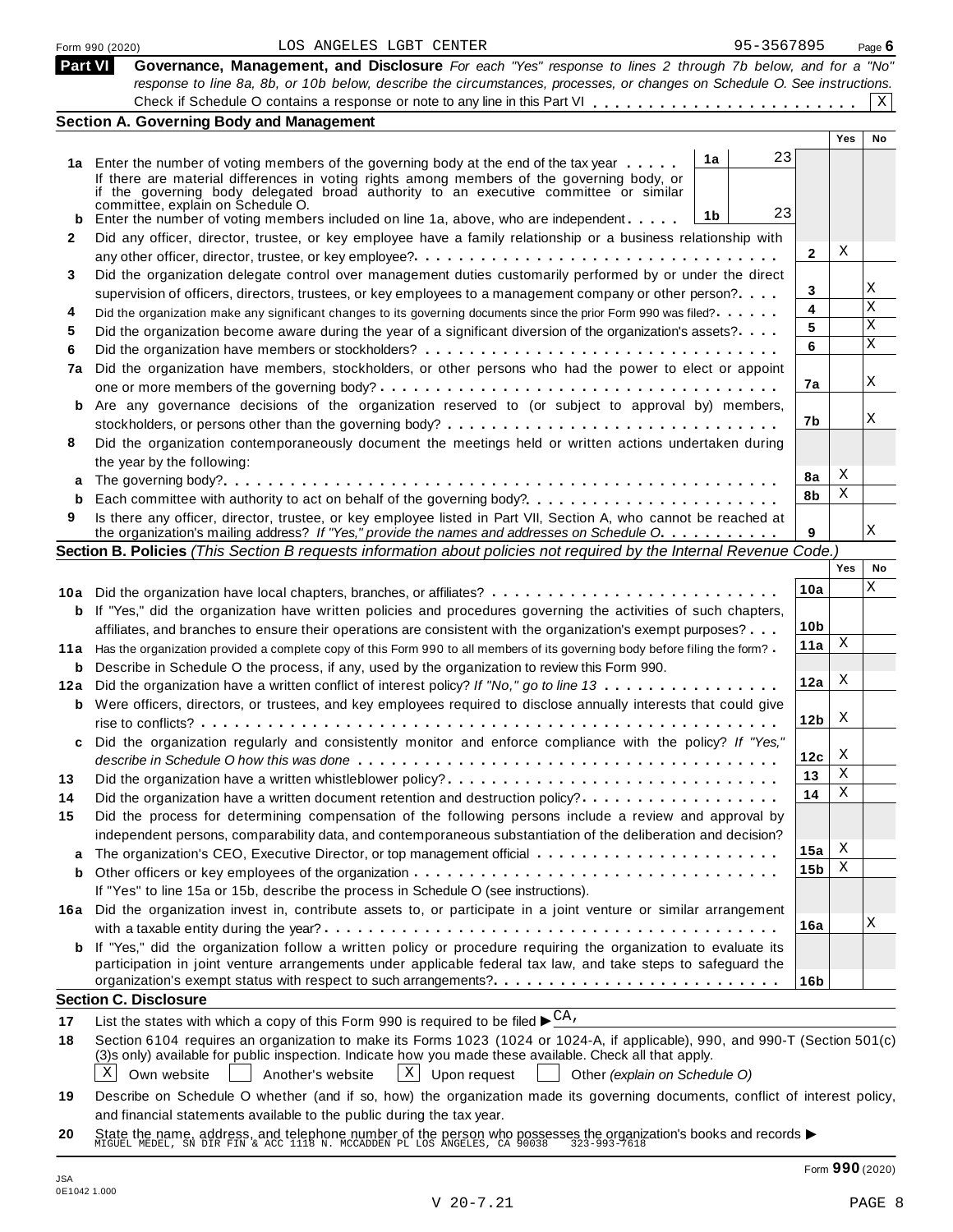|                                | <b>Part VII</b> Compensation of Officers, Directors, Trustees, Key Employees, Highest Compensated Employees, and |  |  |  |  |  |  |  |  |
|--------------------------------|------------------------------------------------------------------------------------------------------------------|--|--|--|--|--|--|--|--|
| <b>Independent Contractors</b> |                                                                                                                  |  |  |  |  |  |  |  |  |
|                                |                                                                                                                  |  |  |  |  |  |  |  |  |

**Section A. Officers, Directors, Trustees, Key Employees, and Highest Compensated Employees**

**1a** Complete this table for all persons required to be listed. Report compensation for the calendar year ending with or within the organization's tax year.

anization's lax year.<br>● List all of the organization's **current** officers, directors, trustees (whether individuals or organizations), regardless of amount of<br>nnensation Enter -0- in columns (D) (E) and (E) if no compensa compensation. Enter -0- in columns (D), (E), and (F) if no compensation was paid.

• List all of the organization's current key employees, if any. See instructions for definition of "key employee."

■ List all of the organization's current key employees, if any. See instructions for definition of "key employee."<br>■ List the organization's five current highest compensated employees (other than an officer, director, tru who received reportable compensation (Box 5 of Form W-2 and/or Box 7 of Form 1099-MISC) of more than \$100,000 from the

organization and any related organizations.<br>• List all of the organization's **former** officers, key employees, and highest compensated employees who received more than<br>\$1.00.000 of reportable componention from the erganiza \$100,000 of reportable compensation from the organization and any related organizations.

% List all of the organization's **former directors or trustees** that received, in the capacity as a former director or trustee of the organization, more than \$10,000 of reportable compensation from the organization and any related organizations. See instructions for the order in which to list the persons above.

Check this box if neither the organization nor any related organization compensated any current officer, director, or trustee.

|                                |                                        |                                   |                       |             | (C)      |                                                                  |        |                          |                              |                                           |
|--------------------------------|----------------------------------------|-----------------------------------|-----------------------|-------------|----------|------------------------------------------------------------------|--------|--------------------------|------------------------------|-------------------------------------------|
| (A)                            | (B)                                    |                                   |                       |             | Position |                                                                  |        | (D)                      | (E)                          | (F)                                       |
| Name and title                 | Average                                |                                   |                       |             |          | (do not check more than one                                      |        | Reportable               | Reportable                   | <b>Estimated amount</b>                   |
|                                | hours<br>per week                      |                                   |                       |             |          | box, unless person is both an<br>officer and a director/trustee) |        | compensation<br>from the | compensation<br>from related | of other<br>compensation                  |
|                                | (list any                              |                                   |                       |             |          |                                                                  |        | organization             | organizations                | from the                                  |
|                                | hours for<br>related                   |                                   |                       | Officer     | Key      |                                                                  | Former | (W-2/1099-MISC)          | (W-2/1099-MISC)              | organization and<br>related organizations |
|                                | organizations<br>below<br>dotted line) | Individual trustee<br>or director | Institutional trustee |             | employee | Highest compensated<br>employee                                  |        |                          |                              |                                           |
| (1) LORRI L. JEAN              | 53.00                                  |                                   |                       |             |          |                                                                  |        |                          |                              |                                           |
| CHIEF EXECUTIVE OFFICER        | 2.00                                   |                                   |                       | X           |          |                                                                  |        | 667, 414.                | 0.                           | 12,312.                                   |
| (2) AMIR AHUJA                 | 40.00                                  |                                   |                       |             |          |                                                                  |        |                          |                              |                                           |
| DIRECTOR OF PSYCHIATRY         | 0.                                     |                                   |                       |             |          | X                                                                |        | 385,928.                 | 0.                           | 10,062.                                   |
| (3) DARREL CUMMINGS            | 53.00                                  |                                   |                       |             |          |                                                                  |        |                          |                              |                                           |
| CHIEF OF STAFF                 | 2.00                                   |                                   |                       | X           |          |                                                                  |        | 363,454.                 | 0                            | 12,812.                                   |
| (4) ROBERT BOLAN               | 40.00                                  |                                   |                       |             |          |                                                                  |        |                          |                              |                                           |
| DIRECTOR OF HIV & STD RESEARCH | 0.                                     |                                   |                       |             |          | X                                                                |        | 322, 219.                | 0.                           | $0$ .                                     |
| (5) JASON MICHAEL HALL         | $\overline{40.00}$                     |                                   |                       |             |          |                                                                  |        |                          |                              |                                           |
| PHYSICIAN                      | 0.                                     |                                   |                       |             |          | X                                                                |        | 257,000.                 | 0.                           | 11,062.                                   |
| (6) WARD CARPENTER             | 40.00                                  |                                   |                       |             |          |                                                                  |        |                          |                              |                                           |
| CO-DIRECTOR-HEALTH SERVICES    | 0.                                     |                                   |                       |             |          | Χ                                                                |        | 256,694.                 | 0.                           | 10,062.                                   |
| (7) MICHAEL J. HOLTZMAN        | 40.00                                  |                                   |                       |             |          |                                                                  |        |                          |                              |                                           |
| CHIEF FINANCIAL OFFICER        | 15.00                                  |                                   |                       | Χ           |          |                                                                  |        | 246,481.                 | 0.                           | 12,812.                                   |
| (8) MATTHEW SEXTER             | 40.00                                  |                                   |                       |             |          |                                                                  |        |                          |                              |                                           |
| PHYSICIAN                      | 0.                                     |                                   |                       |             |          | Χ                                                                |        | 225,915.                 | 0.                           | 10,062.                                   |
| (9) RICARDO DELEON             | 40.00                                  |                                   |                       |             |          |                                                                  |        |                          |                              |                                           |
| CHIEF FINANCIAL OFFICER        | 15.00                                  |                                   |                       | $\mathbf X$ |          |                                                                  |        | 88,554.                  | $\mathbf 0$                  | 2,516.                                    |
| (10) SUSAN FENIGER             | 5.00                                   |                                   |                       |             |          |                                                                  |        |                          |                              |                                           |
| BOARD CO-CHAIR                 | 0.                                     | Χ                                 |                       |             |          |                                                                  |        | $0$ .                    | 0.                           | 0.                                        |
| (11) AMY GORDON YANOW          | 3.00                                   |                                   |                       |             |          |                                                                  |        |                          |                              |                                           |
| TREASURER                      | 0.                                     | Χ                                 |                       |             |          |                                                                  |        | 0                        | 0.                           | 0.                                        |
| (12) TESS AYERS                | 3.00                                   |                                   |                       |             |          |                                                                  |        |                          |                              |                                           |
| <b>BOARD SECRETARY</b>         | О.                                     | Χ                                 |                       |             |          |                                                                  |        | 0                        | 0                            | 0.                                        |
| (13) JAMES ALVA                | 2.00                                   |                                   |                       |             |          |                                                                  |        |                          |                              |                                           |
| <b>BOARD MEMBER</b>            | 0.                                     | Χ                                 |                       |             |          |                                                                  |        | 0                        | 0                            | 0.                                        |
| (14) DAVID J. BAILEY           | 2.00                                   |                                   |                       |             |          |                                                                  |        |                          |                              |                                           |
| <b>BOARD MEMBER</b>            | 0.                                     | X                                 |                       |             |          |                                                                  |        | $0$ .                    | 0                            | $0$ .                                     |

Form **990** (2020)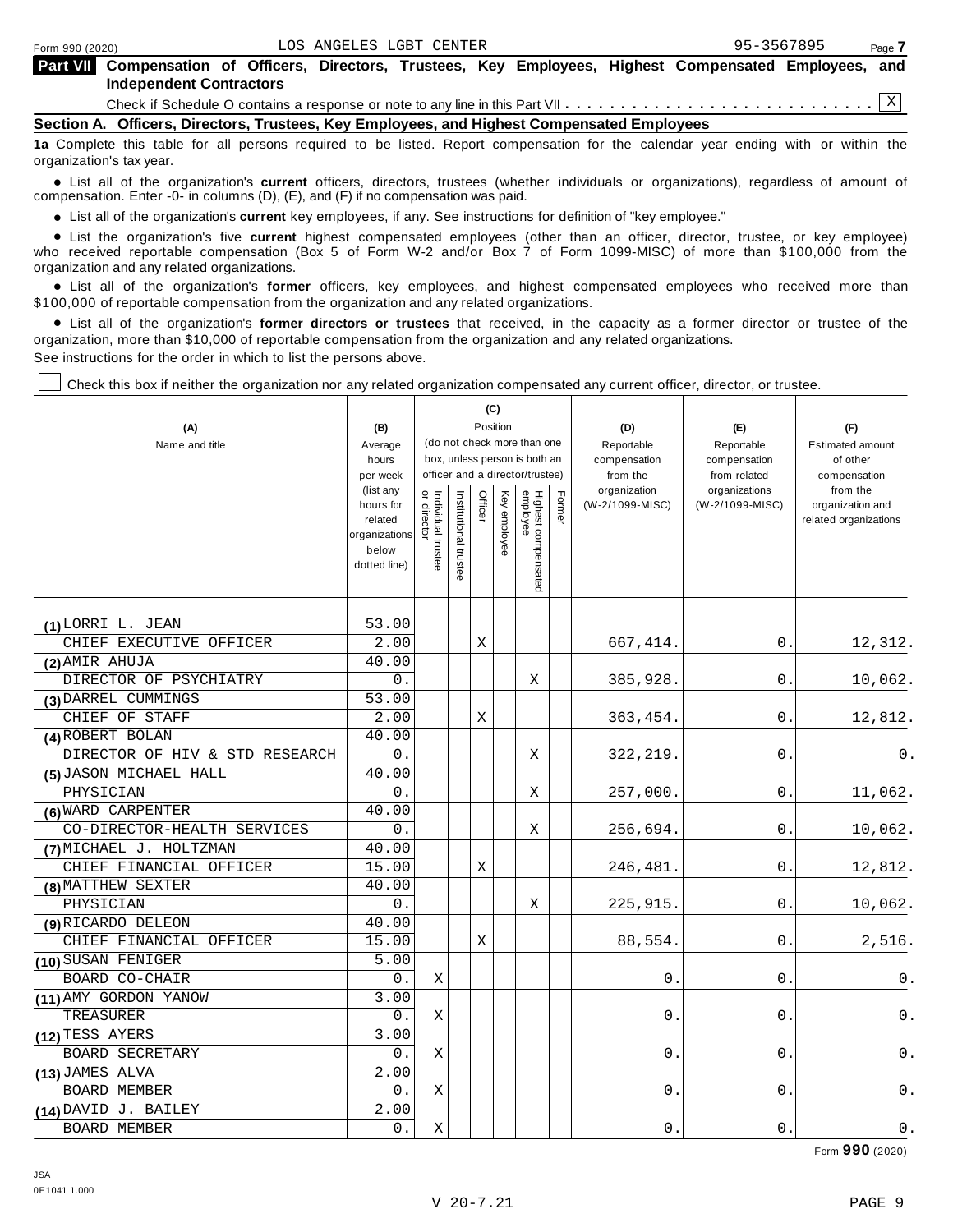### LOS ANGELES LGBT CENTER 95-3567895

|  | Form 990 (2020) |
|--|-----------------|

|                                                                                                                                                                                                                                                                 |                                                                |                                           |                       |         |              |                                                                    |        |                                           |                                                   | Section A. Officers, Directors, Trustees, Key Employees, and Highest Compensated Employees (continued) |                                                                          |     |
|-----------------------------------------------------------------------------------------------------------------------------------------------------------------------------------------------------------------------------------------------------------------|----------------------------------------------------------------|-------------------------------------------|-----------------------|---------|--------------|--------------------------------------------------------------------|--------|-------------------------------------------|---------------------------------------------------|--------------------------------------------------------------------------------------------------------|--------------------------------------------------------------------------|-----|
| (A)<br>Name and title                                                                                                                                                                                                                                           | (B)<br>Average<br>hours per<br>week (list any                  |                                           |                       | (C)     | Position     | (do not check more than one<br>box, unless person is both an       |        | (D)<br>Reportable<br>compensation<br>from | (E)<br>Reportable<br>compensation from<br>related |                                                                                                        | (F)<br>Estimated<br>amount of<br>other                                   |     |
|                                                                                                                                                                                                                                                                 | hours for<br>related<br>organizations<br>below dotted<br>line) | <br>  Individual trustee<br>  or director | Institutional trustee | Officer | Key employee | officer and a director/trustee)<br>Highest compensated<br>employee | Former | the<br>organization<br>(W-2/1099-MISC)    | organizations<br>(W-2/1099-MISC)                  |                                                                                                        | compensation<br>from the<br>organization<br>and related<br>organizations |     |
| 15) LUANN BOYLAN                                                                                                                                                                                                                                                | 2.00                                                           |                                           |                       |         |              |                                                                    |        |                                           |                                                   |                                                                                                        |                                                                          |     |
| <b>BOARD MEMBER</b>                                                                                                                                                                                                                                             | 0.                                                             | Χ                                         |                       |         |              |                                                                    |        | 0                                         |                                                   | 0.                                                                                                     |                                                                          | 0.  |
| (16) TAD BROWN                                                                                                                                                                                                                                                  | 2.00                                                           |                                           |                       |         |              |                                                                    |        |                                           |                                                   |                                                                                                        |                                                                          | 0.  |
| <b>BOARD MEMBER</b>                                                                                                                                                                                                                                             | 0.                                                             | Χ                                         |                       |         |              |                                                                    |        | 0                                         |                                                   | 0.                                                                                                     |                                                                          |     |
| 17) TAMIKA L. BUTLER<br><b>BOARD MEMBER</b>                                                                                                                                                                                                                     | 2.00                                                           |                                           |                       |         |              |                                                                    |        |                                           |                                                   |                                                                                                        |                                                                          |     |
| (18) SARAH DUSSEAULT                                                                                                                                                                                                                                            | 0.<br>2.00                                                     | Χ                                         |                       |         |              |                                                                    |        | 0                                         |                                                   | 0.                                                                                                     |                                                                          |     |
| <b>BOARD MEMBER</b>                                                                                                                                                                                                                                             | 0.                                                             | Χ                                         |                       |         |              |                                                                    |        | 0                                         |                                                   | 0.                                                                                                     |                                                                          |     |
| (19) CAROLYN A. DYE                                                                                                                                                                                                                                             | 2.00                                                           |                                           |                       |         |              |                                                                    |        |                                           |                                                   |                                                                                                        |                                                                          |     |
| <b>BOARD MEMBER</b>                                                                                                                                                                                                                                             | 0.                                                             | Χ                                         |                       |         |              |                                                                    |        | 0                                         |                                                   | 0.                                                                                                     |                                                                          |     |
| $(20)$ ALFRED FRAIJO, JR.                                                                                                                                                                                                                                       | 2.00                                                           |                                           |                       |         |              |                                                                    |        |                                           |                                                   |                                                                                                        |                                                                          |     |
| <b>BOARD MEMBER</b>                                                                                                                                                                                                                                             | 0.                                                             | Χ                                         |                       |         |              |                                                                    |        | 0                                         |                                                   | 0.                                                                                                     |                                                                          |     |
| 21) JORDAN HELD                                                                                                                                                                                                                                                 | 2.00                                                           |                                           |                       |         |              |                                                                    |        |                                           |                                                   |                                                                                                        |                                                                          |     |
| <b>BOARD MEMBER</b>                                                                                                                                                                                                                                             | 0.                                                             | Χ                                         |                       |         |              |                                                                    |        | 0                                         |                                                   | 0.                                                                                                     |                                                                          |     |
| 22) ANNIE IMHOFF                                                                                                                                                                                                                                                | $\overline{2.00}$                                              |                                           |                       |         |              |                                                                    |        |                                           |                                                   |                                                                                                        |                                                                          |     |
| <b>BOARD MEMBER</b>                                                                                                                                                                                                                                             | 0.                                                             | Χ                                         |                       |         |              |                                                                    |        | 0                                         |                                                   | 0.                                                                                                     |                                                                          |     |
| $(23)$ MARKI J. KNOX, M.D.,                                                                                                                                                                                                                                     | $\overline{2.00}$                                              |                                           |                       |         |              |                                                                    |        |                                           |                                                   |                                                                                                        |                                                                          |     |
| BOARD MEMBER                                                                                                                                                                                                                                                    | 0.                                                             | Χ                                         |                       |         |              |                                                                    |        | 0                                         |                                                   | 0.                                                                                                     |                                                                          |     |
| (24) MICHAEL LOMBARDO                                                                                                                                                                                                                                           | 2.00                                                           |                                           |                       |         |              |                                                                    |        |                                           |                                                   |                                                                                                        |                                                                          |     |
| <b>BOARD MEMBER</b>                                                                                                                                                                                                                                             | 0.                                                             | Χ                                         |                       |         |              |                                                                    |        | 0                                         |                                                   | 0.                                                                                                     |                                                                          |     |
| 25) CARLOS MEDINA                                                                                                                                                                                                                                               | 2.00                                                           |                                           |                       |         |              |                                                                    |        |                                           |                                                   |                                                                                                        |                                                                          |     |
| <b>BOARD MEMBER</b>                                                                                                                                                                                                                                             | 0.                                                             | Χ                                         |                       |         |              |                                                                    |        | $\Omega$                                  |                                                   | $0$ .                                                                                                  |                                                                          |     |
| 1b Sub-total<br>$\alpha$ , $\alpha$ , $\alpha$ , $\alpha$ , $\alpha$ , $\alpha$                                                                                                                                                                                 |                                                                |                                           |                       |         |              |                                                                    |        | 2,813,659                                 |                                                   | 0                                                                                                      | 81,700.                                                                  |     |
| c Total from continuation sheets to Part VII, Section A                                                                                                                                                                                                         |                                                                |                                           |                       |         |              |                                                                    |        | 0                                         |                                                   | 0                                                                                                      |                                                                          | 0.  |
|                                                                                                                                                                                                                                                                 |                                                                |                                           |                       |         |              |                                                                    | ▶      | 2,813,659.                                |                                                   | 0                                                                                                      | 81,700.                                                                  |     |
| 2 Total number of individuals (including but not limited to those listed above) who received more than \$100,000 of<br>reportable compensation from the organization ▶                                                                                          |                                                                | 84                                        |                       |         |              |                                                                    |        |                                           |                                                   |                                                                                                        |                                                                          |     |
| Did the organization list any former officer, director, or trustee, key employee, or highest compensated<br>3                                                                                                                                                   |                                                                |                                           |                       |         |              |                                                                    |        |                                           |                                                   |                                                                                                        | <b>Yes</b>                                                               | No. |
| employee on line 1a? If "Yes," complete Schedule J for such individual                                                                                                                                                                                          |                                                                |                                           |                       |         |              |                                                                    |        |                                           |                                                   |                                                                                                        | 3                                                                        | X   |
| 4 For any individual listed on line 1a, is the sum of reportable compensation and other compensation from the<br>organization and related organizations greater than \$150,000? If "Yes," complete Schedule J for such                                          |                                                                |                                           |                       |         |              |                                                                    |        |                                           |                                                   |                                                                                                        | Χ<br>4                                                                   |     |
| Did any person listed on line 1a receive or accrue compensation from any unrelated organization or individual<br>5.<br>for services rendered to the organization? If "Yes," complete Schedule J for such person                                                 |                                                                |                                           |                       |         |              |                                                                    |        |                                           |                                                   |                                                                                                        | 5                                                                        | X   |
| <b>Section B. Independent Contractors</b>                                                                                                                                                                                                                       |                                                                |                                           |                       |         |              |                                                                    |        |                                           |                                                   |                                                                                                        |                                                                          |     |
| Complete this table for your five highest compensated independent contractors that received more than \$100,000 of<br>1.<br>compensation from the organization. Report compensation for the calendar year ending with or within the organization's tax<br>year. |                                                                |                                           |                       |         |              |                                                                    |        |                                           |                                                   |                                                                                                        |                                                                          |     |
| (A)<br>Name and business address                                                                                                                                                                                                                                |                                                                |                                           |                       |         |              |                                                                    |        | (B)<br>Description of services            |                                                   |                                                                                                        | (C)<br>Compensation                                                      |     |
|                                                                                                                                                                                                                                                                 |                                                                |                                           |                       |         |              |                                                                    |        |                                           |                                                   |                                                                                                        |                                                                          |     |
|                                                                                                                                                                                                                                                                 |                                                                |                                           |                       |         |              |                                                                    |        |                                           |                                                   |                                                                                                        |                                                                          |     |
| ATTACHMENT 2                                                                                                                                                                                                                                                    |                                                                |                                           |                       |         |              |                                                                    |        |                                           |                                                   |                                                                                                        |                                                                          |     |
|                                                                                                                                                                                                                                                                 |                                                                |                                           |                       |         |              |                                                                    |        |                                           |                                                   |                                                                                                        |                                                                          |     |

**2** Total number of independent contractors (including but not limited to those listed above) who received more than \$100,000 in compensation from the organization  $\triangleright$  7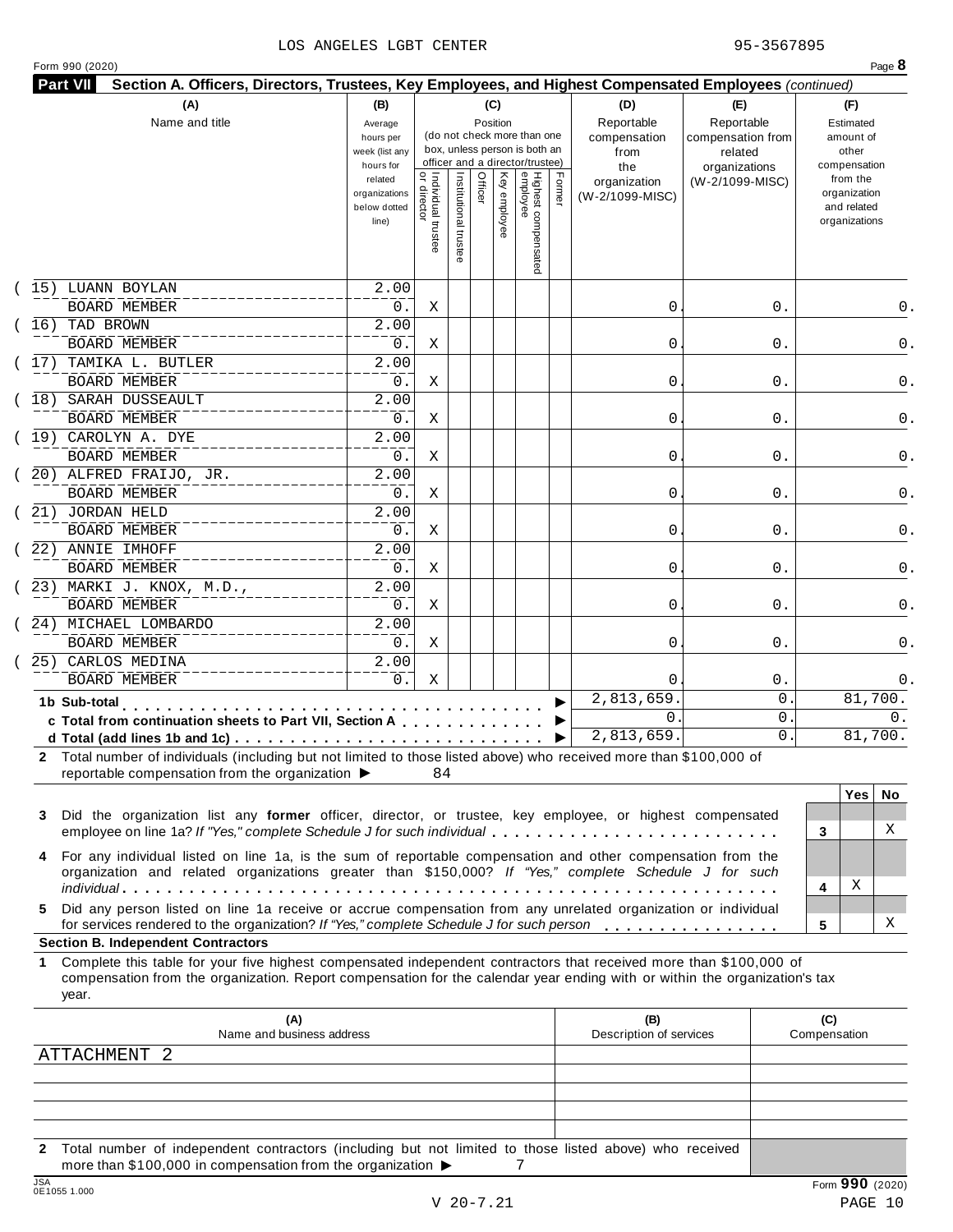### LOS ANGELES LGBT CENTER 95-3567895

|  | Form 990 (2020) |  |
|--|-----------------|--|
|  |                 |  |

|            |                                                                                                                                                                                                                                                  | week (list any<br>hours for                       |                                     |                       |         | (do not check more than one<br>box, unless person is both an<br>officer and a director/trustee) |                                 |        | compensation<br>from<br>the     | compensation from<br>related<br>organizations | amount of<br>other<br>compensation                       |
|------------|--------------------------------------------------------------------------------------------------------------------------------------------------------------------------------------------------------------------------------------------------|---------------------------------------------------|-------------------------------------|-----------------------|---------|-------------------------------------------------------------------------------------------------|---------------------------------|--------|---------------------------------|-----------------------------------------------|----------------------------------------------------------|
|            |                                                                                                                                                                                                                                                  | related<br>organizations<br>below dotted<br>line) | Individual trustee<br>  or director | Institutional trustee | Officer | Key employee                                                                                    | Highest compensated<br>employee | Former | organization<br>(W-2/1099-MISC) | (W-2/1099-MISC)                               | from the<br>organization<br>and related<br>organizations |
|            | 26) LUCINDA MOORHEAD<br><b>BOARD MEMBER</b>                                                                                                                                                                                                      | 2.00<br>$0$ .                                     | Χ                                   |                       |         |                                                                                                 |                                 |        | 0                               | 0.                                            | 0.                                                       |
|            | 27) MICHAEL MUELLER<br><b>BOARD MEMBER</b>                                                                                                                                                                                                       | 2.00<br>$0$ .                                     | Χ                                   |                       |         |                                                                                                 |                                 |        | 0                               | 0.                                            | 0.                                                       |
|            | 28) MICHAEL ORMONDE<br><b>BOARD MEMBER</b>                                                                                                                                                                                                       | 2.00<br>$0$ .                                     | Χ                                   |                       |         |                                                                                                 |                                 |        | 0                               | 0.                                            | 0.                                                       |
|            | 29) LOREN S. OSTROW<br><b>BOARD MEMBER</b>                                                                                                                                                                                                       | 2.00<br>$0$ .                                     | Χ                                   |                       |         |                                                                                                 |                                 |        | 0                               | 0.                                            | 0.                                                       |
|            | 30) JAYZEN PATRIA<br><b>BOARD MEMBER</b>                                                                                                                                                                                                         | 2.00<br>$0$ .                                     | Χ                                   |                       |         |                                                                                                 |                                 |        | 0                               | 0.                                            | 0.                                                       |
|            | 31) FRANK POND<br><b>BOARD MEMBER</b>                                                                                                                                                                                                            | 5.00<br>0.                                        | Χ                                   |                       |         |                                                                                                 |                                 |        | 0                               | 0.                                            | 0.                                                       |
|            | 32) DON THOMAS<br><b>BOARD MEMBER</b>                                                                                                                                                                                                            | 2.00<br>0.                                        | X                                   |                       |         |                                                                                                 |                                 |        | 0                               | 0.                                            | 0.                                                       |
|            |                                                                                                                                                                                                                                                  |                                                   |                                     |                       |         |                                                                                                 |                                 |        |                                 |                                               |                                                          |
|            |                                                                                                                                                                                                                                                  |                                                   |                                     |                       |         |                                                                                                 |                                 |        |                                 |                                               |                                                          |
|            |                                                                                                                                                                                                                                                  |                                                   |                                     |                       |         |                                                                                                 |                                 |        |                                 |                                               |                                                          |
|            | 1b Sub-total<br>c Total from continuation sheets to Part VII, Section A                                                                                                                                                                          |                                                   |                                     |                       |         |                                                                                                 |                                 |        | $\mathbf{0}$                    | 0                                             | 0.                                                       |
|            | 2 Total number of individuals (including but not limited to those listed above) who received more than \$100,000 of<br>reportable compensation from the organization ▶                                                                           |                                                   | 84                                  |                       |         |                                                                                                 |                                 |        |                                 |                                               |                                                          |
| 3          | Did the organization list any former officer, director, or trustee, key employee, or highest compensated<br>employee on line 1a? If "Yes," complete Schedule J for such individual                                                               |                                                   |                                     |                       |         |                                                                                                 |                                 |        |                                 |                                               | <b>Yes</b><br>No.<br>X<br>3                              |
| 4          | For any individual listed on line 1a, is the sum of reportable compensation and other compensation from the<br>organization and related organizations greater than \$150,000? If "Yes," complete Schedule J for such                             |                                                   |                                     |                       |         |                                                                                                 |                                 |        |                                 |                                               | х<br>4                                                   |
| 5.         | Did any person listed on line 1a receive or accrue compensation from any unrelated organization or individual<br>for services rendered to the organization? If "Yes," complete Schedule J for such person                                        |                                                   |                                     |                       |         |                                                                                                 |                                 |        |                                 |                                               | Χ<br>5                                                   |
|            | <b>Section B. Independent Contractors</b>                                                                                                                                                                                                        |                                                   |                                     |                       |         |                                                                                                 |                                 |        |                                 |                                               |                                                          |
| 1<br>year. | Complete this table for your five highest compensated independent contractors that received more than \$100,000 of<br>compensation from the organization. Report compensation for the calendar year ending with or within the organization's tax |                                                   |                                     |                       |         |                                                                                                 |                                 |        |                                 |                                               |                                                          |
|            | (A)<br>Name and business address                                                                                                                                                                                                                 |                                                   |                                     |                       |         |                                                                                                 |                                 |        | (B)<br>Description of services  |                                               | (C)<br>Compensation                                      |
|            |                                                                                                                                                                                                                                                  |                                                   |                                     |                       |         |                                                                                                 |                                 |        |                                 |                                               |                                                          |
|            |                                                                                                                                                                                                                                                  |                                                   |                                     |                       |         |                                                                                                 |                                 |        |                                 |                                               |                                                          |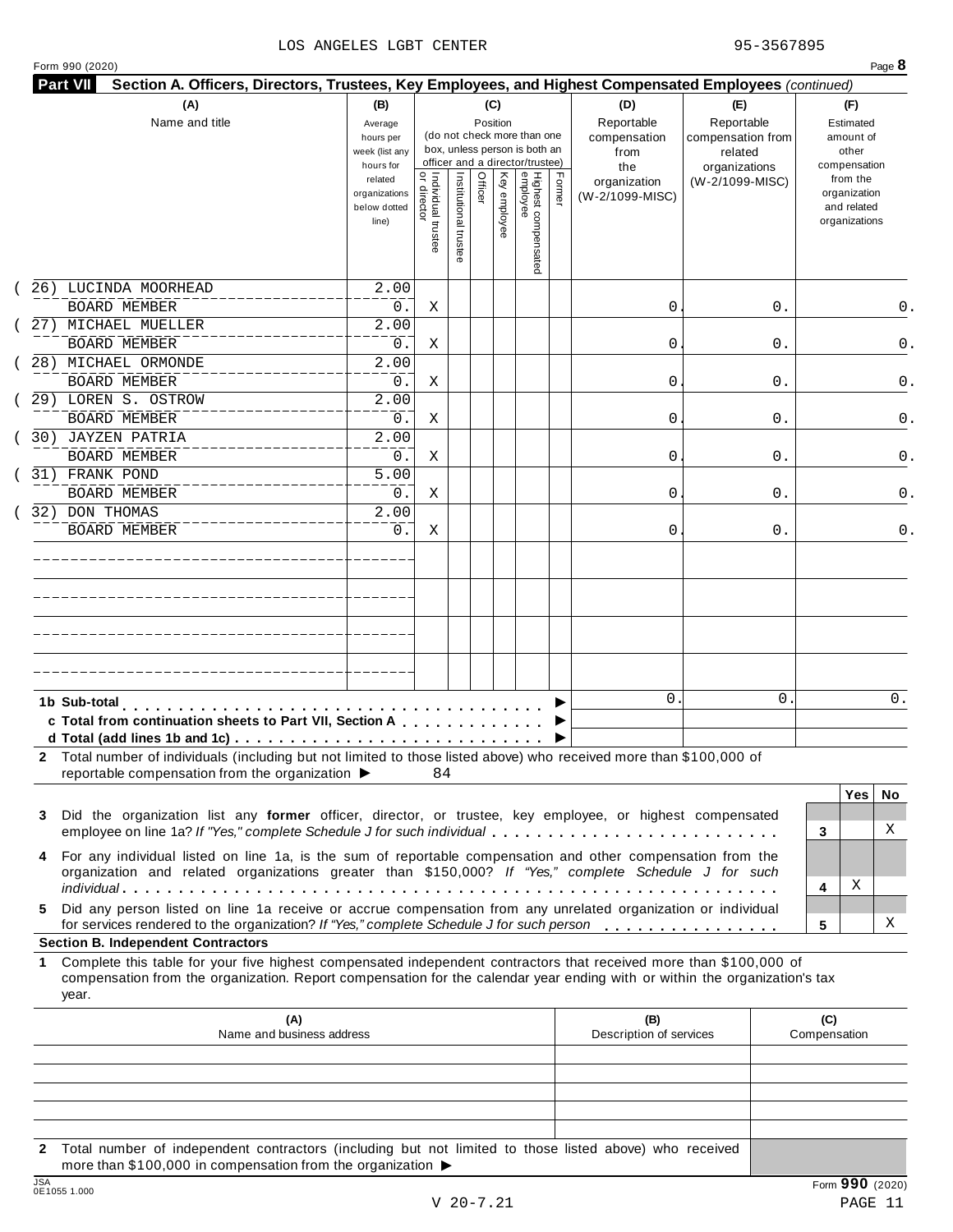**Part VIII Statement of Revenue**

|                                                           | <b>Part VIII</b> | <b>Statement of Revenue</b><br>Check if Schedule O contains a response or note to any line in this Part VIII                                                                                                                               |                      |                      |                                              |                                      |                                                               |
|-----------------------------------------------------------|------------------|--------------------------------------------------------------------------------------------------------------------------------------------------------------------------------------------------------------------------------------------|----------------------|----------------------|----------------------------------------------|--------------------------------------|---------------------------------------------------------------|
|                                                           |                  |                                                                                                                                                                                                                                            |                      | (A)<br>Total revenue | (B)<br>Related or exempt<br>function revenue | (C)<br>Unrelated<br>business revenue | (D)<br>Revenue excluded<br>from tax under<br>sections 512-514 |
| Contributions, Gifts, Grants<br>and Other Similar Amounts | 1a               | Federated campaigns <b>Federated</b><br>1a                                                                                                                                                                                                 |                      |                      |                                              |                                      |                                                               |
|                                                           | b                | Membership dues<br>1b                                                                                                                                                                                                                      |                      |                      |                                              |                                      |                                                               |
|                                                           | c                | Fundraising events <b>Example 20</b> is a set of the set of the set of the set of the set of the set of the set of the set of the set of the set of the set of the set of the set of the set of the set of the set of the set of th<br>1c  | 2,438,418.           |                      |                                              |                                      |                                                               |
|                                                           | d                | Related organizations <b>and the set of the set of the set of the set of the set of the set of the set of the set of the set of the set of the set of the set of the set of the set of the set of the set of the set of the set </b><br>1d |                      |                      |                                              |                                      |                                                               |
|                                                           | е                | Government grants (contributions)<br>1е                                                                                                                                                                                                    | 25,876,558.          |                      |                                              |                                      |                                                               |
|                                                           | t.               | All other contributions, gifts, grants,                                                                                                                                                                                                    |                      |                      |                                              |                                      |                                                               |
|                                                           |                  | and similar amounts not included above<br>1f                                                                                                                                                                                               | 15,895,834.          |                      |                                              |                                      |                                                               |
|                                                           | g                | Noncash contributions included in                                                                                                                                                                                                          |                      |                      |                                              |                                      |                                                               |
|                                                           |                  | lines 1a-1f. $\ldots$ 1g \\$                                                                                                                                                                                                               | 7,684.               |                      |                                              |                                      |                                                               |
|                                                           |                  | h Total. Add lines 1a-1f                                                                                                                                                                                                                   | ▸                    | 44, 210, 810.        |                                              |                                      |                                                               |
|                                                           |                  |                                                                                                                                                                                                                                            | <b>Business Code</b> |                      |                                              |                                      |                                                               |
|                                                           | 2a               | PROGRAM SERVICE FEES                                                                                                                                                                                                                       | 621300               | 102, 202, 654.       | 102, 202, 654.                               |                                      |                                                               |
|                                                           | b                | LIBERATION COFFEE SHOP                                                                                                                                                                                                                     | 621300               | 88,003.              | 88,003.                                      |                                      |                                                               |
|                                                           | c                |                                                                                                                                                                                                                                            |                      |                      |                                              |                                      |                                                               |
|                                                           | d                |                                                                                                                                                                                                                                            |                      |                      |                                              |                                      |                                                               |
| Program Service<br>Revenue                                | е                |                                                                                                                                                                                                                                            |                      |                      |                                              |                                      |                                                               |
|                                                           | f                | All other program service revenue                                                                                                                                                                                                          |                      |                      |                                              |                                      |                                                               |
|                                                           | g                |                                                                                                                                                                                                                                            |                      | 102,290,657.         |                                              |                                      |                                                               |
|                                                           | 3                | Investment income (including dividends, interest, and                                                                                                                                                                                      |                      |                      |                                              |                                      |                                                               |
|                                                           |                  | other similar amounts) ▶                                                                                                                                                                                                                   |                      | 860,039.             |                                              |                                      | 860,039.                                                      |
|                                                           | 4                | Income from investment of tax-exempt bond proceeds $\blacktriangleright$                                                                                                                                                                   |                      | $0$ .                |                                              |                                      |                                                               |
|                                                           | 5                |                                                                                                                                                                                                                                            |                      | $0$ .                |                                              |                                      |                                                               |
|                                                           |                  | (i) Real                                                                                                                                                                                                                                   | (ii) Personal        |                      |                                              |                                      |                                                               |
|                                                           | 6a               | 25,180.<br>Gross rents  <br>6a                                                                                                                                                                                                             |                      |                      |                                              |                                      |                                                               |
|                                                           | $\mathbf b$      | 154,238.<br>Less: rental expenses<br>6b                                                                                                                                                                                                    |                      |                      |                                              |                                      |                                                               |
|                                                           | c                | $-129,058.$<br>Rental income or (loss)<br>6c                                                                                                                                                                                               |                      |                      |                                              |                                      |                                                               |
|                                                           | d                | Net rental income or (loss) ▶                                                                                                                                                                                                              |                      | $-129,058.$          |                                              |                                      | $-129,058.$                                                   |
|                                                           | 7а               | (i) Securities<br>Gross amount from                                                                                                                                                                                                        | (ii) Other           |                      |                                              |                                      |                                                               |
|                                                           |                  | sales<br>of<br>assets                                                                                                                                                                                                                      |                      |                      |                                              |                                      |                                                               |
|                                                           |                  | 13,954,661.<br>other than inventory<br>7а                                                                                                                                                                                                  |                      |                      |                                              |                                      |                                                               |
|                                                           | b                | Less: cost or other basis                                                                                                                                                                                                                  |                      |                      |                                              |                                      |                                                               |
| evenue                                                    |                  | 10,785,404.<br>and sales expenses<br>7b                                                                                                                                                                                                    |                      |                      |                                              |                                      |                                                               |
|                                                           |                  | 7c<br>3,169,257.<br><b>c</b> Gain or (loss) <b>c</b>                                                                                                                                                                                       |                      |                      |                                              |                                      |                                                               |
|                                                           | d                |                                                                                                                                                                                                                                            |                      | 3,169,257.           |                                              |                                      | 3, 169, 257.                                                  |
| Other <sub>R</sub>                                        | 8а               | fundraising<br>Gross<br>income from                                                                                                                                                                                                        |                      |                      |                                              |                                      |                                                               |
|                                                           |                  | 2,438,418.<br>events (not including \$                                                                                                                                                                                                     |                      |                      |                                              |                                      |                                                               |
|                                                           |                  | of contributions reported on line                                                                                                                                                                                                          |                      |                      |                                              |                                      |                                                               |
|                                                           |                  | 8а<br>1c). See Part IV, line 18                                                                                                                                                                                                            | 31,090.              |                      |                                              |                                      |                                                               |
|                                                           | $\mathbf b$      | 8b<br>Less: direct expenses extending the state of the state of the state of the state of the state of the state of the state of the state of the state of the state of the state of the state of the state of the state of the stat       | 1,539,101.           |                      |                                              |                                      |                                                               |
|                                                           | c                | Net income or (loss) from fundraising events ▶                                                                                                                                                                                             |                      | $-1,508,011.$        |                                              |                                      | $-1,508,011.$                                                 |
|                                                           | 9а               | income<br>from<br>gaming<br>Gross                                                                                                                                                                                                          |                      |                      |                                              |                                      |                                                               |
|                                                           |                  | activities. See Part IV, line 19 [10]<br>9а                                                                                                                                                                                                | 0.                   |                      |                                              |                                      |                                                               |
|                                                           |                  | 9b<br>Less: direct expenses                                                                                                                                                                                                                | $0$ .                |                      |                                              |                                      |                                                               |
|                                                           | b<br>c           | Net income or (loss) from gaming activities.                                                                                                                                                                                               | ▸                    | $0$ .                |                                              |                                      |                                                               |
|                                                           | 10a              | less<br>sales of inventory,<br>Gross                                                                                                                                                                                                       |                      |                      |                                              |                                      |                                                               |
|                                                           |                  | returns and allowances<br>10a                                                                                                                                                                                                              | 0.                   |                      |                                              |                                      |                                                               |
|                                                           | b                | 10 <sub>b</sub><br>Less: cost of goods sold                                                                                                                                                                                                | $0$ .                |                      |                                              |                                      |                                                               |
|                                                           | c                | Net income or (loss) from sales of inventory                                                                                                                                                                                               | ▶                    | 0.                   |                                              |                                      |                                                               |
|                                                           |                  |                                                                                                                                                                                                                                            | <b>Business Code</b> |                      |                                              |                                      |                                                               |
|                                                           |                  | OTHER INCOME                                                                                                                                                                                                                               | 900099               | 137,577.             | 137,577.                                     |                                      |                                                               |
|                                                           | 11a              |                                                                                                                                                                                                                                            |                      |                      |                                              |                                      |                                                               |
|                                                           | $\mathbf b$      |                                                                                                                                                                                                                                            |                      |                      |                                              |                                      |                                                               |
| Miscellaneous<br>Revenue                                  | c<br>d           | All other revenue experience and the state of the state of the state of the state of the state of the state of                                                                                                                             |                      |                      |                                              |                                      |                                                               |
|                                                           | е                |                                                                                                                                                                                                                                            |                      | 137,577.             |                                              |                                      |                                                               |
|                                                           | 12               | Total revenue. See instructions                                                                                                                                                                                                            |                      | 149,031,271.         | 102, 428, 234.                               |                                      | 2,392,227.                                                    |
| 10A                                                       |                  |                                                                                                                                                                                                                                            |                      |                      |                                              |                                      |                                                               |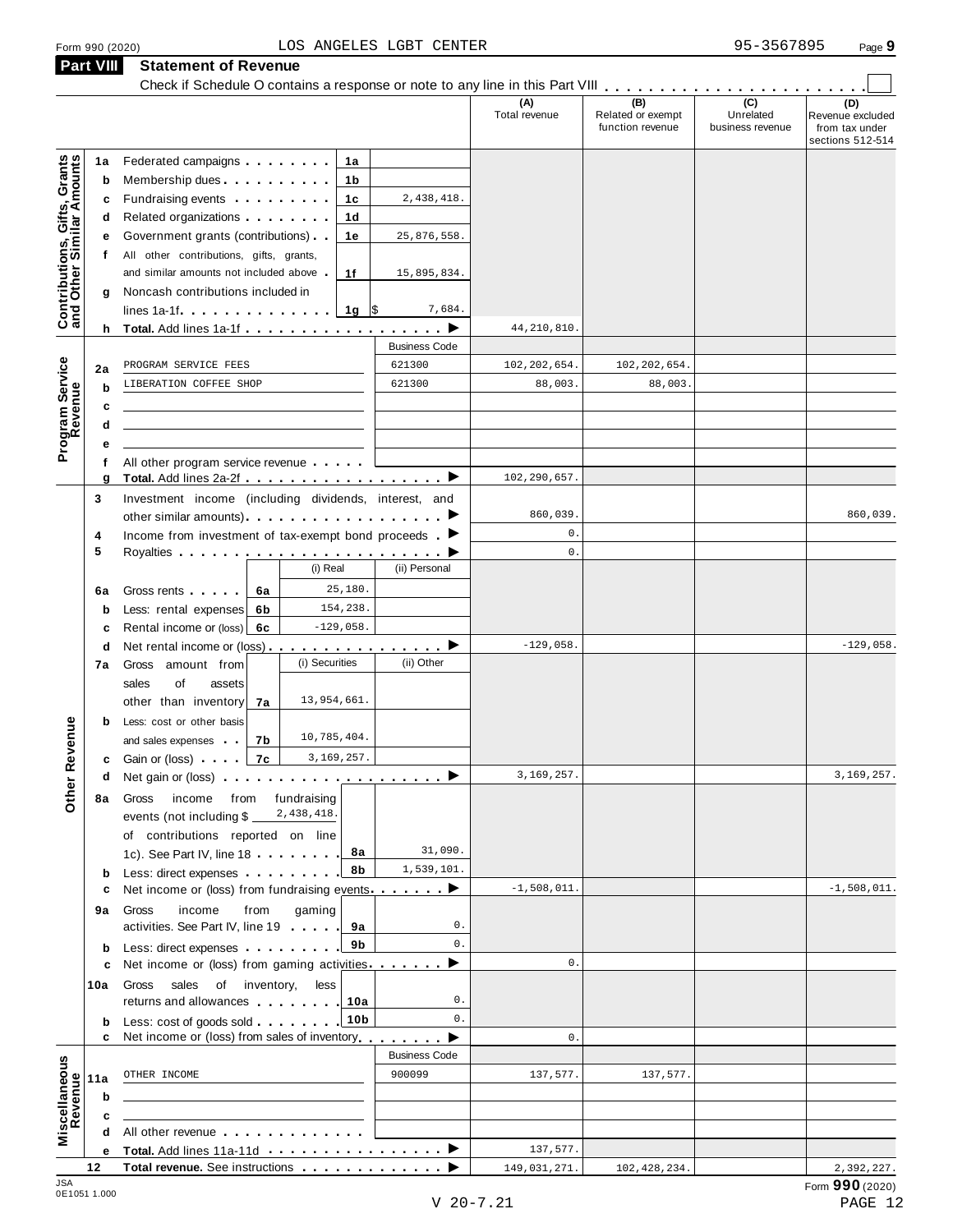### Form <sup>990</sup> (2020) Page **10** LOS ANGELES LGBT CENTER 95-3567895

| <b>Part IX</b> Statement of Functional Expenses                                                                                                                                                                                      |                            |                                    |                                    |                                |
|--------------------------------------------------------------------------------------------------------------------------------------------------------------------------------------------------------------------------------------|----------------------------|------------------------------------|------------------------------------|--------------------------------|
| Section 501(c)(3) and 501(c)(4) organizations must complete all columns. All other organizations must complete column (A).                                                                                                           |                            |                                    |                                    |                                |
|                                                                                                                                                                                                                                      |                            |                                    |                                    |                                |
| Do not include amounts reported on lines 6b, 7b,<br>8b, 9b, and 10b of Part VIII.                                                                                                                                                    | (A)<br>Total expenses      | (B)<br>Program service<br>expenses | Management and<br>general expenses | (D)<br>Fundraising<br>expenses |
| 1 Grants and other assistance to domestic organizations                                                                                                                                                                              |                            |                                    |                                    |                                |
| and domestic governments. See Part IV, line 21                                                                                                                                                                                       | 313,320.                   | 313,320.                           |                                    |                                |
| 2 Grants and other assistance to domestic<br>individuals. See Part IV, line 22                                                                                                                                                       | 0.                         |                                    |                                    |                                |
| 3 Grants and other assistance to foreign                                                                                                                                                                                             |                            |                                    |                                    |                                |
| foreign governments,<br>organizations,<br>and                                                                                                                                                                                        |                            |                                    |                                    |                                |
| foreign individuals. See Part IV, lines 15 and 16                                                                                                                                                                                    | 309,679.                   | 309,679.                           |                                    |                                |
| Benefits paid to or for members                                                                                                                                                                                                      | $\Omega$ .                 |                                    |                                    |                                |
| Compensation of current officers, directors,<br>5.<br>trustees, and key employees                                                                                                                                                    | 1,339,034.                 | 278,207.                           | 712,605.                           | 348,222.                       |
| Compensation not included above to disqualified<br>6                                                                                                                                                                                 |                            |                                    |                                    |                                |
| persons (as defined under section 4958(f)(1)) and                                                                                                                                                                                    |                            |                                    |                                    |                                |
| persons described in section 4958(c)(3)(B)                                                                                                                                                                                           | 0.                         |                                    |                                    |                                |
| 7 Other salaries and wages <b>container and all the salaries</b>                                                                                                                                                                     | 43,693,599.                | 37,594,054.                        | 4,549,753.                         | 1,549,792.                     |
| Pension plan accruals and contributions (include<br>8                                                                                                                                                                                | 0.                         |                                    |                                    |                                |
| section 401(k) and 403(b) employer contributions)                                                                                                                                                                                    | 7,852,397.                 | 6,882,947.                         | 751,628.                           | 217,822.                       |
| Other employee benefits<br>9                                                                                                                                                                                                         | 3,540,208.                 | 3,037,433.                         | 366,860.                           | 135, 915.                      |
| 10                                                                                                                                                                                                                                   |                            |                                    |                                    |                                |
| Fees for services (nonemployees):<br>11                                                                                                                                                                                              | 0.                         |                                    |                                    |                                |
| a Management                                                                                                                                                                                                                         | 140,004.                   | 62,827.                            | 76,253.                            | 924.                           |
| b Legal entering the service of the service of the service of the service of the service of the service of the<br>c Accounting                                                                                                       | 194,906.                   |                                    | 194,906.                           |                                |
| d Lobbying entering the state of the state of the state of the state of the state of the state of the state of                                                                                                                       | 55,000.                    | 55,000.                            |                                    |                                |
| e Professional fundraising services. See Part IV, line 17                                                                                                                                                                            | 21,149.                    |                                    |                                    | 21,149.                        |
| f Investment management fees                                                                                                                                                                                                         | 88,745.                    |                                    | 88,745.                            |                                |
| <b>g</b> Other. (If line 11g amount exceeds 10% of line 25, column                                                                                                                                                                   |                            |                                    |                                    |                                |
| (A) amount, list line 11g expenses on Schedule O.). The manufacturer of                                                                                                                                                              | 2,695,435.                 | 2,419,019.                         | 187,003.                           | 89, 413.                       |
| 12 Advertising and promotion                                                                                                                                                                                                         | 1,157,711.                 | 793,530.                           | 222,502.                           | 141,679.                       |
| 13<br>Office expenses expenses                                                                                                                                                                                                       | 1,350,325.                 | 851,552.                           | 486,899.                           | 11,874.                        |
| Information technology.<br>14                                                                                                                                                                                                        | 2,090,139.                 | 1,078,927.                         | 949,068.                           | 62,144.                        |
| 15                                                                                                                                                                                                                                   | $\Omega$ .                 |                                    |                                    |                                |
| 16 Occupancy                                                                                                                                                                                                                         | 2,880,091.                 | 2,198,362.                         | 626,323.                           | 55,406.                        |
| 17 Travel <b>17. Institute 18. Travel 17. Travel</b>                                                                                                                                                                                 | 8,302.                     | 6,226.                             | 1,642.                             | 434.                           |
| 18 Payments of travel or entertainment expenses<br>for any federal, state, or local public officials                                                                                                                                 | 0.                         |                                    |                                    |                                |
| 19 Conferences, conventions, and meetings                                                                                                                                                                                            | 17,357.                    | 13, 214.                           | 2,456.                             | 1,687.                         |
| 20<br>Interest the contract of the contract of the contract of the contract of the contract of the contract of the contract of the contract of the contract of the contract of the contract of the contract of the contract of the c | 4,963.                     | 1,269.                             | 3,646.                             | 48.                            |
| Payments to affiliates entertainment and the set of the set of the set of the set of the set of the set of the<br>21                                                                                                                 | 0.                         |                                    |                                    |                                |
| Depreciation, depletion, and amortization<br>22                                                                                                                                                                                      | 1,596,979.                 | 1,371,885.                         | 192,550.                           | 32,544.                        |
| Insurance experience and the series of the series of the series of the series of the series of the series of the series of the series of the series of the series of the series of the series of the series of the series of t<br>23 | 621,520.                   | 107,336.                           | 510,662.                           | 3,522.                         |
| 24 Other expenses. Itemize expenses not covered                                                                                                                                                                                      |                            |                                    |                                    |                                |
| above (List miscellaneous expenses on line 24e. If                                                                                                                                                                                   |                            |                                    |                                    |                                |
| line 24e amount exceeds 10% of line 25, column<br>(A) amount, list line 24e expenses on Schedule O.)                                                                                                                                 |                            |                                    |                                    |                                |
| a PHARMACEUTICALS                                                                                                                                                                                                                    | 55,833,913.                | $\overline{55}$ , 833, 913.        |                                    |                                |
| <b>b</b> CLIENT SERVICES                                                                                                                                                                                                             | 2,102,261.                 | 2,102,261.                         |                                    |                                |
| <b>CMISCELLANEOUS EXPENSES</b>                                                                                                                                                                                                       | $\overline{1}$ , 618, 972. | 426,669.                           | 1,180,225.                         | 12,078.                        |
| dLAB TESTING                                                                                                                                                                                                                         | 1,030,321.                 | 1,030,321.                         |                                    |                                |
| e All other expenses                                                                                                                                                                                                                 | 860,052.                   | 9,970,562.                         | $-9,763,092.$                      | 652,582.                       |
| 25 Total functional expenses. Add lines 1 through 24e                                                                                                                                                                                | 131, 416, 382.             | 126, 738, 513.                     | $\overline{1}$ , 340, 634.         | 3, 337, 235.                   |
| 26 Joint costs. Complete this line only if the<br>organization reported in column (B) joint costs<br>from a combined educational campaign and<br>fundraising solicitation. Check here<br> X                                          |                            |                                    |                                    |                                |
| if<br>following SOP 98-2 (ASC 958-720)                                                                                                                                                                                               | 1,870,277.                 | 496,585.                           |                                    | 1,373,692.                     |

0E1052 1.000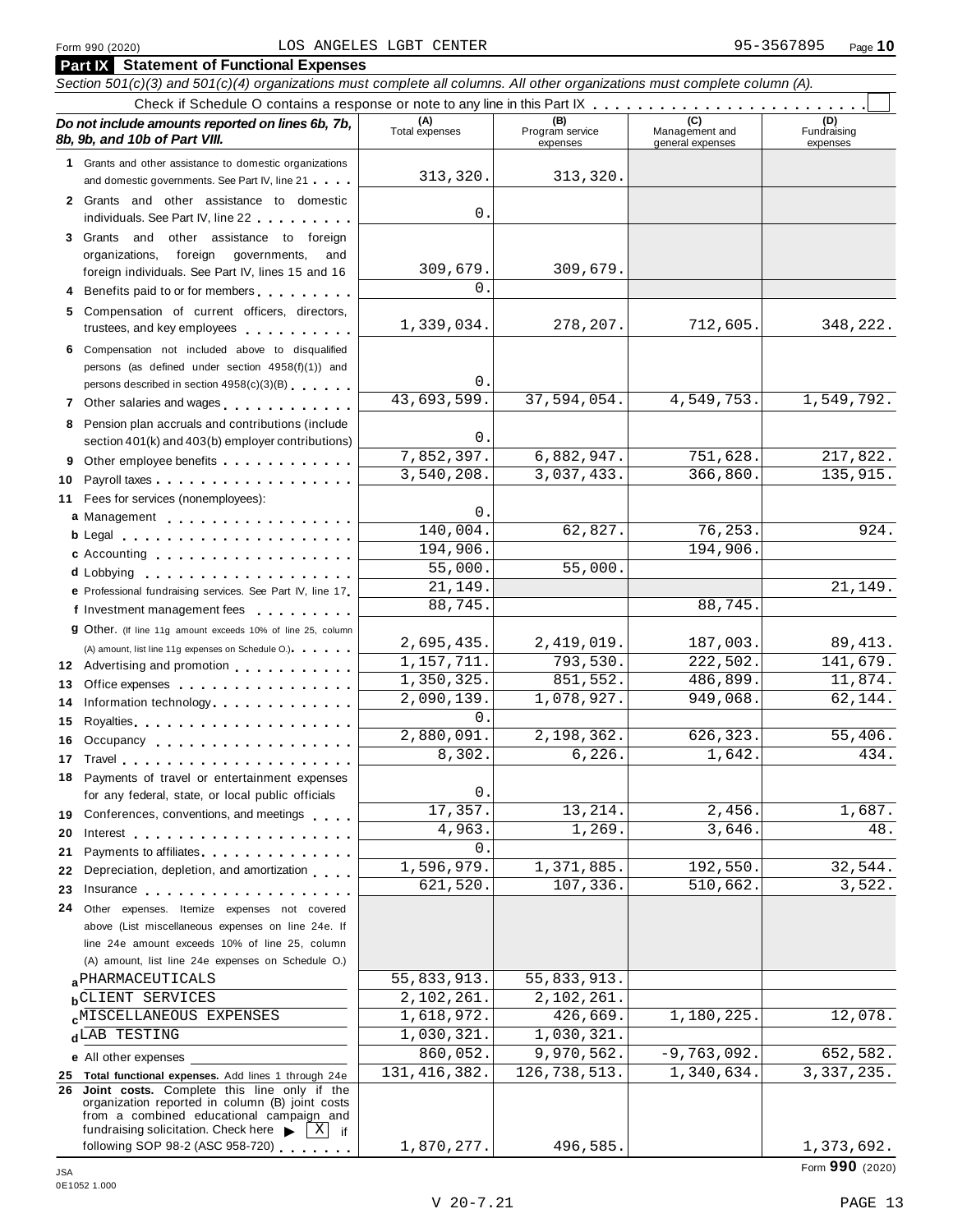LOS ANGELES LGBT CENTER 95-3567895

|                                   |                                                                                                                                                            | (A)<br>Beginning of year |                         | (B)<br>End of year |
|-----------------------------------|------------------------------------------------------------------------------------------------------------------------------------------------------------|--------------------------|-------------------------|--------------------|
| 1                                 |                                                                                                                                                            | 16, 125, 274.            | $\blacktriangleleft$    | 46,029,696.        |
| $\mathbf{2}$                      |                                                                                                                                                            | $0$ .                    | $\overline{\mathbf{2}}$ | 0.                 |
| 3                                 |                                                                                                                                                            | 12,524,526.              | $\overline{\mathbf{3}}$ | 11, 222, 260.      |
| 4                                 |                                                                                                                                                            | 14,784,186.              | $\overline{\mathbf{4}}$ | 14, 397, 287.      |
| 5                                 | Loans and other receivables from any current or former officer, director,                                                                                  |                          |                         |                    |
|                                   | trustee, key employee, creator or founder, substantial contributor, or 35%                                                                                 |                          |                         |                    |
|                                   | controlled entity or family member of any of these persons                                                                                                 | $0$ .                    | $5\phantom{1}$          | 0.                 |
| 6                                 | Loans and other receivables from other disqualified persons (as defined                                                                                    |                          |                         |                    |
|                                   | under section $4958(f)(1)$ , and persons described in section $4958(c)(3)(B)$                                                                              | $\mathsf{0}$ .           | $6\phantom{1}6$         | 0.                 |
| 7                                 | Notes and loans receivable, net                                                                                                                            | 28,910,100.              | $\overline{7}$          | 28,910,100.        |
| Assets<br>8                       |                                                                                                                                                            | 1,035,104.               | 8                       | 1,143,460.         |
| 9                                 |                                                                                                                                                            | 4,296,354.               | 9                       | 4,912,248.         |
|                                   | 10a Land, buildings, and equipment: cost or other                                                                                                          |                          |                         |                    |
|                                   | 32,946,209.<br>basis. Complete Part VI of Schedule D 10a                                                                                                   |                          |                         |                    |
|                                   | 18,196,941.                                                                                                                                                | $15,678,323.$ 10c        |                         | 14,749,268.        |
| 11                                | Investments - publicly traded securities. ATCH .3                                                                                                          | 17, 229, 487.            | 11                      | 20,905,741.        |
| 12                                | Investments - other securities. See Part IV, line 11                                                                                                       | 0.                       | 12                      | 0.                 |
| 13                                | Investments - program-related. See Part IV, line 11                                                                                                        | $0$ .                    | 13                      | 0.                 |
| 14                                |                                                                                                                                                            | $\mathbf{0}$ .           | 14                      | 0.                 |
| 15                                |                                                                                                                                                            | $\overline{2,475,865}$ . | 15                      | 3, 138, 353.       |
| 16                                | Total assets. Add lines 1 through 15 (must equal line 33)                                                                                                  | 113,059,219.             | 16                      | 145, 408, 413.     |
| 17                                |                                                                                                                                                            | 11, 416, 102.            | 17                      | 13,804,638.        |
| 18                                |                                                                                                                                                            | 0.                       | 18                      | $0$ .              |
| 19                                |                                                                                                                                                            | 1,769,669.               | 19                      | 1,877,693.         |
| 20                                |                                                                                                                                                            | $\mathbf 0$ .            | 20                      | 0.                 |
| 21                                | Escrow or custodial account liability. Complete Part IV of Schedule D.                                                                                     | 0.                       | 21                      | $0$ .              |
| 22                                | Loans and other payables to any current or former officer, director,                                                                                       |                          |                         |                    |
|                                   |                                                                                                                                                            |                          |                         |                    |
|                                   | trustee, key employee, creator or founder, substantial contributor, or 35%                                                                                 | $\boldsymbol{0}$ .       | 22                      | 0.                 |
| Liabilities                       | controlled entity or family member of any of these persons                                                                                                 | 4,911,728.               | 23                      | 15, 259, 363.      |
| 23<br>24                          | Secured mortgages and notes payable to unrelated third parties                                                                                             | 0.                       | 24                      | 0.                 |
| 25                                | Unsecured notes and loans payable to unrelated third parties.                                                                                              |                          |                         |                    |
|                                   | Other liabilities (including federal income tax, payables to related third<br>parties, and other liabilities not included on lines 17-24). Complete Part X |                          |                         |                    |
|                                   |                                                                                                                                                            | 1,727,747.               | 25                      | 2, 133, 441.       |
| 26                                |                                                                                                                                                            | 19,825,246.              | 26                      | 33,075,135.        |
|                                   | X                                                                                                                                                          |                          |                         |                    |
|                                   | Organizations that follow FASB ASC 958, check here ▶<br>and complete lines 27, 28, 32, and 33.                                                             |                          |                         |                    |
| 27                                |                                                                                                                                                            | 84,712,066.              | 27                      | 102,689,039.       |
| 28                                |                                                                                                                                                            | 8,521,907.               |                         | 9,644,239.         |
|                                   |                                                                                                                                                            |                          | 28                      |                    |
|                                   | Organizations that do not follow FASB ASC 958, check here ▶<br>and complete lines 29 through 33.                                                           |                          |                         |                    |
|                                   |                                                                                                                                                            |                          |                         |                    |
| 29                                | Capital stock or trust principal, or current funds                                                                                                         |                          | 29                      |                    |
| 30                                | Paid-in or capital surplus, or land, building, or equipment fund                                                                                           |                          | 30                      |                    |
| 31                                | Retained earnings, endowment, accumulated income, or other funds                                                                                           |                          | 31                      |                    |
| Net Assets or Fund Balances<br>32 |                                                                                                                                                            | 93, 233, 973.            | 32                      | 112, 333, 278.     |
| 33                                | Total liabilities and net assets/fund balances                                                                                                             | 113,059,219.             | 33                      | 145, 408, 413.     |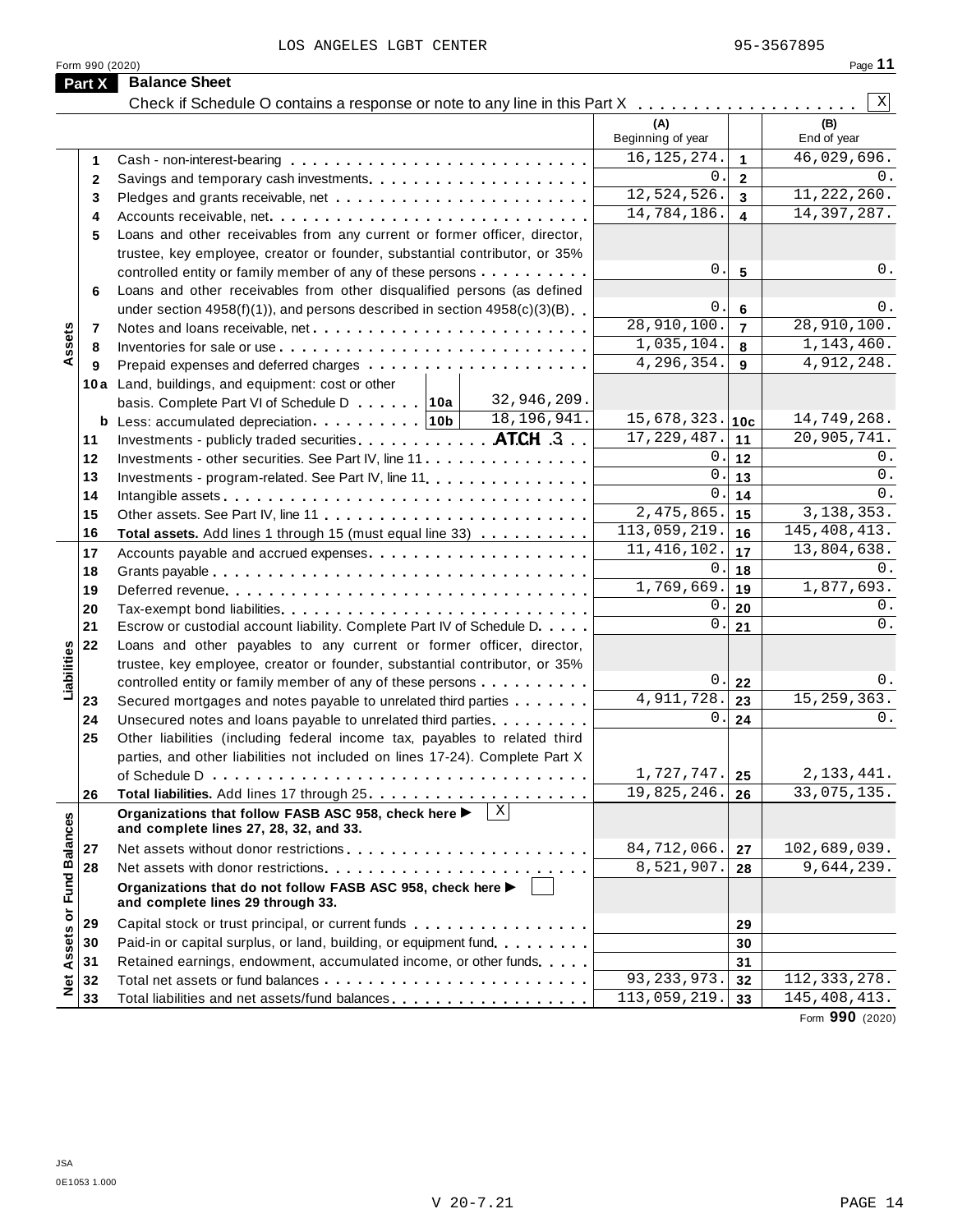LOS ANGELES LGBT CENTER 95-3567895

|          | Form 990 (2020)                                                                                                                                                                                                                                                                                                                                                   |                         |                |                  | Page 12 |
|----------|-------------------------------------------------------------------------------------------------------------------------------------------------------------------------------------------------------------------------------------------------------------------------------------------------------------------------------------------------------------------|-------------------------|----------------|------------------|---------|
| Part XI  | <b>Reconciliation of Net Assets</b>                                                                                                                                                                                                                                                                                                                               |                         |                |                  |         |
|          |                                                                                                                                                                                                                                                                                                                                                                   |                         |                |                  |         |
| 1        |                                                                                                                                                                                                                                                                                                                                                                   | $\mathbf{1}$            | 149,031,271.   |                  |         |
| 2        |                                                                                                                                                                                                                                                                                                                                                                   | $\overline{2}$          | 131, 416, 382. |                  |         |
| 3        |                                                                                                                                                                                                                                                                                                                                                                   | $\overline{\mathbf{3}}$ | 17,614,889.    |                  |         |
| 4        | Net assets or fund balances at beginning of year (must equal Part X, line 32, column (A))                                                                                                                                                                                                                                                                         | $\overline{\mathbf{4}}$ | 93, 233, 973.  |                  |         |
| 5        |                                                                                                                                                                                                                                                                                                                                                                   | 5                       |                | 1,484,416.       |         |
| 6        |                                                                                                                                                                                                                                                                                                                                                                   | 6                       |                |                  | 0.      |
| 7        |                                                                                                                                                                                                                                                                                                                                                                   | $\overline{7}$          |                |                  | 0.      |
| 8        |                                                                                                                                                                                                                                                                                                                                                                   | 8                       |                |                  | 0.      |
| 9        | Other changes in net assets or fund balances (explain on Schedule O)                                                                                                                                                                                                                                                                                              | 9                       |                |                  | 0.      |
| 10       | Net assets or fund balances at end of year. Combine lines 3 through 9 (must equal Part X, line                                                                                                                                                                                                                                                                    |                         |                |                  |         |
|          |                                                                                                                                                                                                                                                                                                                                                                   | 10                      | 112, 333, 278. |                  |         |
| Part XII | <b>Financial Statements and Reporting</b>                                                                                                                                                                                                                                                                                                                         |                         |                |                  |         |
|          |                                                                                                                                                                                                                                                                                                                                                                   |                         |                |                  |         |
| 1        | $\overline{X}$ Accrual<br>Accounting method used to prepare the Form 990:  <br>Cash<br>Other<br>If the organization changed its method of accounting from a prior year or checked "Other," explain in<br>Schedule O.                                                                                                                                              |                         |                | Yes <sub>1</sub> | No      |
|          | 2a Were the organization's financial statements compiled or reviewed by an independent accountant?<br>If "Yes," check a box below to indicate whether the financial statements for the year were compiled or<br>reviewed on a separate basis, consolidated basis, or both:<br>Separate basis<br><b>Consolidated basis</b><br>Both consolidated and separate basis |                         | 2a             |                  | Χ       |
|          | <b>b</b> Were the organization's financial statements audited by an independent accountant?                                                                                                                                                                                                                                                                       |                         | 2b             | X                |         |
|          | If "Yes," check a box below to indicate whether the financial statements for the year were audited on a<br>separate basis, consolidated basis, or both:<br>$X \bigcup$ Consolidated basis<br>Separate basis<br>Both consolidated and separate basis                                                                                                               |                         |                |                  |         |
|          | c If "Yes" to line 2a or 2b, does the organization have a committee that assumes responsibility for oversight of                                                                                                                                                                                                                                                  |                         |                | Χ                |         |
|          | the audit, review, or compilation of its financial statements and selection of an independent accountant?                                                                                                                                                                                                                                                         |                         | 2c             |                  |         |
|          | If the organization changed either its oversight process or selection process during the tax year, explain on<br>Schedule O.                                                                                                                                                                                                                                      |                         |                |                  |         |
|          | 3a As a result of a federal award, was the organization required to undergo an audit or audits as set forth in the                                                                                                                                                                                                                                                |                         |                |                  |         |
|          |                                                                                                                                                                                                                                                                                                                                                                   |                         | 3a             | Х                |         |
|          | <b>b</b> If "Yes," did the organization undergo the required audit or audits? If the organization did not undergo the                                                                                                                                                                                                                                             |                         |                |                  |         |
|          | required audit or audits, explain why on Schedule O and describe any steps taken to undergo such audits                                                                                                                                                                                                                                                           |                         | 3 <sub>b</sub> | Χ                |         |

Form **990** (2020)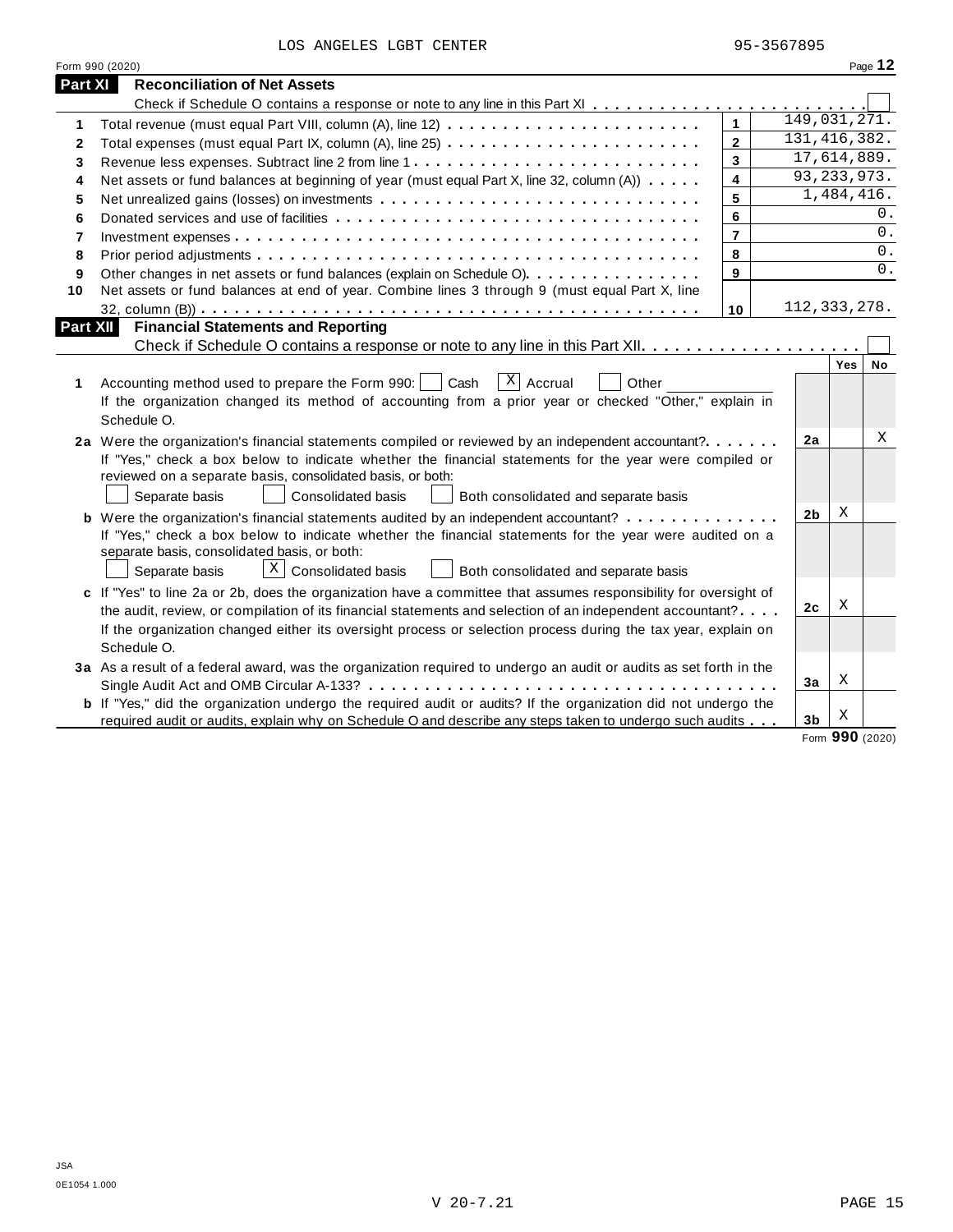# **CHEDULE A Public Charity Status and Public Support**  $\frac{100\text{dB No. }1545-0047}{000\text{dB No.}}$

(Form 990 or 990-EZ) complete if the organization is a section 501(c)(3) organization or a section 4947(a)(1) nonexempt charitable trust.  $2020$ 

|                                                                                                                                                                                                                                                                                                                                                                                      |          | Attach to Form 990 or Form 990-EZ.                                     |     |                          | Complete if the organization is a section 501(c)(3) organization or a section 4947(a)(1) nonexempt charitable trust. | ZWŁU<br>Open to Public |
|--------------------------------------------------------------------------------------------------------------------------------------------------------------------------------------------------------------------------------------------------------------------------------------------------------------------------------------------------------------------------------------|----------|------------------------------------------------------------------------|-----|--------------------------|----------------------------------------------------------------------------------------------------------------------|------------------------|
| Department of the Treasury<br><b>Internal Revenue Service</b>                                                                                                                                                                                                                                                                                                                        |          | Go to www.irs.gov/Form990 for instructions and the latest information. |     |                          |                                                                                                                      | Inspection             |
| Name of the organization                                                                                                                                                                                                                                                                                                                                                             |          |                                                                        |     |                          | <b>Employer identification number</b>                                                                                |                        |
| LOS ANGELES LGBT CENTER                                                                                                                                                                                                                                                                                                                                                              |          |                                                                        |     |                          | 95-3567895                                                                                                           |                        |
| Reason for Public Charity Status. (All organizations must complete this part.) See instructions.<br>Part I                                                                                                                                                                                                                                                                           |          |                                                                        |     |                          |                                                                                                                      |                        |
| The organization is not a private foundation because it is: (For lines 1 through 12, check only one box.)                                                                                                                                                                                                                                                                            |          |                                                                        |     |                          |                                                                                                                      |                        |
| A church, convention of churches, or association of churches described in section 170(b)(1)(A)(i).<br>1                                                                                                                                                                                                                                                                              |          |                                                                        |     |                          |                                                                                                                      |                        |
| 2<br>A school described in section 170(b)(1)(A)(ii). (Attach Schedule E (Form 990 or 990-EZ).)                                                                                                                                                                                                                                                                                       |          |                                                                        |     |                          |                                                                                                                      |                        |
| A hospital or a cooperative hospital service organization described in section 170(b)(1)(A)(iii).<br>3                                                                                                                                                                                                                                                                               |          |                                                                        |     |                          |                                                                                                                      |                        |
| A medical research organization operated in conjunction with a hospital described in section 170(b)(1)(A)(iii). Enter the<br>4<br>hospital's name, city, and state:                                                                                                                                                                                                                  |          |                                                                        |     |                          |                                                                                                                      |                        |
| An organization operated for the benefit of a college or university owned or operated by a governmental unit described in<br>5                                                                                                                                                                                                                                                       |          |                                                                        |     |                          |                                                                                                                      |                        |
| section 170(b)(1)(A)(iv). (Complete Part II.)                                                                                                                                                                                                                                                                                                                                        |          |                                                                        |     |                          |                                                                                                                      |                        |
| A federal, state, or local government or governmental unit described in section 170(b)(1)(A)(v).<br>6                                                                                                                                                                                                                                                                                |          |                                                                        |     |                          |                                                                                                                      |                        |
| ΙX<br>An organization that normally receives a substantial part of its support from a governmental unit or from the general public<br>7                                                                                                                                                                                                                                              |          |                                                                        |     |                          |                                                                                                                      |                        |
| described in section 170(b)(1)(A)(vi). (Complete Part II.)                                                                                                                                                                                                                                                                                                                           |          |                                                                        |     |                          |                                                                                                                      |                        |
| A community trust described in section 170(b)(1)(A)(vi). (Complete Part II.)<br>8                                                                                                                                                                                                                                                                                                    |          |                                                                        |     |                          |                                                                                                                      |                        |
| An agricultural research organization described in section 170(b)(1)(A)(ix) operated in conjunction with a land-grant college<br>9                                                                                                                                                                                                                                                   |          |                                                                        |     |                          |                                                                                                                      |                        |
| or university or a non-land-grant college of agriculture (see instructions). Enter the name, city, and state of the college or                                                                                                                                                                                                                                                       |          |                                                                        |     |                          |                                                                                                                      |                        |
| university:                                                                                                                                                                                                                                                                                                                                                                          |          |                                                                        |     |                          |                                                                                                                      |                        |
| An organization that normally receives (1) more than 331/3% of its support from contributions, membership fees, and gross<br>10<br>receipts from activities related to its exempt functions, subject to certain exceptions; and (2) no more than 331/3 % of its<br>support from gross investment income and unrelated business taxable income (less section 511 tax) from businesses |          |                                                                        |     |                          |                                                                                                                      |                        |
| acquired by the organization after June 30, 1975. See section 509(a)(2). (Complete Part III.)                                                                                                                                                                                                                                                                                        |          |                                                                        |     |                          |                                                                                                                      |                        |
| An organization organized and operated exclusively to test for public safety. See section 509(a)(4).<br>11                                                                                                                                                                                                                                                                           |          |                                                                        |     |                          |                                                                                                                      |                        |
| An organization organized and operated exclusively for the benefit of, to perform the functions of, or to carry out the purposes<br>12                                                                                                                                                                                                                                               |          |                                                                        |     |                          |                                                                                                                      |                        |
| of one or more publicly supported organizations described in section 509(a)(1) or section 509(a)(2). See section 509(a)(3).                                                                                                                                                                                                                                                          |          |                                                                        |     |                          |                                                                                                                      |                        |
| Check the box in lines 12a through 12d that describes the type of supporting organization and complete lines 12e, 12f, and 12g.                                                                                                                                                                                                                                                      |          |                                                                        |     |                          |                                                                                                                      |                        |
| Type I. A supporting organization operated, supervised, or controlled by its supported organization(s), typically by giving<br>a                                                                                                                                                                                                                                                     |          |                                                                        |     |                          |                                                                                                                      |                        |
| the supported organization(s) the power to regularly appoint or elect a majority of the directors or trustees of the                                                                                                                                                                                                                                                                 |          |                                                                        |     |                          |                                                                                                                      |                        |
| supporting organization. You must complete Part IV, Sections A and B.                                                                                                                                                                                                                                                                                                                |          |                                                                        |     |                          |                                                                                                                      |                        |
| Type II. A supporting organization supervised or controlled in connection with its supported organization(s), by having<br>b                                                                                                                                                                                                                                                         |          |                                                                        |     |                          |                                                                                                                      |                        |
| control or management of the supporting organization vested in the same persons that control or manage the supported                                                                                                                                                                                                                                                                 |          |                                                                        |     |                          |                                                                                                                      |                        |
| organization(s). You must complete Part IV, Sections A and C.                                                                                                                                                                                                                                                                                                                        |          |                                                                        |     |                          |                                                                                                                      |                        |
| Type III functionally integrated. A supporting organization operated in connection with, and functionally integrated with,<br>c                                                                                                                                                                                                                                                      |          |                                                                        |     |                          |                                                                                                                      |                        |
| its supported organization(s) (see instructions). You must complete Part IV, Sections A, D, and E.                                                                                                                                                                                                                                                                                   |          |                                                                        |     |                          |                                                                                                                      |                        |
| Type III non-functionally integrated. A supporting organization operated in connection with its supported organization(s)<br>d                                                                                                                                                                                                                                                       |          |                                                                        |     |                          |                                                                                                                      |                        |
| that is not functionally integrated. The organization generally must satisfy a distribution requirement and an attentiveness                                                                                                                                                                                                                                                         |          |                                                                        |     |                          |                                                                                                                      |                        |
| requirement (see instructions). You must complete Part IV, Sections A and D, and Part V.                                                                                                                                                                                                                                                                                             |          |                                                                        |     |                          |                                                                                                                      |                        |
| Check this box if the organization received a written determination from the IRS that it is a Type I, Type II, Type III<br>е                                                                                                                                                                                                                                                         |          |                                                                        |     |                          |                                                                                                                      |                        |
| functionally integrated, or Type III non-functionally integrated supporting organization.                                                                                                                                                                                                                                                                                            |          |                                                                        |     |                          |                                                                                                                      |                        |
| t.                                                                                                                                                                                                                                                                                                                                                                                   |          |                                                                        |     |                          |                                                                                                                      |                        |
| Provide the following information about the supported organization(s).                                                                                                                                                                                                                                                                                                               |          |                                                                        |     |                          |                                                                                                                      |                        |
| (i) Name of supported organization                                                                                                                                                                                                                                                                                                                                                   | (ii) EIN | (iii) Type of organization                                             |     | (iv) Is the organization | (v) Amount of monetary                                                                                               | (vi) Amount of         |
|                                                                                                                                                                                                                                                                                                                                                                                      |          | (described on lines 1-10                                               |     | listed in your governing | support (see                                                                                                         | other support (see     |
|                                                                                                                                                                                                                                                                                                                                                                                      |          | above (see instructions))                                              |     | document?                | instructions)                                                                                                        | instructions)          |
|                                                                                                                                                                                                                                                                                                                                                                                      |          |                                                                        | Yes | No                       |                                                                                                                      |                        |
| (A)                                                                                                                                                                                                                                                                                                                                                                                  |          |                                                                        |     |                          |                                                                                                                      |                        |
|                                                                                                                                                                                                                                                                                                                                                                                      |          |                                                                        |     |                          |                                                                                                                      |                        |
| (B)                                                                                                                                                                                                                                                                                                                                                                                  |          |                                                                        |     |                          |                                                                                                                      |                        |
|                                                                                                                                                                                                                                                                                                                                                                                      |          |                                                                        |     |                          |                                                                                                                      |                        |
| (C)                                                                                                                                                                                                                                                                                                                                                                                  |          |                                                                        |     |                          |                                                                                                                      |                        |
|                                                                                                                                                                                                                                                                                                                                                                                      |          |                                                                        |     |                          |                                                                                                                      |                        |
| (D)                                                                                                                                                                                                                                                                                                                                                                                  |          |                                                                        |     |                          |                                                                                                                      |                        |
|                                                                                                                                                                                                                                                                                                                                                                                      |          |                                                                        |     |                          |                                                                                                                      |                        |
| (E)                                                                                                                                                                                                                                                                                                                                                                                  |          |                                                                        |     |                          |                                                                                                                      |                        |
|                                                                                                                                                                                                                                                                                                                                                                                      |          |                                                                        |     |                          |                                                                                                                      |                        |
| Total                                                                                                                                                                                                                                                                                                                                                                                |          |                                                                        |     |                          |                                                                                                                      |                        |
|                                                                                                                                                                                                                                                                                                                                                                                      |          |                                                                        |     |                          |                                                                                                                      |                        |

For Paperwork Reduction Act Notice, see the Instructions for Form 990 or 990-EZ. Schedule A (Form 990 or 990-EZ) 2020 JSA 0E1210 0.030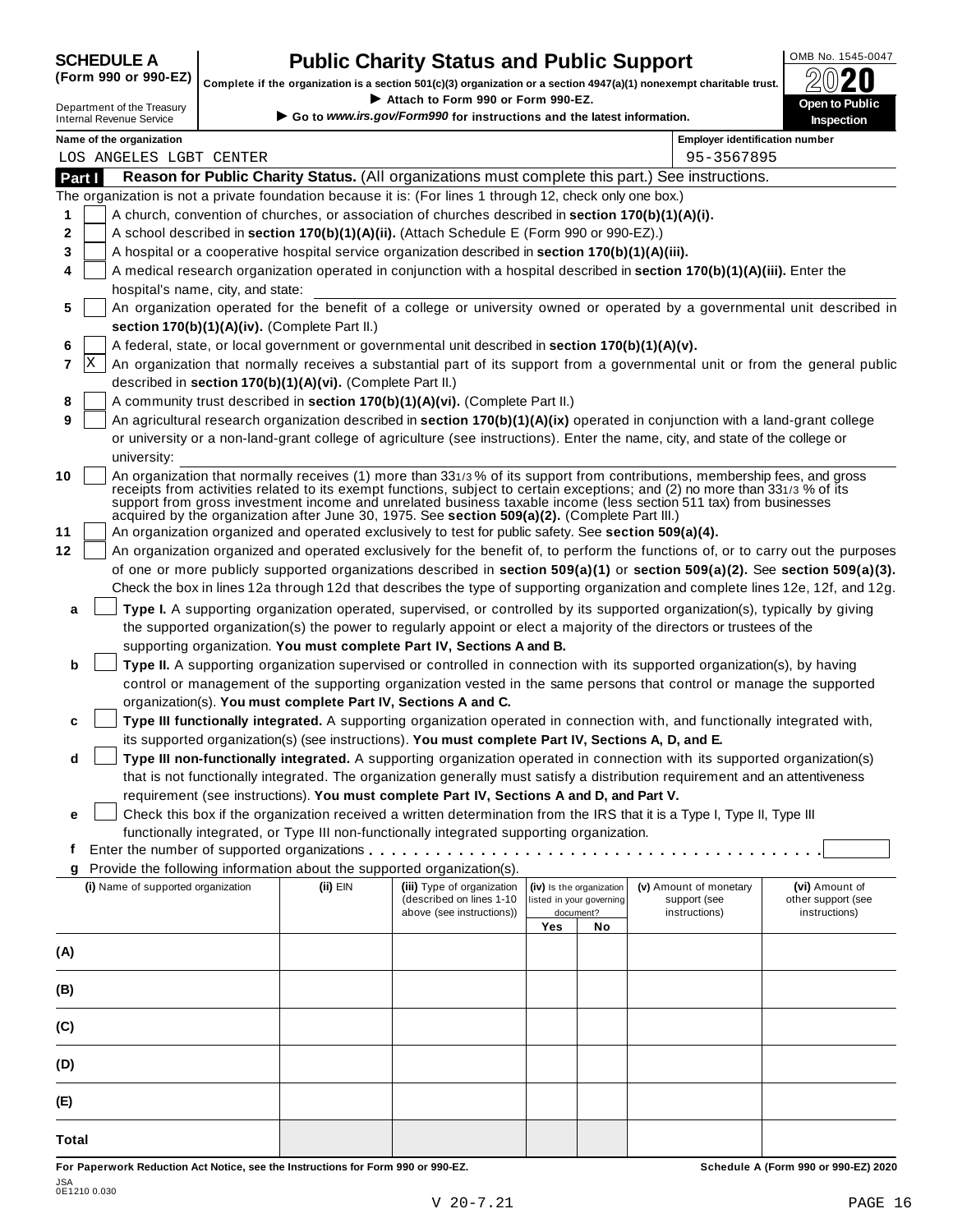**Part II**

**Support Schedule for Organizations Described in Sections 170(b)(1)(A)(iv) and 170(b)(1)(A)(vi)** (Complete only if you checked the box on line 5, 7, or 8 of Part I or if the organization failed to qualify under Part III. If the organization fails to qualify under the tests listed below, please complete Part III.)

|              | <b>Section A. Public Support</b>                                                                                                                                                                                                                                                                                                                                                           |             |               |               |             |               |                |
|--------------|--------------------------------------------------------------------------------------------------------------------------------------------------------------------------------------------------------------------------------------------------------------------------------------------------------------------------------------------------------------------------------------------|-------------|---------------|---------------|-------------|---------------|----------------|
|              | Calendar year (or fiscal year beginning in) ▶                                                                                                                                                                                                                                                                                                                                              | (a) 2016    | (b) $2017$    | $(c)$ 2018    | $(d)$ 2019  | (e) 2020      | (f) Total      |
| 1            | Gifts, grants, contributions, and<br>membership fees received. (Do not<br>include any "unusual grants.")                                                                                                                                                                                                                                                                                   | 29,792,105. | 39, 542, 561. | 44, 299, 432. | 39,936,779. | 44, 210, 810. | 197,781,687.   |
| $\mathbf{2}$ | Tax revenues levied for the<br>organization's benefit and either paid to<br>or expended on its behalf                                                                                                                                                                                                                                                                                      |             |               |               |             |               | 0.             |
| 3            | The value of services or facilities<br>furnished by a governmental unit to the<br>organization without charge                                                                                                                                                                                                                                                                              |             |               |               |             |               | 0.             |
| 4            | Total. Add lines 1 through 3                                                                                                                                                                                                                                                                                                                                                               | 29,792,105. | 39, 542, 561. | 44, 299, 432. | 39,936,779. | 44, 210, 810. | 197, 781, 687. |
| 5            | The portion of total contributions by<br>each person (other than a<br>governmental unit or publicly<br>supported organization) included on<br>line 1 that exceeds 2% of the amount<br>shown on line 11, column (f)                                                                                                                                                                         |             |               |               |             |               | 130,106.       |
| 6            | Public support. Subtract line 5 from line 4                                                                                                                                                                                                                                                                                                                                                |             |               |               |             |               | 197,651,581.   |
|              | <b>Section B. Total Support</b>                                                                                                                                                                                                                                                                                                                                                            |             |               |               |             |               |                |
|              | Calendar year (or fiscal year beginning in) ▶                                                                                                                                                                                                                                                                                                                                              | (a) 2016    | (b) $2017$    | $(c)$ 2018    | $(d)$ 2019  | (e) 2020      | (f) Total      |
| 7            | Amounts from line 4                                                                                                                                                                                                                                                                                                                                                                        | 29,792,105. | 39,542,561.   | 44, 299, 432. | 39,936,779  | 44, 210, 810. | 197,781,687.   |
| 8            | Gross income from interest, dividends,<br>payments received on securities loans,<br>rents, royalties, and income from<br>similar sources experiences                                                                                                                                                                                                                                       | 1,160,993.  | 957,848.      | 1,524,750.    | 950,031.    | 885, 219.     | 5,478,841.     |
| 9            | Net income from unrelated business<br>activities, whether or not the business<br>is regularly carried on the control of the state of the state of the state of the state of the state of the state of the state of the state of the state of the state of the state of the state of the state of the state of t                                                                            | 0.          | 0.            | 0.            | 136,444.    | $0$ .         | 136,444.       |
| 10           | Other income. Do not include gain or<br>loss from the sale of capital assets<br>(Explain in Part VI.) ATCH 1                                                                                                                                                                                                                                                                               | 2,052,139.  | 753,520.      | 434,360.      | 320,150.    | 137,577.      | 3,697,746.     |
| 11           | Total support. Add lines 7 through 10                                                                                                                                                                                                                                                                                                                                                      |             |               |               |             |               | 207,094,718.   |
| 12           |                                                                                                                                                                                                                                                                                                                                                                                            |             |               |               |             | 12            | 445,758,281.   |
| 13           | First 5 years. If the Form 990 is for the organization's first, second, third, fourth, or fifth tax year as a section 501(c)(3)<br>organization, check this box and stop here entitled to provide the contract of the contract of the contract of the contract of the contract of the contract of the contract of the contract of the contract of the contract of                          |             |               |               |             |               |                |
|              | <b>Section C. Computation of Public Support Percentage</b>                                                                                                                                                                                                                                                                                                                                 |             |               |               |             |               | 95.44%         |
| 14           | Public support percentage for 2020 (line 6, column (f), divided by line 11, column (f)) $\dots \dots$                                                                                                                                                                                                                                                                                      |             |               |               |             | 14            | 94.03%         |
| 15           |                                                                                                                                                                                                                                                                                                                                                                                            |             |               |               |             | 15            |                |
|              | 16a 331/3% support test - 2020. If the organization did not check the box on line 13, and line 14 is 331/3% or more, check this<br>box and stop here. The organization qualifies as a publicly supported organization<br>b 331/3% support test - 2019. If the organization did not check a box on line 13 or 16a, and line 15 is 331/3% or more, check                                     |             |               |               |             |               | X              |
|              | this box and stop here. The organization qualifies as a publicly supported organization $\ldots \ldots \ldots \ldots \ldots$                                                                                                                                                                                                                                                               |             |               |               |             |               |                |
|              | 17a 10%-facts-and-circumstances test - 2020. If the organization did not check a box on line 13, 16a, or 16b, and line 14 is<br>10% or more, and if the organization meets the facts-and-circumstances test, check this box and stop here. Explain in<br>Part VI how the organization meets the facts-and-circumstances test. The organization qualifies as a publicly supported           |             |               |               |             |               |                |
|              | <b>b 10%-facts-and-circumstances test - 2019.</b> If the organization did not check a box on line 13, 16a, 16b, or 17a, and line<br>15 is 10% or more, and if the organization meets the facts-and-circumstances test, check this box and stop here. Explain<br>in Part VI how the organization meets the facts-and-circumstances test. The organization qualifies as a publicly supported |             |               |               |             |               |                |
| 18           | Private foundation. If the organization did not check a box on line 13, 16a, 16b, 17a, or 17b, check this box and see                                                                                                                                                                                                                                                                      |             |               |               |             |               |                |

**Schedule A (Form 990 or 990-EZ) 2020**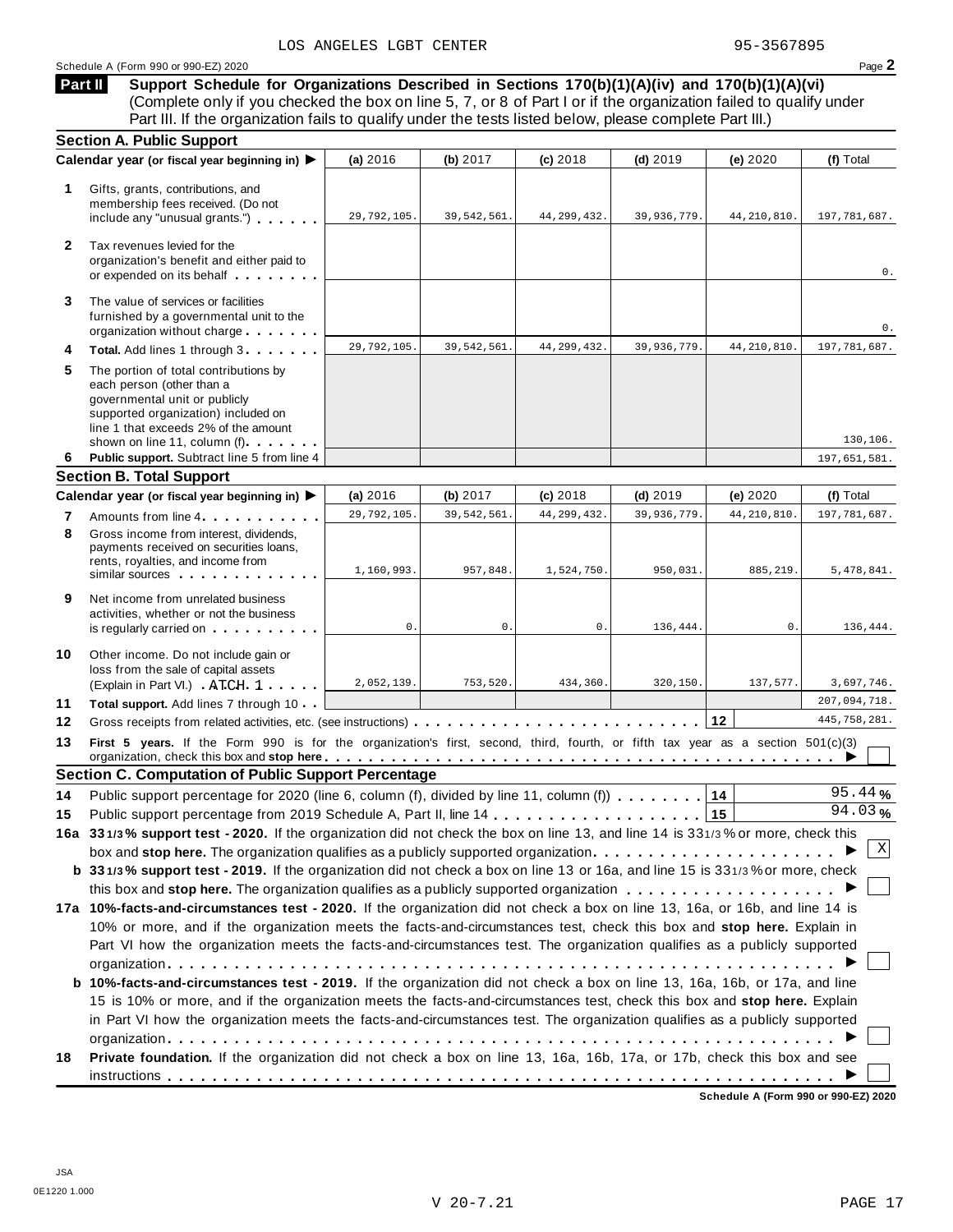### **Support Schedule for Organizations Described in Section 509(a)(2) Part III**

(Complete only if you checked the box on line 10 of Part I or if the organization failed to qualify under Part II. If the organization fails to qualify under the tests listed below, please complete Part II.)

|     | <b>Section A. Public Support</b>                                                                                                                                                                                                     |          |          |            |            |                                      |           |
|-----|--------------------------------------------------------------------------------------------------------------------------------------------------------------------------------------------------------------------------------------|----------|----------|------------|------------|--------------------------------------|-----------|
|     | Calendar year (or fiscal year beginning in) $\blacktriangleright$                                                                                                                                                                    | (a) 2016 | (b) 2017 | $(c)$ 2018 | $(d)$ 2019 | (e) 2020                             | (f) Total |
| 1.  | Gifts, grants, contributions, and membership fees                                                                                                                                                                                    |          |          |            |            |                                      |           |
|     | received. (Do not include any "unusual grants.")                                                                                                                                                                                     |          |          |            |            |                                      |           |
| 2   | Gross receipts from admissions, merchandise                                                                                                                                                                                          |          |          |            |            |                                      |           |
|     | sold or services performed, or facilities                                                                                                                                                                                            |          |          |            |            |                                      |           |
|     | furnished in any activity that is related to the                                                                                                                                                                                     |          |          |            |            |                                      |           |
|     | organization's tax-exempt purpose                                                                                                                                                                                                    |          |          |            |            |                                      |           |
| 3   | Gross receipts from activities that are not an                                                                                                                                                                                       |          |          |            |            |                                      |           |
|     | unrelated trade or business under section 513                                                                                                                                                                                        |          |          |            |            |                                      |           |
| 4   | Tax revenues levied for the                                                                                                                                                                                                          |          |          |            |            |                                      |           |
|     | organization's benefit and either paid to                                                                                                                                                                                            |          |          |            |            |                                      |           |
|     | or expended on its behalf <b>contains the set of the set of the set of the set of the set of the set of the set of the set of the set of the set of the set of the set of the set of the set of the set of the set of the set of</b> |          |          |            |            |                                      |           |
| 5   | The value of services or facilities                                                                                                                                                                                                  |          |          |            |            |                                      |           |
|     | furnished by a governmental unit to the                                                                                                                                                                                              |          |          |            |            |                                      |           |
|     | organization without charge                                                                                                                                                                                                          |          |          |            |            |                                      |           |
| 6   | <b>Total.</b> Add lines 1 through 5                                                                                                                                                                                                  |          |          |            |            |                                      |           |
|     | 7a Amounts included on lines 1, 2, and 3                                                                                                                                                                                             |          |          |            |            |                                      |           |
|     | received from disqualified persons                                                                                                                                                                                                   |          |          |            |            |                                      |           |
|     | <b>b</b> Amounts included on lines 2 and 3                                                                                                                                                                                           |          |          |            |            |                                      |           |
|     | received from other than disqualified                                                                                                                                                                                                |          |          |            |            |                                      |           |
|     | persons that exceed the greater of \$5,000<br>or 1% of the amount on line 13 for the year                                                                                                                                            |          |          |            |            |                                      |           |
|     | c Add lines 7a and 7b                                                                                                                                                                                                                |          |          |            |            |                                      |           |
| 8   | <b>Public support.</b> (Subtract line 7c from                                                                                                                                                                                        |          |          |            |            |                                      |           |
|     | $line 6.)$                                                                                                                                                                                                                           |          |          |            |            |                                      |           |
|     | <b>Section B. Total Support</b>                                                                                                                                                                                                      |          |          |            |            |                                      |           |
|     | Calendar year (or fiscal year beginning in) ▶                                                                                                                                                                                        | (a) 2016 | (b) 2017 | $(c)$ 2018 | $(d)$ 2019 | (e) 2020                             | (f) Total |
| 9   | Amounts from line 6 <b>Amounts</b> from line 6                                                                                                                                                                                       |          |          |            |            |                                      |           |
|     | 10 a Gross income from interest, dividends,                                                                                                                                                                                          |          |          |            |            |                                      |           |
|     | payments received on securities loans,                                                                                                                                                                                               |          |          |            |            |                                      |           |
|     | rents, royalties, and income from similar<br>sources                                                                                                                                                                                 |          |          |            |            |                                      |           |
|     | <b>b</b> Unrelated business taxable income (less                                                                                                                                                                                     |          |          |            |            |                                      |           |
|     | section 511 taxes) from businesses                                                                                                                                                                                                   |          |          |            |            |                                      |           |
|     | acquired after June 30, 1975                                                                                                                                                                                                         |          |          |            |            |                                      |           |
|     | c Add lines 10a and 10b                                                                                                                                                                                                              |          |          |            |            |                                      |           |
| 11  | Net income from unrelated business                                                                                                                                                                                                   |          |          |            |            |                                      |           |
|     | activities not included in line 10b, whether                                                                                                                                                                                         |          |          |            |            |                                      |           |
|     |                                                                                                                                                                                                                                      |          |          |            |            |                                      |           |
|     | or not the business is regularly carried on                                                                                                                                                                                          |          |          |            |            |                                      |           |
| 12  | Other income. Do not include gain or                                                                                                                                                                                                 |          |          |            |            |                                      |           |
|     | loss from the sale of capital assets                                                                                                                                                                                                 |          |          |            |            |                                      |           |
|     | (Explain in Part VI.) <b>All Accords</b>                                                                                                                                                                                             |          |          |            |            |                                      |           |
| 13  | Total support. (Add lines 9, 10c, 11,                                                                                                                                                                                                |          |          |            |            |                                      |           |
|     | and $12.$ ) $\cdots$ $\cdots$ $\cdots$ $\cdots$ $\cdots$                                                                                                                                                                             |          |          |            |            |                                      |           |
| 14  | First 5 years. If the Form 990 is for the organization's first, second, third, fourth, or fifth tax year as a section 501(c)(3)                                                                                                      |          |          |            |            |                                      |           |
|     |                                                                                                                                                                                                                                      |          |          |            |            |                                      |           |
| 15  | Section C. Computation of Public Support Percentage<br>Public support percentage for 2020 (line 8, column (f), divided by line 13, column (f)                                                                                        |          |          |            |            |                                      | %         |
| 16  |                                                                                                                                                                                                                                      |          |          |            |            | 15                                   | %         |
|     | Public support percentage from 2019 Schedule A, Part III, line 15.                                                                                                                                                                   |          |          |            |            | 16                                   |           |
|     | Section D. Computation of Investment Income Percentage                                                                                                                                                                               |          |          |            |            |                                      |           |
| 17  | Investment income percentage for 2020 (line 10c, column (f), divided by line 13, column (f) $\ldots$ ,                                                                                                                               |          |          |            |            | 17                                   | %         |
| 18  |                                                                                                                                                                                                                                      |          |          |            |            | 18                                   | %         |
|     | 19a 331/3% support tests - 2020. If the organization did not check the box on line 14, and line 15 is more than 331/3%, and line                                                                                                     |          |          |            |            |                                      |           |
|     | 17 is not more than 331/3%, check this box and stop here. The organization qualifies as a publicly supported organization.                                                                                                           |          |          |            |            |                                      |           |
|     | <b>b</b> 331/3% support tests - 2019. If the organization did not check a box on line 14 or line 19a, and line 16 is more than 331/3%, and                                                                                           |          |          |            |            |                                      |           |
|     | line 18 is not more than 331/3%, check this box and stop here. The organization qualifies as a publicly supported organization                                                                                                       |          |          |            |            |                                      |           |
| 20  | Private foundation. If the organization did not check a box on line 14, 19a, or 19b, check this box and see instructions                                                                                                             |          |          |            |            |                                      |           |
| JSA |                                                                                                                                                                                                                                      |          |          |            |            | Schedule A (Form 990 or 990-EZ) 2020 |           |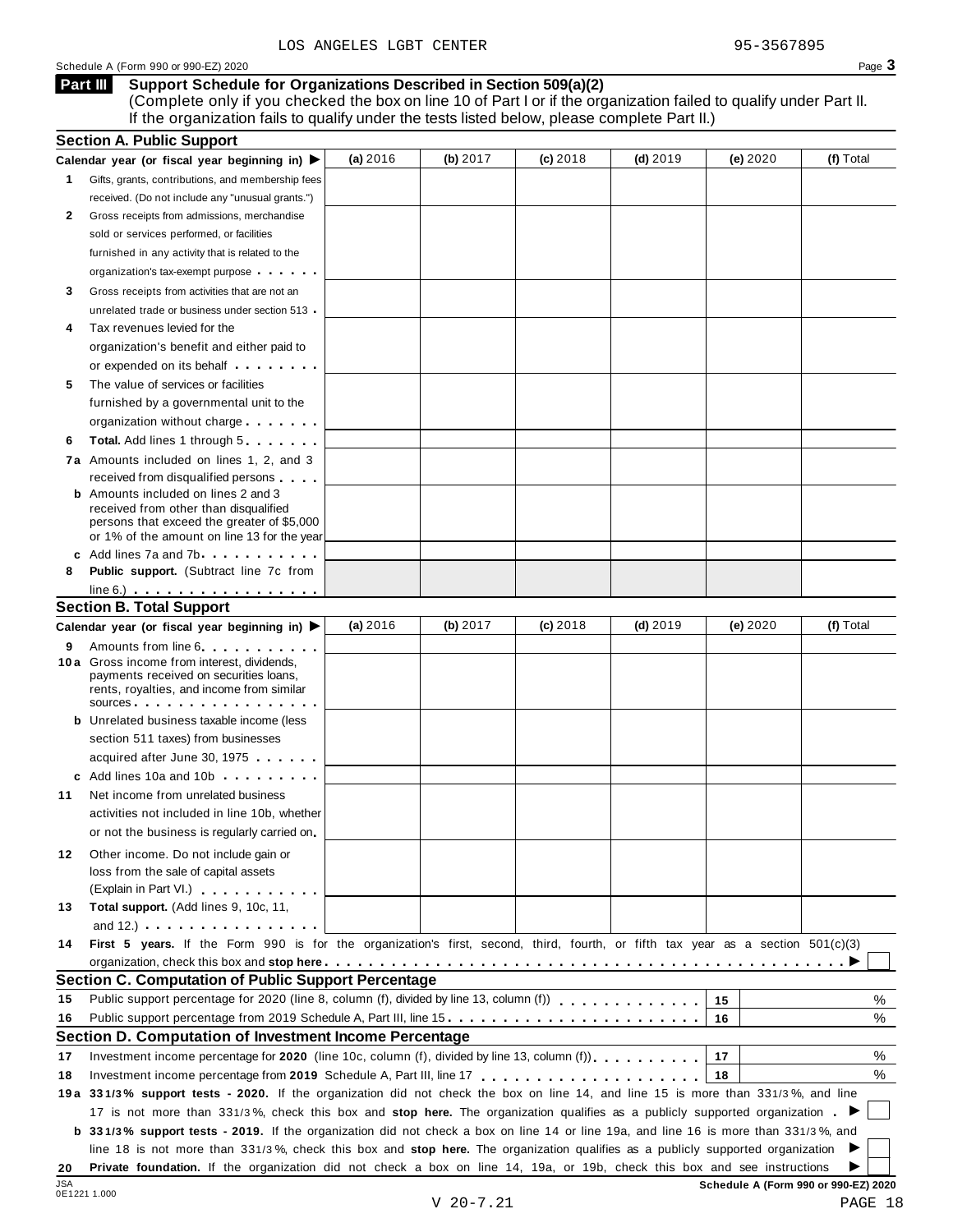**Yes No**

**2**

**3a**

**3b**

**3c**

**4a**

**4b**

**4c**

**5a**

**5b 5c**

**6**

**7**

**8**

**9a**

**9b**

**9c**

**10a**

### **Part IV Supporting Organizations**

(Complete only if you checked a box in line 12 on Part I. If you checked box 12a, Part I, complete Sections A and B. If you checked box 12b, Part I, complete Sections A and C. If you checked box 12c, Part I, complete Sections A, D, and E. If you checked box 12d, Part I, complete Sections A and D, and complete Part V.)

### **Section A. All Supporting Organizations**

- **1** Are all of the organization's supported organizations listed by name in the organization's governing documents? *If "No," describe in Part VI how the supported organizations are designated. If designated by class or purpose, describe the designation. If historic and continuing relationship, explain.* **1**
- **2** Did the organization have any supported organization that does not have an IRS determination of status under section 509(a)(1) or (2)? *If"Yes," explain in Part VI how the organization determined that the supported organization was described in section 509(a)(1) or (2).*
- **3 a** Did the organization have a supported organization described in section 501(c)(4), (5), or (6)? *If "Yes," answer lines 3b and 3c below.*
- **b** Did the organization confirm that each supported organization qualified under section 501(c)(4), (5), or (6) and | satisfied the public support tests under section 509(a)(2)? *If "Yes," describe in Part VI when and how the organization made the determination.*
- **c** Did the organization ensure that all support to such organizations was used exclusively for section 170(c)(2)(B) purposes? *If"Yes," explain in Part VI what controls the organization put in place to ensure such use.*
- **4 a** Was any supported organization not organized in the United States ("foreign supported organization")? *If "Yes," and if you checked box 12a or 12b in Part I, answer lines 4b and 4c below.*
- **b** Did the organization have ultimate control and discretion in deciding whether to make grants to the foreign | supported organization? *If "Yes," describe in Part VI how the organization had such control and discretion despite being controlled or supervised by or in connection with its supported organizations.*
- **c** Did the organization support any foreign supported organization that does not have an IRS determination | under sections 501(c)(3) and 509(a)(1) or (2)? *If "Yes," explain in Part VI what controls the organization used to ensure that all support to the foreign supported organization was used exclusively for section 170(c)(2)(B) purposes.*
- **5 a** Did the organization add, substitute, or remove any supported organizations during the tax year? *If "Yes,"* answer lines 5b and 5c below (if applicable). Also, provide detail in Part VI, including (i) the names and EIN *numbers of the supported organizations added, substituted, or removed; (ii) the reasons for each such action;* (iii) the authority under the organization's organizing document authorizing such action; and (iv) how the action *was accomplished (such as by amendment to the organizing document).*
- **b Type I or Type II only.** Was any added or substituted supported organization part of a class already designated in the organization's organizing document?
- **c Substitutions only.** Was the substitution the result of an event beyond the organization's control?
- **6** Did the organization provide support (whether in the form of grants or the provision of services or facilities) to anyone other than (i) its supported organizations, (ii) individuals that are part of the charitable class benefited by one or more of its supported organizations, or (iii) other supporting organizations that also support or benefit one or more of the filing organization's supported organizations? *If"Yes," provide detail in Part VI.*
- **7** Did the organization provide a grant, loan, compensation, or other similar payment to a substantial contributor (as defined in section 4958(c)(3)(C)), a family member of a substantial contributor, or a 35% controlled entity with regard to a substantial contributor? *If"Yes," complete Part I of Schedule L (Form 990 or 990-EZ).*
- **8** Did the organization make a loan to a disqualified person (as defined in section 4958) not described in line 7? *If "Yes," complete Part I of Schedule L (Form 990 or 990-EZ).*
- **9a** Was the organization controlled directly or indirectly at any time during the tax year by one or more | disqualified persons, as defined in section 4946 (other than foundation managers and organizations described in section 509(a)(1) or (2))? *If"Yes," provide detail in Part VI.*
- **b** Did one or more disqualified persons (as defined in line 9a) hold a controlling interest in any entity in which | the supporting organization had an interest? *If"Yes," provide detail in Part VI.*
- **c** Did a disqualified person (as defined in line 9a) have an ownership interest in, or derive any personal benefit from, assets in which the supporting organization also had an interest? *If"Yes," provide detail in Part VI.*
- **10a** Was the organization subject to the excess business holdings rules of section 4943 because of section | 4943(f) (regarding certain Type II supporting organizations, and all Type III non-functionally integrated supporting organizations)? *If"Yes," answer line 10b below.*
	- **b** Did the organization have any excess business holdings in the tax year? *(Use Schedule C, Form 4720, to determine whether the organization had excess business holdings.)*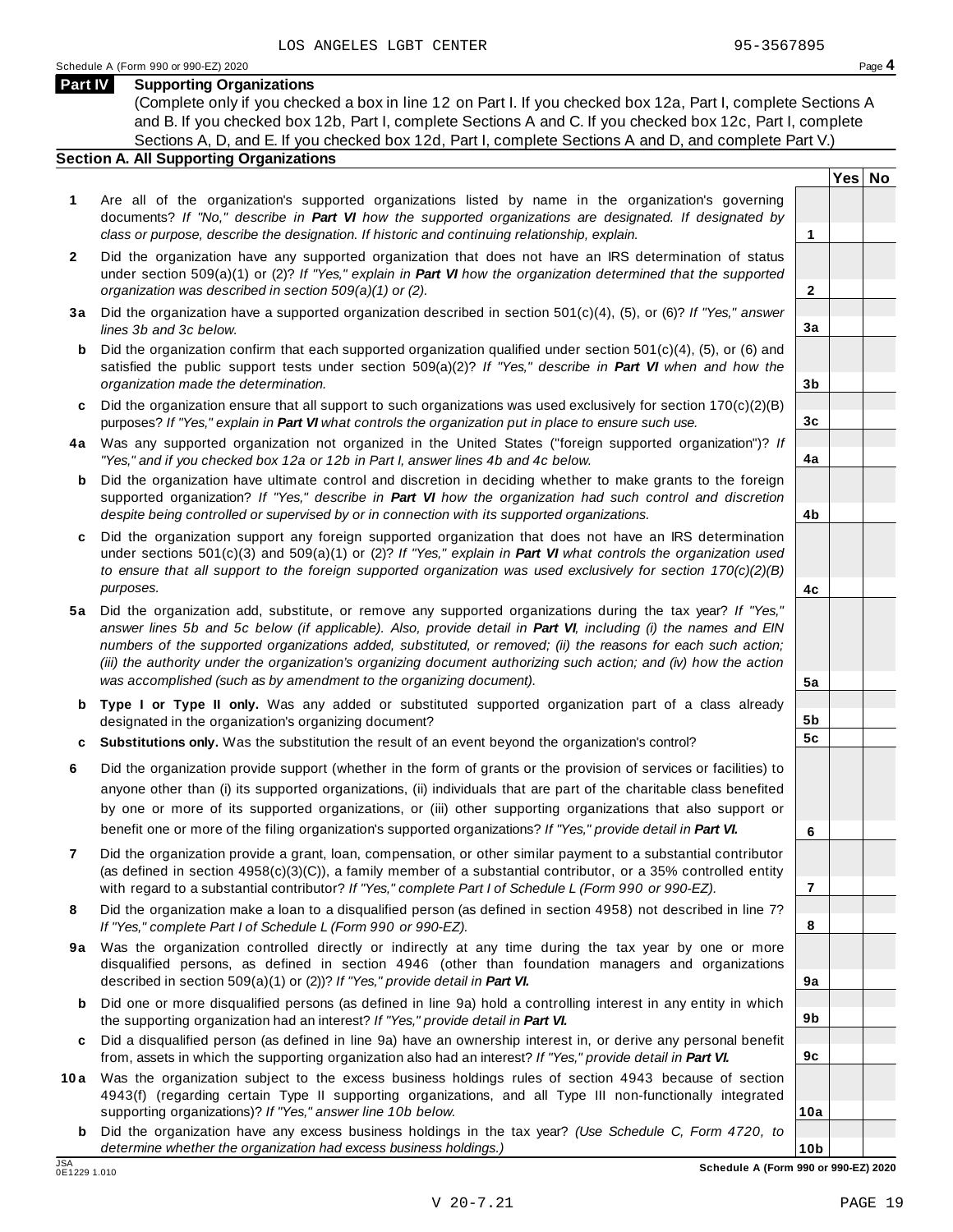**11c**

| Part IV | <b>Supporting Organizations (continued)</b>                                                                       |                 |      |           |
|---------|-------------------------------------------------------------------------------------------------------------------|-----------------|------|-----------|
|         |                                                                                                                   |                 | Yes⊺ | <b>No</b> |
| 11      | Has the organization accepted a gift or contribution from any of the following persons?                           |                 |      |           |
|         | a A person who directly or indirectly controls, either alone or together with persons described in lines 11b and  |                 |      |           |
|         | 11c below, the governing body of a supported organization?                                                        | 11a             |      |           |
|         | <b>b</b> A family member of a person described in line 11a above?                                                 | 11 <sub>b</sub> |      |           |
|         | c A 35% controlled entity of a person described in line 11a or 11b above? If "Ves" to line 11a 11b or 11c provide |                 |      |           |

A 35% controlled entity of a person described in line 11a or 11b above? *If"Yes" to line 11a, 11b, or 11c, provide* **c** *detail in Part VI.*

### **Section B. Type I Supporting Organizations**

|                                                                                                                                                                                                                                                                                                                                                                                                                                                                                                                                                                                                                                                                                                                                                                          | Yes∣ |  |
|--------------------------------------------------------------------------------------------------------------------------------------------------------------------------------------------------------------------------------------------------------------------------------------------------------------------------------------------------------------------------------------------------------------------------------------------------------------------------------------------------------------------------------------------------------------------------------------------------------------------------------------------------------------------------------------------------------------------------------------------------------------------------|------|--|
| Did the governing body, members of the governing body, officers acting in their official capacity, or membership of one or<br>more supported organizations have the power to regularly appoint or elect at least a majority of the organization's officers,<br>directors, or trustees at all times during the tax year? If "No," describe in Part VI how the supported organization(s)<br>effectively operated, supervised, or controlled the organization's activities. If the organization had more than one supported<br>organization, describe how the powers to appoint and/or remove officers, directors, or trustees were allocated among the<br>supported organizations and what conditions or restrictions, if any, applied to such powers during the tax year. |      |  |
| Did the organization operate for the benefit of any supported organization other than the supported<br>organization(s) that operated, supervised, or controlled the supporting organization? If "Yes," explain in Part<br>VI how providing such benefit carried out the purposes of the supported organization(s) that operated,<br>supervised, or controlled the supporting organization.                                                                                                                                                                                                                                                                                                                                                                               |      |  |

### **Section C. Type II Supporting Organizations**

|                                                                                                                                                                                                                                                                                                                                                                               | Yes <sup> </sup> | <b>No</b> |
|-------------------------------------------------------------------------------------------------------------------------------------------------------------------------------------------------------------------------------------------------------------------------------------------------------------------------------------------------------------------------------|------------------|-----------|
| Were a majority of the organization's directors or trustees during the tax year also a majority of the directors<br>or trustees of each of the organization's supported organization(s)? If "No," describe in Part VI how control<br>or management of the supporting organization was vested in the same persons that controlled or managed<br>the supported organization(s). |                  |           |

### **Section D. All Type III Supporting Organizations**

|              |                                                                                                                                                                                                                                                                                                                                                                                                                                                                                          | Yes⊺ |  |
|--------------|------------------------------------------------------------------------------------------------------------------------------------------------------------------------------------------------------------------------------------------------------------------------------------------------------------------------------------------------------------------------------------------------------------------------------------------------------------------------------------------|------|--|
|              | Did the organization provide to each of its supported organizations, by the last day of the fifth month of the<br>organization's tax year, (i) a written notice describing the type and amount of support provided during the prior<br>tax year, (ii) a copy of the Form 990 that was most recently filed as of the date of notification, and (iii) copies of<br>the organization's governing documents in effect on the date of notification, to the extent not previously<br>provided? |      |  |
|              |                                                                                                                                                                                                                                                                                                                                                                                                                                                                                          |      |  |
| $\mathbf{2}$ | Were any of the organization's officers, directors, or trustees either (i) appointed or elected by the supported<br>organization(s) or (ii) serving on the governing body of a supported organization? If "No," explain in <b>Part VI</b> how                                                                                                                                                                                                                                            |      |  |
|              | the organization maintained a close and continuous working relationship with the supported organization(s).                                                                                                                                                                                                                                                                                                                                                                              |      |  |
| 3            | By reason of the relationship described in line 2, above, did the organization's supported organizations have<br>a significant voice in the organization's investment policies and in directing the use of the organization's<br>income or assets at all times during the tax year? If "Yes," describe in Part VI the role the organization's                                                                                                                                            |      |  |
|              | supported organizations played in this regard.                                                                                                                                                                                                                                                                                                                                                                                                                                           |      |  |

### **Section E. Type III Functionally Integrated Supporting Organizations**

|   | Check the box next to the method that the organization used to satisfy the Integral Part Test during the year (see instructions). |    |  |  |  |  |  |
|---|-----------------------------------------------------------------------------------------------------------------------------------|----|--|--|--|--|--|
| a | The organization satisfied the Activities Test. Complete line 2 below.                                                            |    |  |  |  |  |  |
| b | The organization is the parent of each of its supported organizations. Complete line 3 below.                                     |    |  |  |  |  |  |
|   | The organization supported a governmental entity. Describe in Part VI how you supported a governmental entity (see instructions). |    |  |  |  |  |  |
|   | ՝Yes∣                                                                                                                             | No |  |  |  |  |  |
|   | Activities Test Answer lines 2a and 2b helow.                                                                                     |    |  |  |  |  |  |

| a      | Did substantially all of the organization's activities during the tax year directly further the exempt purposes of<br>the supported organization(s) to which the organization was responsive? If "Yes," then in Part VI identify<br>those supported organizations and explain how these activities directly furthered their exempt purposes.<br>how the organization was responsive to those supported organizations, and how the organization determined<br>that these activities constituted substantially all of its activities. | 2a             |  |
|--------|-------------------------------------------------------------------------------------------------------------------------------------------------------------------------------------------------------------------------------------------------------------------------------------------------------------------------------------------------------------------------------------------------------------------------------------------------------------------------------------------------------------------------------------|----------------|--|
|        |                                                                                                                                                                                                                                                                                                                                                                                                                                                                                                                                     |                |  |
|        | <b>b</b> Did the activities described in line 2a, above, constitute activities that, but for the organization's involvement,<br>one or more of the organization's supported organization(s) would have been engaged in? If "Yes," explain in<br><b>Part VI</b> the reasons for the organization's position that its supported organization(s) would have engaged in<br>these activities but for the organization's involvement.                                                                                                     | 2b             |  |
| 3<br>a | Parent of Supported Organizations. Answer lines 3a and 3b below.<br>Did the organization have the power to regularly appoint or elect a majority of the officers, directors, or                                                                                                                                                                                                                                                                                                                                                     |                |  |
|        | trustees of each of the supported organizations? If "Yes" or "No," provide details in Part VI.                                                                                                                                                                                                                                                                                                                                                                                                                                      | 3a             |  |
|        | <b>b</b> Did the organization exercise a substantial degree of direction over the policies, programs, and activities of each                                                                                                                                                                                                                                                                                                                                                                                                        |                |  |
|        | of its supported organizations? If "Yes," describe in <b>Part VI</b> the role played by the organization in this regard.                                                                                                                                                                                                                                                                                                                                                                                                            | 3 <sub>b</sub> |  |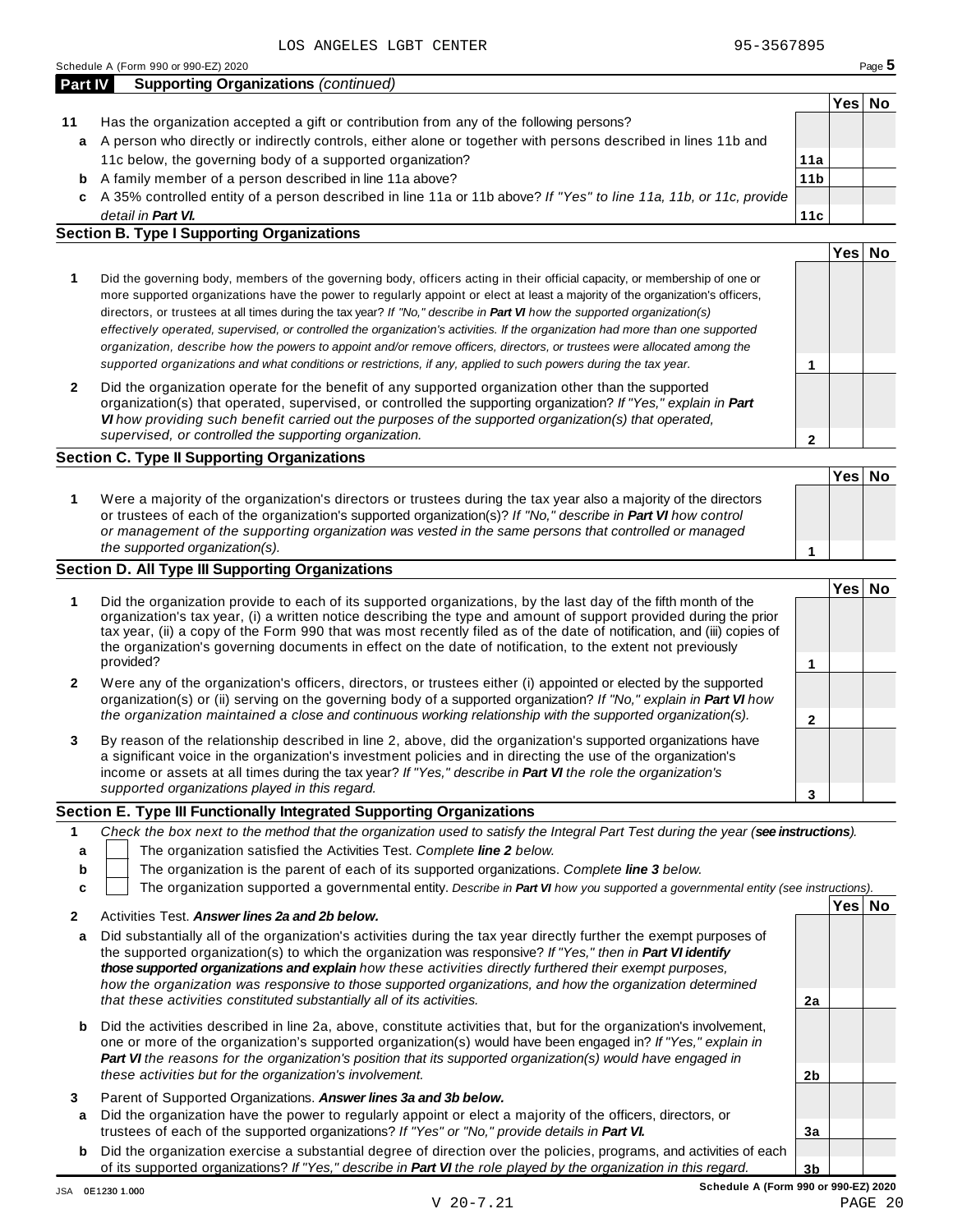|              | Part V<br>Type III Non-Functionally Integrated 509(a)(3) Supporting Organizations                                                                                                                                                                             |                         |                |                                |
|--------------|---------------------------------------------------------------------------------------------------------------------------------------------------------------------------------------------------------------------------------------------------------------|-------------------------|----------------|--------------------------------|
|              | Check here if the organization satisfied the Integral Part Test as a qualifying trust on Nov. 20, 1970 (explain in Part VI). See<br>instructions. All other Type III non-functionally integrated supporting organizations must complete Sections A through E. |                         |                |                                |
|              | Section A - Adjusted Net Income                                                                                                                                                                                                                               |                         | (A) Prior Year | (B) Current Year<br>(optional) |
| 1            | Net short-term capital gain                                                                                                                                                                                                                                   | 1                       |                |                                |
| $\mathbf{2}$ | Recoveries of prior-year distributions                                                                                                                                                                                                                        | $\mathbf 2$             |                |                                |
| 3            | Other gross income (see instructions)                                                                                                                                                                                                                         | 3                       |                |                                |
| 4            | Add lines 1 through 3.                                                                                                                                                                                                                                        | 4                       |                |                                |
|              | 5 Depreciation and depletion                                                                                                                                                                                                                                  | 5                       |                |                                |
| 6            | Portion of operating expenses paid or incurred for production or collection of<br>gross income or for management, conservation, or maintenance of property<br>held for production of income (see instructions)                                                | 6                       |                |                                |
|              | 7 Other expenses (see instructions)                                                                                                                                                                                                                           | $\overline{\mathbf{r}}$ |                |                                |
| 8            | Adjusted Net Income (subtract lines 5, 6, and 7 from line 4)                                                                                                                                                                                                  | 8                       |                |                                |
|              | <b>Section B - Minimum Asset Amount</b>                                                                                                                                                                                                                       |                         | (A) Prior Year | (B) Current Year<br>(optional) |
| 1.           | Aggregate fair market value of all non-exempt-use assets (see<br>instructions for short tax year or assets held for part of year):                                                                                                                            |                         |                |                                |
|              | a Average monthly value of securities                                                                                                                                                                                                                         | 1a                      |                |                                |
|              | <b>b</b> Average monthly cash balances                                                                                                                                                                                                                        | 1b                      |                |                                |
|              | c Fair market value of other non-exempt-use assets                                                                                                                                                                                                            | 1c                      |                |                                |
|              | <b>d Total</b> (add lines 1a, 1b, and 1c)                                                                                                                                                                                                                     | 1d                      |                |                                |
|              |                                                                                                                                                                                                                                                               |                         |                |                                |
|              | e Discount claimed for blockage or other factors (explain in detail in Part VI):                                                                                                                                                                              | 1е                      |                |                                |
|              | 2 Acquisition indebtedness applicable to non-exempt-use assets                                                                                                                                                                                                | $\mathbf 2$             |                |                                |
| 3            | Subtract line 2 from line 1d.                                                                                                                                                                                                                                 | 3                       |                |                                |
| 4            | Cash deemed held for exempt use. Enter 0.015 of line 3 (for greater amount,                                                                                                                                                                                   |                         |                |                                |
|              | see instructions).                                                                                                                                                                                                                                            | 4                       |                |                                |
| 5            | Net value of non-exempt-use assets (subtract line 4 from line 3)                                                                                                                                                                                              | 5                       |                |                                |
| 6            | Multiply line 5 by 0.035.                                                                                                                                                                                                                                     | 6                       |                |                                |
| 7            | Recoveries of prior-year distributions                                                                                                                                                                                                                        | 7                       |                |                                |
| 8            | Minimum Asset Amount (add line 7 to line 6)                                                                                                                                                                                                                   | 8                       |                |                                |
|              | <b>Section C - Distributable Amount</b>                                                                                                                                                                                                                       |                         |                | <b>Current Year</b>            |
| 1.           | Adjusted net income for prior year (from Section A, line 8, column A)                                                                                                                                                                                         | 1                       |                |                                |
| $\mathbf{2}$ | Enter $0.85$ of line 1.                                                                                                                                                                                                                                       | $\overline{2}$          |                |                                |
| 3            | Minimum asset amount for prior year (from Section B, line 8, column A)                                                                                                                                                                                        | 3                       |                |                                |
| 4            | Enter greater of line 2 or line 3.                                                                                                                                                                                                                            | 4                       |                |                                |
| 5            | Income tax imposed in prior year                                                                                                                                                                                                                              | 5                       |                |                                |
| 6            | Distributable Amount. Subtract line 5 from line 4, unless subject to<br>emergency temporary reduction (see instructions).                                                                                                                                     | 6                       |                |                                |

**7** Check here if the current year is the organization's first as a non-functionally integrated Type III supporting organization (see instructions).

**Schedule A (Form 990 or 990-EZ) 2020**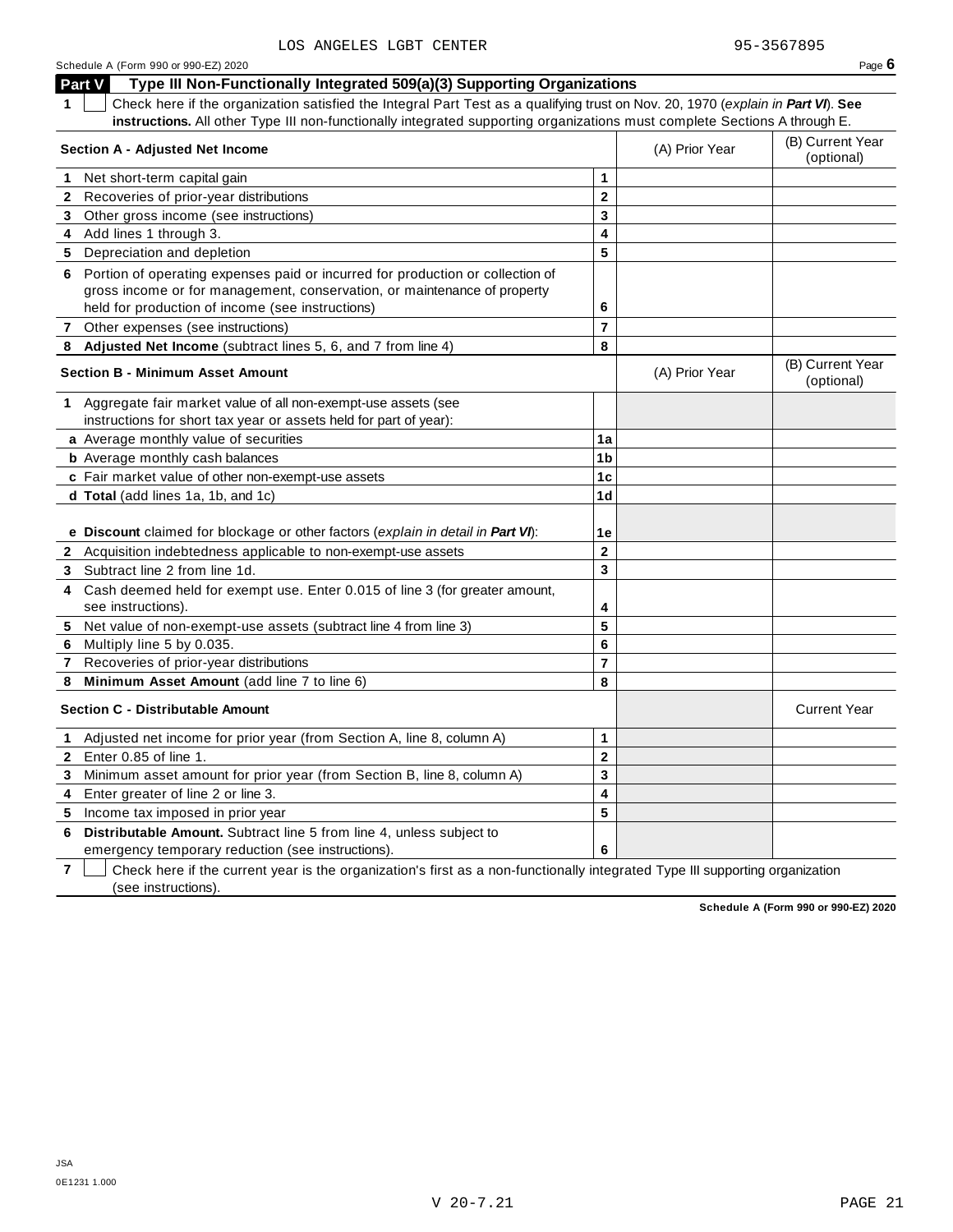|                | Schedule A (Form 990 or 990-EZ) 2020                                                       |                                            |                                               |                | Page 7                                    |
|----------------|--------------------------------------------------------------------------------------------|--------------------------------------------|-----------------------------------------------|----------------|-------------------------------------------|
| <b>Part V</b>  | Type III Non-Functionally Integrated 509(a)(3) Supporting Organizations (continued)        |                                            |                                               |                |                                           |
|                | <b>Section D - Distributions</b>                                                           |                                            |                                               |                | <b>Current Year</b>                       |
| 1.             | Amounts paid to supported organizations to accomplish exempt purposes                      |                                            |                                               | $\mathbf 1$    |                                           |
| 2              | Amounts paid to perform activity that directly furthers exempt purposes of supported       |                                            |                                               |                |                                           |
|                | organizations, in excess of income from activity                                           |                                            | 2                                             |                |                                           |
| 3              | Administrative expenses paid to accomplish exempt purposes of supported organizations      |                                            |                                               | 3              |                                           |
| 4              | Amounts paid to acquire exempt-use assets                                                  |                                            |                                               | 4              |                                           |
| 5              | Qualified set-aside amounts (prior IRS approval required - provide details in Part VI)     |                                            |                                               | 5              |                                           |
| 6              | Other distributions (describe in Part VI). See instructions.                               |                                            |                                               | 6              |                                           |
| 7              | Total annual distributions. Add lines 1 through 6.                                         |                                            |                                               | $\overline{7}$ |                                           |
| 8              | Distributions to attentive supported organizations to which the organization is responsive |                                            |                                               |                |                                           |
|                | (provide details in Part VI). See instructions.                                            |                                            |                                               | 8              |                                           |
| 9              | Distributable amount for 2020 from Section C, line 6                                       |                                            |                                               | 9              |                                           |
| 10             | Line 8 amount divided by line 9 amount                                                     |                                            |                                               | 10             |                                           |
|                | <b>Section E - Distribution Allocations (see instructions)</b>                             | $\sf^{(i)}$<br><b>Excess Distributions</b> | (ii)<br><b>Underdistributions</b><br>Pre-2020 |                | (iii)<br>Distributable<br>Amount for 2020 |
| 1              | Distributable amount for 2020 from Section C, line 6                                       |                                            |                                               |                |                                           |
| $\overline{2}$ | Underdistributions, if any, for years prior to 2020                                        |                                            |                                               |                |                                           |
|                | (reasonable cause required - explain in Part VI). See                                      |                                            |                                               |                |                                           |
|                | instructions.                                                                              |                                            |                                               |                |                                           |
| 3              | Excess distributions carryover, if any, to 2020                                            |                                            |                                               |                |                                           |
| a              | From 2015                                                                                  |                                            |                                               |                |                                           |
| b              | From 2016 $\frac{2016}{200}$                                                               |                                            |                                               |                |                                           |
| c              | From 2017                                                                                  |                                            |                                               |                |                                           |
| d              | From 2018                                                                                  |                                            |                                               |                |                                           |
| е              | From 2019 <b></b>                                                                          |                                            |                                               |                |                                           |
| f              | Total of lines 3a through 3e                                                               |                                            |                                               |                |                                           |
| g              | Applied to underdistributions of prior years                                               |                                            |                                               |                |                                           |
| h              | Applied to 2020 distributable amount                                                       |                                            |                                               |                |                                           |
| j.             | Carryover from 2015 not applied (see instructions)                                         |                                            |                                               |                |                                           |
|                | Remainder. Subtract lines 3g, 3h, and 3i from line 3f.                                     |                                            |                                               |                |                                           |
| 4              | Distributions for 2020 from                                                                |                                            |                                               |                |                                           |
|                | Section D, line 7:                                                                         |                                            |                                               |                |                                           |
| a              | Applied to underdistributions of prior years                                               |                                            |                                               |                |                                           |
| b              | Applied to 2020 distributable amount                                                       |                                            |                                               |                |                                           |
| c              | Remainder. Subtract lines 4a and 4b from line 4.                                           |                                            |                                               |                |                                           |
| 5              | Remaining underdistributions for years prior to 2020, if                                   |                                            |                                               |                |                                           |
|                | any. Subtract lines 3g and 4a from line 2. For result                                      |                                            |                                               |                |                                           |
|                | greater than zero, explain in Part VI. See instructions.                                   |                                            |                                               |                |                                           |
| 6              | Remaining underdistributions for 2020. Subtract lines 3h                                   |                                            |                                               |                |                                           |
|                | and 4b from line 1. For result greater than zero, explain in                               |                                            |                                               |                |                                           |
|                | <b>Part VI.</b> See instructions.<br>Excess distributions carryover to 2021. Add lines 3j  |                                            |                                               |                |                                           |
| $\overline{7}$ | and 4c.                                                                                    |                                            |                                               |                |                                           |
| 8              | Breakdown of line 7:                                                                       |                                            |                                               |                |                                           |
|                | Excess from 2016                                                                           |                                            |                                               |                |                                           |
| а<br>b         | Excess from 2017                                                                           |                                            |                                               |                |                                           |
| c              | Excess from 2018                                                                           |                                            |                                               |                |                                           |
| d              | Excess from 2019                                                                           |                                            |                                               |                |                                           |
| e              | Excess from 2020                                                                           |                                            |                                               |                |                                           |
|                |                                                                                            |                                            |                                               |                |                                           |

**Schedule A (Form 990 or 990-EZ) 2020**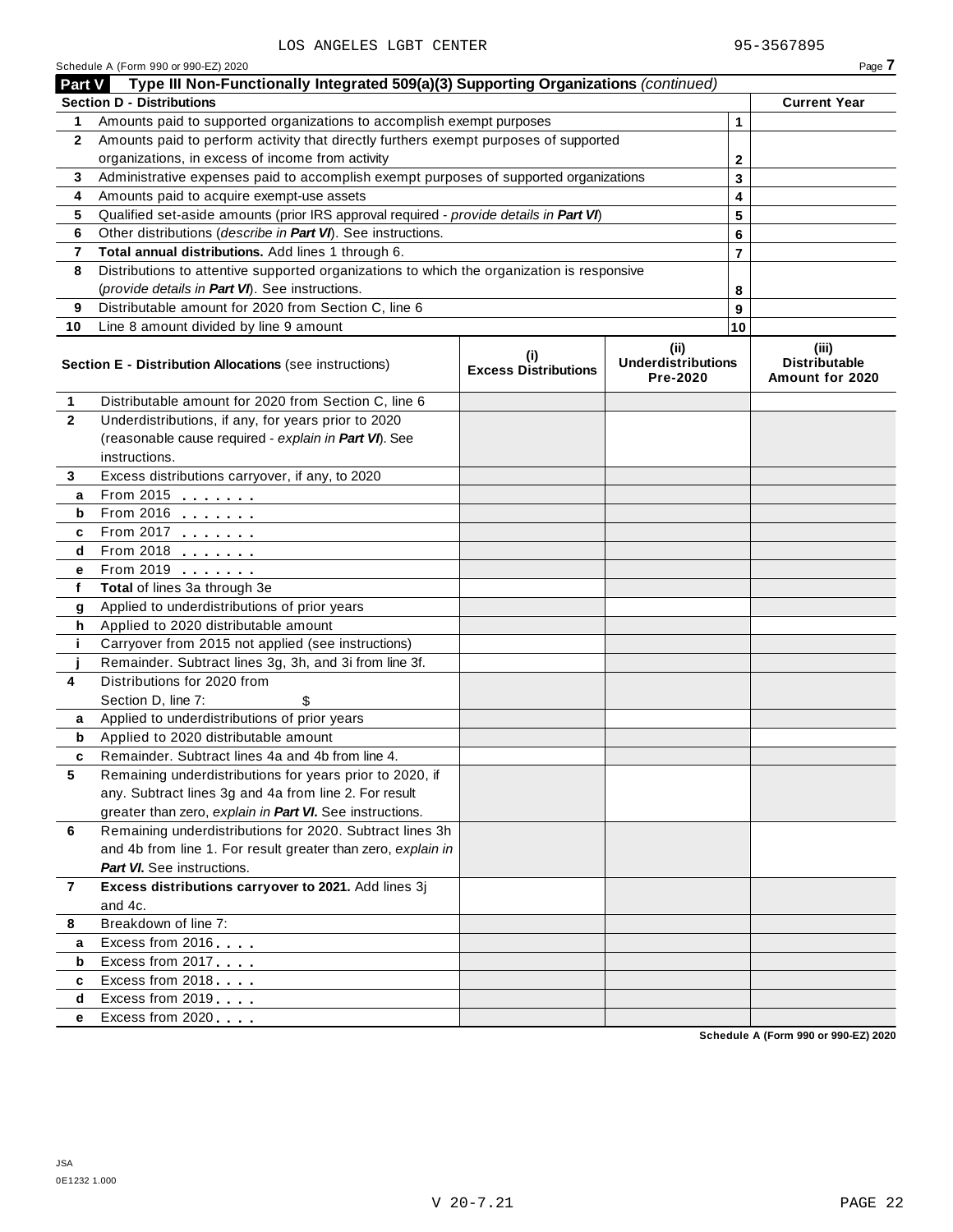### Schedule <sup>A</sup> (Form <sup>990</sup> or 990-EZ) <sup>2020</sup> Page **8**

**Supplemental Information.** Provide the explanations required by Part II, line 10; Part II, line 17a or 17b; Part **Part VI** III, line 12; Part IV, Section A, lines 1, 2, 3b, 3c, 4b, 4c, 5a, 6, 9a, 9b, 9c, 11a, 11b, and 11c; Part IV, Section B, lines 1 and 2; Part IV, Section C, line 1; Part IV, Section D, lines 2 and 3; Part IV, Section E, lines 1c, 2a, 2b, 3a and 3b; Part V, line 1; Part V, Section B, line 1e; Part V, Section D, lines 5, 6, and 8; and Part V, Section E, lines 2, 5, and 6. Also complete this part for any additional information. (See instructions.)

| SCHEDULE A, PART II - OTHER INCOME |            | ATTACHMENT |          |          |          |            |
|------------------------------------|------------|------------|----------|----------|----------|------------|
|                                    |            |            |          |          |          |            |
| DESCRIPTION                        | 2016       | 2017       | 2018     | 2019     | 2020     | TOTAL      |
| OTHER REVENUE                      | 2,052,139. | 753,520.   | 434,360. | 320,150. | 137,577. | 3,697,746. |
| TOTALS                             | 2,052,139. | 753,520.   | 434,360. | 320,150. | 137,577. | 3,697,746. |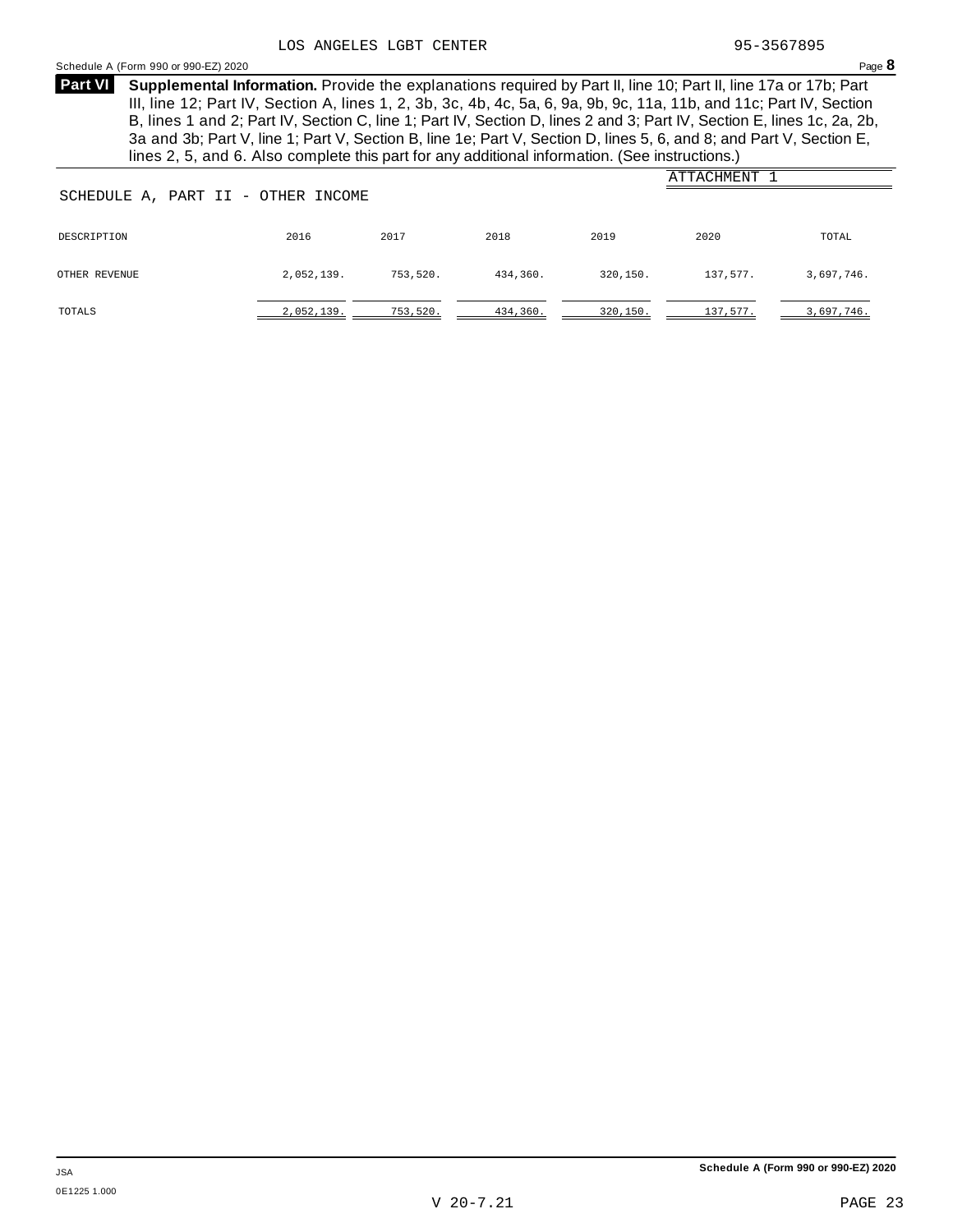**(Form 990, 990-EZ, or 990-PF)** Department of the Treasury<br>Internal Revenue Service

# **Schedule B chedule of Contributors**

(Form 990, 990-EZ,<br>
or 990-PF,<br>
Department of the Treasury **COLOCY**<br>
Internal Revenue Service **COLOCY**<br>
Name of the organization<br>
Name of the organization

**2020** 

95-3567895

LOS ANGELES LGBT CENTER

### **Organization type** (check one):

| Filers of:         | Section:                                                                    |  |  |  |
|--------------------|-----------------------------------------------------------------------------|--|--|--|
| Form 990 or 990-EZ | $\mathbf{x}$<br>$501(c)(3)$ (enter number) organization                     |  |  |  |
|                    | $4947(a)(1)$ nonexempt charitable trust not treated as a private foundation |  |  |  |
|                    | 527 political organization                                                  |  |  |  |
| Form 990-PF        | $501(c)(3)$ exempt private foundation                                       |  |  |  |
|                    | 4947(a)(1) nonexempt charitable trust treated as a private foundation       |  |  |  |
|                    | $501(c)(3)$ taxable private foundation                                      |  |  |  |

Check if your organization is covered by the **General Rule** or a **Special Rule.**

**Note:** Only a section 501(c)(7), (8), or (10) organization can check boxes for both the General Rule and a Special Rule. See instructions.

### **General Rule**

For an organization filing Form 990, 990-EZ, or 990-PF that received, during the year, contributions totaling \$5,000 or more (in money or property) from any one contributor. Complete Parts I and II. See instructions for determining a contributor's total contributions.

### **Special Rules**

 $\text{X}$  For an organization described in section 501(c)(3) filing Form 990 or 990-EZ that met the 33 1/3% support test of the regulations under sections 509(a)(1) and 170(b)(1)(A)(vi), that checked Schedule A (Form 990 or 990-EZ), Part II, line 13, 16a, or 16b, and that received from any one contributor, during the year, total contributions of the greater of **(1)** \$5,000; or **(2)** 2% of the amount on (i) Form 990, Part VIII, line 1h; or (ii) Form 990-EZ, line 1. Complete Parts I and II.

For an organization described in section 501(c)(7), (8), or (10) filing Form 990 or 990-EZ that received from any one contributor, during the year, total contributions of more than \$1,000 *exclusively* for religious, charitable, scientific, literary, or educational purposes, or for the prevention of cruelty to children or animals. Complete Parts I (entering "N/A" in column (b) instead of the contributor name and address), II, and III.

For an organization described in section 501(c)(7), (8), or (10) filing Form 990 or 990-EZ that received from any one contributor, during the year, contributions *exclusively* for religious, charitable, etc., purposes, but no such contributions totaled more than \$1,000. If this box is checked, enter here the total contributions that were received during the year for an *exclusively* religious, charitable, etc., purpose. Don't complete any of the parts unless the **General Rule** applies to this organization because it received *nonexclusively* religious, charitable, etc., contributions totaling \$5,000 or more during the year  $\ldots \ldots \ldots \ldots \ldots \ldots \ldots \ldots \ldots \vdots$ 

**Caution:** An organization that isn't covered by the General Rule and/or the Special Rules doesn't file Schedule B (Form 990, 990-EZ, or 990-PF), but it **must** answer "No" on Part IV, line 2, of its Form 990; or check the box on line H of its Form 990-EZ or on its Form 990-PF, Part I, line 2, to certify that it doesn't meet the filing requirements of Schedule B (Form 990, 990-EZ, or 990-PF).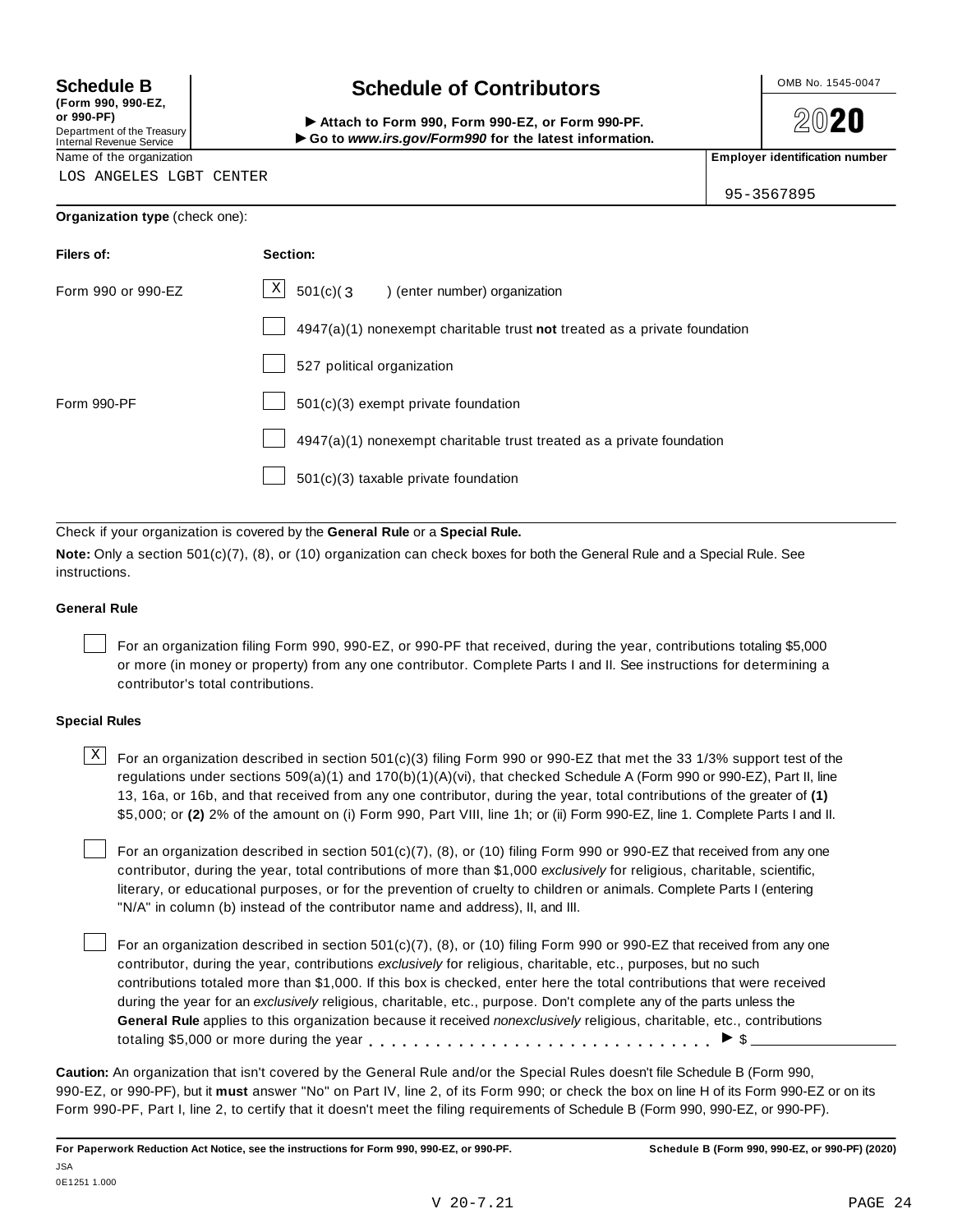| <u>Part I</u> | <b>Contributors</b> (see instructions). Use duplicate copies of Part I if additional space is needed. |                                   |                                                                                       |  |  |  |  |  |  |
|---------------|-------------------------------------------------------------------------------------------------------|-----------------------------------|---------------------------------------------------------------------------------------|--|--|--|--|--|--|
| (a)<br>No.    | (b)<br>Name, address, and ZIP + 4                                                                     | (c)<br><b>Total contributions</b> | (d)<br>Type of contribution                                                           |  |  |  |  |  |  |
| 1             | N/A                                                                                                   | 6,433,825.<br>$\delta$            | Χ<br>Person<br>Payroll<br>Noncash<br>(Complete Part II for<br>noncash contributions.) |  |  |  |  |  |  |
| (a)<br>No.    | (b)<br>Name, address, and ZIP + 4                                                                     | (c)<br><b>Total contributions</b> | (d)<br>Type of contribution                                                           |  |  |  |  |  |  |
| 2             | N/A                                                                                                   | 3,914,613.<br>$\delta$            | Χ<br>Person<br>Payroll<br>Noncash<br>(Complete Part II for<br>noncash contributions.) |  |  |  |  |  |  |
| (a)<br>No.    | (b)<br>Name, address, and ZIP + 4                                                                     | (c)<br><b>Total contributions</b> | (d)<br>Type of contribution                                                           |  |  |  |  |  |  |
| 3             | N/A                                                                                                   | 3,702,461.<br>\$                  | Χ<br>Person<br>Payroll<br>Noncash<br>(Complete Part II for<br>noncash contributions.) |  |  |  |  |  |  |
| (a)<br>No.    | (b)<br>Name, address, and ZIP + 4                                                                     | (c)<br><b>Total contributions</b> | (d)<br>Type of contribution                                                           |  |  |  |  |  |  |
| 4             | N/A                                                                                                   | 2,668,153.<br>\$                  | Χ<br>Person<br>Payroll<br>Noncash<br>(Complete Part II for<br>noncash contributions.) |  |  |  |  |  |  |
| (a)<br>No.    | (b)<br>Name, address, and ZIP + 4                                                                     | (c)<br><b>Total contributions</b> | (d)<br>Type of contribution                                                           |  |  |  |  |  |  |
| 5             | N/A                                                                                                   | 2, 259, 484.<br>$\mathsf{\$}$ .   | Χ<br>Person<br>Payroll<br>Noncash<br>(Complete Part II for<br>noncash contributions.) |  |  |  |  |  |  |
| (a)<br>No.    | (b)<br>Name, address, and ZIP + 4                                                                     | (c)<br><b>Total contributions</b> | (d)<br>Type of contribution                                                           |  |  |  |  |  |  |
| 6             | N/A                                                                                                   | 1,515,247.<br>$\frac{1}{2}$       | Χ<br>Person<br>Payroll<br>Noncash<br>(Complete Part II for<br>noncash contributions.) |  |  |  |  |  |  |

Employer identification number<br>95-3567895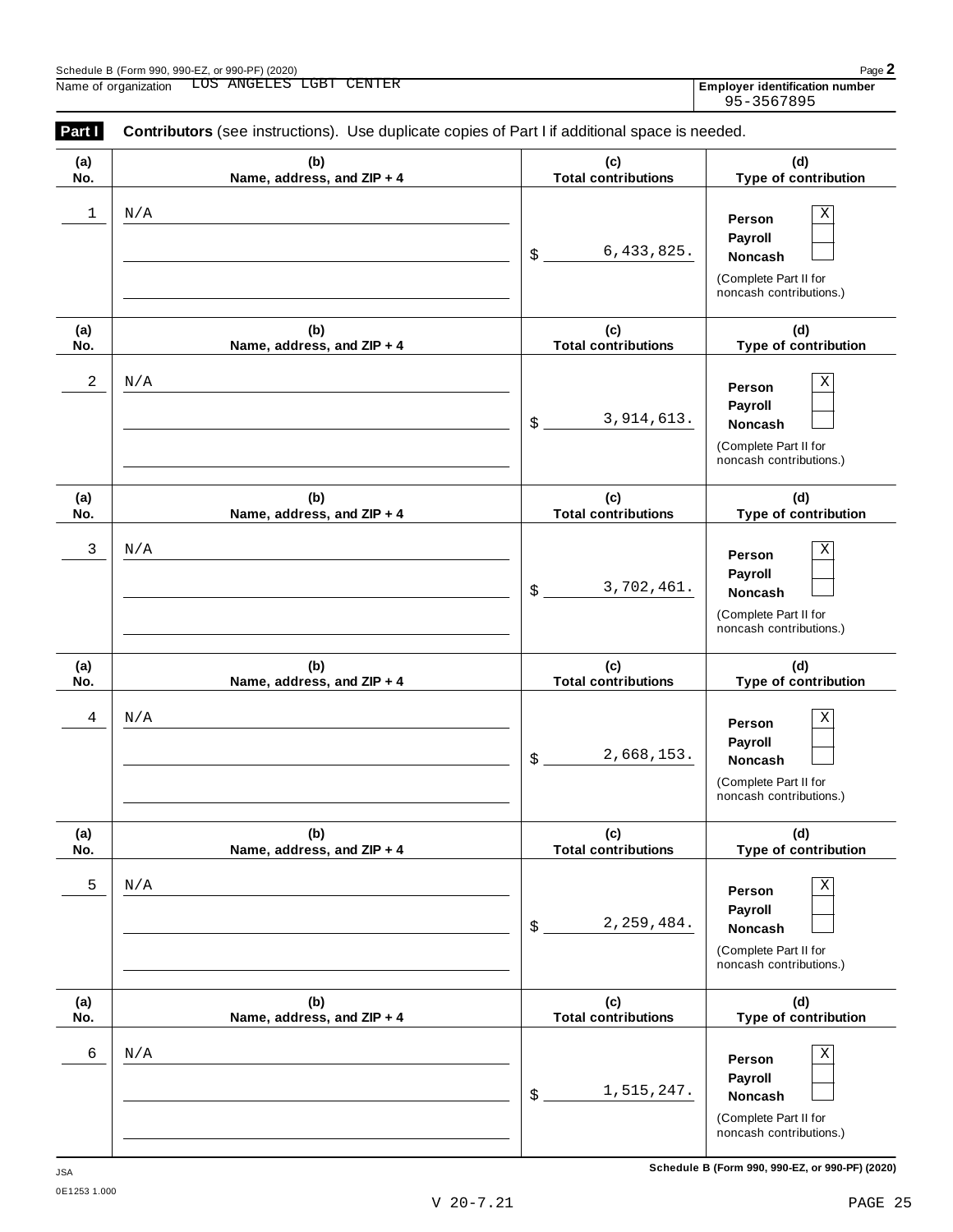noncash contributions.)

| (a)                                | (b)                               | (c)                               | (d)                                                                                             |
|------------------------------------|-----------------------------------|-----------------------------------|-------------------------------------------------------------------------------------------------|
| No.                                | Name, address, and ZIP + 4        | <b>Total contributions</b>        | Type of contribution                                                                            |
| $\boldsymbol{7}$<br>$\rm N/\rm\AA$ |                                   | 1,297,102.<br>$\frac{1}{2}$       | $\mathbf X$<br>Person<br>Payroll<br>Noncash<br>(Complete Part II for<br>noncash contributions.) |
| (a)<br>No.                         | (b)<br>Name, address, and ZIP + 4 | (c)<br><b>Total contributions</b> | (d)<br>Type of contribution                                                                     |
| 8<br>N/A                           |                                   | 1,000,000.<br>$\frac{1}{2}$       | Χ<br>Person<br>Payroll<br>Noncash<br>(Complete Part II for<br>noncash contributions.)           |
| (a)<br>No.                         | (b)<br>Name, address, and ZIP + 4 | (c)<br><b>Total contributions</b> | (d)<br>Type of contribution                                                                     |
|                                    |                                   | $\frac{1}{2}$                     | Person<br>Payroll<br>Noncash<br>(Complete Part II for<br>noncash contributions.)                |
| (a)<br>No.                         | (b)<br>Name, address, and ZIP + 4 | (c)<br><b>Total contributions</b> | (d)<br>Type of contribution                                                                     |
|                                    |                                   | \$                                | Person<br>Payroll<br>Noncash<br>(Complete Part II for<br>noncash contributions.)                |
| (a)<br>No.                         | (b)<br>Name, address, and ZIP + 4 | (c)<br><b>Total contributions</b> | (d)<br>Type of contribution                                                                     |
|                                    |                                   | \$                                | Person<br>Payroll<br>Noncash<br>(Complete Part II for<br>noncash contributions.)                |
| (a)<br>No.                         | (b)<br>Name, address, and ZIP + 4 | (c)<br><b>Total contributions</b> | (d)<br>Type of contribution                                                                     |
|                                    |                                   | \$                                | Person<br>Payroll<br>Noncash<br>(Complete Part II for                                           |

95-3567895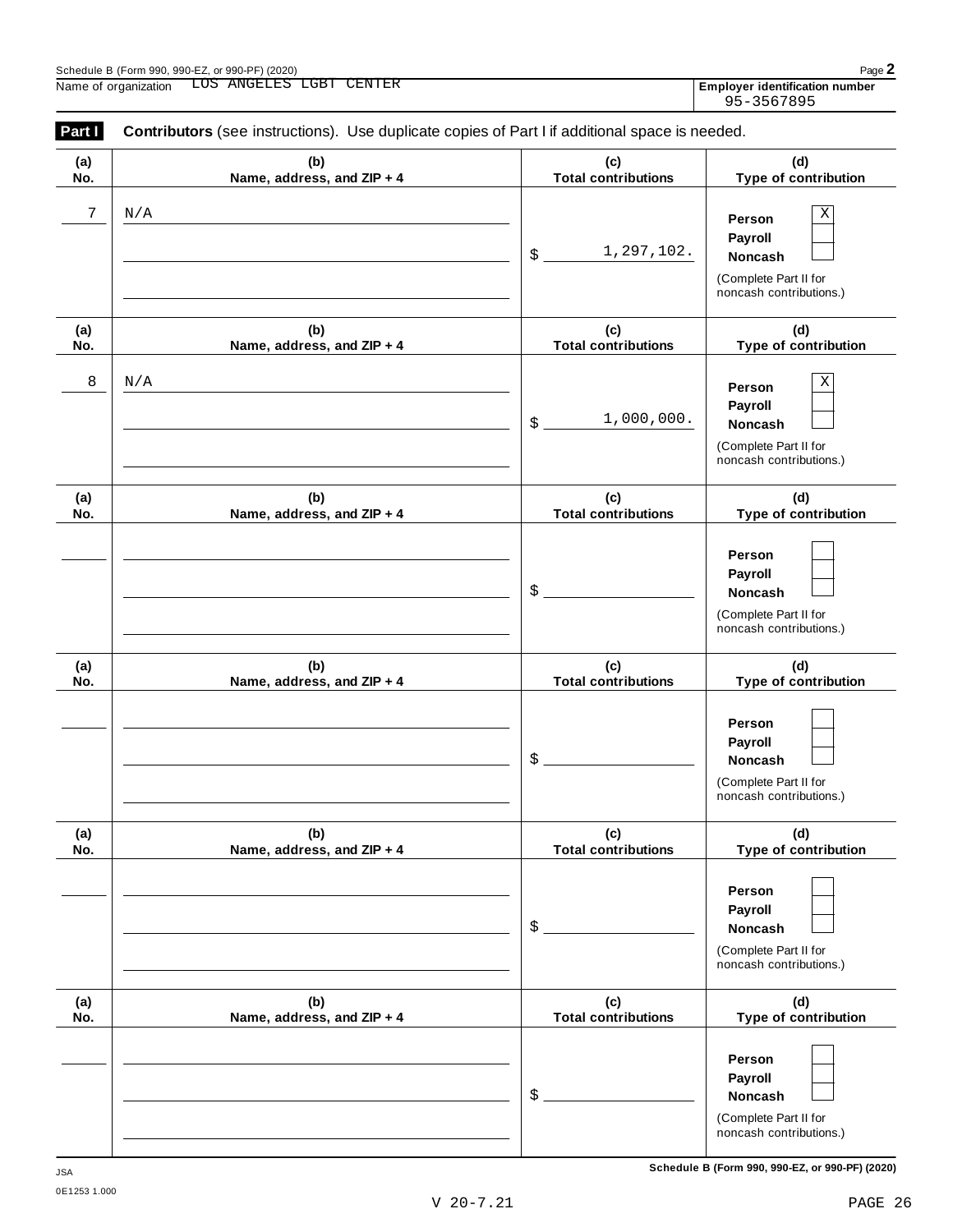| Name of organization | ANGELES<br>LGBT<br>∟OS | CENTER | <b>Employer identification number</b> |
|----------------------|------------------------|--------|---------------------------------------|
|                      |                        |        | 95-3567895                            |

| Part II                   | Noncash Property (see instructions). Use duplicate copies of Part II if additional space is needed. |                                                 |                      |
|---------------------------|-----------------------------------------------------------------------------------------------------|-------------------------------------------------|----------------------|
| (a) No.<br>from<br>Part I | (b)<br>Description of noncash property given                                                        | (c)<br>FMV (or estimate)<br>(See instructions.) | (d)<br>Date received |
|                           |                                                                                                     | $\frac{1}{2}$                                   |                      |
| (a) No.<br>from<br>Part I | (b)<br>Description of noncash property given                                                        | (c)<br>FMV (or estimate)<br>(See instructions.) | (d)<br>Date received |
|                           |                                                                                                     | $\frac{1}{2}$                                   |                      |
| (a) No.<br>from<br>Part I | (b)<br>Description of noncash property given                                                        | (c)<br>FMV (or estimate)<br>(See instructions.) | (d)<br>Date received |
|                           |                                                                                                     | $\frac{1}{2}$                                   |                      |
| (a) No.<br>from<br>Part I | (b)<br>Description of noncash property given                                                        | (c)<br>FMV (or estimate)<br>(See instructions.) | (d)<br>Date received |
|                           |                                                                                                     | \$                                              |                      |
| (a) No.<br>from<br>Part I | (b)<br>Description of noncash property given                                                        | (c)<br>FMV (or estimate)<br>(See instructions.) | (d)<br>Date received |
|                           |                                                                                                     | \$                                              |                      |
| (a) No.<br>from<br>Part I | (b)<br>Description of noncash property given                                                        | (c)<br>FMV (or estimate)<br>(See instructions.) | (d)<br>Date received |
|                           |                                                                                                     |                                                 |                      |
|                           |                                                                                                     | $$$ .                                           |                      |

**Schedule B (Form 990, 990-EZ, or 990-PF) (2020)** JSA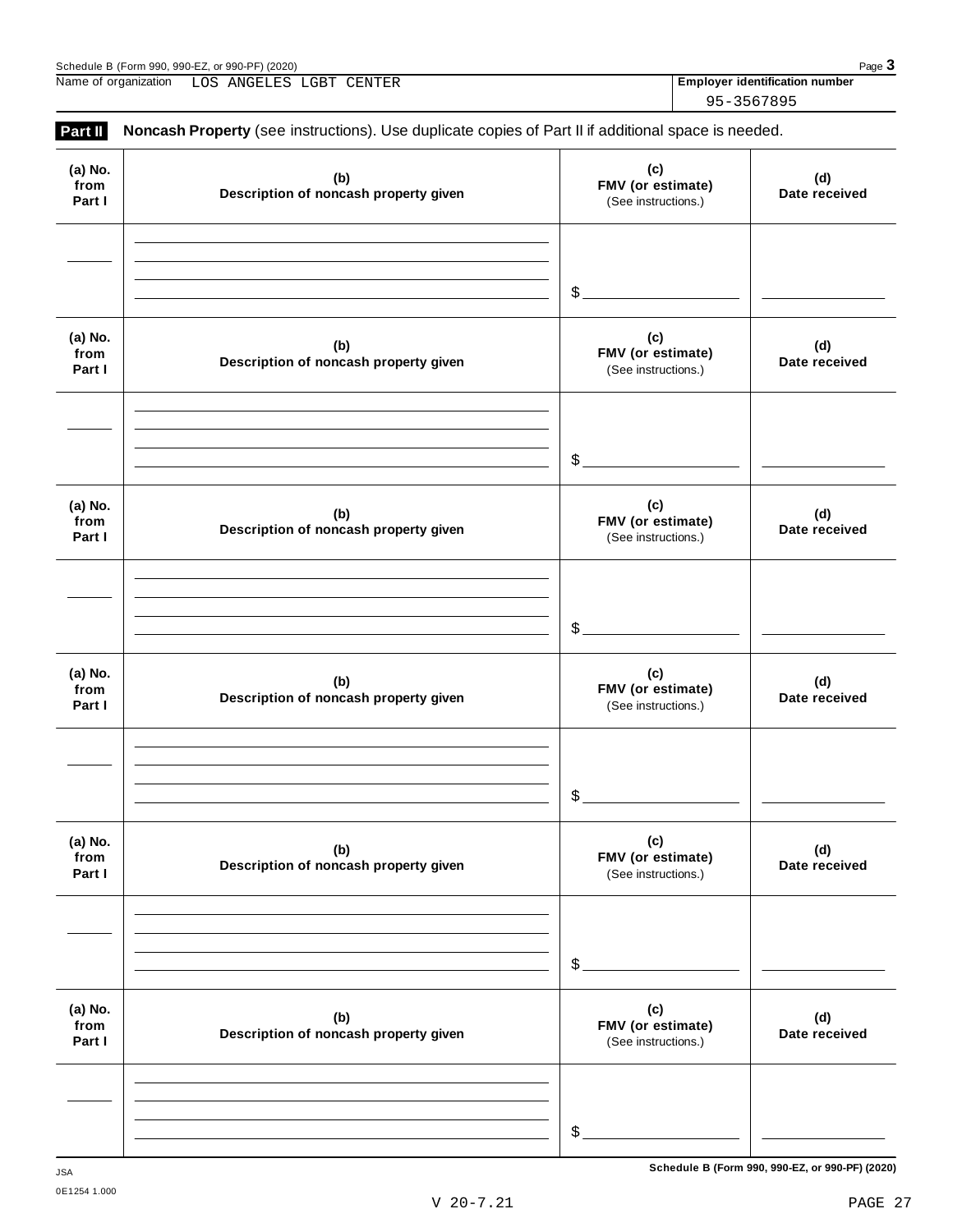| Schedule B (Form 990, 990-EZ, or 990-PF) (2020) |  |  |                                | Page $\triangle$ |
|-------------------------------------------------|--|--|--------------------------------|------------------|
| Name of organization LOS ANGELES LGBT CENTER    |  |  | Employer identification number |                  |
|                                                 |  |  | 95-3567895                     |                  |

| Part III                    | Exclusively religious, charitable, etc., contributions to organizations described in section 501(c)(7), (8), or<br>(10) that total more than \$1,000 for the year from any one contributor. Complete columns (a) through (e) and<br>the following line entry. For organizations completing Part III, enter the total of exclusively religious, charitable, etc.,<br>contributions of \$1,000 or less for the year. (Enter this information once. See instructions.) $\triangleright$ \$<br>Use duplicate copies of Part III if additional space is needed. |                      |  | ,,,,,,,,,,,                              |  |  |  |  |  |
|-----------------------------|------------------------------------------------------------------------------------------------------------------------------------------------------------------------------------------------------------------------------------------------------------------------------------------------------------------------------------------------------------------------------------------------------------------------------------------------------------------------------------------------------------------------------------------------------------|----------------------|--|------------------------------------------|--|--|--|--|--|
| $(a)$ No.<br>from<br>Part I | (b) Purpose of gift                                                                                                                                                                                                                                                                                                                                                                                                                                                                                                                                        | (c) Use of gift      |  | (d) Description of how gift is held      |  |  |  |  |  |
|                             |                                                                                                                                                                                                                                                                                                                                                                                                                                                                                                                                                            |                      |  |                                          |  |  |  |  |  |
|                             |                                                                                                                                                                                                                                                                                                                                                                                                                                                                                                                                                            | (e) Transfer of gift |  |                                          |  |  |  |  |  |
|                             | Transferee's name, address, and ZIP + 4                                                                                                                                                                                                                                                                                                                                                                                                                                                                                                                    |                      |  | Relationship of transferor to transferee |  |  |  |  |  |
| $(a)$ No.<br>from           | (b) Purpose of gift                                                                                                                                                                                                                                                                                                                                                                                                                                                                                                                                        | (c) Use of gift      |  | (d) Description of how gift is held      |  |  |  |  |  |
| Part I                      |                                                                                                                                                                                                                                                                                                                                                                                                                                                                                                                                                            |                      |  |                                          |  |  |  |  |  |
|                             |                                                                                                                                                                                                                                                                                                                                                                                                                                                                                                                                                            | (e) Transfer of gift |  |                                          |  |  |  |  |  |
|                             | Transferee's name, address, and ZIP + 4                                                                                                                                                                                                                                                                                                                                                                                                                                                                                                                    |                      |  | Relationship of transferor to transferee |  |  |  |  |  |
| (a) No.<br>from<br>Part I   | (b) Purpose of gift                                                                                                                                                                                                                                                                                                                                                                                                                                                                                                                                        | (c) Use of gift      |  | (d) Description of how gift is held      |  |  |  |  |  |
|                             |                                                                                                                                                                                                                                                                                                                                                                                                                                                                                                                                                            |                      |  |                                          |  |  |  |  |  |
|                             | (e) Transfer of gift                                                                                                                                                                                                                                                                                                                                                                                                                                                                                                                                       |                      |  |                                          |  |  |  |  |  |
|                             | Transferee's name, address, and ZIP + 4                                                                                                                                                                                                                                                                                                                                                                                                                                                                                                                    |                      |  | Relationship of transferor to transferee |  |  |  |  |  |
| $(a)$ No.<br>from           | (b) Purpose of gift                                                                                                                                                                                                                                                                                                                                                                                                                                                                                                                                        | (c) Use of gift      |  | (d) Description of how gift is held      |  |  |  |  |  |
| Part I                      |                                                                                                                                                                                                                                                                                                                                                                                                                                                                                                                                                            |                      |  |                                          |  |  |  |  |  |
|                             |                                                                                                                                                                                                                                                                                                                                                                                                                                                                                                                                                            | (e) Transfer of gift |  |                                          |  |  |  |  |  |
|                             | Transferee's name, address, and ZIP + 4                                                                                                                                                                                                                                                                                                                                                                                                                                                                                                                    |                      |  | Relationship of transferor to transferee |  |  |  |  |  |
|                             |                                                                                                                                                                                                                                                                                                                                                                                                                                                                                                                                                            |                      |  |                                          |  |  |  |  |  |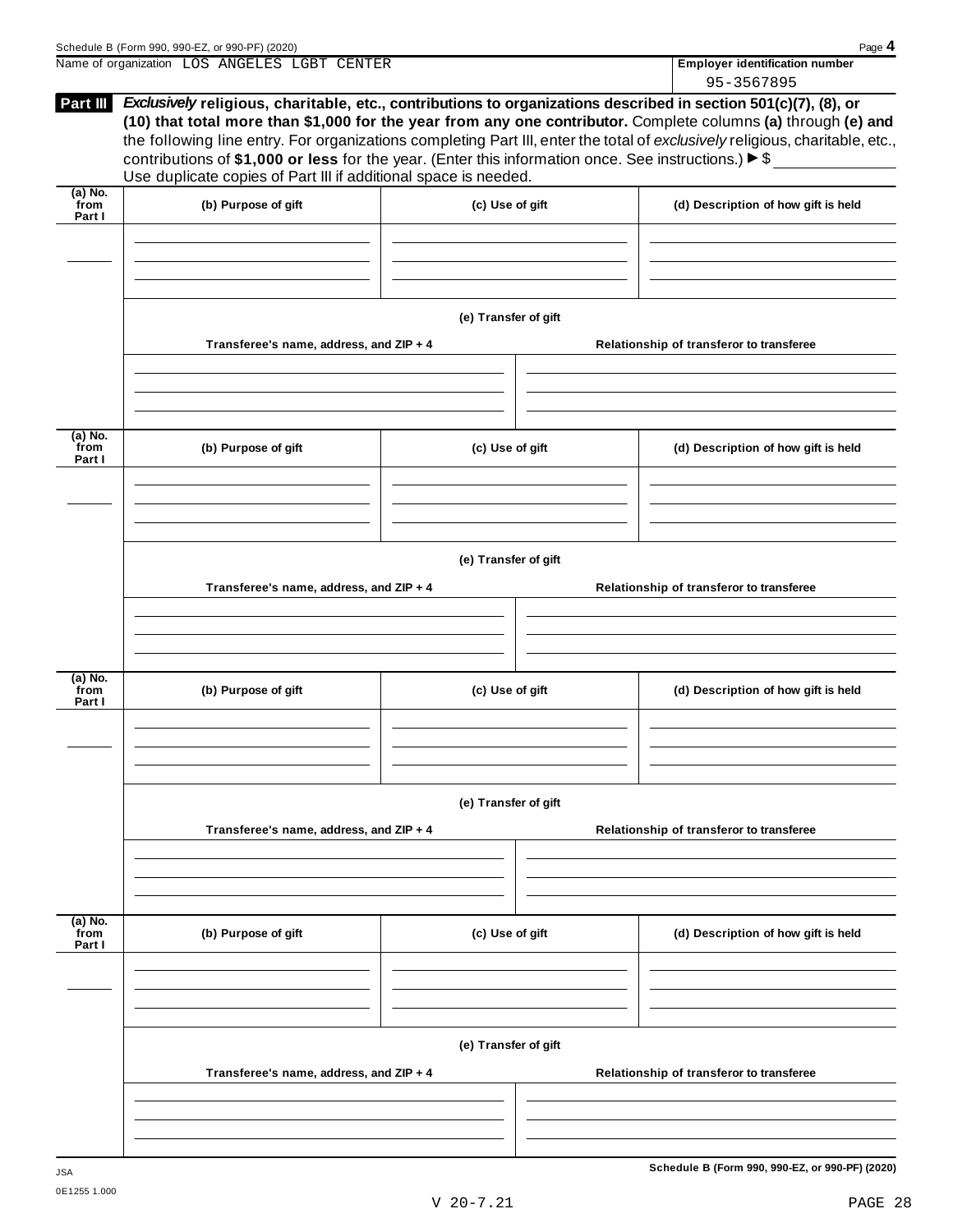|                      | Department of the Treasury                           | $\triangleright$ Complete if the organization is described below. $\triangleright$ Attach to Form 990 or Form 990-EZ.                                                                                                                                                                                                                                                                                                                                                                                                                                |           |                                                                             | <b>Open to Public</b>                                                          |
|----------------------|------------------------------------------------------|------------------------------------------------------------------------------------------------------------------------------------------------------------------------------------------------------------------------------------------------------------------------------------------------------------------------------------------------------------------------------------------------------------------------------------------------------------------------------------------------------------------------------------------------------|-----------|-----------------------------------------------------------------------------|--------------------------------------------------------------------------------|
|                      | Internal Revenue Service                             | Go to www.irs.gov/Form990 for instructions and the latest information.                                                                                                                                                                                                                                                                                                                                                                                                                                                                               |           |                                                                             | <b>Inspection</b>                                                              |
|                      |                                                      | If the organization answered "Yes," on Form 990, Part IV, line 3, or Form 990-EZ, Part V, line 46 (Political Campaign Activities), then<br>• Section 501(c)(3) organizations: Complete Parts I-A and B. Do not complete Part I-C.                                                                                                                                                                                                                                                                                                                    |           |                                                                             |                                                                                |
|                      |                                                      | • Section 501(c) (other than section 501(c)(3)) organizations: Complete Parts I-A and C below. Do not complete Part I-B.                                                                                                                                                                                                                                                                                                                                                                                                                             |           |                                                                             |                                                                                |
|                      | • Section 527 organizations: Complete Part I-A only. |                                                                                                                                                                                                                                                                                                                                                                                                                                                                                                                                                      |           |                                                                             |                                                                                |
|                      |                                                      | If the organization answered "Yes," on Form 990, Part IV, line 4, or Form 990-EZ, Part VI, line 47 (Lobbying Activities), then                                                                                                                                                                                                                                                                                                                                                                                                                       |           |                                                                             |                                                                                |
|                      |                                                      | • Section 501(c)(3) organizations that have filed Form 5768 (election under section 501(h)): Complete Part II-A. Do not complete Part II-B.                                                                                                                                                                                                                                                                                                                                                                                                          |           |                                                                             |                                                                                |
|                      |                                                      | • Section 501(c)(3) organizations that have NOT filed Form 5768 (election under section 501(h)): Complete Part II-B. Do not complete Part II-A.                                                                                                                                                                                                                                                                                                                                                                                                      |           |                                                                             |                                                                                |
|                      |                                                      | If the organization answered "Yes," on Form 990, Part IV, line 5 (Proxy Tax) (See separate instructions) or Form 990-EZ, Part V, line 35c (Proxy                                                                                                                                                                                                                                                                                                                                                                                                     |           |                                                                             |                                                                                |
|                      | Tax) (See separate instructions), then               |                                                                                                                                                                                                                                                                                                                                                                                                                                                                                                                                                      |           |                                                                             |                                                                                |
|                      |                                                      | • Section $501(c)(4)$ , $(5)$ , or $(6)$ organizations: Complete Part III.                                                                                                                                                                                                                                                                                                                                                                                                                                                                           |           |                                                                             |                                                                                |
|                      | Name of organization                                 |                                                                                                                                                                                                                                                                                                                                                                                                                                                                                                                                                      |           |                                                                             | Employer identification number                                                 |
|                      | LOS ANGELES LGBT CENTER                              |                                                                                                                                                                                                                                                                                                                                                                                                                                                                                                                                                      |           | 95-3567895                                                                  |                                                                                |
| <b>Part I-A</b>      |                                                      | Complete if the organization is exempt under section 501(c) or is a section 527 organization.                                                                                                                                                                                                                                                                                                                                                                                                                                                        |           |                                                                             |                                                                                |
| 1                    |                                                      | Provide a description of the organization's direct and indirect political campaign activities in Part IV. (See instructions for                                                                                                                                                                                                                                                                                                                                                                                                                      |           |                                                                             |                                                                                |
|                      | definition of "political campaign activities")       |                                                                                                                                                                                                                                                                                                                                                                                                                                                                                                                                                      |           |                                                                             |                                                                                |
| 2                    |                                                      |                                                                                                                                                                                                                                                                                                                                                                                                                                                                                                                                                      |           |                                                                             |                                                                                |
| 3                    |                                                      |                                                                                                                                                                                                                                                                                                                                                                                                                                                                                                                                                      |           |                                                                             |                                                                                |
| Part I-B I           |                                                      | Complete if the organization is exempt under section 501(c)(3).                                                                                                                                                                                                                                                                                                                                                                                                                                                                                      |           |                                                                             |                                                                                |
| 1                    |                                                      | Enter the amount of any excise tax incurred by the organization under section 4955. $\triangleright$ \$                                                                                                                                                                                                                                                                                                                                                                                                                                              |           |                                                                             |                                                                                |
| 2                    |                                                      | Enter the amount of any excise tax incurred by organization managers under section 4955 $\triangleright$ \$                                                                                                                                                                                                                                                                                                                                                                                                                                          |           |                                                                             |                                                                                |
| 3                    |                                                      |                                                                                                                                                                                                                                                                                                                                                                                                                                                                                                                                                      |           |                                                                             | Yes<br>No                                                                      |
|                      |                                                      |                                                                                                                                                                                                                                                                                                                                                                                                                                                                                                                                                      |           |                                                                             | Yes<br>No                                                                      |
|                      | <b>b</b> If "Yes," describe in Part IV.              |                                                                                                                                                                                                                                                                                                                                                                                                                                                                                                                                                      |           |                                                                             |                                                                                |
| <b>Part I-C</b><br>1 |                                                      | Complete if the organization is exempt under section 501(c), except section 501(c)(3).<br>Enter the amount directly expended by the filing organization for section 527 exempt function                                                                                                                                                                                                                                                                                                                                                              |           |                                                                             |                                                                                |
|                      |                                                      |                                                                                                                                                                                                                                                                                                                                                                                                                                                                                                                                                      |           |                                                                             |                                                                                |
| 2                    |                                                      | Enter the amount of the filing organization's funds contributed to other organizations for section<br>527 exempt function activities $\ldots \ldots \ldots \ldots \ldots \ldots \ldots \ldots \ldots \ldots \ldots$                                                                                                                                                                                                                                                                                                                                  |           |                                                                             |                                                                                |
| 3                    |                                                      | Total exempt function expenditures. Add lines 1 and 2. Enter here and on Form 1120-POL,                                                                                                                                                                                                                                                                                                                                                                                                                                                              |           |                                                                             |                                                                                |
|                      |                                                      |                                                                                                                                                                                                                                                                                                                                                                                                                                                                                                                                                      |           |                                                                             |                                                                                |
| 4                    |                                                      |                                                                                                                                                                                                                                                                                                                                                                                                                                                                                                                                                      |           |                                                                             | <b>No</b><br><b>Yes</b>                                                        |
| 5                    |                                                      | Enter the names, addresses and employer identification number (EIN) of all section 527 political organizations to which the filing<br>organization made payments. For each organization listed, enter the amount paid from the filing organization's funds. Also enter<br>the amount of political contributions received that were promptly and directly delivered to a separate political organization, such<br>as a separate segregated fund or a political action committee (PAC). If additional space is needed, provide information in Part IV. |           |                                                                             |                                                                                |
|                      | (a) Name                                             | (b) Address                                                                                                                                                                                                                                                                                                                                                                                                                                                                                                                                          | $(c)$ EIN | (d) Amount paid from<br>filing organization's<br>funds. If none, enter -0-. | (e) Amount of political<br>contributions received and<br>promptly and directly |
|                      |                                                      |                                                                                                                                                                                                                                                                                                                                                                                                                                                                                                                                                      |           |                                                                             | delivered to a separate<br>political organization. If<br>none, enter -0-.      |
| (1)                  |                                                      |                                                                                                                                                                                                                                                                                                                                                                                                                                                                                                                                                      |           |                                                                             |                                                                                |
| (2)                  |                                                      |                                                                                                                                                                                                                                                                                                                                                                                                                                                                                                                                                      |           |                                                                             |                                                                                |
| (3)                  |                                                      |                                                                                                                                                                                                                                                                                                                                                                                                                                                                                                                                                      |           |                                                                             |                                                                                |
| (4)                  |                                                      |                                                                                                                                                                                                                                                                                                                                                                                                                                                                                                                                                      |           |                                                                             |                                                                                |
| (5)                  |                                                      |                                                                                                                                                                                                                                                                                                                                                                                                                                                                                                                                                      |           |                                                                             |                                                                                |
|                      |                                                      |                                                                                                                                                                                                                                                                                                                                                                                                                                                                                                                                                      |           |                                                                             |                                                                                |
| (6)                  |                                                      |                                                                                                                                                                                                                                                                                                                                                                                                                                                                                                                                                      |           |                                                                             |                                                                                |

**(Form 990 or 990-EZ)**

**SCHEDULE C Political Campaign and Lobbying Activities**  $\frac{\text{OMB NO. 1545-0047}}{}$ 

**For Organizations Exempt From Income Tax Under section 501(c) and section <sup>527</sup>** À¾¶´

 $\blacktriangleright$  **Complete** if the organization is described below.

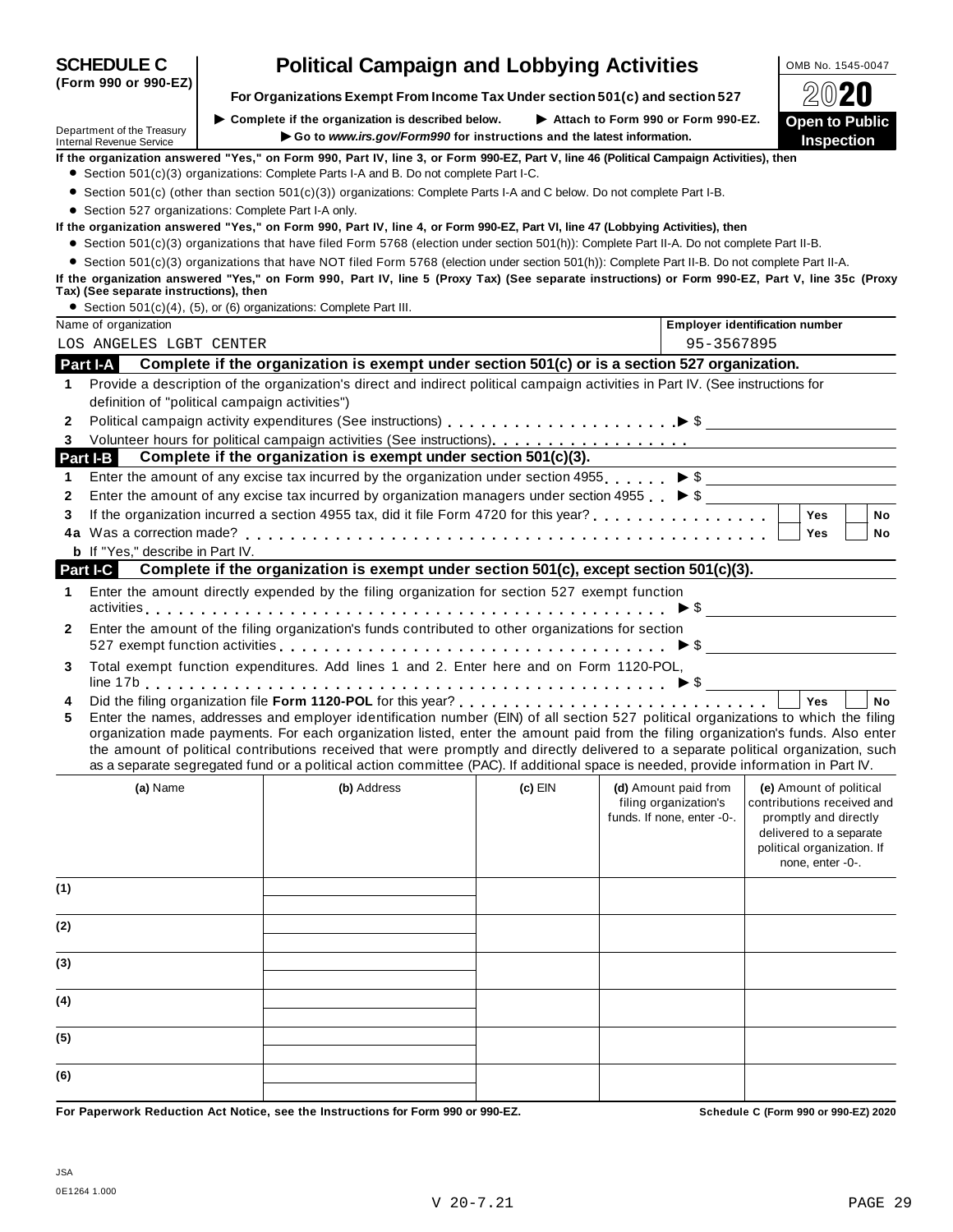| Schedule C (Form 990 or 990-EZ) 2020                                               | LOS ANGELES LGBT CENTER                                                                                                                                                                    |                                     | 95-3567895<br>Page 2           |
|------------------------------------------------------------------------------------|--------------------------------------------------------------------------------------------------------------------------------------------------------------------------------------------|-------------------------------------|--------------------------------|
| Part II-A<br>section 501(h)).                                                      | Complete if the organization is exempt under section 501(c)(3) and filed Form 5768 (election under                                                                                         |                                     |                                |
| A Check $\blacktriangleright$                                                      | if the filing organization belongs to an affiliated group (and list in Part IV each affiliated group member's name,<br>address, EIN, expenses, and share of excess lobbying expenditures). |                                     |                                |
| Check $\blacktriangleright$<br>B.                                                  | if the filing organization checked box A and "limited control" provisions apply.                                                                                                           |                                     |                                |
|                                                                                    | <b>Limits on Lobbying Expenditures</b><br>(The term "expenditures" means amounts paid or incurred.)                                                                                        | (a) Filing<br>organization's totals | (b) Affiliated<br>group totals |
|                                                                                    | 1a Total lobbying expenditures to influence public opinion (grassroots lobbying)<br><b>b</b> Total lobbying expenditures to influence a legislative body (direct lobbying)                 |                                     |                                |
|                                                                                    |                                                                                                                                                                                            |                                     |                                |
|                                                                                    | Total exempt purpose expenditures (add lines 1c and 1d)                                                                                                                                    |                                     |                                |
| columns.                                                                           | Lobbying nontaxable amount. Enter the amount from the following table in both                                                                                                              |                                     |                                |
| If the amount on line 1e, column (a) or (b) is: The lobbying nontaxable amount is: |                                                                                                                                                                                            |                                     |                                |
| Not over \$500,000                                                                 | 20% of the amount on line 1e.                                                                                                                                                              |                                     |                                |
| Over \$500,000 but not over \$1,000,000                                            | \$100,000 plus 15% of the excess over \$500,000.                                                                                                                                           |                                     |                                |
| Over \$1,000,000 but not over \$1,500,000                                          | \$175,000 plus 10% of the excess over \$1,000,000.                                                                                                                                         |                                     |                                |
| Over \$1,500,000 but not over \$17,000,000                                         | \$225,000 plus 5% of the excess over \$1,500,000.                                                                                                                                          |                                     |                                |
| Over \$17,000,000                                                                  | \$1,000,000.                                                                                                                                                                               |                                     |                                |
|                                                                                    | g Grassroots nontaxable amount (enter 25% of line 1f)                                                                                                                                      |                                     |                                |
|                                                                                    |                                                                                                                                                                                            |                                     |                                |
|                                                                                    | Subtract line 1f from line 1c. If zero or less, enter -0-<br>example -0-                                                                                                                   |                                     |                                |
|                                                                                    | If there is an amount other than zero on either line 1h or line 1i, did the organization file Form 4720                                                                                    |                                     |                                |
|                                                                                    |                                                                                                                                                                                            |                                     | No<br>Yes                      |

**4-Year Averaging Period Under Section 501(h)**

(Some organizations that made a section 501(h) election do not have to complete all of the five columns below.

**See the separate instructions for lines 2a through 2f.)**

|    | Lobbying Expenditures During 4-Year Averaging Period       |          |          |            |            |           |  |  |  |
|----|------------------------------------------------------------|----------|----------|------------|------------|-----------|--|--|--|
|    | Calendar year (or fiscal year<br>beginning in)             | (a) 2017 | (b) 2018 | $(c)$ 2019 | $(d)$ 2020 | (e) Total |  |  |  |
| 2a | Lobbying nontaxable amount                                 |          |          |            |            |           |  |  |  |
| b  | Lobbying ceiling amount<br>(150% of line 2a, column (e))   |          |          |            |            |           |  |  |  |
| c  | Total lobbying expenditures                                |          |          |            |            |           |  |  |  |
| d  | Grassroots nontaxable amount                               |          |          |            |            |           |  |  |  |
| е  | Grassroots ceiling amount<br>(150% of line 2d, column (e)) |          |          |            |            |           |  |  |  |
|    | Grassroots lobbying expenditures                           |          |          |            |            |           |  |  |  |

**Schedule C (Form 990 or 990-EZ) 2020**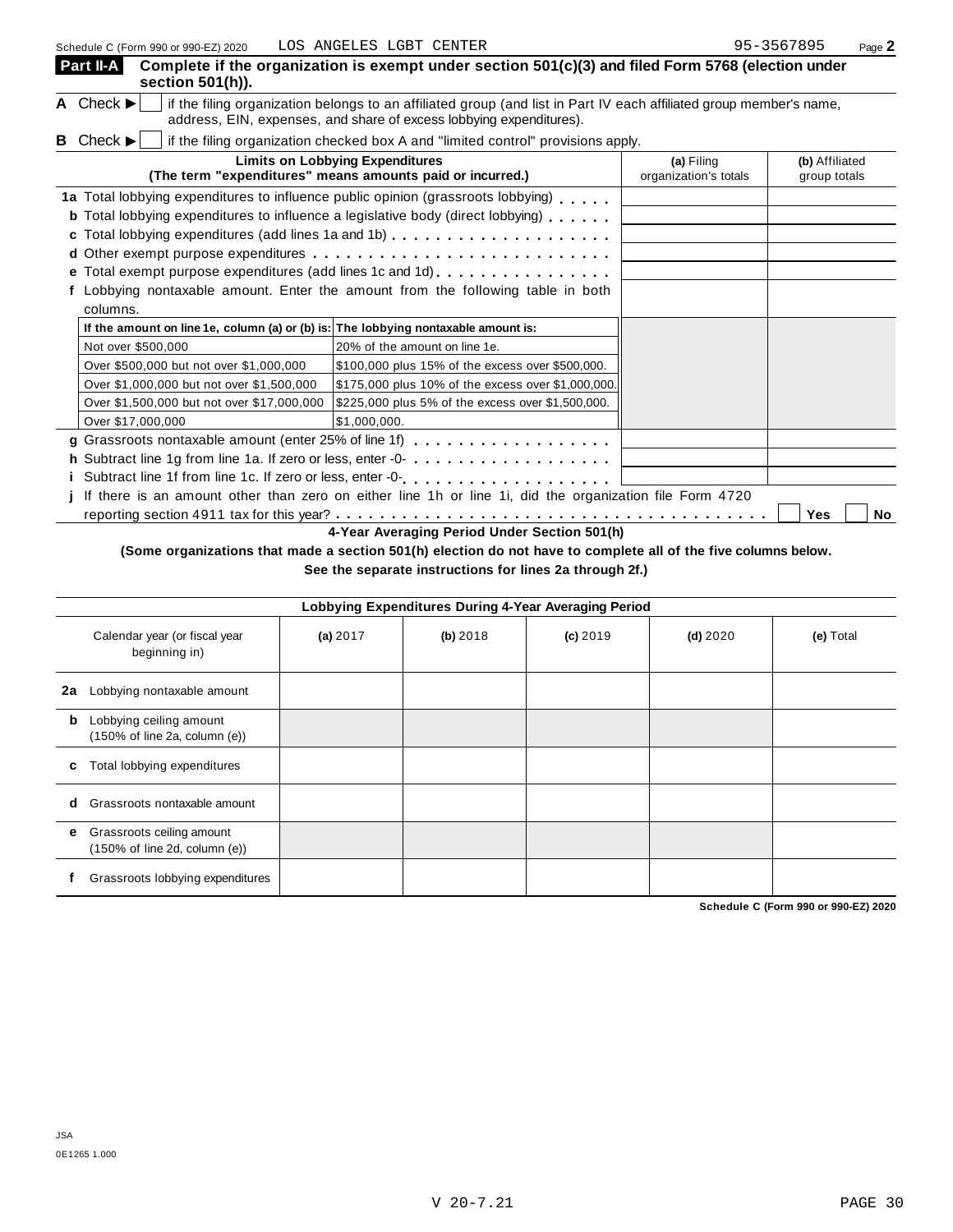| Schedule C (Form 990 or 990-EZ) 2020 |  |  |
|--------------------------------------|--|--|
|                                      |  |  |

| (election under section 501(h)).                                                                                                                                                                                                           |              | (a)                     | (b)            |                       |
|--------------------------------------------------------------------------------------------------------------------------------------------------------------------------------------------------------------------------------------------|--------------|-------------------------|----------------|-----------------------|
| For each "Yes," response on lines 1a through 1i below, provide in Part IV a detailed<br>description of the lobbying activity.                                                                                                              | <b>Yes</b>   | <b>No</b>               | Amount         |                       |
| During the year, did the filing organization attempt to influence foreign, national, state, or local                                                                                                                                       |              |                         |                |                       |
| legislation, including any attempt to influence public opinion on a legislative matter or                                                                                                                                                  |              |                         |                |                       |
| referendum, through the use of:                                                                                                                                                                                                            |              | Χ                       |                |                       |
| a<br>Paid staff or management (include compensation in expenses reported on lines 1c through 1i)?                                                                                                                                          | X            |                         |                |                       |
| b<br>C                                                                                                                                                                                                                                     |              | X                       |                |                       |
| d                                                                                                                                                                                                                                          |              | $\mathbf{X}$            |                |                       |
| e                                                                                                                                                                                                                                          |              | $\overline{\mathbf{x}}$ |                |                       |
| f                                                                                                                                                                                                                                          | $\mathbf{X}$ |                         |                | $\overline{55,000}$ . |
| Direct contact with legislators, their staffs, government officials, or a legislative body?<br>q                                                                                                                                           |              | $\mathbf X$             |                |                       |
| Rallies, demonstrations, seminars, conventions, speeches, lectures, or any similar means?.<br>h                                                                                                                                            |              | $\mathbf{x}$            |                |                       |
| j.                                                                                                                                                                                                                                         |              | $\overline{\mathbf{x}}$ |                |                       |
|                                                                                                                                                                                                                                            |              |                         |                | 55,000.               |
| Did the activities in line 1 cause the organization to be not described in section $501(c)(3)$ ?<br>2a                                                                                                                                     |              | X                       |                |                       |
| If "Yes," enter the amount of any tax incurred under section 4912.<br>b                                                                                                                                                                    |              |                         |                |                       |
| If "Yes," enter the amount of any tax incurred by organization managers under section 4912.<br>c<br>If the filing organization incurred a section 4912 tax, did it file Form 4720 for this year?<br>d                                      |              |                         |                |                       |
| Part III-A Complete if the organization is exempt under section $501(c)(4)$ , section $501(c)(5)$ , or section<br>$501(c)(6)$ .                                                                                                            |              |                         |                |                       |
|                                                                                                                                                                                                                                            |              |                         | <b>Yes</b>     | No                    |
| Were substantially all (90% or more) dues received nondeductible by members?<br>                                                                                                                                                           |              |                         | $\mathbf{1}$   |                       |
| Did the organization make only in-house lobbying expenditures of \$2,000 or less?                                                                                                                                                          |              |                         | $\overline{2}$ |                       |
| Did the organization agree to carry over lobbying and political campaign activity expenditures from the prior year?                                                                                                                        |              |                         | $\mathbf{3}$   |                       |
| Part III-B Complete if the organization is exempt under section 501(c)(4), section 501(c)(5), or section<br>501(c)(6) and if either (a) BOTH Part III-A, lines 1 and 2, are answered "No" OR (b) Part III-A, line 3, is<br>answered "Yes." |              |                         |                |                       |
| Dues, assessments and similar amounts from members                                                                                                                                                                                         |              |                         | $\mathbf{1}$   |                       |
| Section 162(e) nondeductible lobbying and political expenditures (do not include amounts of                                                                                                                                                |              |                         |                |                       |
| political expenses for which the section 527(f) tax was paid).                                                                                                                                                                             |              |                         |                |                       |
| a                                                                                                                                                                                                                                          |              |                         | 2a             |                       |
| b                                                                                                                                                                                                                                          |              |                         | 2 <sub>b</sub> |                       |
|                                                                                                                                                                                                                                            |              |                         | 2c             |                       |

| 3 Aggregate amount reported in section 6033(e)(1)(A) notices of nondeductible section 162(e) dues $\cdots$ . |
|--------------------------------------------------------------------------------------------------------------|
| 4 If notices were sent and the amount on line 2c exceeds the amount on line 3, what portion of the           |
| excess does the organization agree to carryover to the reasonable estimate of nondeductible lobbying         |
|                                                                                                              |
|                                                                                                              |
| <b>Part IV</b> Supplemental Information                                                                      |

### **Supplemental Information** Provide the descriptions required for Part I-A, line 1; Part I-B, line 4; Part I-C, line 5; Part II-A (affiliated group list); Part II-A, lines 1 and 2 (See instructions); and Part II-B, line 1. Also, complete this part for any additional information.

SCHEDULE C, PART II-B, LINE 1F

THE LOS ANGELES LGBT CENTER PAID \$55,000 TO HOLLAND & KNIGHT LLP TO

PROVIDE FEDERAL ADVOCACY SERVICES.

**3**

**4 5**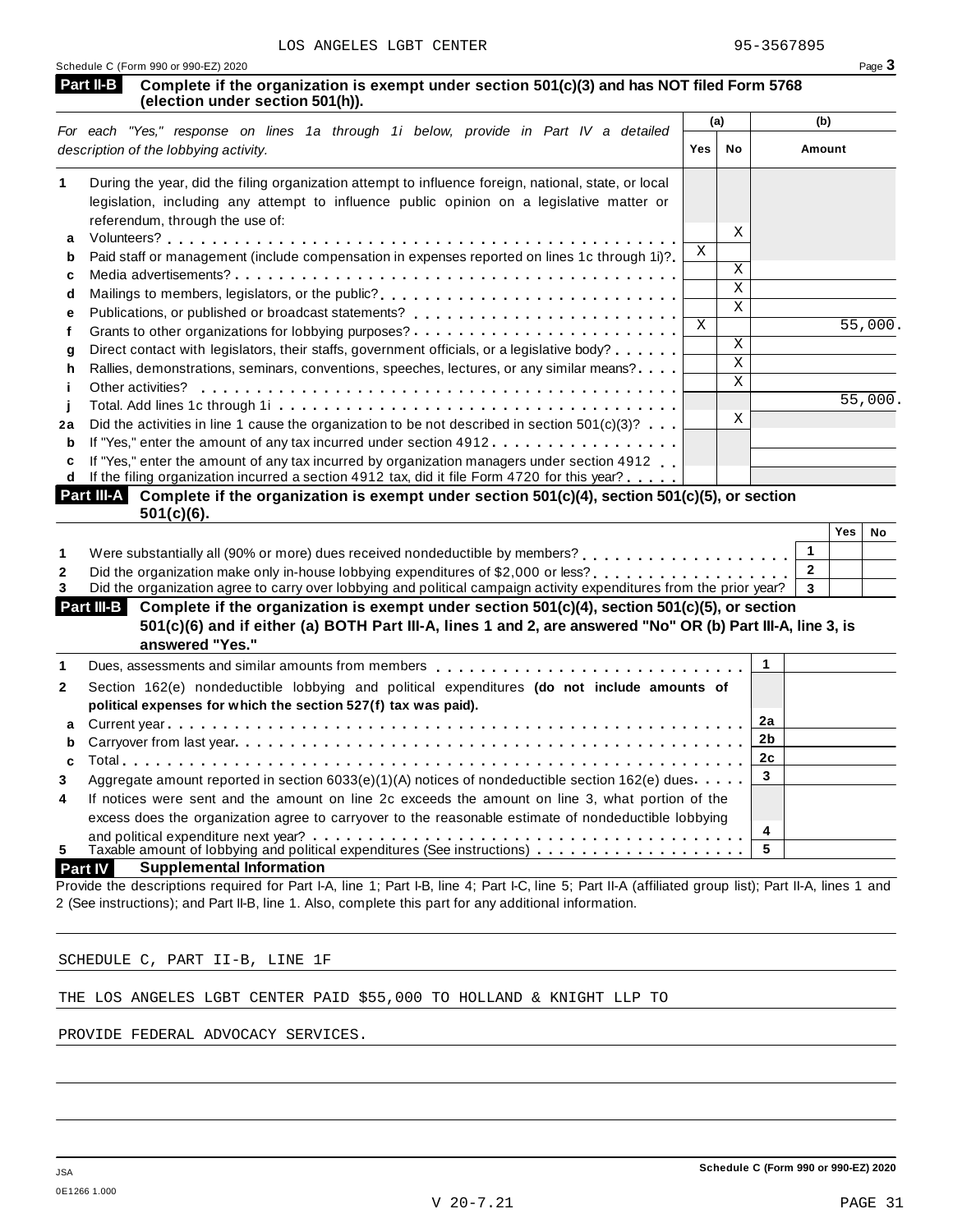**Part IV Supplemental Information** *(continued)*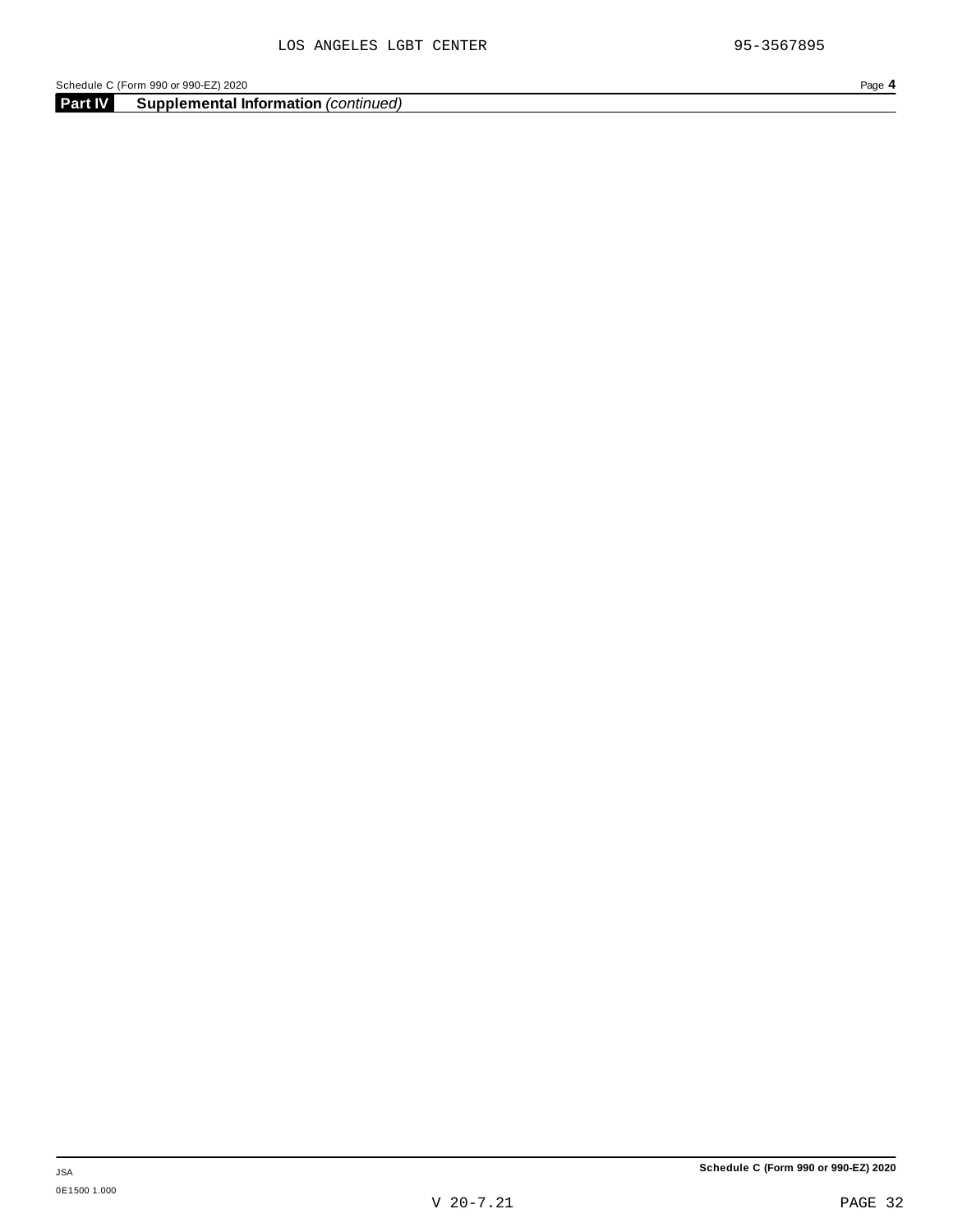| <b>SCHEDULE D</b> |  |
|-------------------|--|
| (Form 990)        |  |

|         | <b>SCHEDULE D</b>                             |                                                                            | <b>Supplemental Financial Statements</b>                                                                                                                                                                                                                               |                | OMB No. 1545-0047                                  |
|---------|-----------------------------------------------|----------------------------------------------------------------------------|------------------------------------------------------------------------------------------------------------------------------------------------------------------------------------------------------------------------------------------------------------------------|----------------|----------------------------------------------------|
|         | (Form 990)                                    | Complete if the organization answered "Yes" on Form 990,                   | 2020                                                                                                                                                                                                                                                                   |                |                                                    |
|         |                                               |                                                                            | Part IV, line 6, 7, 8, 9, 10, 11a, 11b, 11c, 11d, 11e, 11f, 12a, or 12b.                                                                                                                                                                                               |                |                                                    |
|         | Department of the Treasury                    |                                                                            | Attach to Form 990.                                                                                                                                                                                                                                                    |                | Open to Public                                     |
|         | <b>Internal Revenue Service</b>               |                                                                            | Go to www.irs.gov/Form990 for instructions and the latest information.                                                                                                                                                                                                 |                | <b>Inspection</b>                                  |
|         | Name of the organization                      |                                                                            |                                                                                                                                                                                                                                                                        |                | <b>Employer identification number</b>              |
|         | LOS ANGELES LGBT CENTER                       |                                                                            |                                                                                                                                                                                                                                                                        |                | 95-3567895                                         |
| Part I  |                                               |                                                                            | Organizations Maintaining Donor Advised Funds or Other Similar Funds or Accounts.                                                                                                                                                                                      |                |                                                    |
|         |                                               |                                                                            | Complete if the organization answered "Yes" on Form 990, Part IV, line 6.<br>(a) Donor advised funds                                                                                                                                                                   |                | (b) Funds and other accounts                       |
|         |                                               |                                                                            |                                                                                                                                                                                                                                                                        |                |                                                    |
| 1       |                                               | Total number at end of year entitled as a set of year                      |                                                                                                                                                                                                                                                                        |                |                                                    |
| 2       |                                               | Aggregate value of contributions to (during year)                          |                                                                                                                                                                                                                                                                        |                |                                                    |
| 3       |                                               | Aggregate value of grants from (during year)                               |                                                                                                                                                                                                                                                                        |                |                                                    |
| 4       |                                               | Aggregate value at end of year                                             |                                                                                                                                                                                                                                                                        |                |                                                    |
| 5       |                                               |                                                                            | Did the organization inform all donors and donor advisors in writing that the assets held in donor advised                                                                                                                                                             |                |                                                    |
|         |                                               |                                                                            | funds are the organization's property, subject to the organization's exclusive legal control?                                                                                                                                                                          |                | Yes<br>No                                          |
| 6       |                                               |                                                                            | Did the organization inform all grantees, donors, and donor advisors in writing that grant funds can be used                                                                                                                                                           |                |                                                    |
|         |                                               |                                                                            | only for charitable purposes and not for the benefit of the donor or donor advisor, or for any other purpose                                                                                                                                                           |                | Yes                                                |
| Part II |                                               | <b>Conservation Easements.</b>                                             |                                                                                                                                                                                                                                                                        |                | <b>No</b>                                          |
|         |                                               |                                                                            | Complete if the organization answered "Yes" on Form 990, Part IV, line 7.                                                                                                                                                                                              |                |                                                    |
| 1       |                                               |                                                                            | Purpose(s) of conservation easements held by the organization (check all that apply).                                                                                                                                                                                  |                |                                                    |
|         |                                               | Preservation of land for public use (for example, recreation or education) |                                                                                                                                                                                                                                                                        |                | Preservation of a historically important land area |
|         |                                               | Protection of natural habitat                                              |                                                                                                                                                                                                                                                                        |                | Preservation of a certified historic structure     |
|         |                                               | Preservation of open space                                                 |                                                                                                                                                                                                                                                                        |                |                                                    |
| 2       |                                               |                                                                            | Complete lines 2a through 2d if the organization held a qualified conservation contribution in the form of a conservation                                                                                                                                              |                |                                                    |
|         |                                               | easement on the last day of the tax year.                                  |                                                                                                                                                                                                                                                                        |                | Held at the End of the Tax Year                    |
|         |                                               |                                                                            |                                                                                                                                                                                                                                                                        | 2a             |                                                    |
| a       |                                               |                                                                            |                                                                                                                                                                                                                                                                        | 2b             |                                                    |
| b       |                                               |                                                                            |                                                                                                                                                                                                                                                                        | 2 <sub>c</sub> |                                                    |
| c       |                                               |                                                                            | Number of conservation easements on a certified historic structure included in (a) $\dots$                                                                                                                                                                             |                |                                                    |
| d       |                                               |                                                                            | Number of conservation easements included in (c) acquired after 7/25/06, and not on a                                                                                                                                                                                  | 2d             |                                                    |
| 3       |                                               |                                                                            | historic structure listed in the National Register<br>Number of conservation easements modified, transferred, released, extinguished, or terminated by the organization during the                                                                                     |                |                                                    |
|         |                                               |                                                                            |                                                                                                                                                                                                                                                                        |                |                                                    |
|         | tax year $\blacktriangleright$ $\blacksquare$ |                                                                            | Number of states where property subject to conservation easement is located $\blacktriangleright$ ____                                                                                                                                                                 |                |                                                    |
| 4<br>5  |                                               |                                                                            | Does the organization have a written policy regarding the periodic monitoring, inspection, handling of                                                                                                                                                                 |                |                                                    |
|         |                                               |                                                                            | violations, and enforcement of the conservation easements it holds?                                                                                                                                                                                                    |                |                                                    |
| 6       |                                               |                                                                            | Staff and volunteer hours devoted to monitoring, inspecting, handling of violations, and enforcing conservation easements during the year                                                                                                                              |                | Yes<br>No                                          |
|         |                                               |                                                                            |                                                                                                                                                                                                                                                                        |                |                                                    |
| 7       |                                               |                                                                            | Amount of expenses incurred in monitoring, inspecting, handling of violations, and enforcing conservation easements during the year                                                                                                                                    |                |                                                    |
|         | $\blacktriangleright$ \$                      |                                                                            |                                                                                                                                                                                                                                                                        |                |                                                    |
| 8       |                                               |                                                                            | Does each conservation easement reported on line 2(d) above satisfy the requirements of section 170(h)(4)(B)(i)                                                                                                                                                        |                |                                                    |
|         |                                               |                                                                            |                                                                                                                                                                                                                                                                        |                | Yes<br><b>No</b>                                   |
| 9       |                                               |                                                                            | In Part XIII, describe how the organization reports conservation easements in its revenue and expense statement and                                                                                                                                                    |                |                                                    |
|         |                                               |                                                                            | balance sheet, and include, if applicable, the text of the footnote to the organization's financial statements that describes the                                                                                                                                      |                |                                                    |
|         |                                               | organization's accounting for conservation easements.                      |                                                                                                                                                                                                                                                                        |                |                                                    |
|         | Part III                                      |                                                                            | Organizations Maintaining Collections of Art, Historical Treasures, or Other Similar Assets.                                                                                                                                                                           |                |                                                    |
|         |                                               |                                                                            | Complete if the organization answered "Yes" on Form 990, Part IV, line 8.                                                                                                                                                                                              |                |                                                    |
| 1a      |                                               |                                                                            | If the organization elected, as permitted under FASB ASC 958, not to report in its revenue statement and balance sheet works of art, historical treasures, or other similar assets held for public exhibition, education, or r                                         |                |                                                    |
| b       |                                               | provide the following amounts relating to these items:                     | If the organization elected, as permitted under FASB ASC 958, to report in its revenue statement and balance sheet works of<br>art, historical treasures, or other similar assets held for public exhibition, education, or research in furtherance of public service, |                |                                                    |
|         |                                               |                                                                            |                                                                                                                                                                                                                                                                        |                |                                                    |
|         |                                               |                                                                            |                                                                                                                                                                                                                                                                        |                |                                                    |
| 2       |                                               |                                                                            | If the organization received or held works of art, historical treasures, or other similar assets for financial gain, provide the                                                                                                                                       |                |                                                    |
|         |                                               |                                                                            | following amounts required to be reported under FASB ASC 958 relating to these items:                                                                                                                                                                                  |                |                                                    |

following amounts required to be reported under FASB ASC 958 relating to these items:<br>**a** Revenue included on Form 990, Part VIII, line 1 **Allian Concernance in the metal on Form 990**, Part VIII, line 1 **Allian Concernanc** Assets included in Form 990, Part X. . . . . . . . . . . . . . **<sup>b</sup>** m m m m m m m m m m m m m m m m m m m m m m m m m m m m m m m m m m m m m m I \$ **For Paperwork Reduction Act Notice, see the Instructions for Form 990. Schedule D (Form 990) 2020**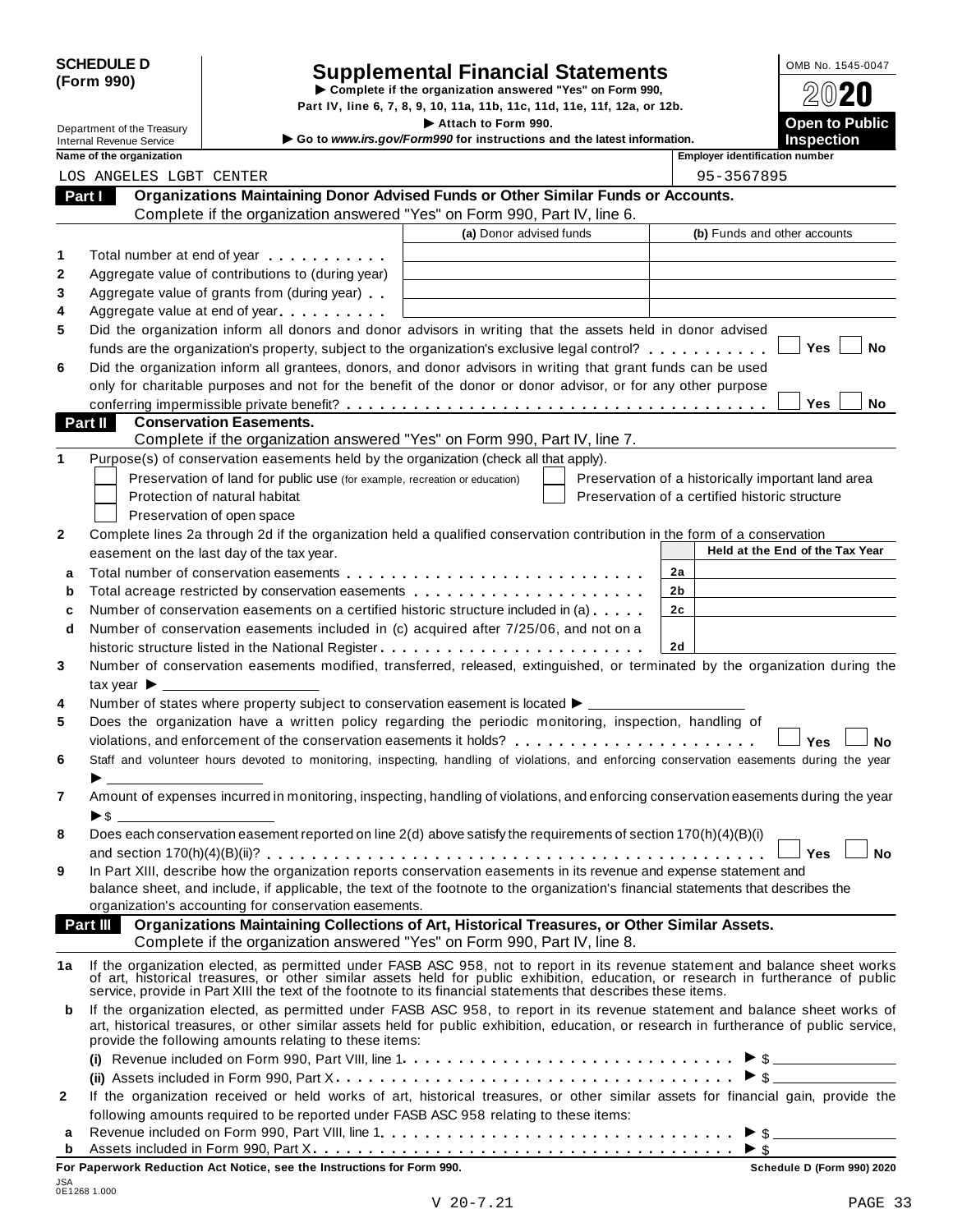LOS ANGELES LGBT CENTER 95-3567895

|        | Schedule D (Form 990) 2020                                                                                                                                                                                                          |                                              |                         |                            |                      |                     |              | Page 2 |
|--------|-------------------------------------------------------------------------------------------------------------------------------------------------------------------------------------------------------------------------------------|----------------------------------------------|-------------------------|----------------------------|----------------------|---------------------|--------------|--------|
|        | Organizations Maintaining Collections of Art, Historical Treasures, or Other Similar Assets (continued)<br>Part III                                                                                                                 |                                              |                         |                            |                      |                     |              |        |
| 3      | Using the organization's acquisition, accession, and other records, check any of the following that make significant use of its                                                                                                     |                                              |                         |                            |                      |                     |              |        |
|        | collection items (check all that apply):                                                                                                                                                                                            |                                              |                         |                            |                      |                     |              |        |
| a      | Public exhibition                                                                                                                                                                                                                   |                                              | d                       | Loan or exchange program   |                      |                     |              |        |
| b      | Scholarly research                                                                                                                                                                                                                  |                                              | е                       |                            |                      |                     |              |        |
| c      | Preservation for future generations                                                                                                                                                                                                 |                                              |                         |                            |                      |                     |              |        |
| 4      | Provide a description of the organization's collections and explain how they further the organization's exempt purpose in Part                                                                                                      |                                              |                         |                            |                      |                     |              |        |
|        | XIII.                                                                                                                                                                                                                               |                                              |                         |                            |                      |                     |              |        |
| 5      | During the year, did the organization solicit or receive donations of art, historical treasures, or other similar                                                                                                                   |                                              |                         |                            |                      |                     |              |        |
|        | assets to be sold to raise funds rather than to be maintained as part of the organization's collection?                                                                                                                             |                                              |                         |                            |                      | <b>Yes</b>          |              | No     |
|        | <b>Escrow and Custodial Arrangements.</b><br><b>Part IV</b>                                                                                                                                                                         |                                              |                         |                            |                      |                     |              |        |
|        | Complete if the organization answered "Yes" on Form 990, Part IV, line 9, or reported an amount on Form                                                                                                                             |                                              |                         |                            |                      |                     |              |        |
|        | 990, Part X, line 21.                                                                                                                                                                                                               |                                              |                         |                            |                      |                     |              |        |
|        | 1a Is the organization an agent, trustee, custodian or other intermediary for contributions or other assets not                                                                                                                     |                                              |                         |                            |                      |                     |              |        |
|        |                                                                                                                                                                                                                                     |                                              |                         |                            |                      | <b>Yes</b>          |              | No     |
| b      | If "Yes," explain the arrangement in Part XIII and complete the following table:                                                                                                                                                    |                                              |                         |                            |                      |                     |              |        |
|        |                                                                                                                                                                                                                                     |                                              |                         |                            | Amount               |                     |              |        |
| с      |                                                                                                                                                                                                                                     |                                              |                         | 1c                         |                      |                     |              |        |
| d      | Additions during the year                                                                                                                                                                                                           |                                              |                         | 1d                         |                      |                     |              |        |
|        |                                                                                                                                                                                                                                     |                                              |                         | 1е                         |                      |                     |              |        |
| f      |                                                                                                                                                                                                                                     |                                              |                         | 1f                         |                      |                     |              |        |
| 2a     | Did the organization include an amount on Form 990, Part X, line 21, for escrow or custodial account liability?                                                                                                                     |                                              |                         |                            |                      | <b>Yes</b>          |              | No     |
|        | b If "Yes," explain the arrangement in Part XIII. Check here if the explanation has been provided on Part XIII                                                                                                                      |                                              |                         |                            |                      |                     |              |        |
|        | <b>Endowment Funds.</b><br><b>Part V</b>                                                                                                                                                                                            |                                              |                         |                            |                      |                     |              |        |
|        | Complete if the organization answered "Yes" on Form 990, Part IV, line 10.                                                                                                                                                          |                                              |                         |                            |                      |                     |              |        |
|        |                                                                                                                                                                                                                                     | (a) Current year                             | (b) Prior year          | (c) Two years back         | (d) Three years back | (e) Four years back |              |        |
|        |                                                                                                                                                                                                                                     |                                              |                         |                            |                      |                     |              |        |
| 1а     | Beginning of year balance<br>Contributions                                                                                                                                                                                          |                                              |                         |                            |                      |                     |              |        |
| b      |                                                                                                                                                                                                                                     |                                              |                         |                            |                      |                     |              |        |
| c      | Net investment earnings, gains,                                                                                                                                                                                                     |                                              |                         |                            |                      |                     |              |        |
|        | and losses and the state of the state of the state of the state of the state of the state of the state of the state of the state of the state of the state of the state of the state of the state of the state of the state of      |                                              |                         |                            |                      |                     |              |        |
| d      | Grants or scholarships                                                                                                                                                                                                              |                                              |                         |                            |                      |                     |              |        |
| е      | Other expenditures for facilities                                                                                                                                                                                                   |                                              |                         |                            |                      |                     |              |        |
|        | and programs $\ldots$                                                                                                                                                                                                               | the control of the control of the control of |                         |                            |                      |                     |              |        |
| f      | Administrative expenses [1994]                                                                                                                                                                                                      |                                              |                         |                            |                      |                     |              |        |
| a      | End of year balance                                                                                                                                                                                                                 |                                              |                         |                            |                      |                     |              |        |
| 2      | Provide the estimated percentage of the current year end balance (line 1g, column (a)) held as:<br>Board designated or quasi-endowment >                                                                                            |                                              |                         |                            |                      |                     |              |        |
| a<br>b | Permanent endowment ▶                                                                                                                                                                                                               | ℅                                            |                         |                            |                      |                     |              |        |
|        | Term endowment ▶                                                                                                                                                                                                                    | $\%$                                         |                         |                            |                      |                     |              |        |
| c      |                                                                                                                                                                                                                                     |                                              |                         |                            |                      |                     |              |        |
|        | The percentages on lines 2a, 2b, and 2c should equal 100%.<br>3a Are there endowment funds not in the possession of the organization that are held and administered for the                                                         |                                              |                         |                            |                      |                     |              |        |
|        | organization by:                                                                                                                                                                                                                    |                                              |                         |                            |                      |                     | Yes          | No     |
|        |                                                                                                                                                                                                                                     |                                              |                         |                            |                      | 3a(i)               |              |        |
|        |                                                                                                                                                                                                                                     |                                              |                         |                            |                      | 3a(ii)              |              |        |
|        | If "Yes" on line 3a(ii), are the related organizations listed as required on Schedule R?                                                                                                                                            |                                              |                         |                            |                      | 3b                  |              |        |
| 4      | Describe in Part XIII the intended uses of the organization's endowment funds.                                                                                                                                                      |                                              |                         |                            |                      |                     |              |        |
|        | Land, Buildings, and Equipment.<br>Part VI                                                                                                                                                                                          |                                              |                         |                            |                      |                     |              |        |
|        | Complete if the organization answered "Yes" on Form 990, Part IV, line 11a. See Form 990, Part X, line 10.                                                                                                                          |                                              |                         |                            |                      |                     |              |        |
|        | Description of property                                                                                                                                                                                                             |                                              | (a) Cost or other basis | (b) Cost or other basis    | (c) Accumulated      | (d) Book value      |              |        |
|        |                                                                                                                                                                                                                                     |                                              | (investment)            | (other)<br>7,928,073.      | depreciation         |                     | 7,928,073.   |        |
| 1а     |                                                                                                                                                                                                                                     |                                              |                         | 14,628,398.                | 11, 205, 477.        |                     | 3, 422, 921. |        |
| b      | Buildings <b>Example 20</b> Suite 1 and 20 Suite 1 and 20 Suite 20 Suite 20 Suite 20 Suite 20 Suite 20 Suite 20 Suite 20 Suite 20 Suite 20 Suite 20 Suite 20 Suite 20 Suite 20 Suite 20 Suite 20 Suite 20 Suite 20 Suite 20 Suite 2 |                                              |                         | 3,158,052.                 | 2,249,531            |                     | 908,521.     |        |
| c      | Leasehold improvements expansion and the set of the set of the set of the set of the set of the set of the set of the set of the set of the set of the set of the set of the set of the set of the set of the set of the set o      |                                              |                         | $\overline{2}$ , 784, 961. | 1,872,935.           |                     | 912,026.     |        |
| d      | Equipment                                                                                                                                                                                                                           |                                              |                         | 4, 446, 725.               | 2,868,998.           |                     | 1,577,727.   |        |
|        | Total. Add lines 1a through 1e. (Column (d) must equal Form 990, Part X, column (B), line 10c.)                                                                                                                                     |                                              |                         |                            |                      | 14,749,268.         |              |        |
|        |                                                                                                                                                                                                                                     |                                              |                         |                            | ▸                    |                     |              |        |

**Schedule D (Form 990) 2020**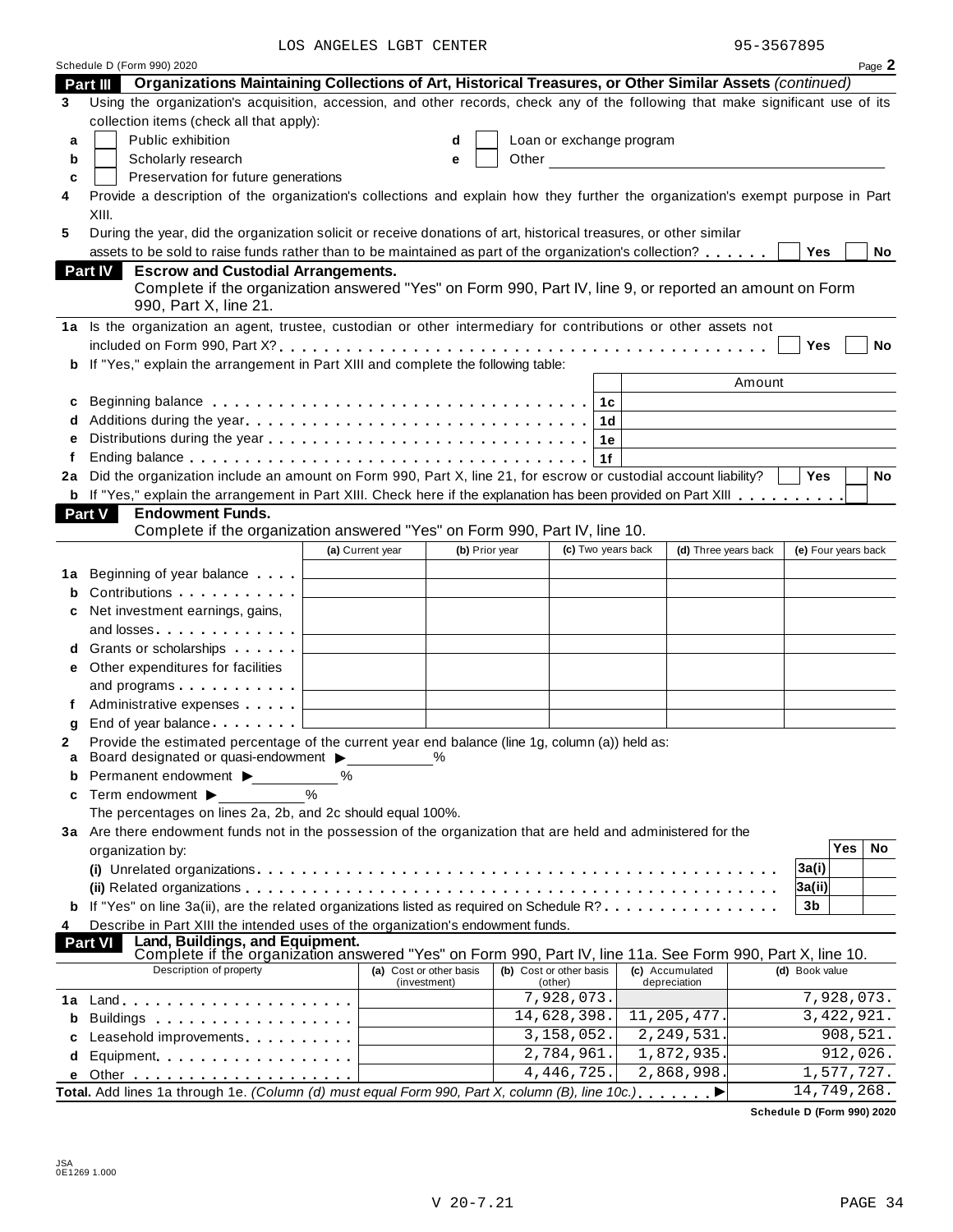|                 | Schedule D (Form 990) 2020                                                               |                              | Page 3                                                                                                     |
|-----------------|------------------------------------------------------------------------------------------|------------------------------|------------------------------------------------------------------------------------------------------------|
| <b>Part VII</b> | <b>Investments - Other Securities.</b>                                                   |                              | Complete if the organization answered "Yes" on Form 990, Part IV, line 11b. See Form 990, Part X, line 12. |
|                 | (a) Description of security or category<br>(including name of security)                  | (b) Book value               | (c) Method of valuation:<br>Cost or end-of-year market value                                               |
|                 | (1) Financial derivatives <b>container and Financial</b>                                 |                              |                                                                                                            |
|                 | (2) Closely held equity interests                                                        |                              |                                                                                                            |
|                 | $(3)$ Other                                                                              |                              |                                                                                                            |
| (A)             |                                                                                          |                              |                                                                                                            |
| (B)             |                                                                                          |                              |                                                                                                            |
| (C)             |                                                                                          |                              |                                                                                                            |
| (D)             |                                                                                          |                              |                                                                                                            |
| (E)             |                                                                                          |                              |                                                                                                            |
| (F)             |                                                                                          |                              |                                                                                                            |
| (G)             |                                                                                          |                              |                                                                                                            |
| (H)             |                                                                                          |                              |                                                                                                            |
|                 | Total. (Column (b) must equal Form 990, Part X, col. (B) line 12.) $\blacktriangleright$ |                              |                                                                                                            |
| Part VIII       | <b>Investments - Program Related.</b>                                                    |                              | Complete if the organization answered "Yes" on Form 990, Part IV, line 11c. See Form 990, Part X, line 13. |
|                 | (a) Description of investment                                                            | (b) Book value               | (c) Method of valuation:                                                                                   |
|                 |                                                                                          |                              | Cost or end-of-year market value                                                                           |
| (1)             |                                                                                          |                              |                                                                                                            |
| (2)             |                                                                                          |                              |                                                                                                            |
| (3)             |                                                                                          |                              |                                                                                                            |
| (4)             |                                                                                          |                              |                                                                                                            |
| (5)             |                                                                                          |                              |                                                                                                            |
| (6)             |                                                                                          |                              |                                                                                                            |
| (7)             |                                                                                          |                              |                                                                                                            |
| (8)             |                                                                                          |                              |                                                                                                            |
| (9)             | Total. (Column (b) must equal Form 990, Part X, col. (B) line $13$ .)                    |                              |                                                                                                            |
| Part IX         | <b>Other Assets.</b>                                                                     |                              |                                                                                                            |
|                 |                                                                                          |                              | Complete if the organization answered "Yes" on Form 990, Part IV, line 11d. See Form 990, Part X, line 15. |
|                 |                                                                                          | (a) Description              | (b) Book value                                                                                             |
| (1)             |                                                                                          |                              |                                                                                                            |
| (2)             |                                                                                          |                              |                                                                                                            |
| (3)             |                                                                                          |                              |                                                                                                            |
| (4)             |                                                                                          |                              |                                                                                                            |
| (5)             |                                                                                          |                              |                                                                                                            |
| (6)             |                                                                                          |                              |                                                                                                            |
| (7)             |                                                                                          |                              |                                                                                                            |
| (8)             |                                                                                          |                              |                                                                                                            |
| (9)             |                                                                                          |                              |                                                                                                            |
|                 |                                                                                          |                              | ▶                                                                                                          |
| Part X          | <b>Other Liabilities.</b><br>line 25.                                                    |                              | Complete if the organization answered "Yes" on Form 990, Part IV, line 11e or 11f. See Form 990, Part X,   |
| 1.              |                                                                                          | (a) Description of liability | (b) Book value                                                                                             |
| (1)             | Federal income taxes                                                                     |                              |                                                                                                            |
| (2)             | ANNUITIES PAYABLE                                                                        |                              | 1,348,939.                                                                                                 |
| (3)             | INTEREST PAYABLE                                                                         |                              | 667, 261.                                                                                                  |
| (4)             | PAYABLE TO AFFILIATE                                                                     |                              | 117,241.                                                                                                   |
| (5)             |                                                                                          |                              |                                                                                                            |
| (6)             |                                                                                          |                              |                                                                                                            |
|                 |                                                                                          |                              |                                                                                                            |
| (7)             |                                                                                          |                              |                                                                                                            |
| (8)             |                                                                                          |                              |                                                                                                            |
| (9)             | Total. (Column (b) must equal Form 990, Part X, col. (B) line 25.)                       |                              | 2, 133, 441.                                                                                               |

2. Liability for uncertain tax positions. In Part XIII, provide the text of the footnote to the organization's financial statements that reports the organization's liability for uncertain tax positions under FASB ASC 740.

JSA **Schedule D (Form 990) 2020** V 20-7.21 PAGE 35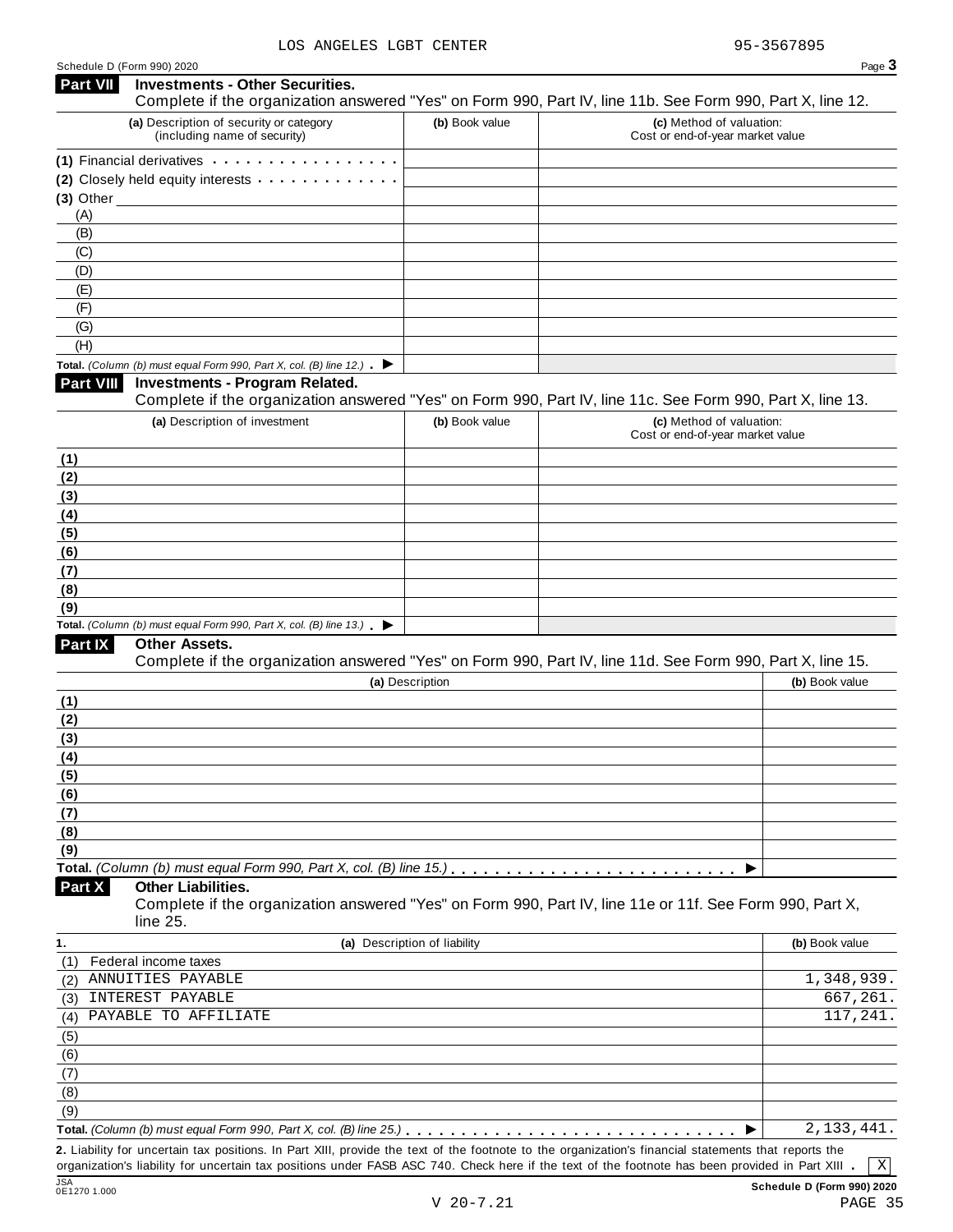|                 | Schedule D (Form 990) 2020                                                                                                                                           |              | Page 4 |
|-----------------|----------------------------------------------------------------------------------------------------------------------------------------------------------------------|--------------|--------|
| Part XI         | Reconciliation of Revenue per Audited Financial Statements With Revenue per Return.<br>Complete if the organization answered "Yes" on Form 990, Part IV, line 12a.   |              |        |
| 1               | Total revenue, gains, and other support per audited financial statements                                                                                             | $\mathbf{1}$ |        |
| 2               | Amounts included on line 1 but not on Form 990, Part VIII, line 12:                                                                                                  |              |        |
| a               | 2a                                                                                                                                                                   |              |        |
| b               | 2 <sub>b</sub>                                                                                                                                                       |              |        |
| c               | 2c                                                                                                                                                                   |              |        |
| d               |                                                                                                                                                                      |              |        |
| е               |                                                                                                                                                                      | 2e           |        |
| 3.              |                                                                                                                                                                      | 3            |        |
| 4               | Amounts included on Form 990, Part VIII, line 12, but not on line 1:                                                                                                 |              |        |
| a               | Investment expenses not included on Form 990, Part VIII, line 7b $\boxed{4a}$                                                                                        |              |        |
| b               |                                                                                                                                                                      |              |        |
|                 |                                                                                                                                                                      | 4c           |        |
| 5.              | Total revenue. Add lines 3 and 4c. (This must equal Form 990, Part I, line 12.)                                                                                      |              |        |
| <b>Part XII</b> | Reconciliation of Expenses per Audited Financial Statements With Expenses per Return.<br>Complete if the organization answered "Yes" on Form 990, Part IV, line 12a. |              |        |
| 1               |                                                                                                                                                                      | $\mathbf{1}$ |        |
| 2               | Amounts included on line 1 but not on Form 990, Part IX, line 25:                                                                                                    |              |        |
| a               | 2a                                                                                                                                                                   |              |        |
| b               | 2 <sub>b</sub>                                                                                                                                                       |              |        |
| c               | 2 <sub>c</sub>                                                                                                                                                       |              |        |
| d               |                                                                                                                                                                      |              |        |
| е               |                                                                                                                                                                      | 2e           |        |
| 3               |                                                                                                                                                                      | 3            |        |
| 4               | Amounts included on Form 990, Part IX, line 25, but not on line 1:                                                                                                   |              |        |
| a               | Investment expenses not included on Form 990, Part VIII, line 7b $\boxed{4a}$                                                                                        |              |        |
| b               |                                                                                                                                                                      |              |        |
| c               |                                                                                                                                                                      | 4c           |        |
| 5.              | Total expenses. Add lines 3 and 4c. (This must equal Form 990, Part I, line 18.).                                                                                    | 5            |        |
|                 | Part XIII Supplemental Information.                                                                                                                                  |              |        |
|                 | Provide the descriptions required for Part II, lines 3, 5, and 9; Part III, lines 1a and 4; Part IV, lines 1b and 2b; Part V, line 4; Part X, line                   |              |        |

2; Part XI, lines 2d and 4b; and Part XII, lines 2d and 4b. Also complete this part to provide any additional information.

SEE PAGE 5

**Schedule D (Form 990) 2020**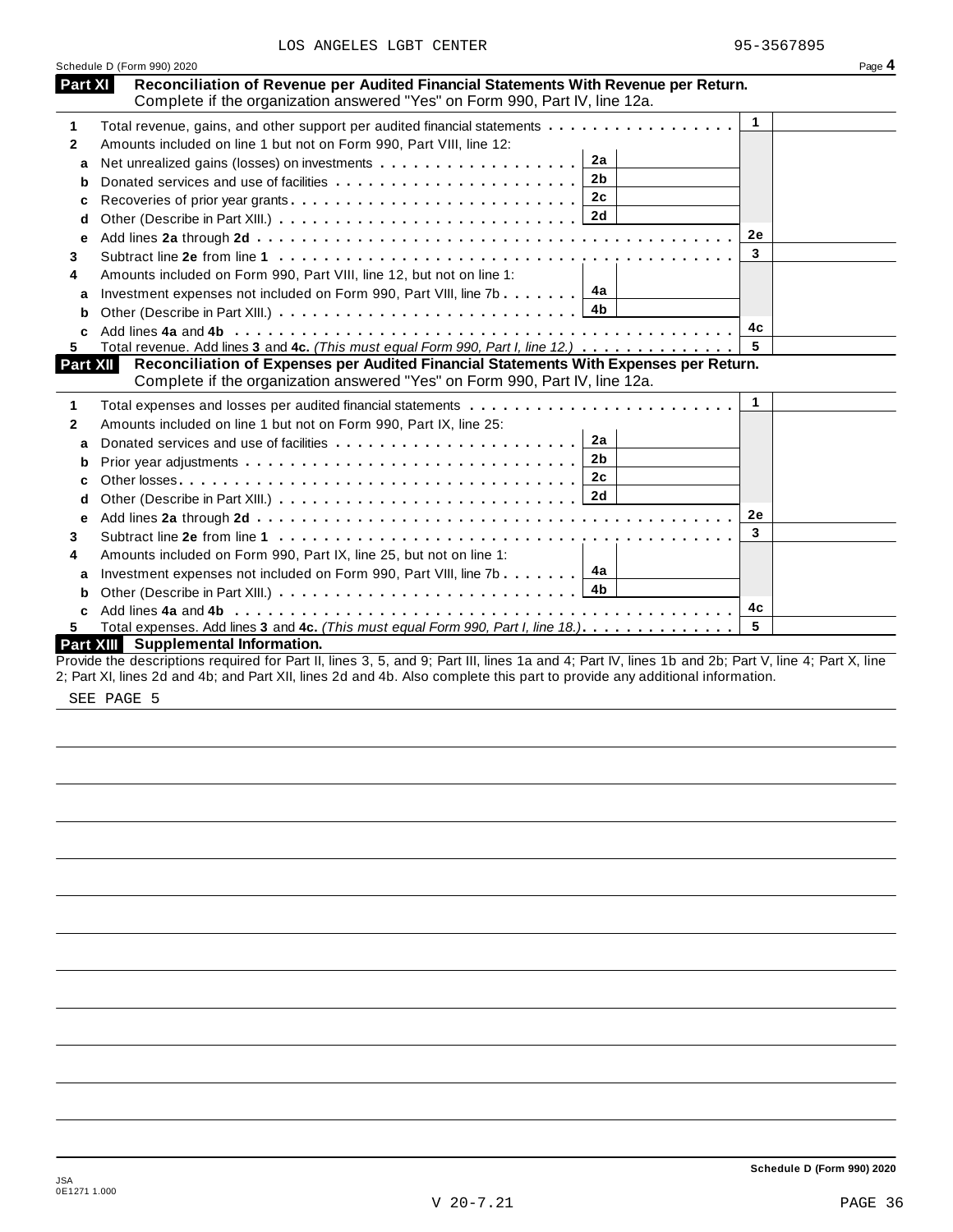## **Part XIII Supplemental Information** *(continued)*

SCHEDULE D PART X, LINE 2 - FIN 48 (ASC 740) FOOTNOTE THE CENTER HAS EVALUATED ITS TAX POSITIONS AND THE CERTAINTY AS TO WHETHER THOSE POSITIONS WILL BE SUSTAINED IN THE EVENT OF ANY AUDIT BY TAXING AUTHORITIES AT THE FEDERAL AND STATE LEVELS. THE PRIMARY TAX POSITIONS EVALUATED RELATE TO THE CENTER'S CONTINUED QUALIFICATION AS A TAX-EXEMPT ORGANIZATION AND WHETHER THERE ARE UNRELATED BUSINESS INCOME ACTIVITIES THAT WOULD BE TAXABLE. MANAGEMENT HAS DETERMINED THAT ALL INCOME TAX POSITIONS WILL MORE LIKELY THAN NOT BE SUSTAINED UPON POTENTIAL AUDIT OR EXAMINATION; THEREFORE, NO DISCLOSURES OF UNCERTAIN INCOME TAX POSITIONS ARE REQUIRED. FOR THE YEARS ENDED JUNE 30, 2021 AND 2020, THERE WERE NO INTEREST OR PENALTIES RECORDED OR INCLUDED IN THE CONSOLIDATED STATEMENTS OF ACTIVITIES AND CHANGES IN NET ASSETS RELATED TO TAXES.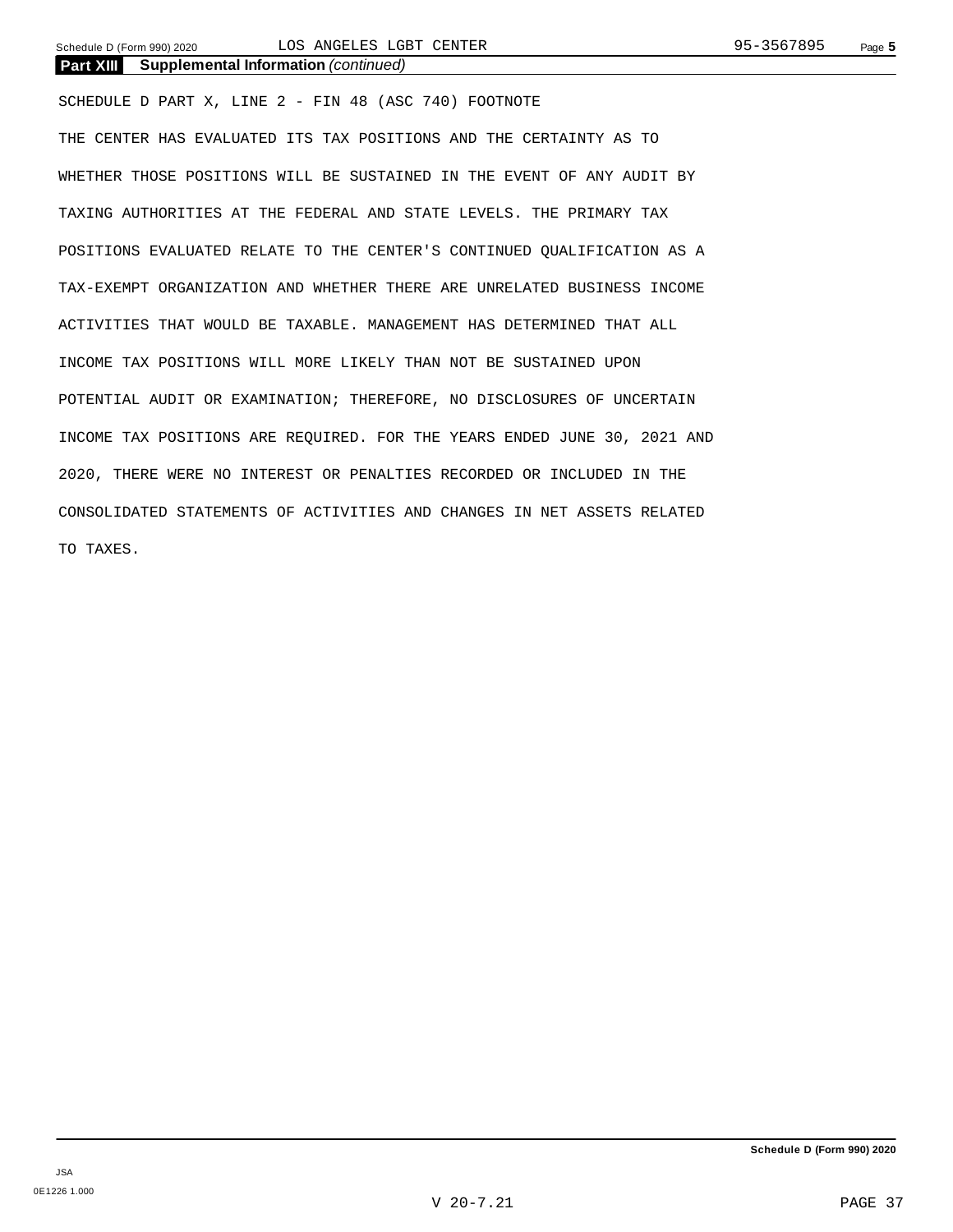| <b>SCHEDULE F</b><br>(Form 990)<br>Department of the Treasury<br>Internal Revenue Service |                                 | <b>Statement of Activities Outside the United States</b>                                                                                                                                                             |            | OMB No. 1545-0047                          |
|-------------------------------------------------------------------------------------------|---------------------------------|----------------------------------------------------------------------------------------------------------------------------------------------------------------------------------------------------------------------|------------|--------------------------------------------|
|                                                                                           |                                 | ▶ Complete if the organization answered "Yes" on Form 990, Part IV, line 14b, 15, or 16.                                                                                                                             | 2020       |                                            |
|                                                                                           |                                 | Attach to Form 990.<br>Go to www.irs.gov/Form990 for instructions and the latest information.                                                                                                                        |            | <b>Open to Public</b><br><b>Inspection</b> |
|                                                                                           | Name of the organization        |                                                                                                                                                                                                                      |            | <b>Employer identification number</b>      |
|                                                                                           | LOS ANGELES LGBT CENTER         |                                                                                                                                                                                                                      | 95-3567895 |                                            |
| Part I                                                                                    |                                 | General Information on Activities Outside the United States. Complete if the organization answered "Yes" on<br>Form 990, Part IV, line 14b.                                                                          |            |                                            |
|                                                                                           | award the grants or assistance? | For grantmakers. Does the organization maintain records to substantiate the amount of its grants and<br>other assistance, the grantees' eligibility for the grants or assistance, and the selection criteria used to |            | Yes<br>Nο                                  |

### **3** Activities per Region. (The following Part I, line 3 table can be duplicated ifadditional space is needed.)

| Nothing both region. (The following Farth, line of table can be  |                                           |                                                                                           | adproated in additional operation research,                                                                                                                    |                                                                                                                 |                                                                   |
|------------------------------------------------------------------|-------------------------------------------|-------------------------------------------------------------------------------------------|----------------------------------------------------------------------------------------------------------------------------------------------------------------|-----------------------------------------------------------------------------------------------------------------|-------------------------------------------------------------------|
| (a) Region                                                       | (b) Number<br>of offices in<br>the region | (c) Number of<br>employees,<br>agents, and<br>independent<br>contractors<br>in the region | (d) Activities conducted in the<br>region (by type) (such as,<br>fundraising, program services,<br>investments, grants to recipients<br>located in the region) | (e) If activity listed in (d) is<br>a program service,<br>describe specific type of<br>service(s) in the region | (f) Total<br>expenditures for<br>and investments<br>in the region |
| (1) EAST ASIA AND THE PACIFIC                                    | $0$ .                                     | $\mathsf{0}$ .                                                                            | <b>GRANTMAKING</b>                                                                                                                                             | LGBT EQUALITY                                                                                                   | 309,679.                                                          |
|                                                                  |                                           |                                                                                           |                                                                                                                                                                |                                                                                                                 |                                                                   |
| (2)                                                              |                                           |                                                                                           |                                                                                                                                                                |                                                                                                                 |                                                                   |
| (3)                                                              |                                           |                                                                                           |                                                                                                                                                                |                                                                                                                 |                                                                   |
| (4)                                                              |                                           |                                                                                           |                                                                                                                                                                |                                                                                                                 |                                                                   |
| (5)                                                              |                                           |                                                                                           |                                                                                                                                                                |                                                                                                                 |                                                                   |
| (6)                                                              |                                           |                                                                                           |                                                                                                                                                                |                                                                                                                 |                                                                   |
|                                                                  |                                           |                                                                                           |                                                                                                                                                                |                                                                                                                 |                                                                   |
| (7)                                                              |                                           |                                                                                           |                                                                                                                                                                |                                                                                                                 |                                                                   |
| (8)                                                              |                                           |                                                                                           |                                                                                                                                                                |                                                                                                                 |                                                                   |
| (9)                                                              |                                           |                                                                                           |                                                                                                                                                                |                                                                                                                 |                                                                   |
| (10)                                                             |                                           |                                                                                           |                                                                                                                                                                |                                                                                                                 |                                                                   |
| (11)                                                             |                                           |                                                                                           |                                                                                                                                                                |                                                                                                                 |                                                                   |
| (12)                                                             |                                           |                                                                                           |                                                                                                                                                                |                                                                                                                 |                                                                   |
| (13)                                                             |                                           |                                                                                           |                                                                                                                                                                |                                                                                                                 |                                                                   |
| (14)                                                             |                                           |                                                                                           |                                                                                                                                                                |                                                                                                                 |                                                                   |
| (15)                                                             |                                           |                                                                                           |                                                                                                                                                                |                                                                                                                 |                                                                   |
|                                                                  |                                           |                                                                                           |                                                                                                                                                                |                                                                                                                 |                                                                   |
| (16)                                                             |                                           |                                                                                           |                                                                                                                                                                |                                                                                                                 |                                                                   |
| (17)                                                             |                                           |                                                                                           |                                                                                                                                                                |                                                                                                                 |                                                                   |
| Subtotal<br>3a                                                   |                                           |                                                                                           |                                                                                                                                                                |                                                                                                                 | 309,679.                                                          |
| $\mathbf b$<br>Total<br>from<br>continuation<br>sheets to Part I |                                           |                                                                                           |                                                                                                                                                                |                                                                                                                 |                                                                   |
| Totals (add lines 3a and 3b)<br>c                                |                                           |                                                                                           |                                                                                                                                                                |                                                                                                                 | 309,679.                                                          |

**For Paperwork Reduction Act Notice, see the Instructions for Form 990. Schedule F (Form 990) 2020**

**<sup>2</sup> For grantmakers.** Describe in Part V the organization's procedures for monitoring the use of its grants and other assistance outside the United States.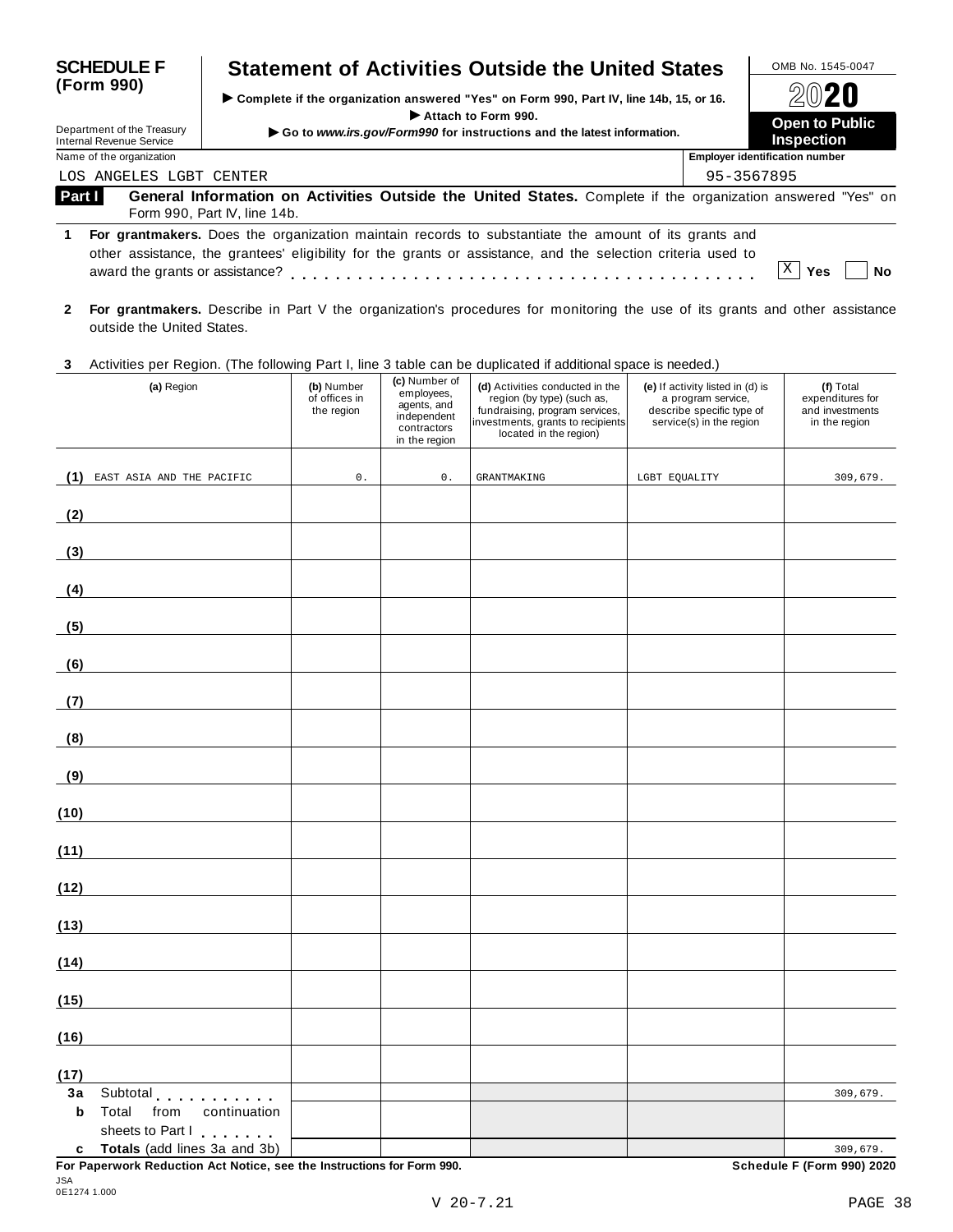|                |                                                                                                                                         |                                                    | Part IV, line 15, for any recipient who received more than \$5,000. Part II can be duplicated if additional space is needed. |                         |                             |                                       |                                        |                                             |                                                                |
|----------------|-----------------------------------------------------------------------------------------------------------------------------------------|----------------------------------------------------|------------------------------------------------------------------------------------------------------------------------------|-------------------------|-----------------------------|---------------------------------------|----------------------------------------|---------------------------------------------|----------------------------------------------------------------|
| $\overline{1}$ | (a) Name of<br>organization                                                                                                             | (b) IRS code<br>section and EIN<br>(if applicable) | (c) Region                                                                                                                   | (d) Purpose of<br>grant | (e) Amount of<br>cash grant | (f) Manner of<br>cash<br>disbursement | (g) Amount of<br>noncash<br>assistance | (h) Description<br>of noncash<br>assistance | (i) Method of<br>valuation<br>(book, FMV,<br>appraisal, other) |
|                |                                                                                                                                         |                                                    |                                                                                                                              | $_{\rm LGBT}$           |                             |                                       |                                        |                                             |                                                                |
| (1)            |                                                                                                                                         |                                                    | EAST ASIA/PACIFIC                                                                                                            | EQUALITY                | 309,679.                    |                                       |                                        | N/A                                         | N/A                                                            |
| (2)            |                                                                                                                                         |                                                    |                                                                                                                              |                         |                             |                                       |                                        |                                             |                                                                |
| (3)            |                                                                                                                                         |                                                    |                                                                                                                              |                         |                             |                                       |                                        |                                             |                                                                |
| (4)            |                                                                                                                                         |                                                    |                                                                                                                              |                         |                             |                                       |                                        |                                             |                                                                |
| (5)            |                                                                                                                                         |                                                    |                                                                                                                              |                         |                             |                                       |                                        |                                             |                                                                |
| (6)            |                                                                                                                                         |                                                    |                                                                                                                              |                         |                             |                                       |                                        |                                             |                                                                |
| (7)            |                                                                                                                                         |                                                    |                                                                                                                              |                         |                             |                                       |                                        |                                             |                                                                |
| (8)            |                                                                                                                                         |                                                    |                                                                                                                              |                         |                             |                                       |                                        |                                             |                                                                |
| (9)            |                                                                                                                                         |                                                    |                                                                                                                              |                         |                             |                                       |                                        |                                             |                                                                |
| (10)           |                                                                                                                                         |                                                    |                                                                                                                              |                         |                             |                                       |                                        |                                             |                                                                |
| (11)           |                                                                                                                                         |                                                    |                                                                                                                              |                         |                             |                                       |                                        |                                             |                                                                |
| (12)           |                                                                                                                                         |                                                    |                                                                                                                              |                         |                             |                                       |                                        |                                             |                                                                |
| (13)           |                                                                                                                                         |                                                    |                                                                                                                              |                         |                             |                                       |                                        |                                             |                                                                |
| (14)           |                                                                                                                                         |                                                    |                                                                                                                              |                         |                             |                                       |                                        |                                             |                                                                |
| (15)           |                                                                                                                                         |                                                    |                                                                                                                              |                         |                             |                                       |                                        |                                             |                                                                |
| (16)           |                                                                                                                                         |                                                    |                                                                                                                              |                         |                             |                                       |                                        |                                             |                                                                |
| $\mathbf{2}$   | Enter total number of recipient organizations listed above that are recognized as charities by the foreign country, recognized as a tax |                                                    |                                                                                                                              |                         |                             |                                       |                                        |                                             |                                                                |

**Schedule F (Form 990) 2020**

### LOS ANGELES LGBT CENTER 95-3567895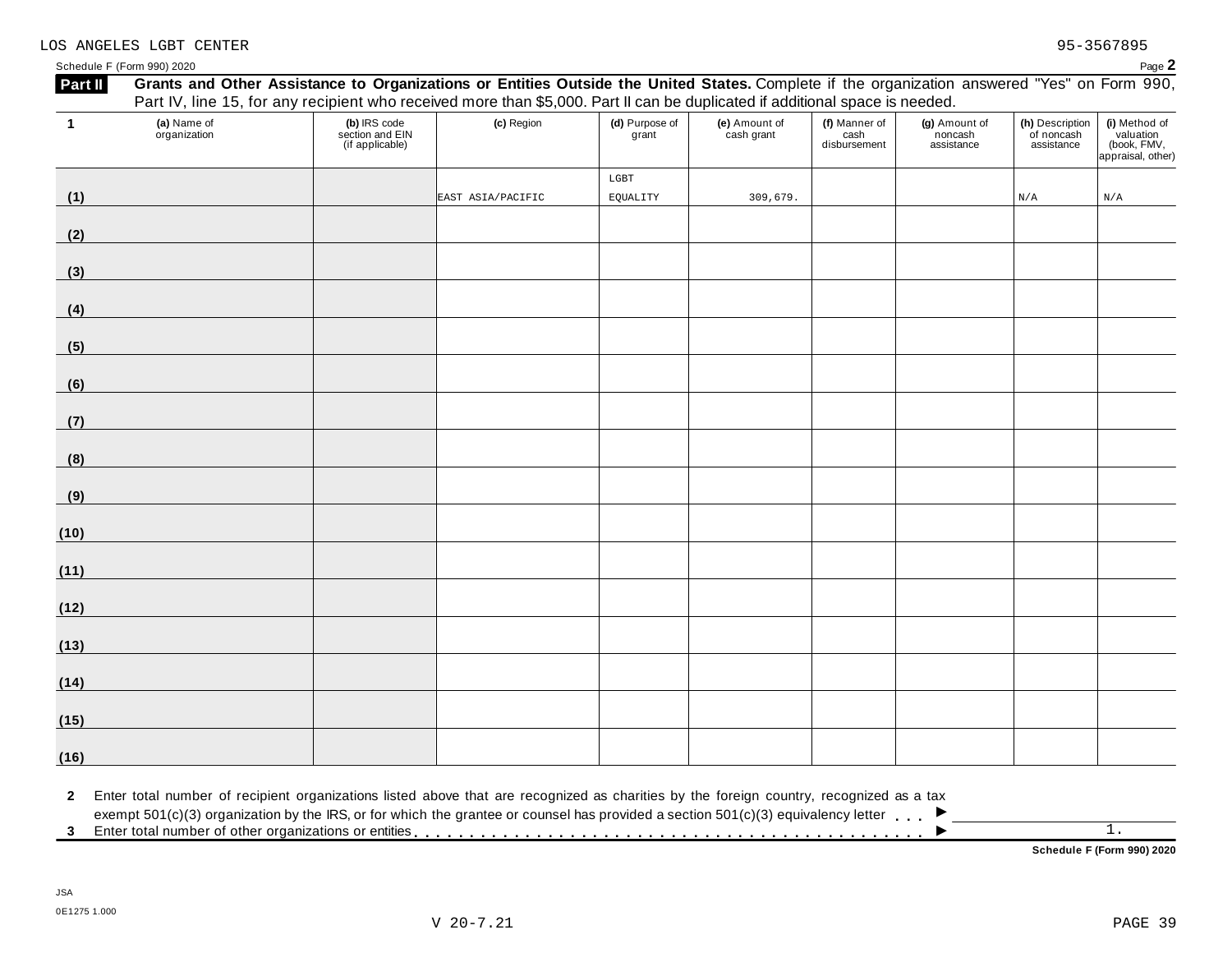| Grants and Other Assistance to Individuals Outside the United States. Complete if the organization answered "Yes" on Form 990, Part IV, line 16.<br>Part III<br>Part III can be duplicated if additional space is needed. |            |                             |                             |                                       |                                        |                                             |                                                                |
|---------------------------------------------------------------------------------------------------------------------------------------------------------------------------------------------------------------------------|------------|-----------------------------|-----------------------------|---------------------------------------|----------------------------------------|---------------------------------------------|----------------------------------------------------------------|
| (a) Type of grant or assistance                                                                                                                                                                                           | (b) Region | (c) Number of<br>recipients | (d) Amount of<br>cash grant | (e) Manner of<br>cash<br>disbursement | (f) Amount of<br>noncash<br>assistance | (g) Description<br>of noncash<br>assistance | (h) Method of<br>valuation<br>(book, FMV,<br>appraisal, other) |
| (1)                                                                                                                                                                                                                       |            |                             |                             |                                       |                                        |                                             |                                                                |
| (2)                                                                                                                                                                                                                       |            |                             |                             |                                       |                                        |                                             |                                                                |
| (3)                                                                                                                                                                                                                       |            |                             |                             |                                       |                                        |                                             |                                                                |
| (4)                                                                                                                                                                                                                       |            |                             |                             |                                       |                                        |                                             |                                                                |
| (5)                                                                                                                                                                                                                       |            |                             |                             |                                       |                                        |                                             |                                                                |
| (6)                                                                                                                                                                                                                       |            |                             |                             |                                       |                                        |                                             |                                                                |
| (7)                                                                                                                                                                                                                       |            |                             |                             |                                       |                                        |                                             |                                                                |
| (8)                                                                                                                                                                                                                       |            |                             |                             |                                       |                                        |                                             |                                                                |
| (9)                                                                                                                                                                                                                       |            |                             |                             |                                       |                                        |                                             |                                                                |
| (10)                                                                                                                                                                                                                      |            |                             |                             |                                       |                                        |                                             |                                                                |
| (11)                                                                                                                                                                                                                      |            |                             |                             |                                       |                                        |                                             |                                                                |
| (12)                                                                                                                                                                                                                      |            |                             |                             |                                       |                                        |                                             |                                                                |
| (13)                                                                                                                                                                                                                      |            |                             |                             |                                       |                                        |                                             |                                                                |
| (14)                                                                                                                                                                                                                      |            |                             |                             |                                       |                                        |                                             |                                                                |
| (15)                                                                                                                                                                                                                      |            |                             |                             |                                       |                                        |                                             |                                                                |
| (16)                                                                                                                                                                                                                      |            |                             |                             |                                       |                                        |                                             |                                                                |
| (17)                                                                                                                                                                                                                      |            |                             |                             |                                       |                                        |                                             |                                                                |
| (18)                                                                                                                                                                                                                      |            |                             |                             |                                       |                                        |                                             |                                                                |

**Schedule F (Form 990) 2020**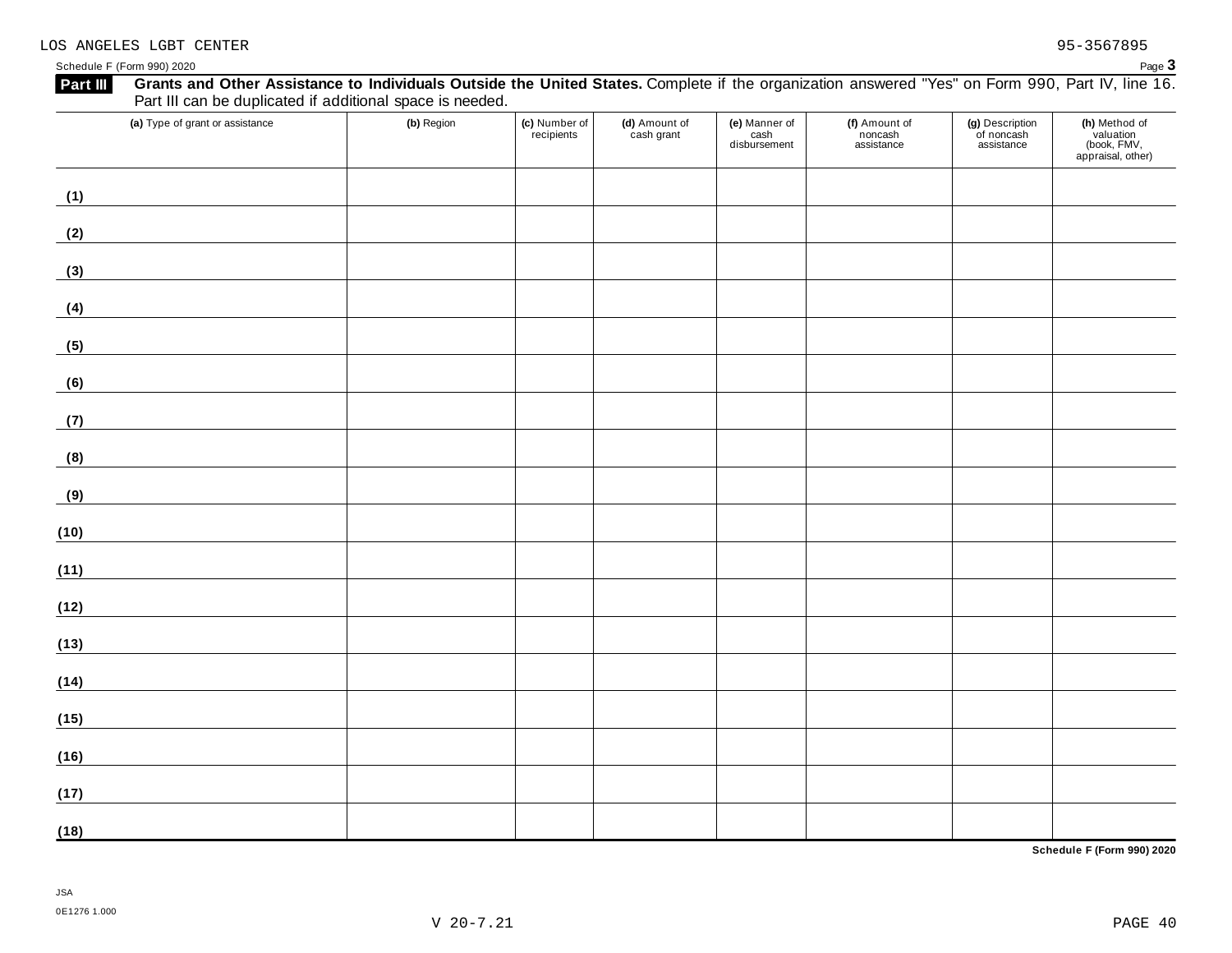LOS ANGELES LGBT CENTER 95-3567895

|                | Schedule F (Form 990) 2020                                                                                                                                                                                                                                                                                                                                                                                                    | Page 4                            |
|----------------|-------------------------------------------------------------------------------------------------------------------------------------------------------------------------------------------------------------------------------------------------------------------------------------------------------------------------------------------------------------------------------------------------------------------------------|-----------------------------------|
| <b>Part IV</b> | <b>Foreign Forms</b>                                                                                                                                                                                                                                                                                                                                                                                                          |                                   |
| 1              | Was the organization a U.S. transferor of property to a foreign corporation during the tax year? If "Yes,"<br>the organization may be required to file Form 926, Return by a U.S. Transferor of Property to a Foreign<br>$\vert X \vert$<br>Yes                                                                                                                                                                               | No                                |
| $\mathbf{2}$   | Did the organization have an interest in a foreign trust during the tax year? If "Yes," the organization may<br>be required to separately file Form 3520, Annual Return To Report Transactions With Foreign Trusts and<br>Receipt of Certain Foreign Gifts, and/or Form 3520-A, Annual Information Return of Foreign Trust With a<br>U.S. Owner (see Instructions for Forms 3520 and 3520-A; don't file with Form 990)<br>Yes | $\vert X \vert$<br><b>No</b>      |
| 3              | Did the organization have an ownership interest in a foreign corporation during the tax year? If "Yes,"<br>the organization may be required to file Form 5471, Information Return of U.S. Persons With Respect to<br>Yes                                                                                                                                                                                                      | $\vert X \vert$<br><b>No</b>      |
| 4              | Was the organization a direct or indirect shareholder of a passive foreign investment company or a<br>qualified electing fund during the tax year? If "Yes," the organization may be required to file Form 8621,<br>Information Return by a Shareholder of a Passive Foreign Investment Company or Qualified Electing<br>Fund (see Instructions for Form 8621)<br>Yes                                                         | $\vert X \vert$<br><b>No</b>      |
| 5              | Did the organization have an ownership interest in a foreign partnership during the tax year? If "Yes,"<br>the organization may be required to file Form 8865, Return of U.S. Persons With Respect to Certain<br>Yes                                                                                                                                                                                                          | X<br><b>No</b>                    |
| 6              | Did the organization have any operations in or related to any boycotting countries during the tax year? If<br>"Yes," the organization may be required to separately file Form 5713, International Boycott Report (see<br>Yes                                                                                                                                                                                                  | Χ<br>No                           |
|                |                                                                                                                                                                                                                                                                                                                                                                                                                               | <b>Schedule F (Form 990) 2020</b> |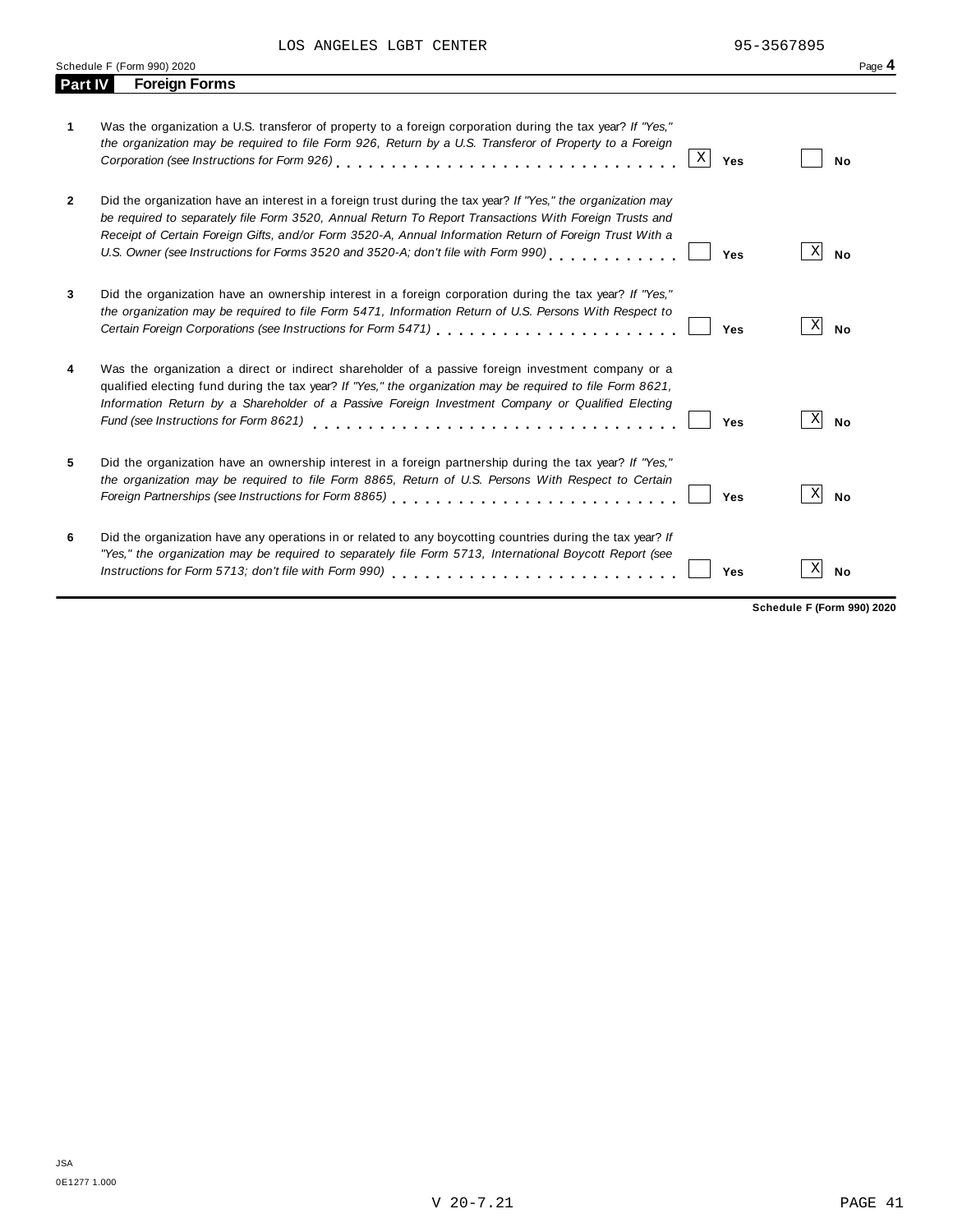**Part V Supplemental Information** Provide the information required by Part I, line 2 (monitoring of funds); Part I, line 3, column (f) (accounting method; amounts of investments vs. expenditures per region); Part II, line 1 (accounting method); Part III (accounting method); and Part III, column (c) (estimated number of recipients), as applicable. Also complete this part to provide any additional information (see instructions).

SCHEDULE F, PART I, LINE 2

FUNDS ARE MONITORED BY USING COPIES OF RECEIPTS SUBMITTED TO THE CENTER

FROM THE ORGANIZATION. THEY ARE REVIEWED TO ENSURE THEY ARE BUDGETED,

REASONABLE, ALLOWABLE AND EXPENSED WITHIN THE BUDGET PERIOD.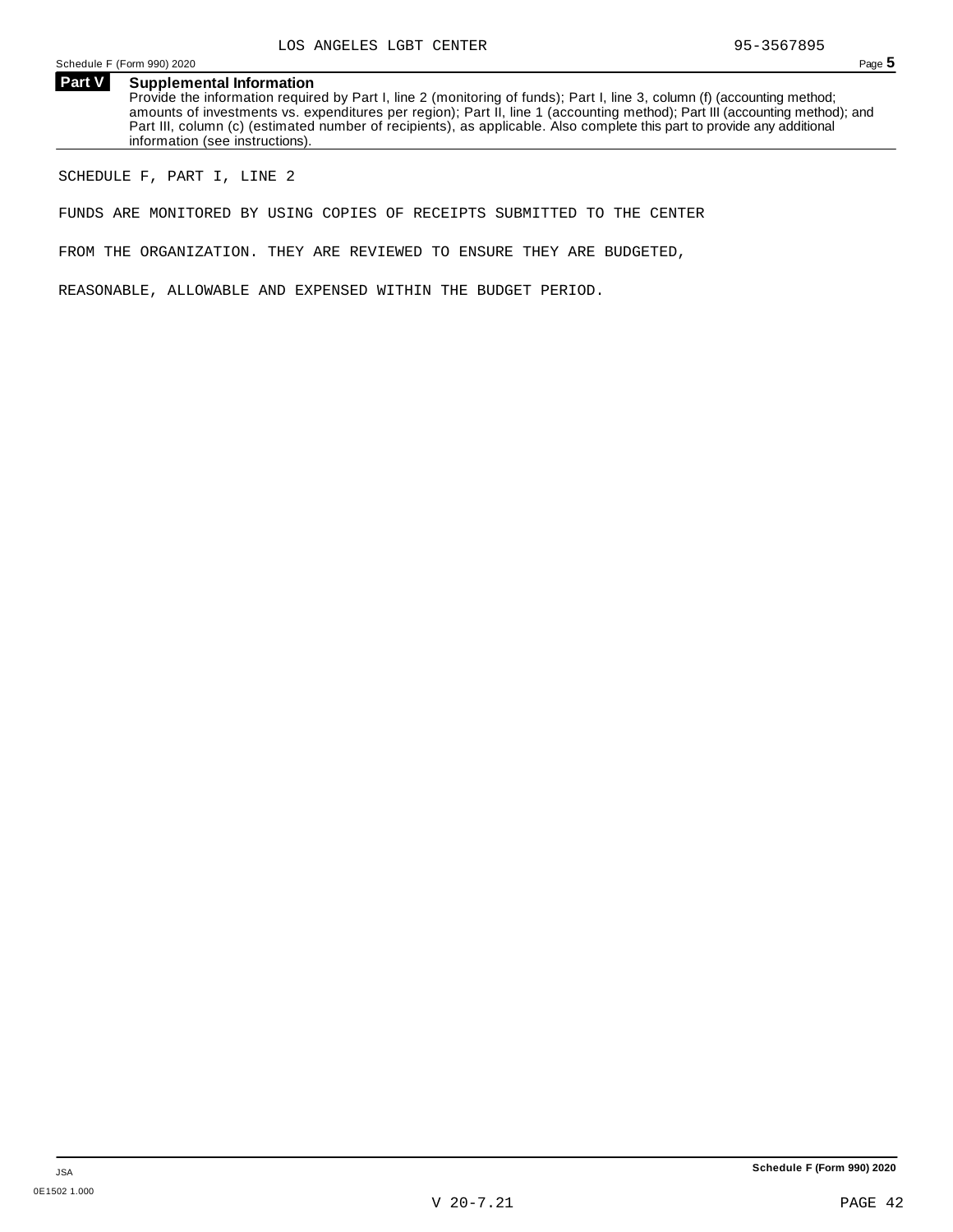|              | <b>SCHEDULE G</b><br>(Form 990 or 990-EZ)                    |                                                                                                                                                                                                                                                                                                                     | <b>Supplemental Information Regarding Fundraising or Gaming Activities</b><br>Complete if the organization answered "Yes" on Form 990, Part IV, line 17, 18, or 19, or if the<br>organization entered more than \$15,000 on Form 990-EZ, line 6a. |                                    |                                                                      |                                       |                                                                | OMB No. 1545-0047                                       |
|--------------|--------------------------------------------------------------|---------------------------------------------------------------------------------------------------------------------------------------------------------------------------------------------------------------------------------------------------------------------------------------------------------------------|---------------------------------------------------------------------------------------------------------------------------------------------------------------------------------------------------------------------------------------------------|------------------------------------|----------------------------------------------------------------------|---------------------------------------|----------------------------------------------------------------|---------------------------------------------------------|
|              | Department of the Treasury                                   |                                                                                                                                                                                                                                                                                                                     | Go to www.irs.gov/Form990 for instructions and the latest information.                                                                                                                                                                            | Attach to Form 990 or Form 990-EZ. |                                                                      |                                       |                                                                | Open to Public<br>Inspection                            |
|              | <b>Internal Revenue Service</b><br>Name of the organization  |                                                                                                                                                                                                                                                                                                                     |                                                                                                                                                                                                                                                   |                                    |                                                                      |                                       | <b>Employer identification number</b>                          |                                                         |
|              | LOS ANGELES LGBT CENTER                                      |                                                                                                                                                                                                                                                                                                                     |                                                                                                                                                                                                                                                   |                                    |                                                                      |                                       | 95-3567895                                                     |                                                         |
| Part I       |                                                              | Fundraising Activities. Complete if the organization answered "Yes" on Form 990, Part IV, line 17.                                                                                                                                                                                                                  |                                                                                                                                                                                                                                                   |                                    |                                                                      |                                       |                                                                |                                                         |
|              |                                                              | Form 990-EZ filers are not required to complete this part.                                                                                                                                                                                                                                                          |                                                                                                                                                                                                                                                   |                                    |                                                                      |                                       |                                                                |                                                         |
| 1<br>a       | Χ<br>Mail solicitations                                      | Indicate whether the organization raised funds through any of the following activities. Check all that apply.                                                                                                                                                                                                       | e                                                                                                                                                                                                                                                 | Χ                                  |                                                                      | Solicitation of non-government grants |                                                                |                                                         |
| b            | $\mathbf X$                                                  | Internet and email solicitations                                                                                                                                                                                                                                                                                    | f                                                                                                                                                                                                                                                 | X                                  |                                                                      | Solicitation of government grants     |                                                                |                                                         |
| c            | Χ<br><b>Phone solicitations</b>                              |                                                                                                                                                                                                                                                                                                                     | g                                                                                                                                                                                                                                                 | X                                  |                                                                      | Special fundraising events            |                                                                |                                                         |
| d            | Χ<br>In-person solicitations                                 |                                                                                                                                                                                                                                                                                                                     |                                                                                                                                                                                                                                                   |                                    |                                                                      |                                       |                                                                |                                                         |
|              |                                                              | 2a Did the organization have a written or oral agreement with any individual (including officers, directors, trustees,                                                                                                                                                                                              |                                                                                                                                                                                                                                                   |                                    |                                                                      |                                       |                                                                | $\mathbf{X}$                                            |
|              |                                                              | or key employees listed in Form 990, Part VII) or entity in connection with professional fundraising services?<br><b>b</b> If "Yes," list the 10 highest paid individuals or entities (fundraisers) pursuant to agreements under which the fundraiser is to be<br>compensated at least \$5,000 by the organization. |                                                                                                                                                                                                                                                   |                                    |                                                                      |                                       |                                                                | Yes<br>No                                               |
|              | (i) Name and address of individual<br>or entity (fundraiser) |                                                                                                                                                                                                                                                                                                                     | (ii) Activity                                                                                                                                                                                                                                     |                                    | (iii) Did fundraiser have<br>custody or control of<br>contributions? | (iv) Gross receipts<br>from activity  | (v) Amount paid to<br>(or retained by)<br>fundraiser listed in | (vi) Amount paid to<br>(or retained by)<br>organization |
|              |                                                              |                                                                                                                                                                                                                                                                                                                     |                                                                                                                                                                                                                                                   | Yes                                | No                                                                   |                                       | col. (i)                                                       |                                                         |
| 1            | ATTACHMENT 1                                                 |                                                                                                                                                                                                                                                                                                                     |                                                                                                                                                                                                                                                   |                                    |                                                                      |                                       |                                                                |                                                         |
| $\mathbf{2}$ |                                                              |                                                                                                                                                                                                                                                                                                                     |                                                                                                                                                                                                                                                   |                                    |                                                                      |                                       |                                                                |                                                         |
| 3            |                                                              |                                                                                                                                                                                                                                                                                                                     |                                                                                                                                                                                                                                                   |                                    |                                                                      |                                       |                                                                |                                                         |
| 4            |                                                              |                                                                                                                                                                                                                                                                                                                     |                                                                                                                                                                                                                                                   |                                    |                                                                      |                                       |                                                                |                                                         |
| 5            |                                                              |                                                                                                                                                                                                                                                                                                                     |                                                                                                                                                                                                                                                   |                                    |                                                                      |                                       |                                                                |                                                         |
| 6            |                                                              |                                                                                                                                                                                                                                                                                                                     |                                                                                                                                                                                                                                                   |                                    |                                                                      |                                       |                                                                |                                                         |
|              |                                                              |                                                                                                                                                                                                                                                                                                                     |                                                                                                                                                                                                                                                   |                                    |                                                                      |                                       |                                                                |                                                         |
| 7            |                                                              |                                                                                                                                                                                                                                                                                                                     |                                                                                                                                                                                                                                                   |                                    |                                                                      |                                       |                                                                |                                                         |
|              |                                                              |                                                                                                                                                                                                                                                                                                                     |                                                                                                                                                                                                                                                   |                                    |                                                                      |                                       |                                                                |                                                         |
| 9            |                                                              |                                                                                                                                                                                                                                                                                                                     |                                                                                                                                                                                                                                                   |                                    |                                                                      |                                       |                                                                |                                                         |
| 10           |                                                              |                                                                                                                                                                                                                                                                                                                     |                                                                                                                                                                                                                                                   |                                    |                                                                      |                                       |                                                                |                                                         |
|              |                                                              |                                                                                                                                                                                                                                                                                                                     |                                                                                                                                                                                                                                                   |                                    |                                                                      |                                       | 31,202.                                                        | $-31,202.$                                              |
| Total        | registration or licensing.                                   | List all states in which the organization is registered or licensed to solicit contributions or has been notified it is exempt from                                                                                                                                                                                 |                                                                                                                                                                                                                                                   |                                    |                                                                      |                                       |                                                                |                                                         |
| CA,          |                                                              |                                                                                                                                                                                                                                                                                                                     |                                                                                                                                                                                                                                                   |                                    |                                                                      |                                       |                                                                |                                                         |
|              |                                                              |                                                                                                                                                                                                                                                                                                                     |                                                                                                                                                                                                                                                   |                                    |                                                                      |                                       |                                                                |                                                         |
|              |                                                              |                                                                                                                                                                                                                                                                                                                     |                                                                                                                                                                                                                                                   |                                    |                                                                      |                                       |                                                                |                                                         |
|              |                                                              |                                                                                                                                                                                                                                                                                                                     |                                                                                                                                                                                                                                                   |                                    |                                                                      |                                       |                                                                |                                                         |
|              |                                                              |                                                                                                                                                                                                                                                                                                                     |                                                                                                                                                                                                                                                   |                                    |                                                                      |                                       |                                                                |                                                         |
|              |                                                              |                                                                                                                                                                                                                                                                                                                     |                                                                                                                                                                                                                                                   |                                    |                                                                      |                                       |                                                                |                                                         |
|              |                                                              |                                                                                                                                                                                                                                                                                                                     |                                                                                                                                                                                                                                                   |                                    |                                                                      |                                       |                                                                |                                                         |
|              |                                                              |                                                                                                                                                                                                                                                                                                                     |                                                                                                                                                                                                                                                   |                                    |                                                                      |                                       |                                                                |                                                         |
|              |                                                              |                                                                                                                                                                                                                                                                                                                     |                                                                                                                                                                                                                                                   |                                    |                                                                      |                                       |                                                                |                                                         |
|              |                                                              |                                                                                                                                                                                                                                                                                                                     |                                                                                                                                                                                                                                                   |                                    |                                                                      |                                       |                                                                |                                                         |
|              |                                                              |                                                                                                                                                                                                                                                                                                                     |                                                                                                                                                                                                                                                   |                                    |                                                                      |                                       |                                                                |                                                         |

For Paperwork Reduction Act Notice, see the Instructions for Form 990 or 990-EZ. Schedule G (Form 990 or 990-EZ) 2020 JSA 0E1281 1.000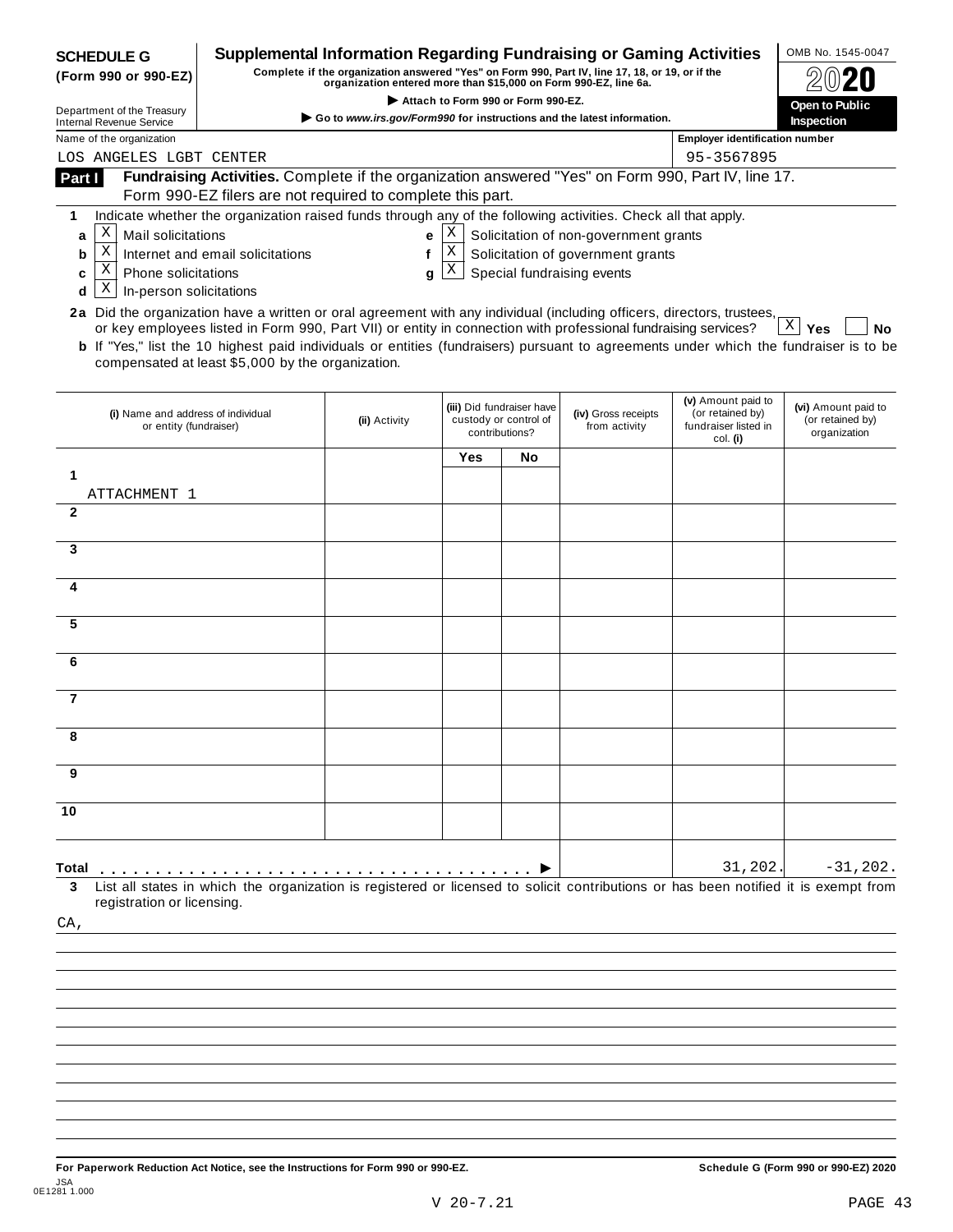### Schedule <sup>G</sup> (Form <sup>990</sup> or 990-EZ) <sup>2020</sup> Page **2**

| <b>Part II</b> | Fundraising Events. Complete if the organization answered "Yes" on Form 990, Part IV, line 18, or reported  |  |  |  |  |  |
|----------------|-------------------------------------------------------------------------------------------------------------|--|--|--|--|--|
|                | more than \$15,000 of fundraising event contributions and gross income on Form 990-EZ, lines 1 and 6b. List |  |  |  |  |  |

rre than \$15,000 of fundraising event contributions and gross income on Form 990-EZ, lines 1 and 6b. List events with gross receipts greater than \$5,000. **(a)** Event #1 **(b)** Event #2 **(c)** Other events **(d)** Total events (add col. **(a)** through col. **(c)**) (event type) (event type) (total number) **1** Gross receipts <sub>.....</sub>...... **2** Less: Contributions **3** Gross income (line 1 minus Less: Contributions<br>Gross income (line 1 minus  $line 2)$   $\ldots$   $\ldots$   $\ldots$   $\ldots$   $\ldots$  . Revenue<br>1<br>1 **4** Cash prizes . . . . . . . . . . . . **5** Noncash prizes  $\ldots \ldots \ldots$ **6** Rent/facility costs m m m m m m m m m enses **7** Food and beverages **manual 8**<br> **8** Entertainment<br> **8** Entertainment **9** Other direct expenses **manual 10** Direct expense summary. Add lines 4 through 9 in column (d) m m m m m m m m m m m m m m m m m I **11** Net income summary. Subtract line 10 from line 3, column (d) m m m m m m m m m m m m m m m m m I xp**Part III Gaming.** Complete if the organization answered "Yes" on Form 990, Part IV, line 19, or reported more than<br>\$15,000 on Form 990-EZ, line 6a. **(d)** Total gaming (add col. **(a)** through col. **(c)**) **(b)** Pull tabs/instant (a) Bingo **(b)** Pull tabs/instant **(c)** Other gaming **(c)** Other gaming  $\mathbb{E}\left[1\right]$  Gross revenue  $\ldots \ldots \ldots \ldots$ **2** Cash prizes **manual** measure in the manual  $\sim$ **3** Noncash prizes . . . . . . . . . . . œ venue **4** Rent/facility costs<br>
5 Other direct expenses....... **5** Other direct expenses **6** Volunteer labor **man m m m m m m m m m m m m m m m m m 7** Direct expense summary. Add lines 2 through 5 in column (d)  $\ldots$  . . . . . . . . . . . . . .  $\blacktriangleright$ 8 Net gaming income summary. Subtract line 7 from line 1, column (d)  $\ldots \ldots \ldots$ xpenses<br>3<br>x<br>3 **Yes No Yes No Yes No** % $\vert \quad \vert$  Yes \_\_\_\_\_\_ % $\vert \quad \vert$  Yes \_\_\_\_\_\_ % $\vert$ **9 10** Enter the state(s) in which the organization conducts gaming activities: Erner the state(s) in which the organization conducts gaming activities.<br> **a** Is the organization licensed to conduct gaming activities in each of these states?<br> **b** If the theoretic state of the state of the states of the **b** If "No," explain: a Were any of the organization's gaming licenses revoked, suspended, or terminated during the tax year?<br>http://www.wali.in.com/industrial/industrial/industrial/industrial/industrial/industrial/industrial/industrial/ **b** If "Yes," explain: AIDS/LIFECYCLE ANNIVER. GALA | 1.  $1,049,166.$  1,234,393. 185,949. 2,469,508. 1,030,239. 1,232,693. 175,486. 2,438,418. 18,927. 1,700. 10,463. 31,090. 1,373,692. 119,603. 45,806. 1,539,101. 1,539,101.  $-1,508,011.$ 

**Schedule G (Form 990 or 990-EZ) 2020**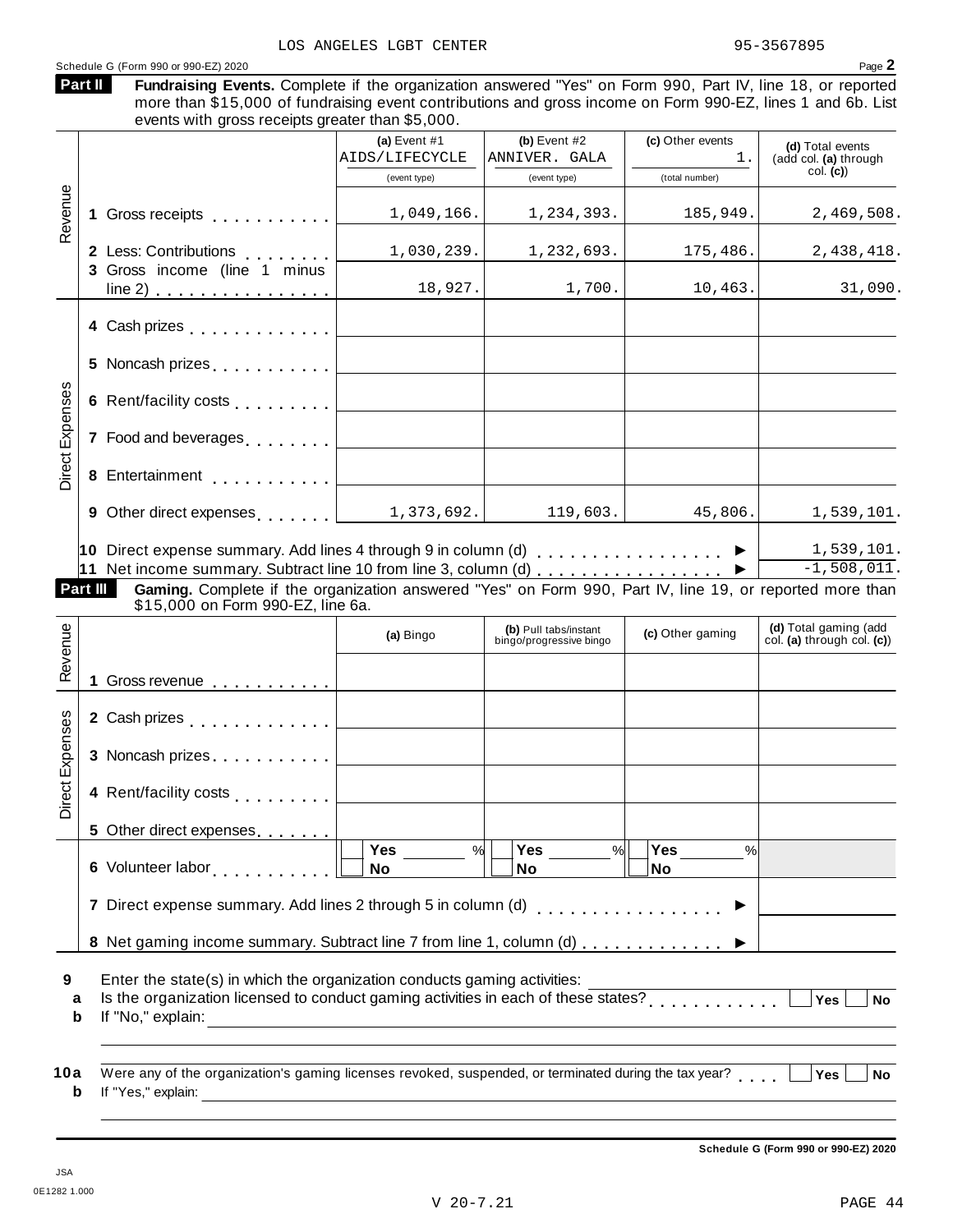| LOS ANGELES LGBT CENTER |  | 95-3567895 |
|-------------------------|--|------------|
|                         |  |            |

| Yes<br>Does the organization conduct gaming activities with nonmembers?<br><b>No</b><br>Is the organization a grantor, beneficiary or trustee of a trust or a member of a partnership or other entity<br>Yes<br>No                              |
|-------------------------------------------------------------------------------------------------------------------------------------------------------------------------------------------------------------------------------------------------|
|                                                                                                                                                                                                                                                 |
|                                                                                                                                                                                                                                                 |
|                                                                                                                                                                                                                                                 |
|                                                                                                                                                                                                                                                 |
| %                                                                                                                                                                                                                                               |
| $\frac{0}{0}$<br>An outside facility enterpreteration of the control of the control of the control of the control of the control of the control of the control of the control of the control of the control of the control of the control of th |
| Enter the name and address of the person who prepares the organization's gaming/special events books and                                                                                                                                        |
|                                                                                                                                                                                                                                                 |
|                                                                                                                                                                                                                                                 |
|                                                                                                                                                                                                                                                 |
|                                                                                                                                                                                                                                                 |
| 15a Does the organization have a contract with a third party from whom the organization receives gaming                                                                                                                                         |
| Yes <br>No                                                                                                                                                                                                                                      |
| <b>b</b> If "Yes," enter the amount of gaming revenue received by the organization $\triangleright$ \$______________ and the                                                                                                                    |
| amount of gaming revenue retained by the third party $\triangleright$ \$ _______________.                                                                                                                                                       |
|                                                                                                                                                                                                                                                 |
|                                                                                                                                                                                                                                                 |
|                                                                                                                                                                                                                                                 |
|                                                                                                                                                                                                                                                 |
| Name $\sum_{-1}^{1}$                                                                                                                                                                                                                            |
|                                                                                                                                                                                                                                                 |
|                                                                                                                                                                                                                                                 |
|                                                                                                                                                                                                                                                 |
|                                                                                                                                                                                                                                                 |
| Independent contractor                                                                                                                                                                                                                          |
|                                                                                                                                                                                                                                                 |
| Is the organization required under state law to make charitable distributions from the gaming proceeds to                                                                                                                                       |
| Yes<br><b>No</b>                                                                                                                                                                                                                                |
| <b>b</b> Enter the amount of distributions required under state law to be distributed to other exempt organizations                                                                                                                             |
|                                                                                                                                                                                                                                                 |
| Supplemental Information. Provide the explanation required by Part I, line 2b, columns (iii) and (v), and                                                                                                                                       |
| Part III, lines 9, 9b, 10b, 15b, 15c, 16, and 17b, as applicable. Also provide any additional information                                                                                                                                       |
|                                                                                                                                                                                                                                                 |

**Schedule G (Form 990 or 990-EZ) 2020**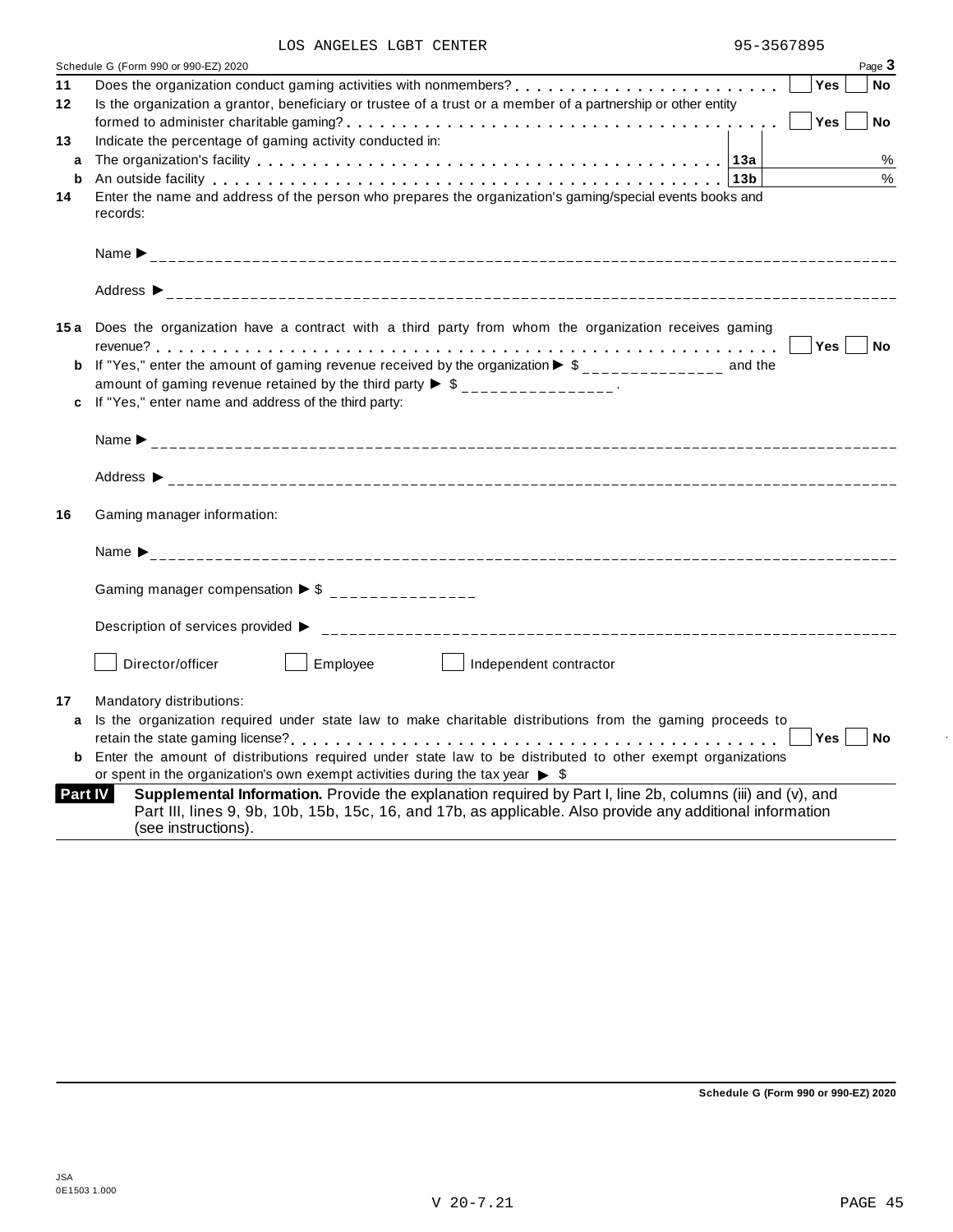ATTACHMENT 1

990, SCHEDULE G, PART I - HIGHEST PAID FUNDRAISER

| NAME AND ADDRESS OF<br>FUNDRAISER                                                                   | ACTIVITY              | DID FUNDRAISER HAVE<br>CUSTODY OR CONTROL<br>OF CONTRIBUTIONS?<br>YES<br>NO | GROSS RECEIPTS<br>FROM ACTIVITY | AMOUNT PAID TO<br>(OR RETAINED BY<br>FUNDRAISER | AMOUNT PAID TO<br>(OR RETAINED BY<br>ORGANIZATION |
|-----------------------------------------------------------------------------------------------------|-----------------------|-----------------------------------------------------------------------------|---------------------------------|-------------------------------------------------|---------------------------------------------------|
| JOHN L. GILE<br>8645 HOLLOWAY DRIVE<br>WEST HOLLYWOOD<br>CA 90069                                   | <b>DIRECT</b><br>MAIL | X                                                                           |                                 | 10,154.                                         | $-10, 154.$                                       |
| MARKETSMART, LLC<br>6404 IVY LANE<br>GREENBELT<br>MD 20770                                          | DIRECT<br>MAIL        | X                                                                           |                                 | 19,500.                                         | $-19,500.$                                        |
| IWAVE INFORMATION SYSTEMS<br>INC.<br>182 - 134 KENT STREET<br>CHARLOTTETOWN<br>PRINCE EDWARD ISLAND | DIRECT<br>MAIL        | Χ                                                                           |                                 | 1,548.                                          | $-1,548.$                                         |
| CA C1A 8R8                                                                                          |                       |                                                                             |                                 |                                                 |                                                   |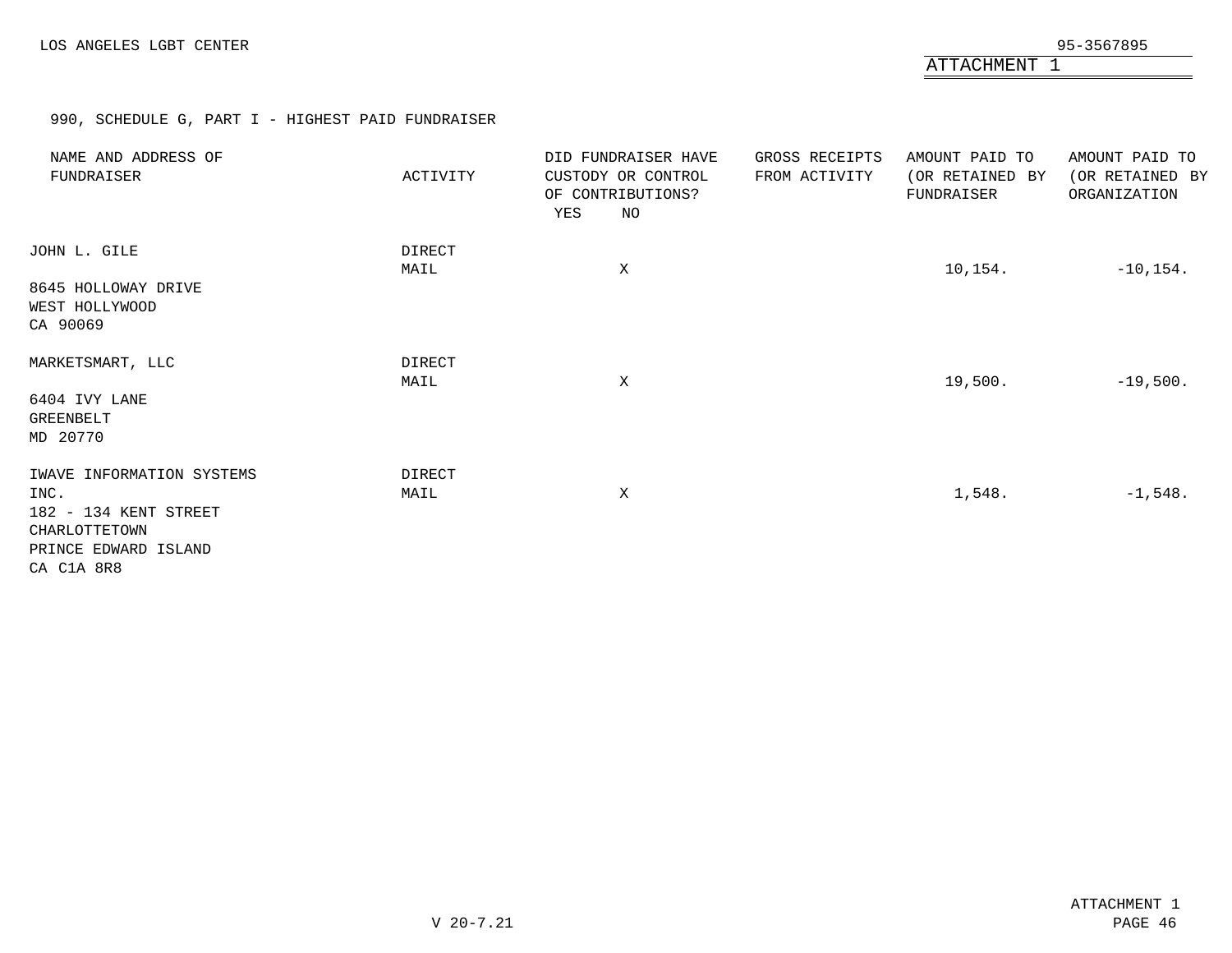| <b>SCHEDULE I</b><br>(Form 990)                                                                                                                                                                                                                                                    |            |                                    | <b>Grants and Other Assistance to Organizations,</b><br>Governments, and Individuals in the United States |                                       |                                                                                                                                                                                                                                                                           |                                          | OMB No. 1545-0047<br>$20$ 20          |
|------------------------------------------------------------------------------------------------------------------------------------------------------------------------------------------------------------------------------------------------------------------------------------|------------|------------------------------------|-----------------------------------------------------------------------------------------------------------|---------------------------------------|---------------------------------------------------------------------------------------------------------------------------------------------------------------------------------------------------------------------------------------------------------------------------|------------------------------------------|---------------------------------------|
|                                                                                                                                                                                                                                                                                    |            |                                    | Complete if the organization answered "Yes" on Form 990, Part IV, line 21 or 22.                          |                                       |                                                                                                                                                                                                                                                                           |                                          |                                       |
| Department of the Treasury                                                                                                                                                                                                                                                         |            |                                    | Attach to Form 990.                                                                                       |                                       |                                                                                                                                                                                                                                                                           |                                          | <b>Open to Public</b>                 |
| <b>Internal Revenue Service</b>                                                                                                                                                                                                                                                    |            |                                    | Go to www.irs.gov/Form990 for the latest information.                                                     |                                       |                                                                                                                                                                                                                                                                           |                                          | <b>Inspection</b>                     |
| Name of the organization                                                                                                                                                                                                                                                           |            |                                    |                                                                                                           |                                       |                                                                                                                                                                                                                                                                           | <b>Employer identification number</b>    |                                       |
| LOS ANGELES LGBT CENTER                                                                                                                                                                                                                                                            |            |                                    |                                                                                                           |                                       |                                                                                                                                                                                                                                                                           | 95-3567895                               |                                       |
| <b>General Information on Grants and Assistance</b><br>Part I                                                                                                                                                                                                                      |            |                                    |                                                                                                           |                                       |                                                                                                                                                                                                                                                                           |                                          |                                       |
| Does the organization maintain records to substantiate the amount of the grants or assistance, the grantees' eligibility for the grants or assistance, and<br>1<br>2 Describe in Part IV the organization's procedures for monitoring the use of grant funds in the United States. |            |                                    |                                                                                                           |                                       |                                                                                                                                                                                                                                                                           |                                          | X <br>Yes<br><b>No</b>                |
| <b>Part II</b>                                                                                                                                                                                                                                                                     |            |                                    |                                                                                                           |                                       | Grants and Other Assistance to Domestic Organizations and Domestic Governments. Complete if the organization answered "Yes" on Form 990,<br>Part IV, line 21, for any recipient that received more than \$5,000. Part II can be duplicated if additional space is needed. |                                          |                                       |
| 1 (a) Name and address of organization<br>or government                                                                                                                                                                                                                            | $(b)$ EIN  | (c) IRC section<br>(if applicable) | (d) Amount of cash<br>grant                                                                               | (e) Amount of non-<br>cash assistance | (f) Method of valuation<br>(book, FMV, appraisal,<br>other)                                                                                                                                                                                                               | (g) Description of<br>noncash assistance | (h) Purpose of grant<br>or assistance |
| (1) AMR CAMPUS QALICB INC.                                                                                                                                                                                                                                                         |            |                                    |                                                                                                           |                                       |                                                                                                                                                                                                                                                                           |                                          |                                       |
| 1625 N. SCHRADER BLVD LOS ANGELES, CA 90028                                                                                                                                                                                                                                        | 81-5272537 | 501(C)(3)                          |                                                                                                           | 266,775.                              | COST                                                                                                                                                                                                                                                                      | CIP                                      | CONSTRUCTION                          |
| $(2)$ CENTERLINK, INC.                                                                                                                                                                                                                                                             |            |                                    |                                                                                                           |                                       |                                                                                                                                                                                                                                                                           |                                          |                                       |
| P.O. BOX 24490 FORT LAUDERDALE, FL 33307                                                                                                                                                                                                                                           | 52-2292725 | 501(C)(3)                          | 24,800.                                                                                                   |                                       |                                                                                                                                                                                                                                                                           |                                          | <b>DONATION</b>                       |
| (3) UCLA INSTITUTE FOR RESEARCH ON LABOR & EMPL                                                                                                                                                                                                                                    |            |                                    |                                                                                                           |                                       |                                                                                                                                                                                                                                                                           |                                          |                                       |
| 675 S.PARK VIEW LOS ANGELES, CA 90057-3306                                                                                                                                                                                                                                         | 95-6006143 | 501(C)(3)                          | 6,067.                                                                                                    |                                       |                                                                                                                                                                                                                                                                           |                                          | <b>DONATION</b>                       |
| (4)                                                                                                                                                                                                                                                                                |            |                                    |                                                                                                           |                                       |                                                                                                                                                                                                                                                                           |                                          |                                       |
| (5)                                                                                                                                                                                                                                                                                |            |                                    |                                                                                                           |                                       |                                                                                                                                                                                                                                                                           |                                          |                                       |
| (6)                                                                                                                                                                                                                                                                                |            |                                    |                                                                                                           |                                       |                                                                                                                                                                                                                                                                           |                                          |                                       |
| (7)                                                                                                                                                                                                                                                                                |            |                                    |                                                                                                           |                                       |                                                                                                                                                                                                                                                                           |                                          |                                       |
| (8)                                                                                                                                                                                                                                                                                |            |                                    |                                                                                                           |                                       |                                                                                                                                                                                                                                                                           |                                          |                                       |
| (9)                                                                                                                                                                                                                                                                                |            |                                    |                                                                                                           |                                       |                                                                                                                                                                                                                                                                           |                                          |                                       |
| (10)                                                                                                                                                                                                                                                                               |            |                                    |                                                                                                           |                                       |                                                                                                                                                                                                                                                                           |                                          |                                       |
| (11)                                                                                                                                                                                                                                                                               |            |                                    |                                                                                                           |                                       |                                                                                                                                                                                                                                                                           |                                          |                                       |
| (12)                                                                                                                                                                                                                                                                               |            |                                    |                                                                                                           |                                       |                                                                                                                                                                                                                                                                           |                                          |                                       |
| $\mathbf{2}$                                                                                                                                                                                                                                                                       |            |                                    |                                                                                                           |                                       |                                                                                                                                                                                                                                                                           |                                          | 3.                                    |

Schedule I (Form 990) 2020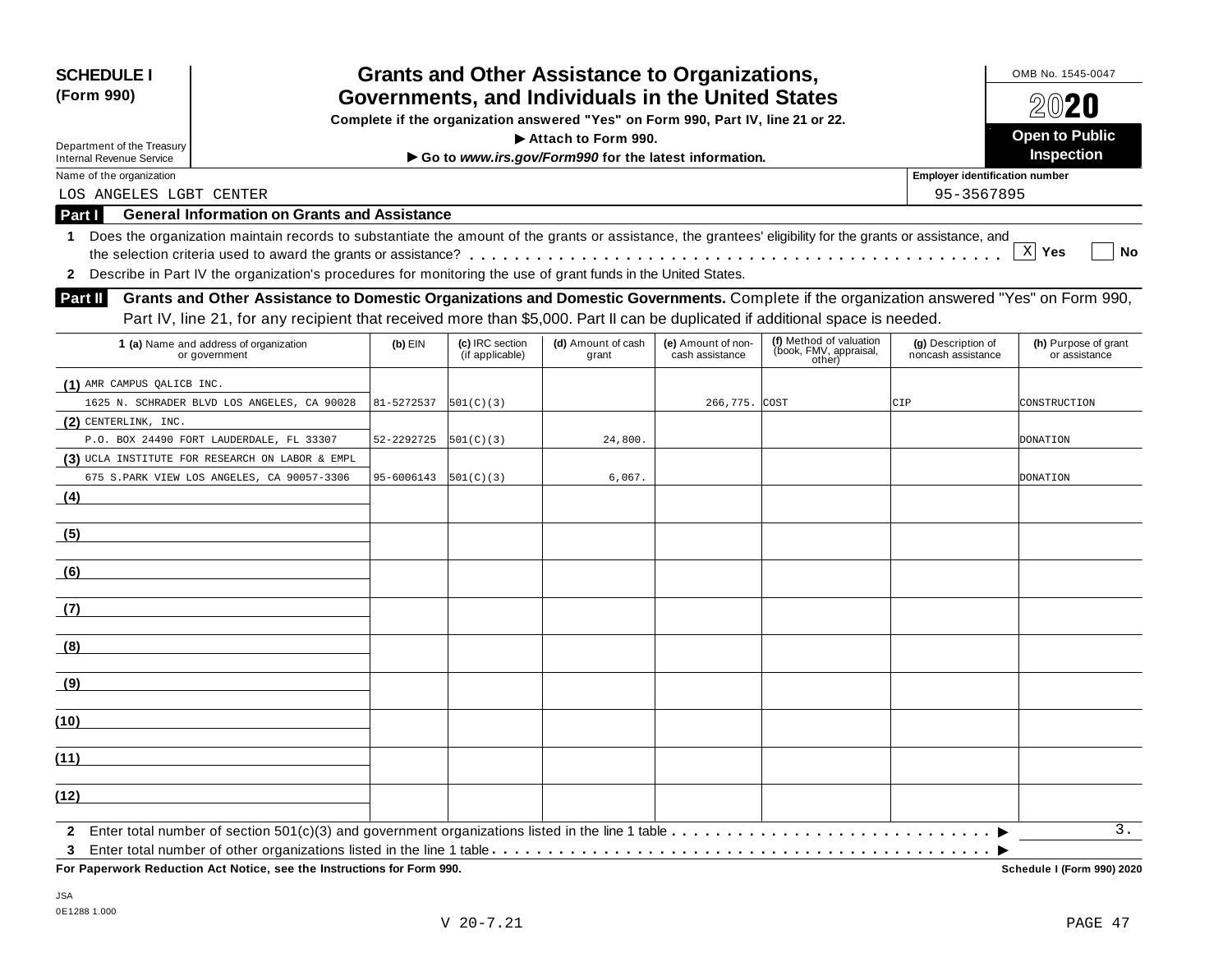### **Grants and Other Assistance to Domestic Individuals.** Complete ifthe organization answered "Yes" on Form 990, Part IV, line 22. **Part III** Grants and Other Assistance to Domestic Individuals<br>Part III can be duplicated if additional space is needed.

| (a) Type of grant or assistance                                                                                                                | (b) Number of<br>recipients | (c) Amount of<br>cash grant | (d) Amount of<br>non-cash assistance | (e) Method of valuation (book,<br>FMV, appraisal, other) | (f) Description of non-cash assistance |
|------------------------------------------------------------------------------------------------------------------------------------------------|-----------------------------|-----------------------------|--------------------------------------|----------------------------------------------------------|----------------------------------------|
|                                                                                                                                                |                             |                             |                                      |                                                          |                                        |
| -2                                                                                                                                             |                             |                             |                                      |                                                          |                                        |
| 3                                                                                                                                              |                             |                             |                                      |                                                          |                                        |
| 4                                                                                                                                              |                             |                             |                                      |                                                          |                                        |
| 5                                                                                                                                              |                             |                             |                                      |                                                          |                                        |
| 6                                                                                                                                              |                             |                             |                                      |                                                          |                                        |
|                                                                                                                                                |                             |                             |                                      |                                                          |                                        |
| <b>Part IV</b><br>Supplemental Information. Provide the information required in Part I, line 2, Part III, column (b); and any other additional |                             |                             |                                      |                                                          |                                        |

**Particular Information**.

SCHEDULE I, PART I, LINE 2 - MONITORING GRANTS

ONGOING MONITORING OF SUB-RECIPIENTS BY THE LOS ANGELES LGBT CENTER WILL

VARY FROM SUB-RECIPIENT TO SUB-RECIPIENT, BASED ON THE NATURE OF WORK

ASSIGNED TO EACH SUB-RECIPIENT.

SCHEDULE I, PART II, COLUMN (H) - PURPOSE OF GRANT OR ASSISTANCE

(1)(H) AMR CAMPUS QALICB, INC. WAS FORMED TO DEVELOP, CONSTRUCT,

MAINTAIN, AND OPERATE THE PHYSICAL FACILITIES ASSOCIATED WITH THE ANITA

MAY ROSENSTEIN CAMPUS PROJECT OF THE CENTER. THE MIXED-USE PROJECT WILL

PROVIDE CRITICAL SERVICES AND HOUSING FOR AT-RISK SENIORS AND YOUTH AND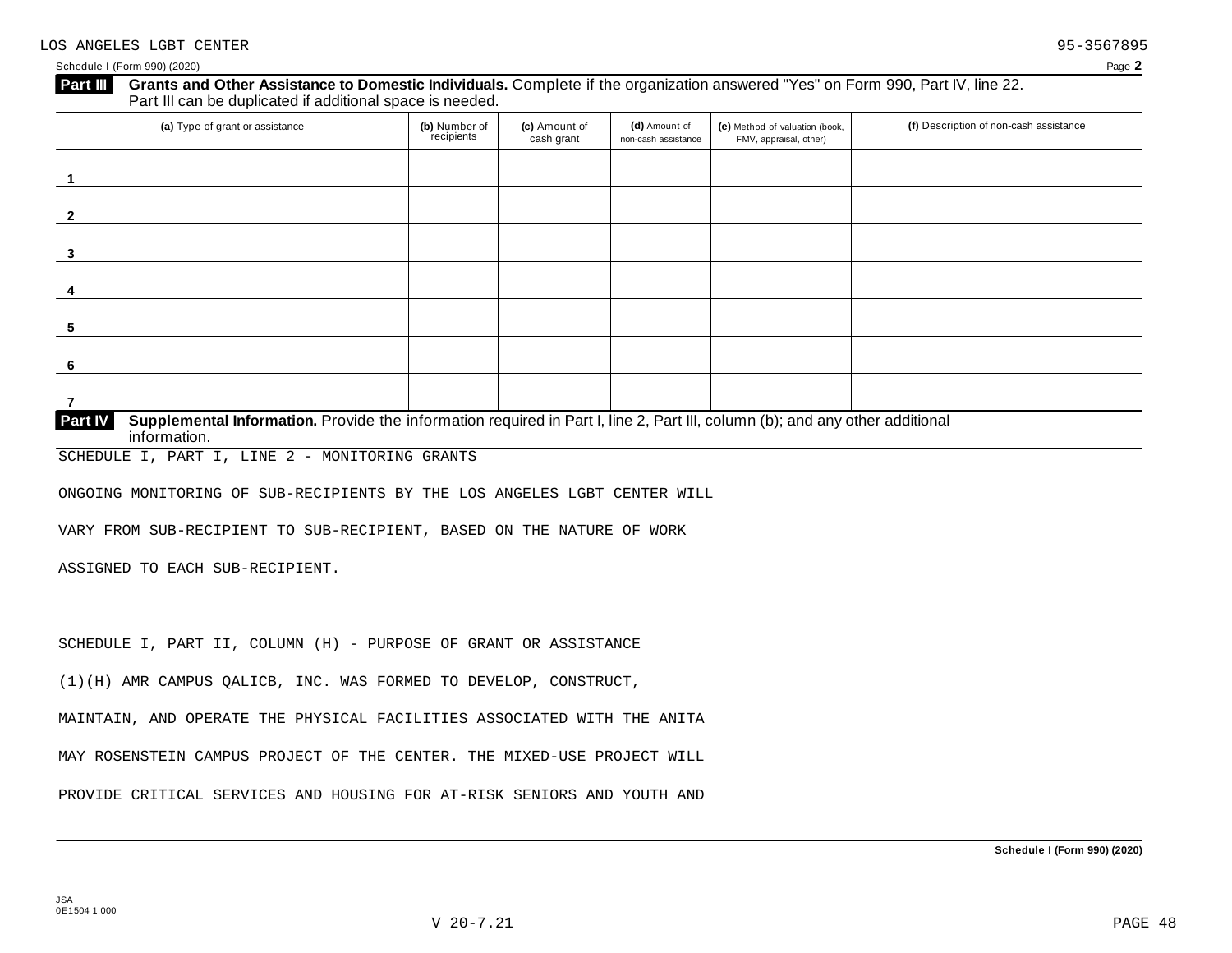# **Part III** Grants and Other Assistance to Domestic Individuals. Complete if the organization answered "Yes" on Form 990, Part IV, line 22.<br>Part III can be duplicated if additional space is needed.

| (a) Type of grant or assistance                                                                                                         | (b) Number of<br>recipients | (c) Amount of<br>cash grant | (d) Amount of<br>non-cash assistance | (e) Method of valuation (book,<br>FMV, appraisal, other) | (f) Description of non-cash assistance |
|-----------------------------------------------------------------------------------------------------------------------------------------|-----------------------------|-----------------------------|--------------------------------------|----------------------------------------------------------|----------------------------------------|
|                                                                                                                                         |                             |                             |                                      |                                                          |                                        |
|                                                                                                                                         |                             |                             |                                      |                                                          |                                        |
| 3                                                                                                                                       |                             |                             |                                      |                                                          |                                        |
|                                                                                                                                         |                             |                             |                                      |                                                          |                                        |
|                                                                                                                                         |                             |                             |                                      |                                                          |                                        |
|                                                                                                                                         |                             |                             |                                      |                                                          |                                        |
|                                                                                                                                         |                             |                             |                                      |                                                          |                                        |
| Part IV<br>Supplemental Information. Provide the information required in Part I, line 2, Part III, column (b); and any other additional |                             |                             |                                      |                                                          |                                        |

 $information.$ 

WILL ALSO INCLUDE A NEW HEADQUARTERS FOR THE CENTER AS WELL AS RETAIL

SPACE.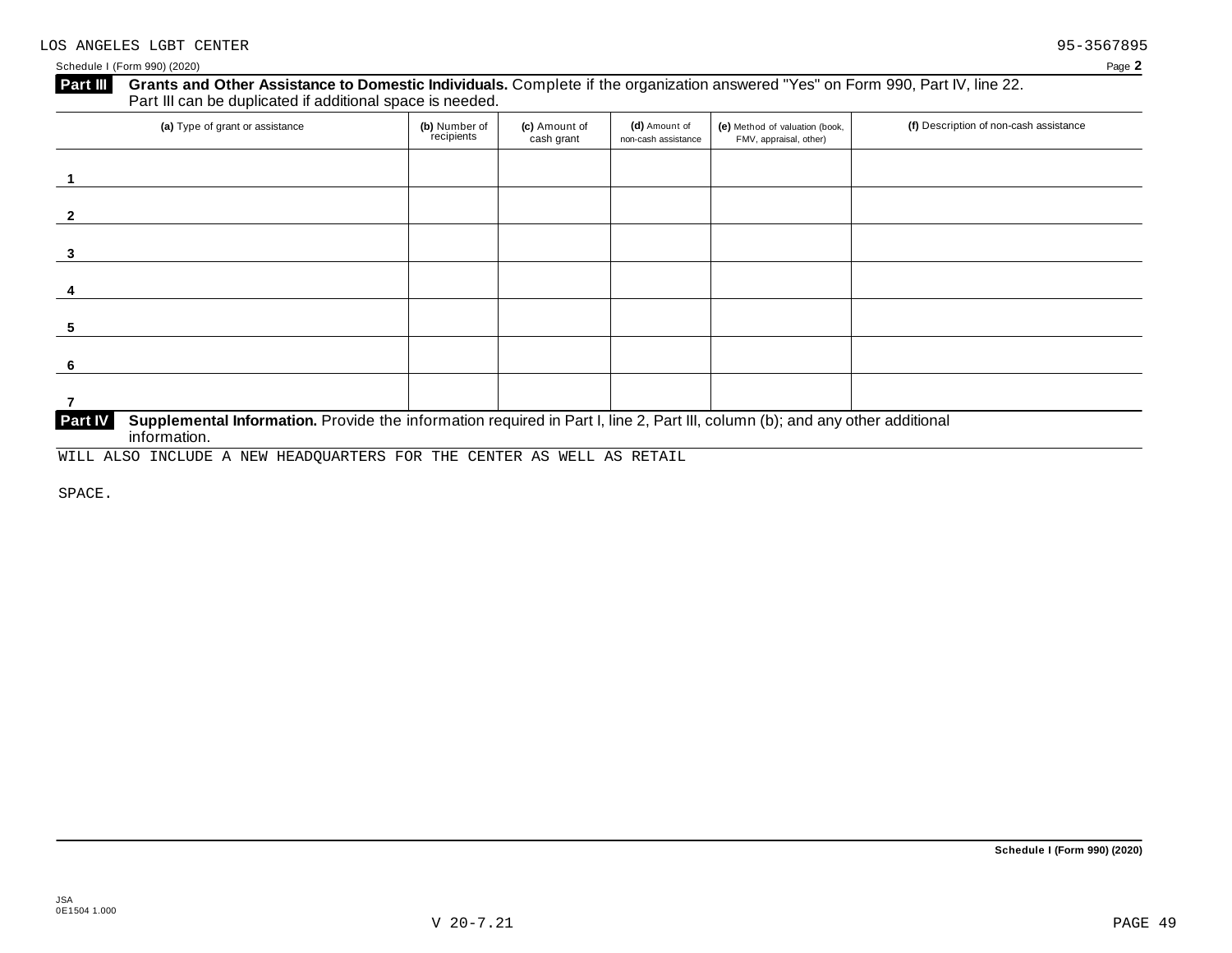|        | <b>SCHEDULE J</b><br><b>Compensation Information</b>   |                                                                                                                                                                                                                     | OMB No. 1545-0047                          |     |             |
|--------|--------------------------------------------------------|---------------------------------------------------------------------------------------------------------------------------------------------------------------------------------------------------------------------|--------------------------------------------|-----|-------------|
|        | (Form 990)                                             | For certain Officers, Directors, Trustees, Key Employees, and Highest                                                                                                                                               |                                            |     |             |
|        |                                                        | <b>Compensated Employees</b><br>> Complete if the organization answered "Yes" on Form 990, Part IV, line 23.                                                                                                        |                                            |     |             |
|        | Department of the Treasury<br>Internal Revenue Service | Attach to Form 990.<br>Go to www.irs.gov/Form990 for instructions and the latest information.                                                                                                                       | <b>Open to Public</b><br><b>Inspection</b> |     |             |
|        | Name of the organization                               | Employer identification number                                                                                                                                                                                      |                                            |     |             |
|        | LOS ANGELES LGBT CENTER                                | 95-3567895                                                                                                                                                                                                          |                                            |     |             |
| Part I |                                                        | <b>Questions Regarding Compensation</b>                                                                                                                                                                             |                                            |     |             |
|        |                                                        |                                                                                                                                                                                                                     |                                            | Yes | No          |
|        |                                                        | 1a Check the appropriate box(es) if the organization provided any of the following to or for a person listed on Form                                                                                                |                                            |     |             |
|        |                                                        | 990, Part VII, Section A, line 1a. Complete Part III to provide any relevant information regarding these items.                                                                                                     |                                            |     |             |
|        |                                                        | First-class or charter travel<br>Housing allowance or residence for personal use                                                                                                                                    |                                            |     |             |
|        |                                                        | Travel for companions<br>Payments for business use of personal residence                                                                                                                                            |                                            |     |             |
|        |                                                        | Health or social club dues or initiation fees<br>Tax indemnification and gross-up payments                                                                                                                          |                                            |     |             |
|        |                                                        | Discretionary spending account<br>Personal services (such as maid, chauffeur, chef)                                                                                                                                 |                                            |     |             |
|        |                                                        | If any of the boxes on line 1a are checked, did the organization follow a written policy regarding payment                                                                                                          |                                            |     |             |
|        |                                                        | or reimbursement or provision of all of the expenses described above? If "No," complete Part III to                                                                                                                 |                                            |     |             |
|        |                                                        |                                                                                                                                                                                                                     | 1b                                         |     |             |
| 2      |                                                        | Did the organization require substantiation prior to reimbursing or allowing expenses incurred by all                                                                                                               |                                            |     |             |
|        |                                                        | directors, trustees, and officers, including the CEO/Executive Director, regarding the items checked on line                                                                                                        |                                            |     |             |
|        |                                                        |                                                                                                                                                                                                                     | $\mathbf{2}$                               |     |             |
| 3      |                                                        | Indicate which, if any, of the following the organization used to establish the compensation of the                                                                                                                 |                                            |     |             |
|        |                                                        | organization's CEO/Executive Director. Check all that apply. Do not check any boxes for methods used by a<br>related organization to establish compensation of the CEO/Executive Director, but explain in Part III. |                                            |     |             |
|        | Χ                                                      | X<br>Compensation committee<br>Written employment contract                                                                                                                                                          |                                            |     |             |
|        | X                                                      | $\bold{X}$<br>Compensation survey or study<br>Independent compensation consultant                                                                                                                                   |                                            |     |             |
|        | $\mathbf X$                                            | $\mathbf X$<br>Form 990 of other organizations<br>Approval by the board or compensation committee                                                                                                                   |                                            |     |             |
|        |                                                        |                                                                                                                                                                                                                     |                                            |     |             |
| 4      |                                                        | During the year, did any person listed on Form 990, Part VII, Section A, line 1a, with respect to the filing<br>organization or a related organization:                                                             |                                            |     |             |
|        |                                                        |                                                                                                                                                                                                                     | 4a                                         |     | Χ           |
|        |                                                        | Participate in or receive payment from a supplemental nonqualified retirement plan?                                                                                                                                 | 4b                                         |     | $\rm X$     |
| c      |                                                        | Participate in or receive payment from an equity-based compensation arrangement?                                                                                                                                    | 4c                                         |     | $\mathbf X$ |
|        |                                                        | If "Yes" to any of lines 4a-c, list the persons and provide the applicable amounts for each item in Part III.                                                                                                       |                                            |     |             |
|        |                                                        |                                                                                                                                                                                                                     |                                            |     |             |
|        |                                                        | Only section 501(c)(3), 501(c)(4), and 501(c)(29) organizations must complete lines 5-9.                                                                                                                            |                                            |     |             |
| 5      |                                                        | For persons listed on Form 990, Part VII, Section A, line 1a, did the organization pay or accrue any                                                                                                                |                                            |     |             |
|        |                                                        | compensation contingent on the revenues of:                                                                                                                                                                         |                                            |     |             |
|        |                                                        |                                                                                                                                                                                                                     | 5a                                         |     | Χ           |
| b      |                                                        |                                                                                                                                                                                                                     | 5b                                         |     | X           |
|        |                                                        | If "Yes" on line 5a or 5b, describe in Part III.                                                                                                                                                                    |                                            |     |             |
| 6      |                                                        | For persons listed on Form 990, Part VII, Section A, line 1a, did the organization pay or accrue any                                                                                                                |                                            |     |             |
|        |                                                        | compensation contingent on the net earnings of:                                                                                                                                                                     |                                            |     |             |
| a      |                                                        |                                                                                                                                                                                                                     | 6a                                         |     | Χ           |
| b      |                                                        |                                                                                                                                                                                                                     | 6b                                         |     | $\mathbf X$ |
|        |                                                        | If "Yes" on line 6a or 6b, describe in Part III.                                                                                                                                                                    |                                            |     |             |
| 7      |                                                        | For persons listed on Form 990, Part VII, Section A, line 1a, did the organization provide any nonfixed                                                                                                             |                                            |     |             |
|        |                                                        | payments not described on lines 5 and 6? If "Yes," describe in Part III.                                                                                                                                            | $\overline{7}$                             |     | Χ           |
| 8      |                                                        | Were any amounts reported on Form 990, Part VII, paid or accrued pursuant to a contract that was subject                                                                                                            |                                            |     |             |
|        |                                                        | to the initial contract exception described in Regulations section 53.4958-4(a)(3)? If "Yes," describe                                                                                                              |                                            |     |             |
|        |                                                        |                                                                                                                                                                                                                     | 8                                          |     | Χ           |
| 9      |                                                        | If "Yes" on line 8, did the organization also follow the rebuttable presumption procedure described in                                                                                                              |                                            |     |             |
|        |                                                        | For Paperwork Reduction Act Notice, see the Instructions for Form 990.                                                                                                                                              | 9<br>Schedule J (Form 990) 2020            |     |             |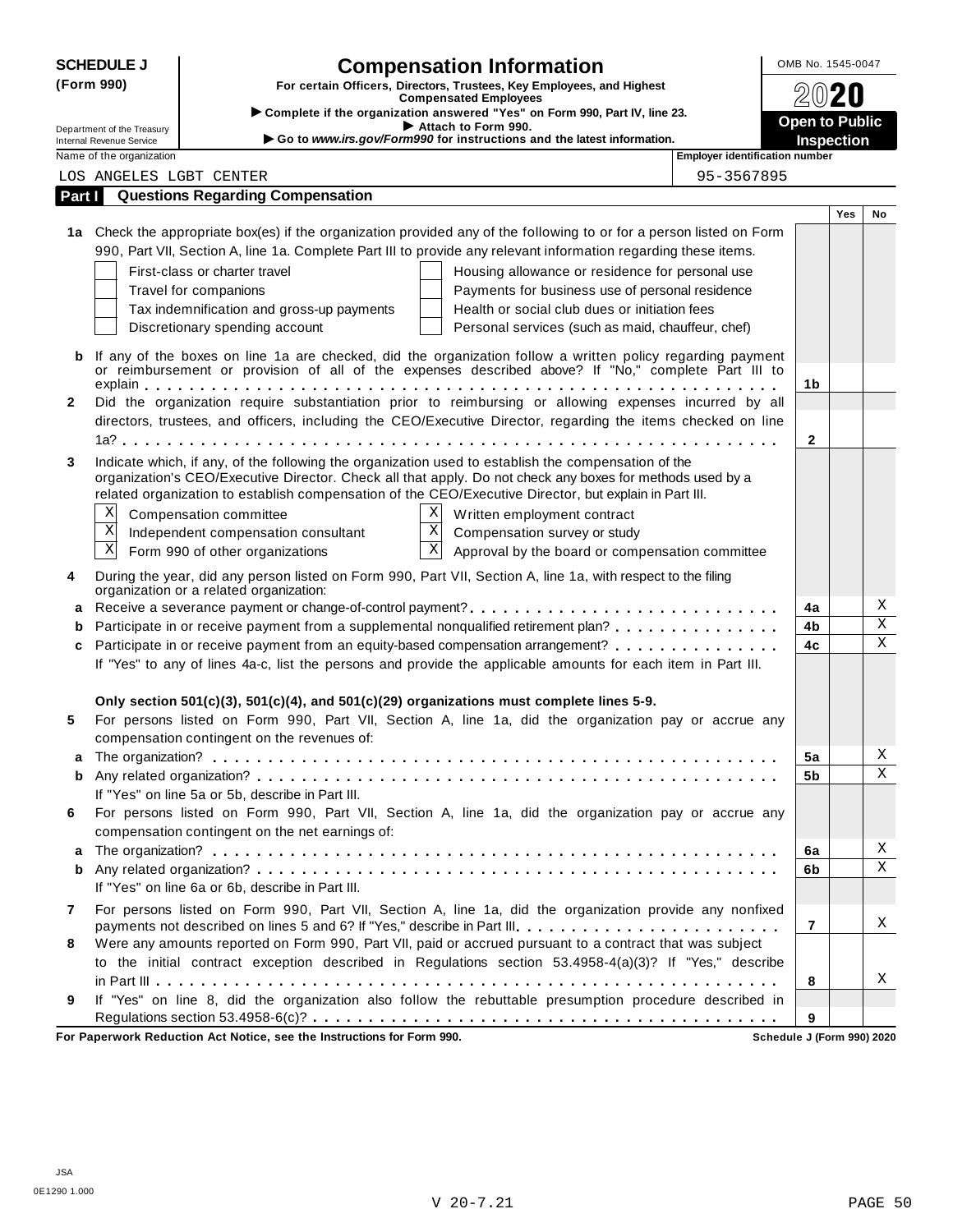### **Part II Officers, Directors, Trustees, Key Employees, and Highest Compensated Employees.** Use duplicate copies ifadditional space is needed.

For each individual whose compensation must be reported on Schedule J, report compensation from the organization on row (i) and from related organizations, described in the instructions, on row (ii). Do not list any individuals that aren't listed on Form 990, Part VII.

Note: The sum of columns (B)(i)-(iii) for each listed individual must equal the total amount of Form 990, Part VII, Section A, line 1a, applicable column (D) and (E) amounts for that individual.

|                                          |     |                          | (B) Breakdown of W-2 and/or 1099-MISC compensation |                                           | (C) Retirement and             | (D) Nontaxable | (E) Total of columns | (F) Compensation                                           |
|------------------------------------------|-----|--------------------------|----------------------------------------------------|-------------------------------------------|--------------------------------|----------------|----------------------|------------------------------------------------------------|
| (A) Name and Title                       |     | (i) Base<br>compensation | (ii) Bonus & incentive<br>compensation             | (iii) Other<br>reportable<br>compensation | other deferred<br>compensation | benefits       | $(B)(i)-(D)$         | in column (B) reported<br>as deferred on prior<br>Form 990 |
| LORRI L. JEAN                            | (i) | 496,428.                 | 46,100.                                            | 124,886.                                  | $\overline{0}$ .               | 12,312.        | 679,726.             | $0$ .                                                      |
| CHIEF EXECUTIVE OFFICER                  | (i) | 0                        | $\overline{0}$ .                                   | 0.                                        | $\overline{0}$ .               | 0.             | $\overline{0}$ .     | $\overline{0}$ .                                           |
| MICHAEL J. HOLTZMAN                      | (i) | 246,481                  | $\mathsf{O}$ .                                     | $\mathsf{0}$ .                            | 0.                             | 12,812.        | 259,293.             | $\overline{0}$ .                                           |
| 2CHIEF FINANCIAL OFFICER                 | (i) | $\mathbf 0$              | 0.                                                 | $\mathbf{0}$                              | $\mathbf{0}$ .                 | $\Omega$ .     | $\Omega$ .           | $\overline{0}$ .                                           |
| DARREL CUMMINGS                          | (i) | 345,775                  | $\mathsf{O}$ .                                     | 17,679.                                   | 0.                             | 12,812.        | 376,266              | $\overline{0}$ .                                           |
| 3 <sup>CHIEF</sup> OF STAFF              | (i) | 0                        | $\mathbf 0$                                        | $\mathbf 0$                               | $\mathsf{0}$ .                 | 0.             | $\mathbf{0}$ .       | $0$ .                                                      |
| ROBERT BOLAN                             | (i) | 322,219                  | $\mathsf{O}$                                       | $\mathbf 0$                               | $\mathbf{0}$ .                 | 0.             | 322,219              | $\overline{0}$ .                                           |
| DIRECTOR OF HIV & STD RESEARCH           | (i) | 0                        | $\mathsf{O}$ .                                     | 0.                                        | $\mathsf{0}$ .                 | 0.             | $\overline{0}$ .     | $\overline{0}$ .                                           |
| AMIR AHUJA                               | (i) | 385,928                  | 0                                                  | $\mathbf 0$                               | 0.                             | 10,062.        | 395,990.             | $0$ .                                                      |
| 5 <sup>DIRECTOR</sup> OF PSYCHIATRY      | (i) | 0                        | $\mathsf{O}$                                       | $\mathsf{O}$                              | 0.                             | 0.             | $\mathbf 0$          | $\overline{0}$ .                                           |
| WARD CARPENTER                           | (i) | 256,694.                 | $\mathbf 0$                                        | $\mathbf 0$                               | 0.                             | 10,062.        | 266,756.             | $\overline{0}$ .                                           |
| 6 <sup>CO-DIRECTOR-HEALTH</sup> SERVICES | (i) | 0                        | $\mathbf 0$                                        | $\mathbf 0$                               | $\mathsf{0}$ .                 | 0.             | $\overline{0}$ .     | $\overline{0}$ .                                           |
| JASON MICHAEL HALL                       | (i) | 257,000                  | $\mathsf{O}$ .                                     | $\mathsf{O}$                              | $\mathsf{O}$ .                 | 11,062.        | 268,062.             | $\overline{0}$ .                                           |
| PHYSICIAN                                |     | 0                        | $\mathbf 0$                                        | $\mathsf{0}$ .                            | $\mathbf 0$ .                  | 0.             | $\mathbf{0}$ .       | $\overline{0}$ .                                           |
| MATTHEW SEXTER                           | (i) | 225,915                  | $0$ .                                              | $\mathsf{0}$ .                            | $0$ .                          | 10,062.        | 235,977.             | $\overline{0}$ .                                           |
| $8^{\text{PHYSICIAN}}$                   | (i) | 0                        | $\mathsf{O}$ .                                     | $\mathsf{O}$ .                            | 0.                             | 0.             | $\mathbf{0}$ .       | $\overline{0}$ .                                           |
|                                          | (i) |                          |                                                    |                                           |                                |                |                      |                                                            |
| 9                                        | (i) |                          |                                                    |                                           |                                |                |                      |                                                            |
|                                          | (i) |                          |                                                    |                                           |                                |                |                      |                                                            |
| 10                                       | (i) |                          |                                                    |                                           |                                |                |                      |                                                            |
|                                          | (i) |                          |                                                    |                                           |                                |                |                      |                                                            |
| 11                                       | (i) |                          |                                                    |                                           |                                |                |                      |                                                            |
|                                          | (i) |                          |                                                    |                                           |                                |                |                      |                                                            |
| 12                                       | (i) |                          |                                                    |                                           |                                |                |                      |                                                            |
|                                          | (i) |                          |                                                    |                                           |                                |                |                      |                                                            |
| 13                                       | (i) |                          |                                                    |                                           |                                |                |                      |                                                            |
|                                          | (i) |                          |                                                    |                                           |                                |                |                      |                                                            |
| 14                                       | (i) |                          |                                                    |                                           |                                |                |                      |                                                            |
|                                          | (i) |                          |                                                    |                                           |                                |                |                      |                                                            |
| 15                                       | (i) |                          |                                                    |                                           |                                |                |                      |                                                            |
|                                          | (i) |                          |                                                    |                                           |                                |                |                      |                                                            |
| 16                                       | (i) |                          |                                                    |                                           |                                |                |                      |                                                            |

**Schedule J (Form 990) 2020**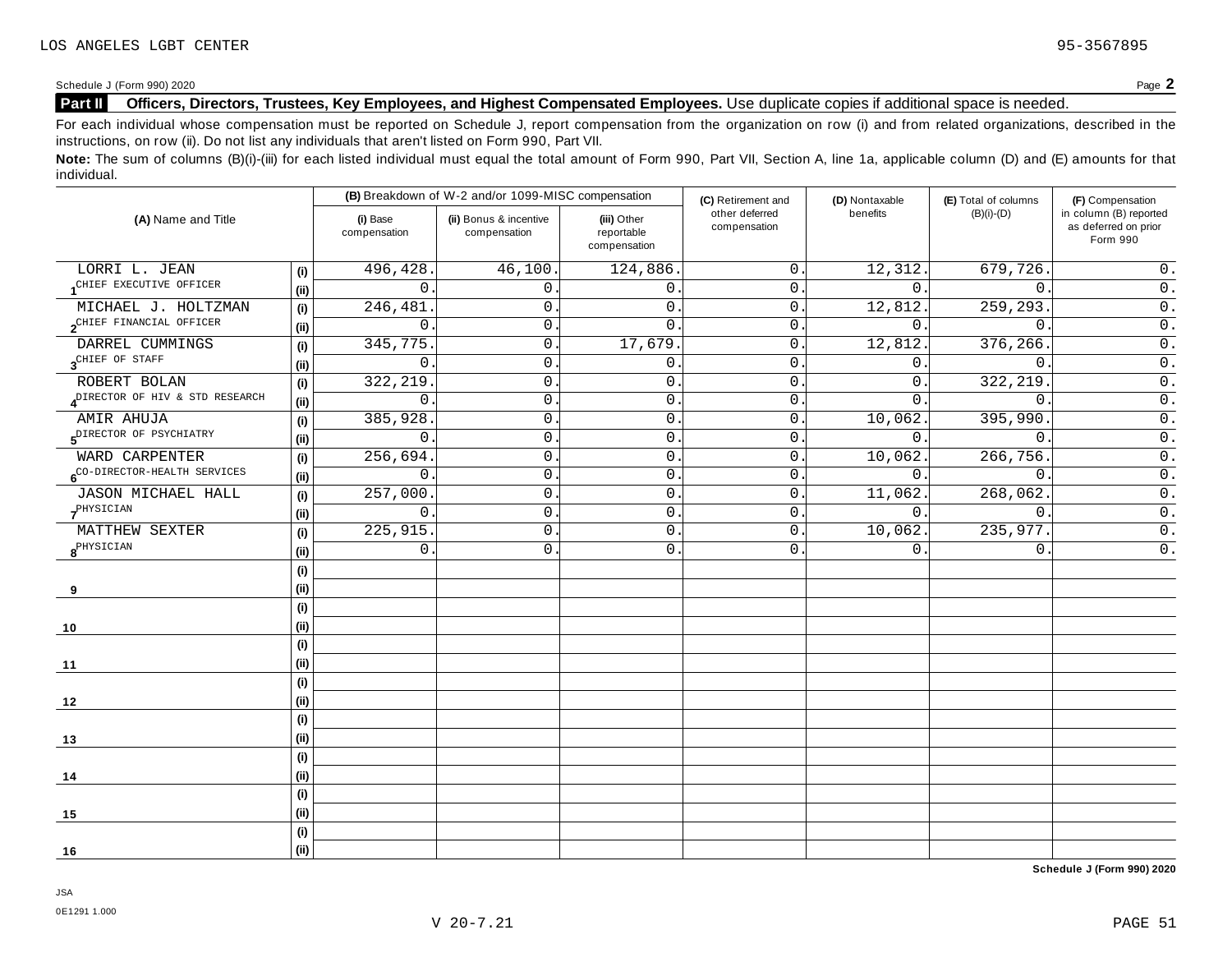### **Part III Supplemental Information**

Provide the information, explanation, or descriptions required for Part I, lines 1a, 1b, 3, 4a, 4b, 4c, 5a, 5b, 6a, 6b, 7, and 8, and for Part II. Also complete this part for any additional information.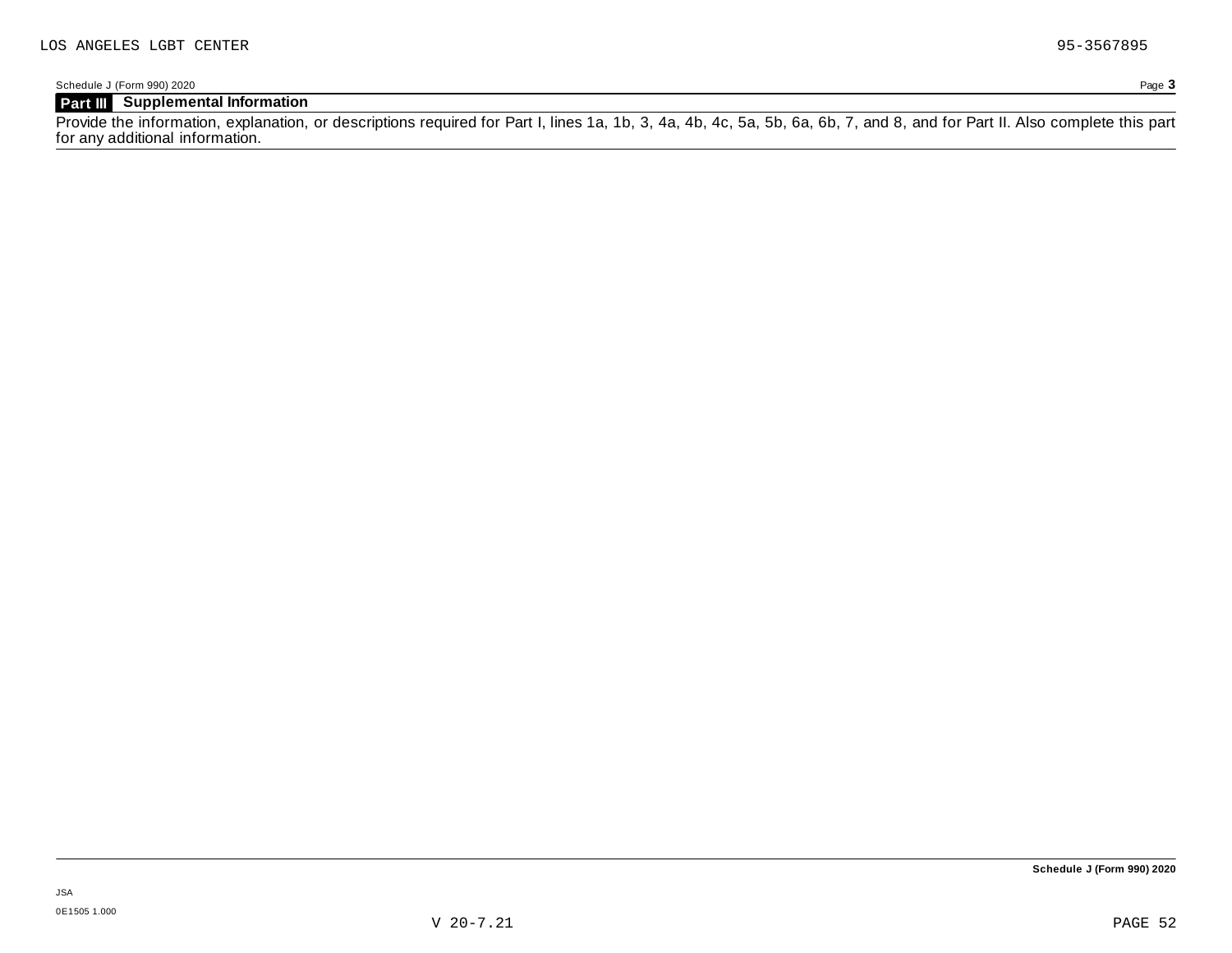### **SCHEDULE O** Supplemental Information to Form 990 or 990-EZ DAMB No. 1545-0047

**(Form 990 or 990-EZ) Complete to provide information for responses to specific questions on** plete to provide information for responses to specific questions on  $\bigotimes_{\mathbb{Z}}\mathbb{Q}$  20 **EVECT**<br>
Attach to Form 990 or 990-EZ.<br>
and the Communication of the Communication of the Communication of the Communication of the Communication of the Communication of the Communication of the Communication of the Commu Department of the Treasury <br>Depen to Public<br>Name of the organization<br>Name of the organization<br>Name of the organization<br>Name of the organization



Department of the Treasury<br>Internal Revenue Service LOS ANGELES LGBT CENTER 95-3567895

FORM 990, PART III, LINE 1

STATEMENT OF PROGRAM SERVICE ACCOMPLISHMENTS

SINCE ITS INCEPTION, THE LOS ANGELES LGBT CENTER (CENTER) HAS BEEN BUILDING A WORLD WHERE LGBT PEOPLE THRIVE AS HEALTHY, EQUAL AND COMPLETE MEMBERS OF SOCIETY. WITH TOTAL CONSOLIDATED ASSETS OF \$221.9 MILLION, TODAY'S CENTER EMPLOYS NEARLY 800 PAID STAFF AND 1,034 VOLUTEERS IN 10 LOCATIONS ACROSS LOS ANGELES. THE COMMUNITY IS SERVED AT A RATE OF NEARLY 50,000 VISITS EVERY MONTH. CLIENTS ARE PRIMARILY LOW AND MODERATE INCOME, AND VIRTUALLY ALL PROGRAMS ARE FREE OR LOW COST. THE CENTER'S MANY SERVICES ARE TAILORED SPECIFICALLY FOR PEOPLE AND INCLUDE: LGBT HEALTHCARE AND MEDICATION WITH SPECIALTIES IN HIV/AIDS AND TRANSGENDER CARE AND HIV PREVENTION; COUNSELING AND ADDICTION RECOVERY; HOUSING, FOOD, EDUCATION AND EMPLOYMENT TRAINING FOR YOUTH EXPERIENCING HOMELESSNESS; ESSENTIAL SERVICES AND AFFORDABLE HOUSING FOR SENIORS; LEGAL SERVICES; ADVOCACY AND POLICY WORK; CULTURAL ARTS PROGRAMS AND MORE.

### FORM 990, PART III, LINES 4A-4D

4A) HEALTH SERVICES: THE CENTER IS ONE OF THE NATION'S LARGEST AND MOST EXPERIENCED PROVIDERS OF LGBT HEALTH AND MENTAL HEALTH CARE. WE'RE ALSO ONE OF THE FEW FEDERALLY QUALIFIED HEALTH CENTERS IN THE NATION SPECIFICALLY FOR LGBT PEOPLE. OUR MEDICAL PROVIDERS SPECIALIZE IN CARING FOR LESBIAN AND GAY PEOPLE, BISEXUAL MEN AND WOMEN, AND TRANSGENDER MEN AND WOMEN. WE ALSO OFFER HIV AND AIDS SPECIALTY CARE AND FREE HIV AND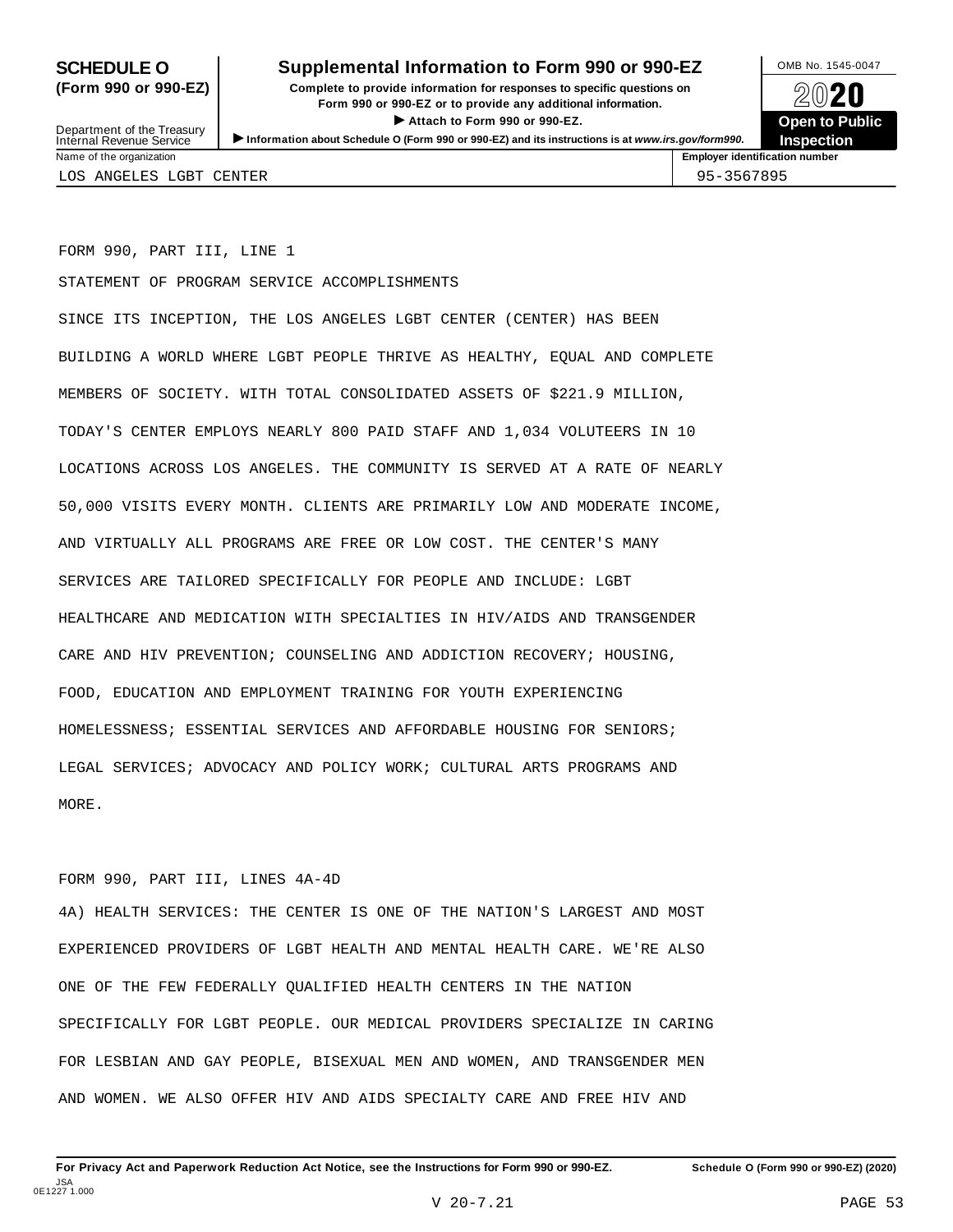AIDS TESTING AND PREVENTION PROGRAMS, COUNSELING SERVICES, DOMESTIC VIOLENCE SERVICES, A CLINICAL RESEARCH PROGRAM AND A FULL-SERVICE PHARMACY. VIRTUALLY ALL OF OUR SERVICES ARE LOW-COST OR FREE.

4B) YOUTH SERVICES: THE CENTER IS A VITAL SOCIAL SAFETY NET FOR THE LGBT COMMUNITY AND A SAFE, WELCOMING PLACE WHERE INDIVIDUALS CAN FIND HELP, AS WELL AS HOPE, WHEN THEY MOST NEED IT. HOMELESS LGBT YOUTH AND THEIR ALLIES TURN TO US FOR MEALS, CLOTHING, COUNSELING, MEDICAL CARE AND A WIDE RANGE OF SERVICES, INCLUDING A SAFE HOME FOR A NIGHT OR FOR UP TO 18 MONTHS. WE ALSO HELP ALL LGBT YOUTH REACH THEIR FULL POTENTIAL THROUGH ONE-ON-ONE MENTORING, SCHOLARSHIPS, A CHARTER HIGH SCHOOL, THE WORLD'S LARGEST FREE CONFERENCE FOR LGBT YOUTH (MODELS OF PRIDE) AND MUCH MORE. TO HELP BUILD STRONGER FAMILIES, WE PROVIDE SUPPORT SERVICES, ACTIVITIES AND EVENTS FOR LGBT PARENTS AND THEIR CHILDREN AND ADVOCATE FOR THEM IN SCHOOLS. WE'RE ALSO LEADING EFFORTS TO HELP END ANTI-LGBT BIGOTRY ON SCHOOL CAMPUSES AND EVEN THE THOUGHT OF SUICIDE AMONG LGBT STUDENTS. AND WE'RE REVOLUTIONIZING THE CARE AND TREATMENT OF LGBT YOUTH IN THE FOSTER SYSTEM TO HELP THEM NOT ONLY FEEL SAFE AND LOVED, BUT TO DEVELOP LASTING FAMILY CONNECTIONS.

4C) SENIOR SERVICES: OUR SENIOR SERVICES DEPARTMENT HELPS MEET MANY OF THE LIFE-SUSTAINING NEEDS OF LGBT PEOPLE OVER THE AGE OF 50, INCLUDING FOOD AND CASE MANAGEMENT, WHILE PROVIDING A WIDE ARRAY OF LIFEAND HEALTH-ENRICHING PROGRAMS/ACTIVITIES THAT HELP END THE ISOLATION SO MANY EXPERIENCE. WE ALSO OPERATE TRIANGLE SQUARE, THE WORLD'S FIRST-AND ONE OF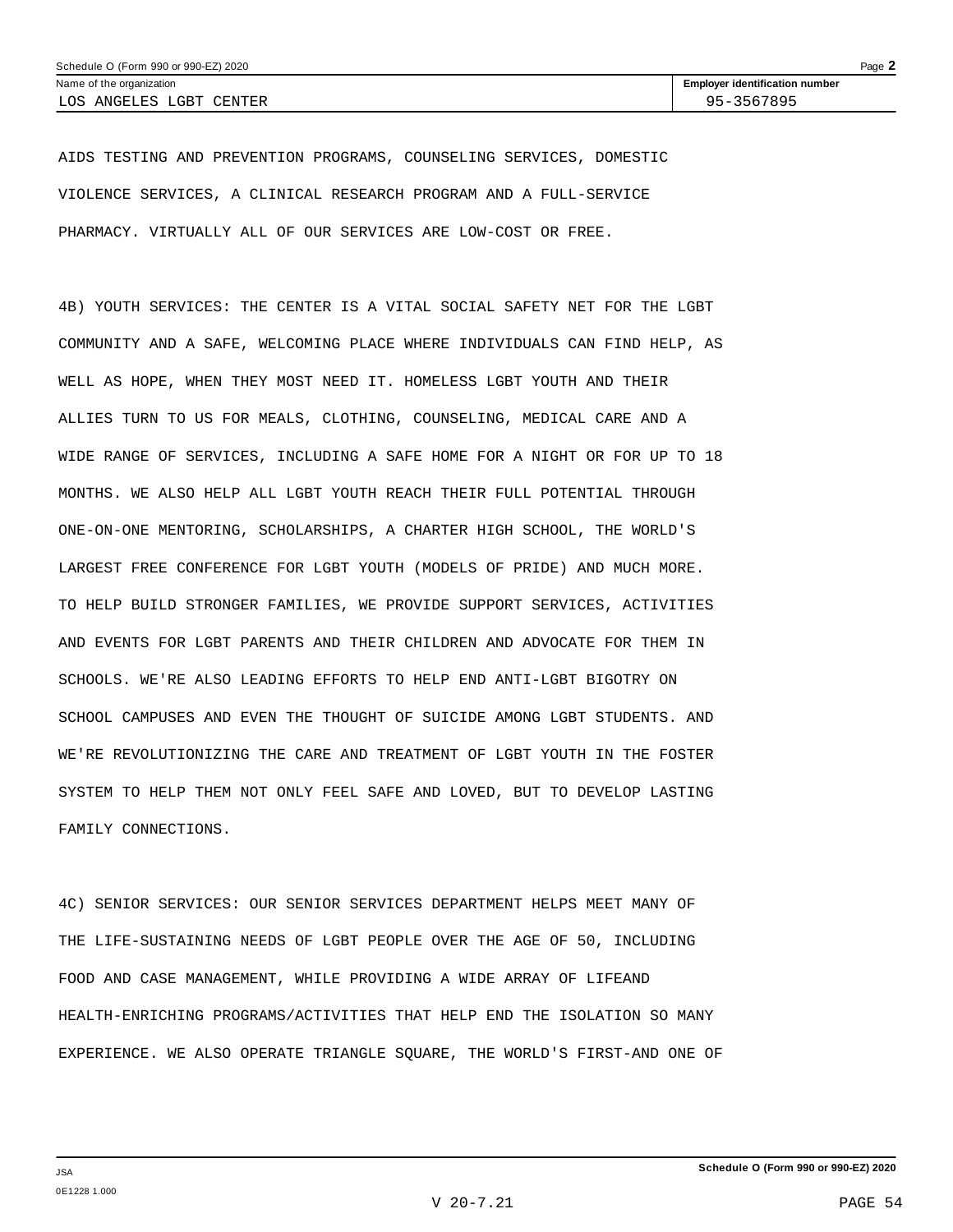THE NATION'S LARGEST-AFFORDABLE HOUSING DEVELOPMENTS FOR LGBT SENIORS. ONE OF THE NATION'S LARGEST-AFFORDABLE HOUSING DEVELOPMENTS FOR LGBT SENIORS.

4D-1) POLICY & COMMUNITY BUILDING PROGRAMS: WE FIGHT TO ADVANCE CIVIL RIGHTS AND FREEDOMS FOR LGBT PEOPLE DOMESTICALLY AND INTERNATIONALLY THROUGH EDUCATION, ADVOCACY AND COMMUNITY ORGANIZING. WE ALSO ADVOCATE LOCALLY AND NATIONALLY FOR POLICIES AND FUNDING STREAMS THAT ADVANCE THE HEALTH AND WELLNESS OF OUR DIVERSE COMMUNITY. BECAUSE WE HAVE UNIQUE EXPERTISE TO STRENGTHEN THE GLOBAL LGBT MOVEMENT, WE OPERATE A MENTORING PROGRAM THAT'S DEVELOPING A NEW GENERATION OF LEADERS IN STRATEGIC DOMESTIC AND INTERNATIONAL COMMUNITY.

4D-2) PUBLIC AFFAIRS: WE PROMOTE LGBT VISIBILITY AND AWARENESS IN THE MEDIA, MANAGE ALL OF THE CENTER'S EXTERNAL COMMUNICATIONS, INCLUDING: E-NEWSLETTERS, WEBSITES, BLOG, VANGUARD MAGAZINE, ANNUAL REPORT, SOCIAL MEDIA, ETC. AND CREATE ALL GRAPHICS AND MARKETING/PROMOTIONAL COLLATERAL.

4D-3) CULTURAL ARTS & EDUCATION: IN OUR GALLERIES, AND ON OUR STAGES, WE PRODUCE AWARD-WINNING PERFORMANCES AND HOST EXHIBITIONS THAT REFLECT AND CELEBRATE THE LIVES AND EXPERIENCES OF LGBT PEOPLE. WE'RE JUST AS PROUD TO SHOWCASE THE WORK OF EMERGING ARTISTS AND PERFORMERS AS WE ARE TO ENTERTAIN AUDIENCES WITH SHOWS BY CELEBRITIES LIKE KATHY GRIFFIN, ALEC MAPA, COCO PERU AND OTHERS. (DURING THE COVID PANDEMIC, ALMOST ALL PROGRAMMING WAS VIRTUAL).

V 20-7.21 PAGE 55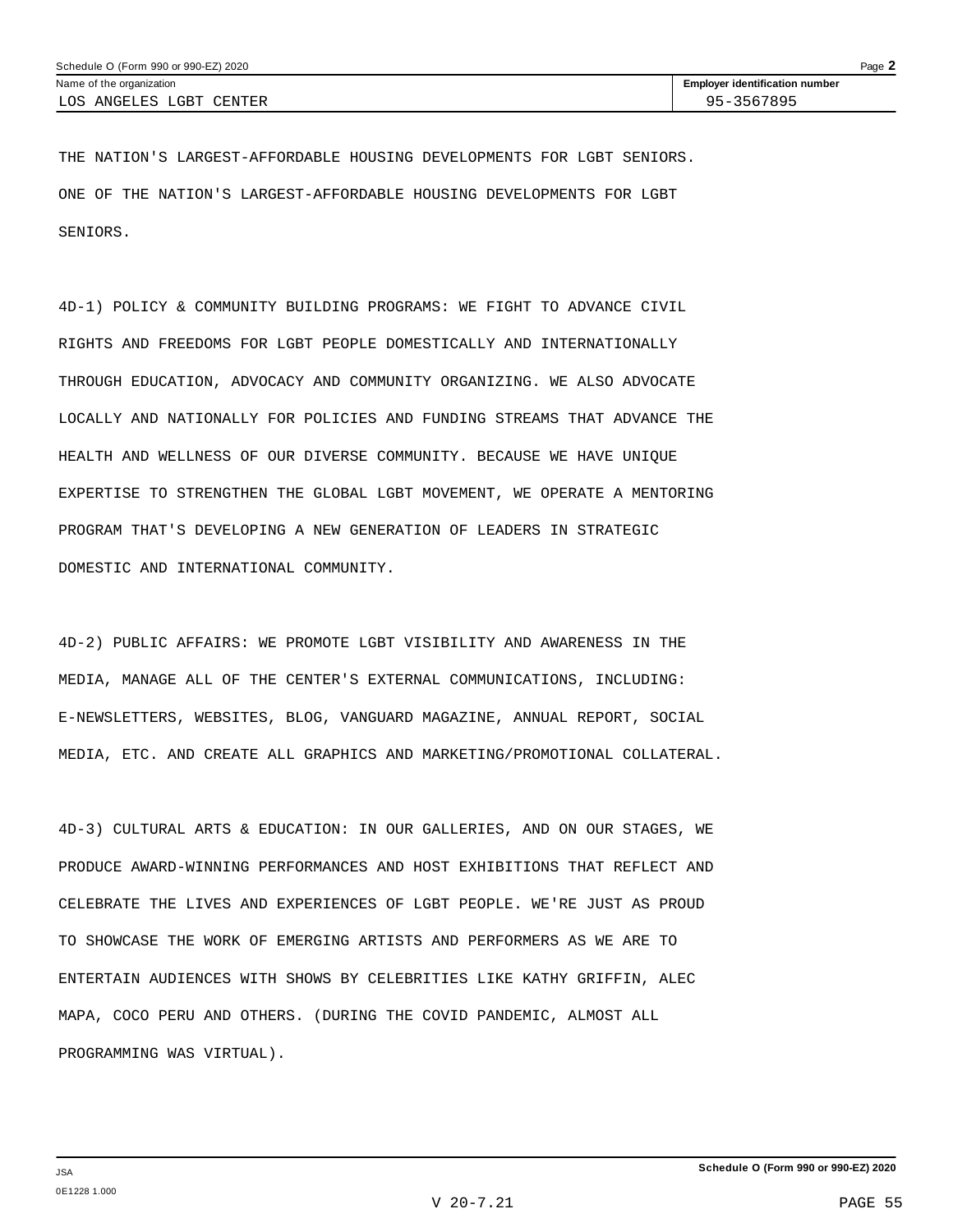4D-4) LEGAL SERVICES: WE PROVIDE FREE OR LOW-COST LEGAL SERVICES THROUGH AN EVENING LEGAL CLINIC, REFERRALS TO LGBT-SENSITIVE ATTORNEYS AND ASSISTANCE WITH PREPARING LEGAL DOCUMENTS. THIS DEPARTMENT HELPS LOW-INCOME TRANSGENDER PEOPLE DEVELOP THE SKILLS AND RESOURCES TO FIND EMPLOYMENT AND MATCHES THEM WITH TRANS-FRIENDLY EMPLOYERS, MANY OF WHICH HAVE BENEFITED FROM OUR TRANSGENDER SENSITIVITY TRAININGS. STAFF ALSO PROVIDES FREE AND LOW-COST ADVOCACY AND SUPPORT FOR VICTIMS OF DOMESTIC VIOLENCE AND ANTI-LGBT HATE CRIMES.

4D-5) CULINARY ARTS: CULINARY TRAINING, MEAL PRODUCTION, AND JOB PLACEMENT ARE THE HALLMARKS OF THE LOS ANGELES LGBT CENTER'S CULINARY ARTS PROGRAM. ENROLLING UP TO 100 STUDENTS A YEAR, THE PROGRAM PROVIDES THE FOUNDATION OF REQUIRED CULINARY SKILLS FOR STUDENTS TO SECURE JOBS AND PURSUE MEANINGFUL CAREERS THROUGHOUT THE LOS ANGELES RESTAURANT AND HOSPITALITY SECTORS.

4D-6) PRIDE PANTRY: PROVIDES WEEKLY FREE FOOD SERVICE TO ABOUT 400 INDIVIDUALS WITH GROCERY BAGS OF DRIED GOODS, FRESH PRODUCE, AND OTHER PERISHABLES. THE PROGRAM DISTRIBUTES GROCERIES TO THOSE EXPERIENCING FOOD INSECURITY FROM OUR SITES IN HOLLYWOOD, BOYLE HEIGHTS, AND SOUTH LA.

FORM 990, PART VI, SECTION A, LINE 2 GOVERNING BODY AND MANAGEMENT THE FOLLOWING BOARD MEMBERS HAVE A BUSINESS RELATIONSHIP WITH LOREN S. OSTROW, NONE OF WHICH ARE RELATED TO THE CENTER, TAD BROWN, SUSAN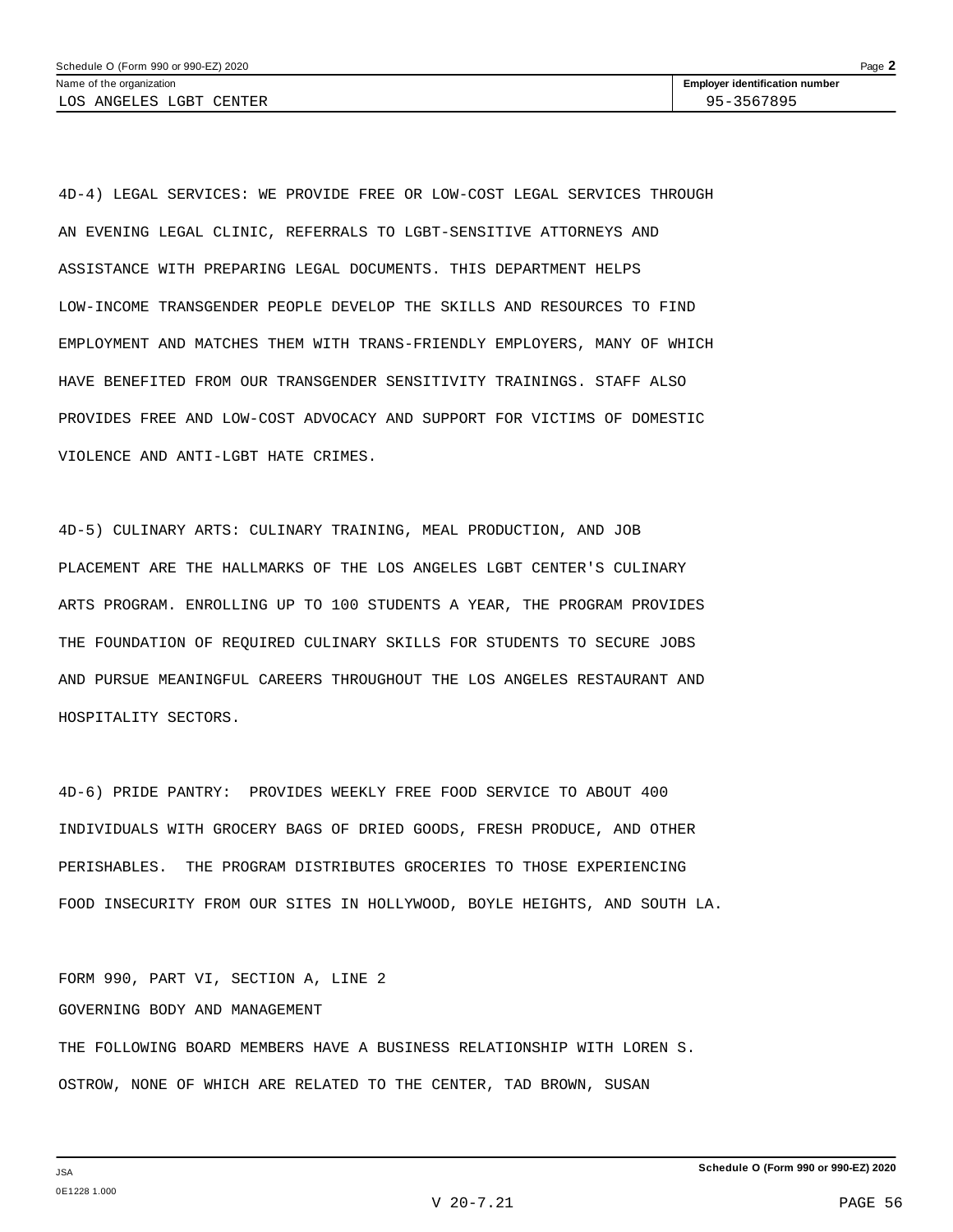FENIGER, ERIC M. SHORE, LORRI L. JEAN, AND MICHAEL LOMBARDO.

FORM 990, PART VI, SECTION B, LINE 11B

POLICIES

THE CHIEF FINANCIAL OFFICER, SENIOR DIRECTOR OF FINANCE AND ACCOUNTING AND CHIEF EXECUTIVE OFFICER RESPOND TO QUESTIONS PRESENTED BY THE ACCOUNTANTS. ONCE A DRAFT OF THE FORM 990 IS COMPLETED BY THE ACCOUNTANTS, THIS DRAFT IS REVIEWED BY THE CHIEF FINANCIAL OFFICER, SENIOR DIRECTOR OF FINANCE AND ACCOUNTING AND CHIEF EXECUTIVE OFFICER. THE DRAFT IS ALSO PROVIDED TO THE CO-CHAIRS OF THE BOARD OF DIRECTORS AND THE TREASURER OF THE BOARD OF DIRECTORS. THE FINAL FORM 990 IS PROVIDED TO THE ENTIRE BOARD OF DIRECTORS PRIOR TO FILING.

FORM 990, PART VI, SECTION B, LINE 12C

CONFLICT OF INTEREST POLICY

THE CENTER CONSISTENTLY MONITORS AND ENFORCES COMPLIANCE WITH THIS POLICY BY REQUIRING THAT ALL BOARD MEMBERS AND KEY EMPLOYEES REVIEW THE CONFLICT OF INTEREST POLICY AND COMPLETE A DISCLOSURE QUESTIONNAIRE WITHIN 60 DAYS OF ASSUMING THEIR POSITIONS AND ANNUALLY THEREAFTER NO LATER THAN MARCH 1ST. IN ADDITION, BOARD MEMBERS AND KEY EMPLOYEES ARE ADVISED THAT, SUBSEQUENT TO THE COMPLETION OF THEIR DISCLOSURE QUESTIONNAIRE, SHOULD THEY OR THEIR AFFILIATED PERSONS DEVELOP RELATIONSHIPS THAT MIGHT PRESENT A CONFLICT OF INTEREST, THEY MUST IMMEDIATELY DISCLOSE SUCH RELATIONSHIPS BY UPDATING THEIR QUESTIONNAIRES. BOARD MEMBERS AND KEY EMPLOYEES ARE REMINDED OF THIS REQUIREMENT IN FEBRUARY OF EACH YEAR. MOREOVER, ADVANCE DISCLOSURE IS REQUIRED OF ANY AND ALL INTERESTS WHICH THE BOARD MEMBER OR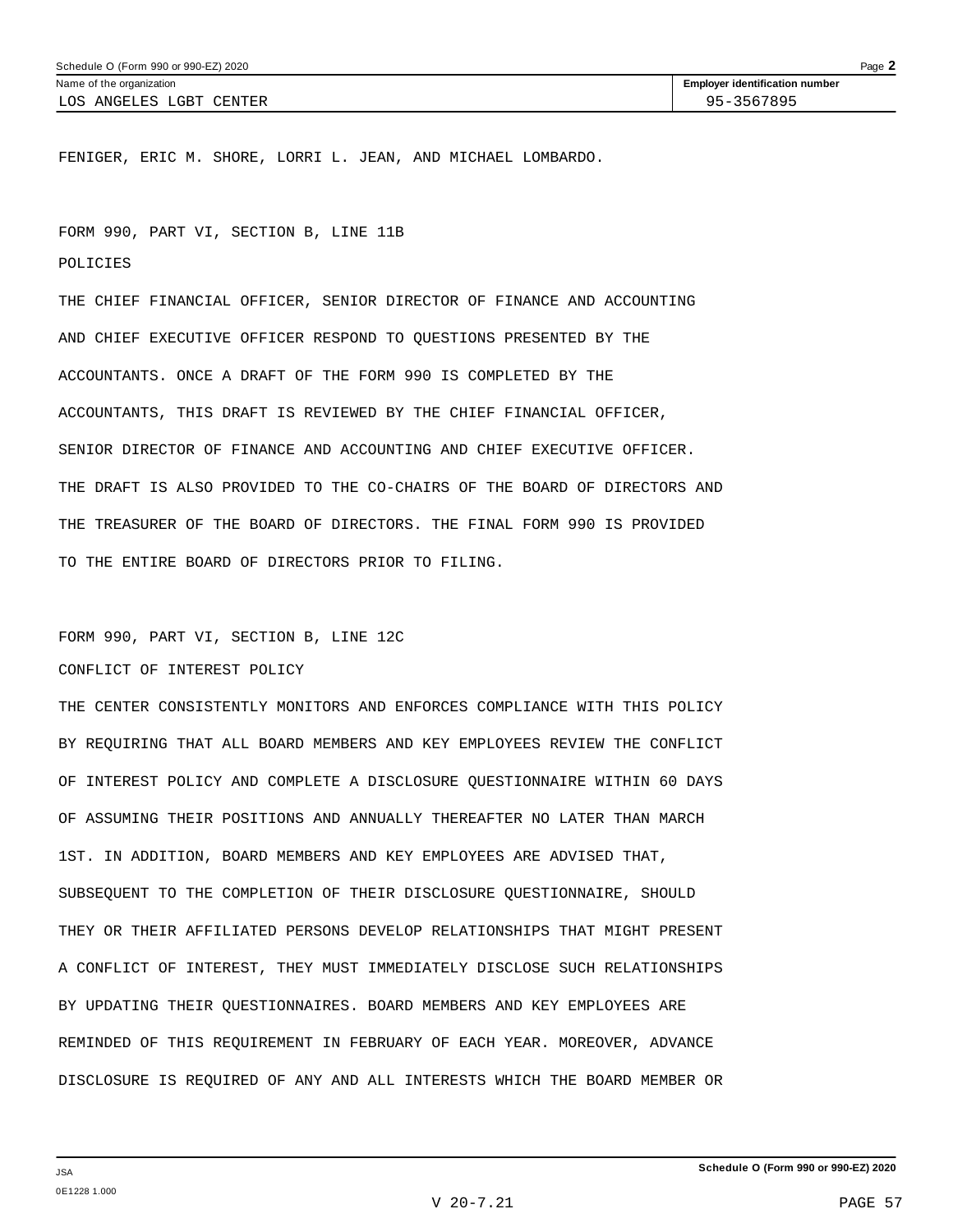KEY EMPLOYEE OR HIS/HER AFFILIATED PERSONS MAY HAVE IN ANY MATTERS PENDING BEFORE THE CENTER AND THE DISCLOSING PARTY SHALL NOT PARTICIPATE IN ANY DECISIONS ON SUCH MATTERS. RECORDS ARE KEPT OF ALL DISCLOSURES AND, AFTER EXERCISING DUE DILIGENCE, EXPRESS DETERMINATIONS ARE MADE AS TO WHETHER ANY ACTUAL CONFLICTS OF INTEREST EXIST. IF IT IS DETERMINED THAT A CONFLICT DOES EXIST, APPROPRIATE ACTION IS TAKEN.

## FORM 990, PART VI, SECTION B, LINES 15A AND 15B

### PROCESS FOR DETERMINING COMPENSATION

THE CHIEF EXECUTIVE OFFICER'S COMPENSATION PACKAGE WAS NEGOTIATED BY AN INDEPENDENT COMPENSATION COMMITTEE AUTHORIZED BY THE BOARD OF DIRECTORS AND COMPRISED OF THE CO-CHAIRS OF THE BOARD. THIS COMMITTEE REVIEWED MISCELLANEOUS DATA REGARDING THE COMPENSATION PACKAGES OF CEO'S AT COMPARABLE ORGANIZATIONS, TO INCLUDE A COMPENSATION SURVEY CONDUCTED EXPRESSLY FOR THIS PURPOSE AS WELL AS PRE-EXISTING COMPENSATION STUDIES AND SURVEYS AND THE FORM 990'S OF OTHER ORGANIZATIONS. AN INDEPENDENT COMPENSATION CONSULTANT ALSO WAS ENGAGED. ULTIMATELY, THE TERMS OF THE COMPENSATION PACKAGE WERE APPROVED BY THE BOARD OF DIRECTORS. AN EMPLOYMENT CONTRACT WAS SIGNED BY THE CO-CHAIRS AND THE CEO. WHEN THE CHIEF FINANCIAL OFFICER POSITION WAS BEING FILLED DURING FY 2021, AN INDEPENDENT COMPENSATION COMMITTEE COMPRISED OF THE CEO, CHIEF OF STAFF AND DIRECTOR OF HUMAN RESOURCES REVIEWED MISCELLANEOUS DATA REGARDING THE SALARIES OF CFO'S AT COMPARABLE ORGANIZATIONS, TO INCLUDE A COMPENSATION SURVEY CONDUCTED EXPRESSLY FOR THIS PURPOSE AS WELL AS PRE-EXISTING COMPENSATION STUDIES AND SURVEYS AND THE FORM 990'S OF OTHER ORGANIZATIONS. ADVICE ALSO WAS SOUGHT FROM THE SEARCH FIRM ENGAGED TO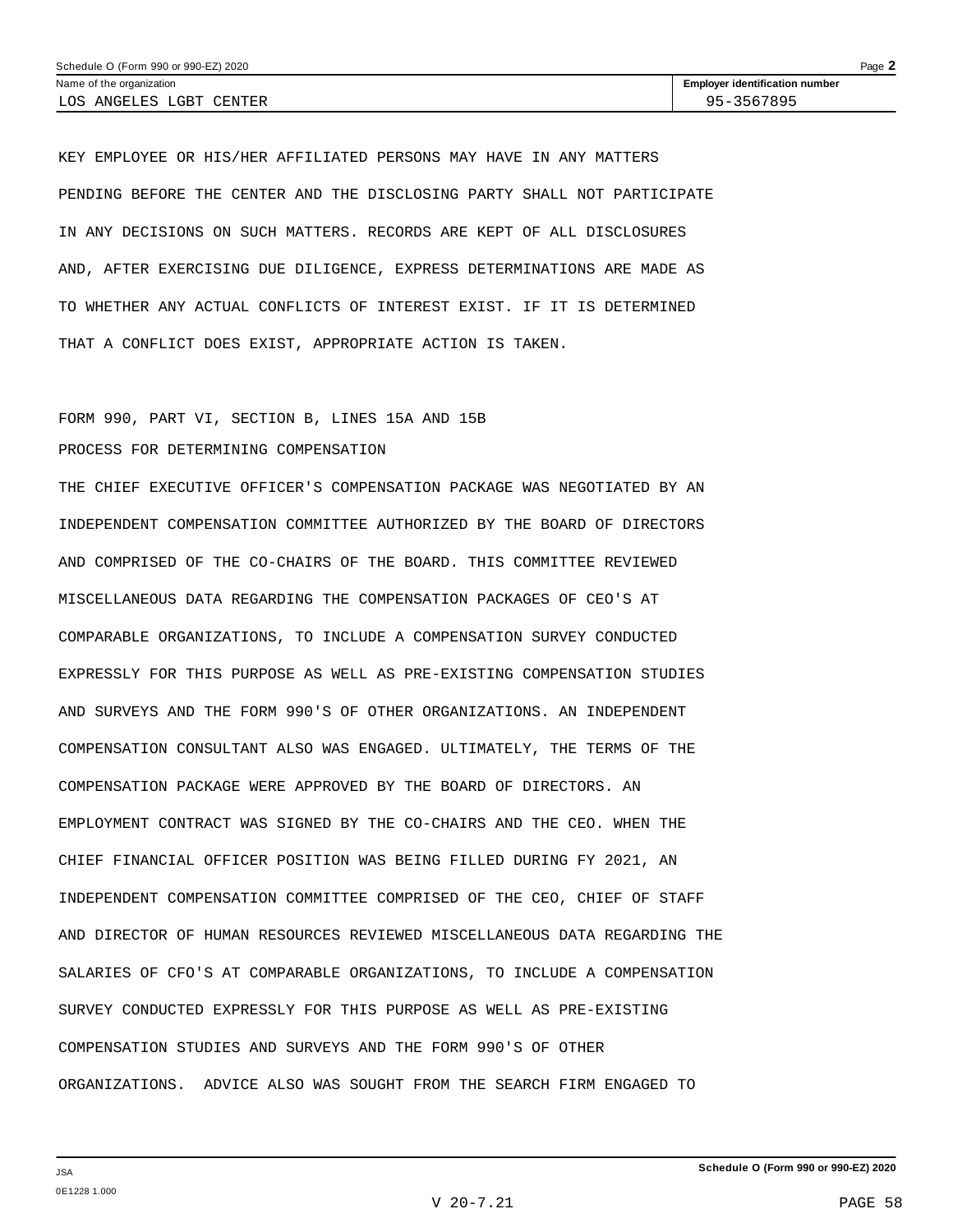CONDUCT THIS RECRUITMENT. PROSPECTIVE SALARY RANGES WERE DISCUSSED WITH THE BOARD CO-CHAIRS. FOR OTHER KEY EMPLOYEES, SIMILAR BUT LESS EXTENSIVE PROCESSES WERE FOLLOWED, OFTEN INVOLVING THE DIRECTOR OF HUMAN RESOURCES.

FORM 990, PART VI, SECTION C, LINE 19 DISCLOSURE

THE CENTER'S FINANCIAL STATEMENTS ARE AVAILABLE ON THE CENTER'S WEBSITE AT WWW.LALGBTCENTER.ORG. OTHER PUBLIC DOCUMENTS AND POLICIES ARE AVAILABLE TO THE PUBLIC UPON REQUEST.

FORM 990 PART X, LINE 7

ON JUNE 23, 2017, THE CENTER ENTERED INTO A NEW MARKETS TAX CREDIT (NMTC) TRANSACTION TO HELP FINANCE THE CONSTRUCTION OF THE ANITA MAY ROSENSTEIN CAMPUS. THE NMTC PROGRAM WAS DESIGNED TO STIMULATE INVESTMENT AND ECONOMIC GROWTH IN LOW-INCOME COMMUNITIES BY OFFERING A SEVEN-YEAR, FEDERAL TAX CREDIT FOR QUALIFIED EQUITY INVESTMENTS MADE THROUGH INVESTMENT VEHICLES KNOWN AS COMMUNITY DEVELOPMENT ENTITIES (CDES). CDES USE CAPITAL DERIVED FROM TAX CREDITS TO MAKE LOANS TO OR INVESTMENTS IN BUSINESSES AND PROJECTS IN LOW-INCOME AREAS UNDER FAVORABLE ECONOMIC TERMS, TYPICAL OF THIS TYPE OF TAX CREDITS-BASED DEALS. AS PART OF THIS TRANSACTION, THE CENTER COMMITTED TO LEND \$28,910,000 TO AMR CAMPUS INVESTMENT FUND, LLC. THE LOAN BEARS AN INTEREST RATE OF 1.0% AND MATURES ON JUNE 23, 2041.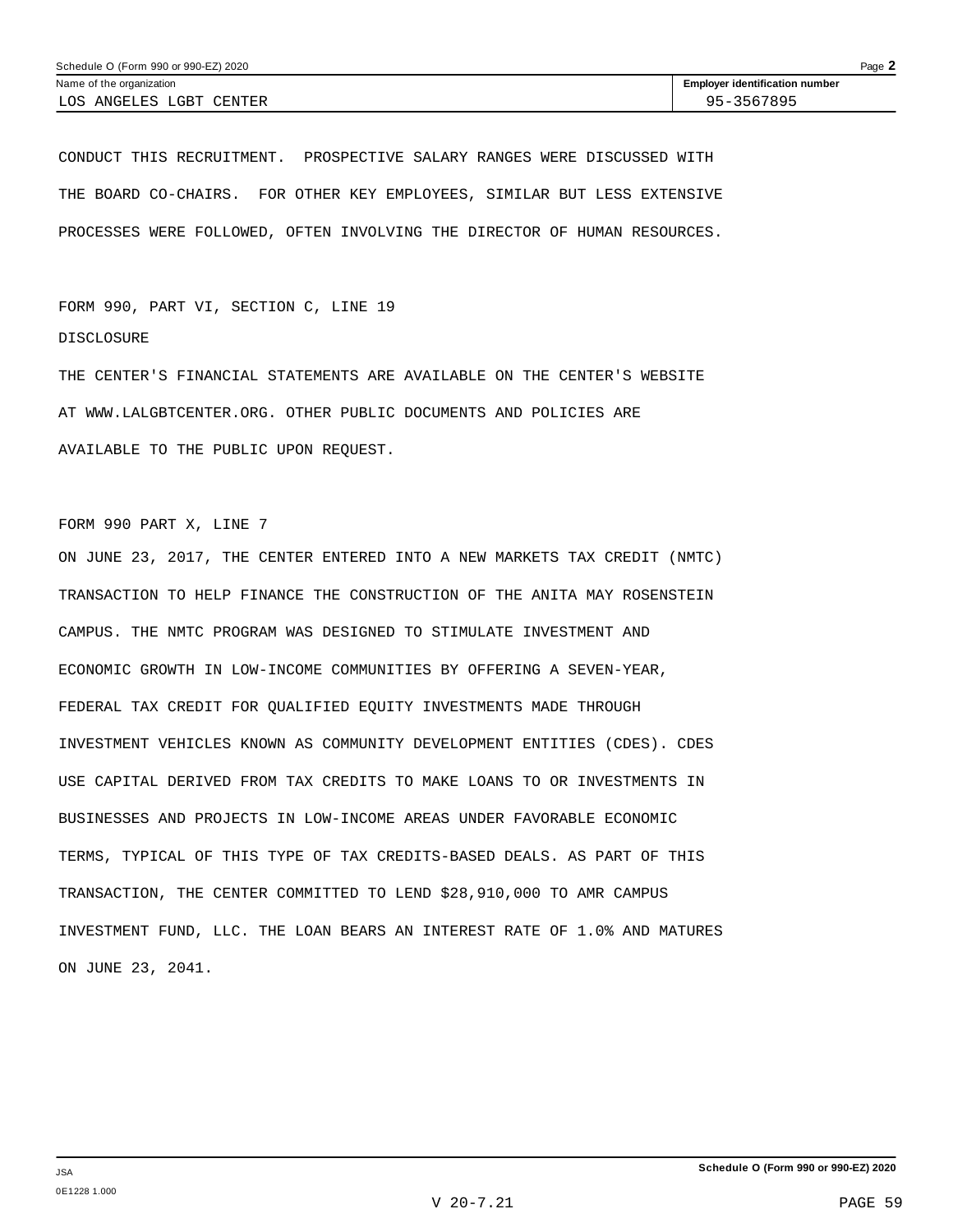| Schedule O (Form 990 or 990-EZ) 2020                 |                                                                                                                                                                                                                                                                                        |              |          |
|------------------------------------------------------|----------------------------------------------------------------------------------------------------------------------------------------------------------------------------------------------------------------------------------------------------------------------------------------|--------------|----------|
| Name of the organization                             |                                                                                                                                                                                                                                                                                        |              |          |
| LOS ANGELES LGBT CENTER                              |                                                                                                                                                                                                                                                                                        | 95-3567895   |          |
|                                                      |                                                                                                                                                                                                                                                                                        | ATTACHMENT 1 |          |
| FORM 990, PART III, LINE 4D - OTHER PROGRAM SERVICES | Page 2<br><b>Employer identification number</b><br>GRANTS<br>EXPENSES<br>REVENUE<br>2,322,476.<br>0.<br>622,999.<br>$\overline{0}$ .<br>$0$ .<br>1,749,679.<br>0.<br>1,584,610.<br>11,595.<br>1,554,780.<br>7,632.<br>$0$ .<br>88,003.<br>$0$ .<br>1,161,069.<br>0.<br>237, 273.<br>0. |              |          |
| DESCRIPTION                                          |                                                                                                                                                                                                                                                                                        |              |          |
| POLICY & COMMUNITY BUILDING PROGRAMS                 |                                                                                                                                                                                                                                                                                        |              |          |
| PUBLIC AFFAIRS                                       |                                                                                                                                                                                                                                                                                        |              |          |
| CULTURAL ARTS & EDUCATION                            |                                                                                                                                                                                                                                                                                        |              |          |
| LEGAL SERVICES                                       |                                                                                                                                                                                                                                                                                        |              |          |
| CULINARY ARTS                                        |                                                                                                                                                                                                                                                                                        |              |          |
| PRIDE PANTRY                                         |                                                                                                                                                                                                                                                                                        |              |          |
| TOTALS                                               | 622,999.                                                                                                                                                                                                                                                                               | 8,609,887.   | 107,230. |

|                                                                       |                         | ATTACHMENT 2 |
|-----------------------------------------------------------------------|-------------------------|--------------|
| 990, PART VII- COMPENSATION OF THE FIVE HIGHEST PAID IND. CONTRACTORS |                         |              |
| NAME AND ADDRESS                                                      | DESCRIPTION OF SERVICES | COMPENSATION |
| ITSAVVY, LLC<br>P.O. BOX 3296<br>GLEN ELLYN, IL 60138                 | IT SERVICES             | 621,349.     |
| OUEST DIAGNOSTICS<br>P.O. BOX 50368<br>LOS ANGELES, CA 90074-0368     | LAB SERVICES            | 561,065.     |
| BDO USA, LLP<br>P.O. BOX 677973<br>DALLAS, TX 75267-7973              | AUDIT/TAX SERVICES      | 204,202.     |
| KOYA LEADERSHIP PARTNERS LLC<br>PO BOX 279<br>NEWBURYPORT, MA 01950   | LEADERSHIP              | 192,788.     |
| BLACK BRICK SOFTWARE LLC<br>P.O. BOX 759<br>KEARNEY, NE 68848         | IT SERVICES             | 161,892.     |

ATTACHMENT 3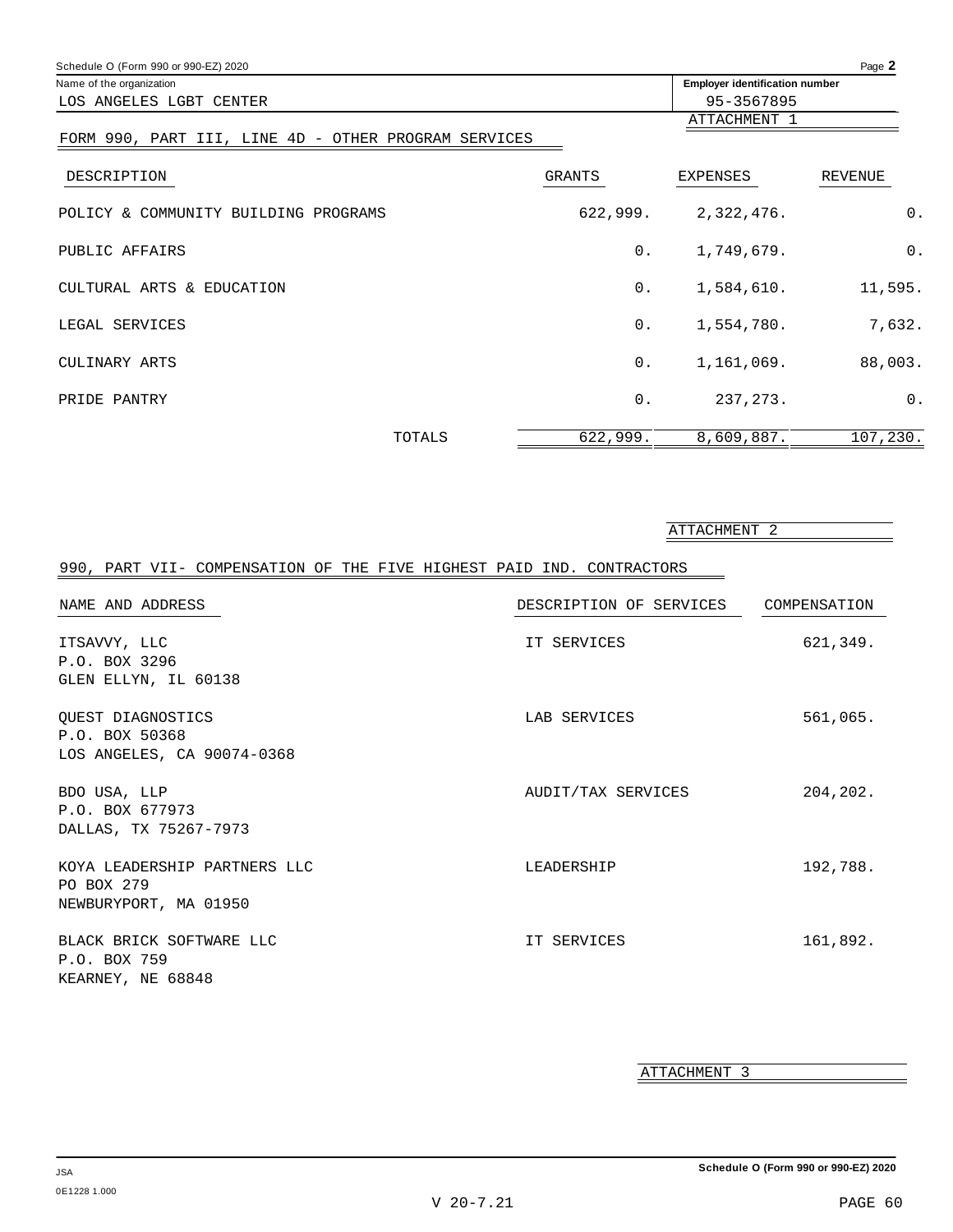| Schedule O (Form 990 or 990-EZ) 2020                        |                                       | Page 2     |
|-------------------------------------------------------------|---------------------------------------|------------|
| Name of the organization                                    | <b>Employer identification number</b> |            |
| LOS ANGELES LGBT CENTER                                     | 95-3567895                            |            |
|                                                             | ATTACHMENT 3 (CONT'D)                 |            |
| FORM 990, PART X - INVESTMENTS - PUBLICLY TRADED SECURITIES |                                       |            |
|                                                             |                                       |            |
|                                                             | ENDING                                | COST       |
| DESCRIPTION                                                 | BOOK VALUE                            | OR FMV     |
| <b>INVESTMENTS</b>                                          | 20,905,741.                           | <b>FMV</b> |
| TOTALS                                                      | 20,905,741.                           |            |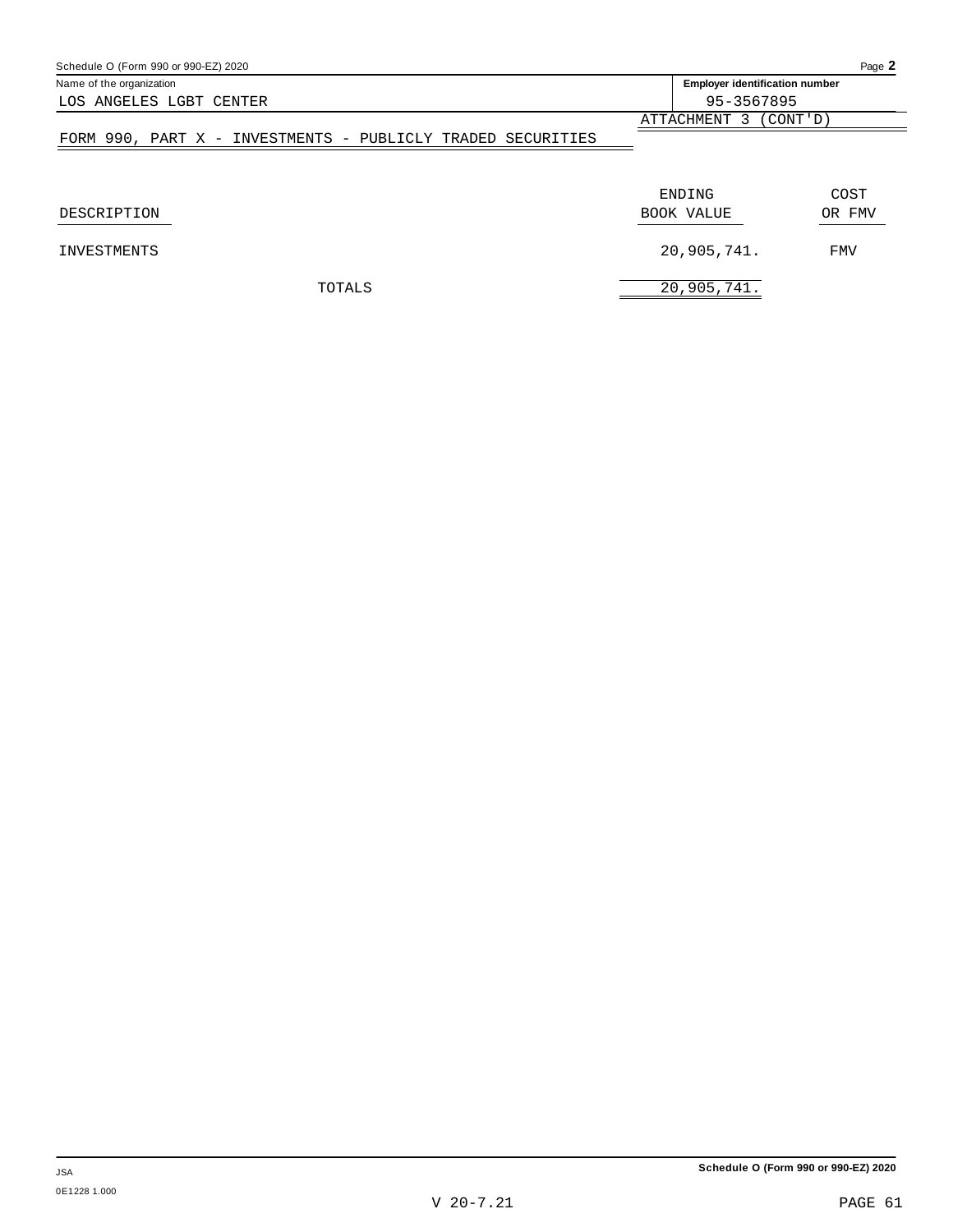# OMB No. 1545-0047 **SCHEDULE R (Form 990) Related Organizations and Unrelated Partnerships**

 $\triangleright$  Complete if the organization answered "Yes" on Form 990, Part IV, line 33, 34, 35b, 36, or 37.



Department of the Treasury<br>Internal Revenue Service

LOS ANGELES LGBT CENTER 95-3567895

### **Part I Identification of Disregarded Entities.** Complete if the organization answered "Yes" on Form 990, Part IV, line 33.

| (a)<br>Name, address, and EIN (if applicable) of disregarded entity |                       | (b)<br>Primary activity | (c)<br>Legal domicile (state<br>or foreign country) | (d)<br>Total income | (e)<br>End-of-year assets | (f)<br>Direct controlling<br>entity |
|---------------------------------------------------------------------|-----------------------|-------------------------|-----------------------------------------------------|---------------------|---------------------------|-------------------------------------|
| (1) MCCADDEN CAMPUS LLC                                             | 47-1608033            |                         |                                                     |                     |                           |                                     |
| 1625 NORTH SCHRADER BLVD                                            | LOS ANGELES, CA 90028 | REAL ESTATE             | CA                                                  | 0.                  |                           | $3,198.$ LA LGBT CTR                |
| (2)                                                                 |                       |                         |                                                     |                     |                           |                                     |
|                                                                     |                       |                         |                                                     |                     |                           |                                     |
| (3)                                                                 |                       |                         |                                                     |                     |                           |                                     |
|                                                                     |                       |                         |                                                     |                     |                           |                                     |
| (4)                                                                 |                       |                         |                                                     |                     |                           |                                     |
|                                                                     |                       |                         |                                                     |                     |                           |                                     |
| (5)                                                                 |                       |                         |                                                     |                     |                           |                                     |
|                                                                     |                       |                         |                                                     |                     |                           |                                     |
| (6)                                                                 |                       |                         |                                                     |                     |                           |                                     |
|                                                                     |                       |                         |                                                     |                     |                           |                                     |

**Identification of Related Tax-Exempt Organizations.** Complete if the organization answered "Yes" on Form 990, Part IV, line 34, because it had **Part II** one or more related tax-exempt organizations during the tax year.

| (a)<br>Name, address, and EIN of related organization | (b)<br>Primary activity | (c)<br>Legal domicile (state<br>or foreign country) | (d)<br>Exempt Code section | (e)<br>Public charity status<br>(if section $501(c)(3)$ ) | (f)<br>Direct controlling<br>entity | (g)<br>Section 512(b)(13)<br>controlled<br>entity? |    |
|-------------------------------------------------------|-------------------------|-----------------------------------------------------|----------------------------|-----------------------------------------------------------|-------------------------------------|----------------------------------------------------|----|
|                                                       |                         |                                                     |                            |                                                           |                                     | Yes                                                | No |
| (1) AMR CAMPUS QALICB, INC.<br>81-5272537             |                         |                                                     |                            |                                                           |                                     |                                                    |    |
| LOS ANGELES, CA 90028<br>1625 NORTH SCHRADER BLVD     | DEVELOPMENT             | CA                                                  | 501(C)(3)                  | LINE 12A                                                  | N/A                                 | Χ                                                  |    |
| (2)                                                   |                         |                                                     |                            |                                                           |                                     |                                                    |    |
|                                                       |                         |                                                     |                            |                                                           |                                     |                                                    |    |
| (3)                                                   |                         |                                                     |                            |                                                           |                                     |                                                    |    |
|                                                       |                         |                                                     |                            |                                                           |                                     |                                                    |    |
| (4)                                                   |                         |                                                     |                            |                                                           |                                     |                                                    |    |
|                                                       |                         |                                                     |                            |                                                           |                                     |                                                    |    |
| (5)                                                   |                         |                                                     |                            |                                                           |                                     |                                                    |    |
|                                                       |                         |                                                     |                            |                                                           |                                     |                                                    |    |
| (6)                                                   |                         |                                                     |                            |                                                           |                                     |                                                    |    |
|                                                       |                         |                                                     |                            |                                                           |                                     |                                                    |    |
| (7)                                                   |                         |                                                     |                            |                                                           |                                     |                                                    |    |
|                                                       |                         |                                                     |                            |                                                           |                                     |                                                    |    |

**For Paperwork Reduction Act Notice, see the Instructions for Form 990. Schedule R (Form 990) 2020**

JSA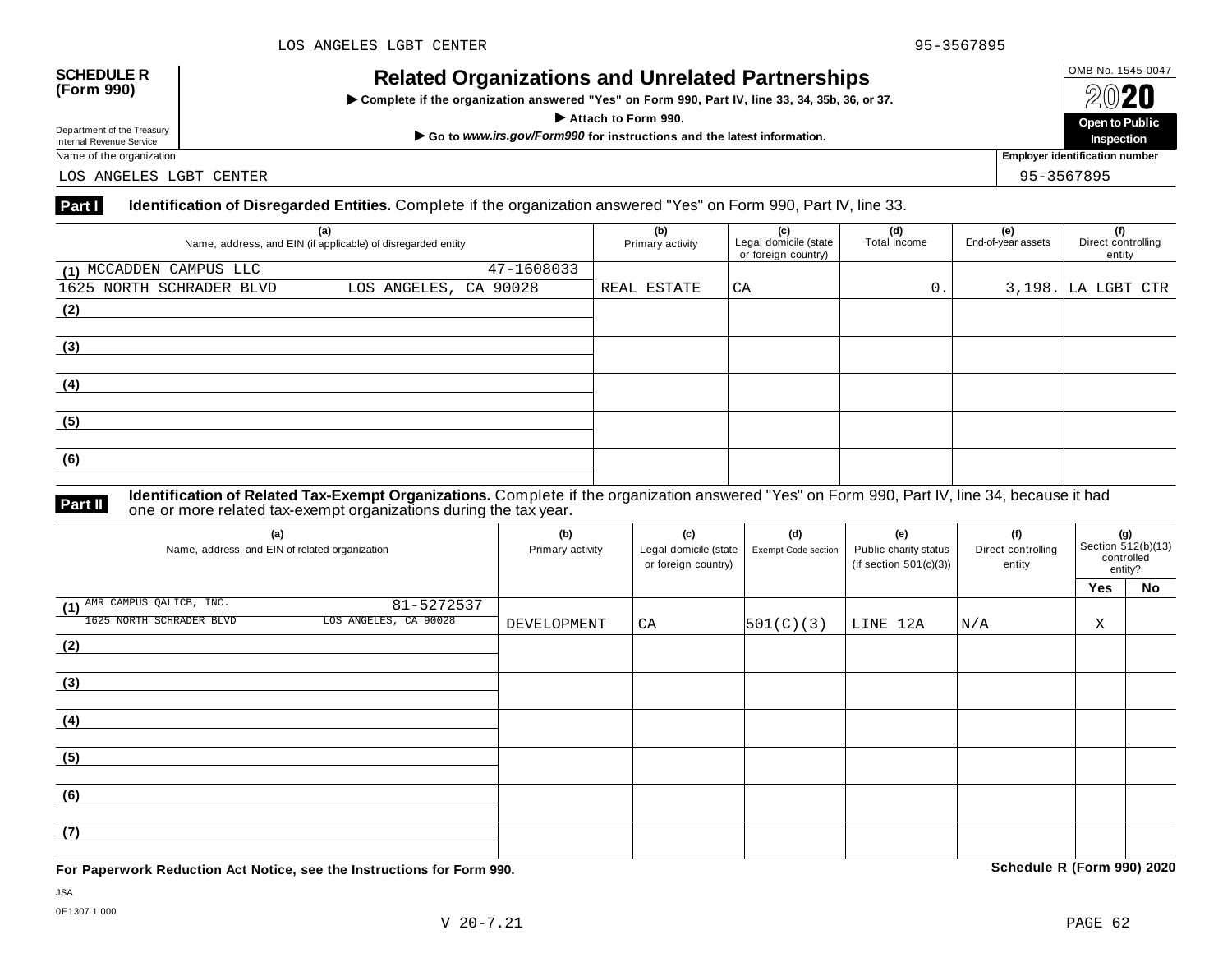**Identification of Related Organizations Taxable as a Partnership.** Complete if the organization answered "Yes" on Form 990, Part IV, line 34, **because it had one or more related organizations Taxable as a Partnership.** Complete if the organization of Related organizations treated as a partnership during the tax year.

| (a)<br>Name, address, and EIN of<br>related organization | (b)<br>Primary activity | (c)<br>Legal<br>domicile<br>(state or<br>foreign<br>country) | (d)<br>Direct controlling<br>entity | (e)<br>Predominant<br>income (related,<br>unrelated,<br>excluded from<br>tax under<br>sections 512 - 514) | (f)<br>Share of total<br>income | (g)<br>Share of end-of-<br>year assets | (h)<br>Disproportionate<br>allocations? | (i)<br>Code V - UBI<br>amount in box 20<br>of Schedule K-1<br>(Form 1065) | (j)<br>General or<br>managing<br>partner? | (k)<br>Percentage<br>ownership |
|----------------------------------------------------------|-------------------------|--------------------------------------------------------------|-------------------------------------|-----------------------------------------------------------------------------------------------------------|---------------------------------|----------------------------------------|-----------------------------------------|---------------------------------------------------------------------------|-------------------------------------------|--------------------------------|
|                                                          |                         |                                                              |                                     |                                                                                                           |                                 |                                        | Yes No                                  |                                                                           | Yes No                                    |                                |
| (1)                                                      |                         |                                                              |                                     |                                                                                                           |                                 |                                        |                                         |                                                                           |                                           |                                |
| (2)                                                      |                         |                                                              |                                     |                                                                                                           |                                 |                                        |                                         |                                                                           |                                           |                                |
| (3)                                                      |                         |                                                              |                                     |                                                                                                           |                                 |                                        |                                         |                                                                           |                                           |                                |
| (4)                                                      |                         |                                                              |                                     |                                                                                                           |                                 |                                        |                                         |                                                                           |                                           |                                |
| (5)                                                      |                         |                                                              |                                     |                                                                                                           |                                 |                                        |                                         |                                                                           |                                           |                                |
| (6)                                                      |                         |                                                              |                                     |                                                                                                           |                                 |                                        |                                         |                                                                           |                                           |                                |
| (7)                                                      |                         |                                                              |                                     |                                                                                                           |                                 |                                        |                                         |                                                                           |                                           |                                |

# **Part IV** Identification of Related Organizations Taxable as a Corporation or Trust. Complete if the organization answered "Yes" on Form 990, Part IV,<br>line 34, because it had one or more related organizations treated as a

| (a)<br>Name, address, and EIN of related organization | (b)<br>Primary activity | (c)<br>Legal domicile<br>(state or foreign<br>country) | (d)<br>Direct controlling<br>entity | (e)<br>Type of entity<br>(C corp, S corp, or trust) | (f)<br>Share of total<br>income | $\begin{array}{ c c c }\n\hline\n\text{(g)} & \text{(h)} & \text{(i)} \\ \text{Share of} & \text{Percentage} & \text{Section} \\ \text{end-of-year assets} & \text{ ownership} & \text{function} \\ \hline\n\begin{array}{ c c c }\n\hline\n\text{(h)} & \text{(i)} \\ \text{function} & \text{function} \\ \hline\n\text{(i)} & \text{entropy} \\ \hline\n\end{array}\n\hline\n\end{array}$ |        |
|-------------------------------------------------------|-------------------------|--------------------------------------------------------|-------------------------------------|-----------------------------------------------------|---------------------------------|----------------------------------------------------------------------------------------------------------------------------------------------------------------------------------------------------------------------------------------------------------------------------------------------------------------------------------------------------------------------------------------------|--------|
| (1)                                                   |                         |                                                        |                                     |                                                     |                                 |                                                                                                                                                                                                                                                                                                                                                                                              | Yes No |
| (2)                                                   |                         |                                                        |                                     |                                                     |                                 |                                                                                                                                                                                                                                                                                                                                                                                              |        |
| (3)                                                   |                         |                                                        |                                     |                                                     |                                 |                                                                                                                                                                                                                                                                                                                                                                                              |        |
| (4)                                                   |                         |                                                        |                                     |                                                     |                                 |                                                                                                                                                                                                                                                                                                                                                                                              |        |
| (5)                                                   |                         |                                                        |                                     |                                                     |                                 |                                                                                                                                                                                                                                                                                                                                                                                              |        |
| (6)                                                   |                         |                                                        |                                     |                                                     |                                 |                                                                                                                                                                                                                                                                                                                                                                                              |        |
| (7)                                                   |                         |                                                        |                                     |                                                     |                                 |                                                                                                                                                                                                                                                                                                                                                                                              |        |

**Schedule R (Form 990) 2020**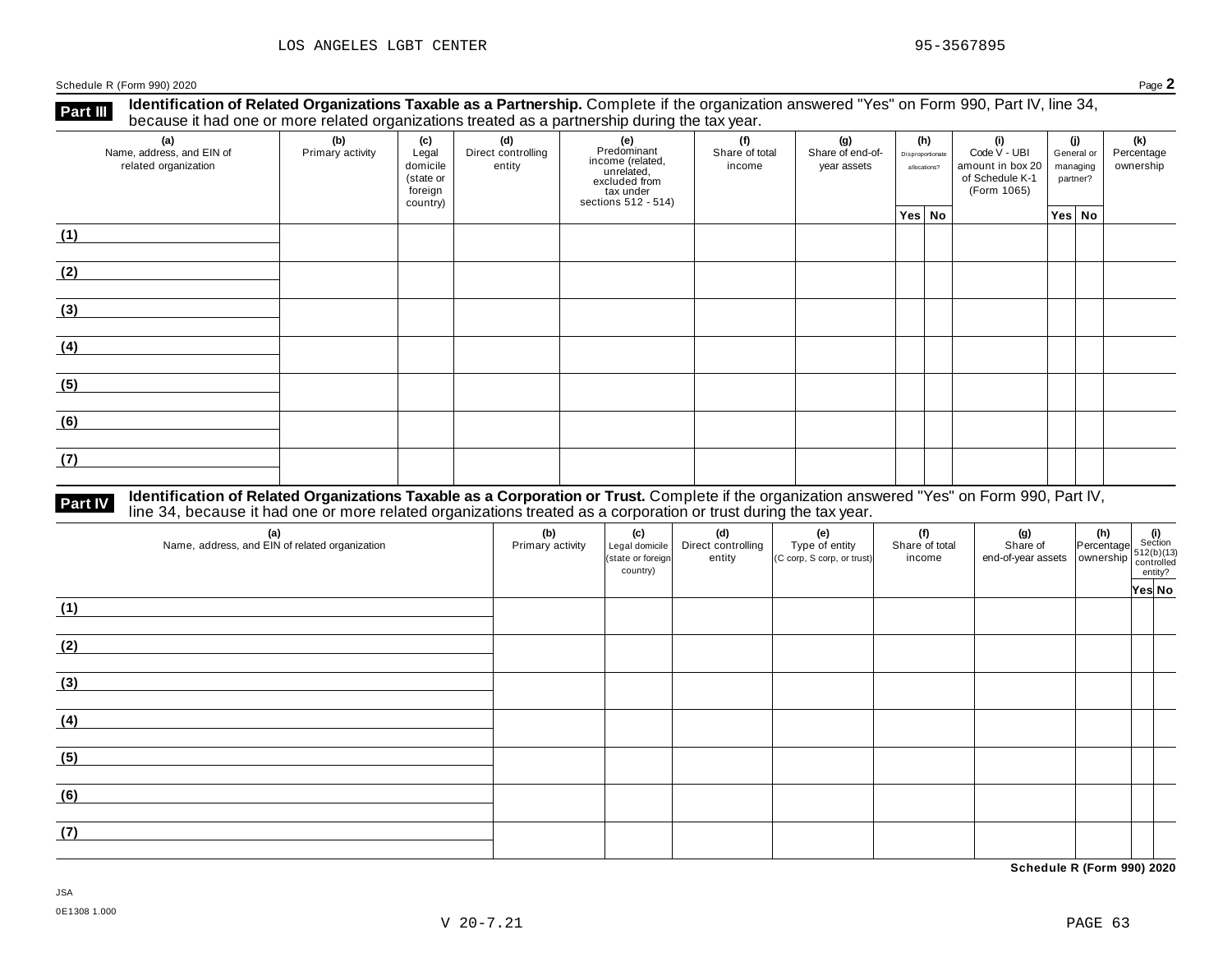| <b>Part V</b> | Transactions With Related Organizations. Complete if the organization answered "Yes" on Form 990, Part IV, line 34, 35b, or 36.                                              |                    |                        |                            |                      |                              |
|---------------|------------------------------------------------------------------------------------------------------------------------------------------------------------------------------|--------------------|------------------------|----------------------------|----------------------|------------------------------|
|               | Note: Complete line 1 if any entity is listed in Parts II, III, or IV of this schedule.                                                                                      |                    |                        |                            |                      | Yes No                       |
|               | During the tax year, did the organization engage in any of the following transactions with one or more related organizations listed in Parts II-IV?                          |                    |                        |                            |                      |                              |
| a             |                                                                                                                                                                              |                    |                        |                            | 1a                   | $\mathbf x$                  |
| b             |                                                                                                                                                                              |                    |                        |                            | 1 <sub>b</sub>       | $\mathbf X$                  |
| c             |                                                                                                                                                                              |                    |                        |                            | 1c                   | $\boldsymbol{\mathrm{X}}$    |
| d             |                                                                                                                                                                              |                    |                        |                            | 1 <sub>d</sub>       | $\overline{\mathbf{x}}$      |
|               |                                                                                                                                                                              |                    |                        |                            | 1e                   | $\overline{\mathbf{x}}$      |
|               |                                                                                                                                                                              |                    |                        |                            |                      |                              |
| f             |                                                                                                                                                                              |                    |                        |                            | 1f                   | Χ<br>$\overline{\mathbf{x}}$ |
| q             |                                                                                                                                                                              |                    |                        |                            | 1 <sub>g</sub>       | $\overline{\mathbf{x}}$      |
| h             |                                                                                                                                                                              |                    |                        |                            | 1 <sub>h</sub><br>11 | $\overline{\mathbf{x}}$      |
|               |                                                                                                                                                                              |                    |                        |                            | 1j                   | $\overline{\mathbf{x}}$      |
|               |                                                                                                                                                                              |                    |                        |                            |                      |                              |
|               |                                                                                                                                                                              |                    |                        |                            | 1k                   | X                            |
|               |                                                                                                                                                                              |                    |                        |                            | 11                   | $\mathbf X$                  |
| m             |                                                                                                                                                                              |                    |                        |                            | 1m                   | $\overline{\mathbf{x}}$      |
| n             |                                                                                                                                                                              |                    |                        |                            | 1n                   | $\overline{\mathbf{x}}$      |
| $\mathbf{o}$  |                                                                                                                                                                              |                    |                        |                            | 1o                   | $\mathbf X$                  |
|               |                                                                                                                                                                              |                    |                        |                            |                      |                              |
| p             |                                                                                                                                                                              |                    |                        |                            | 1p                   | X                            |
| a             |                                                                                                                                                                              |                    |                        |                            | 1q                   | $\overline{\mathbf{x}}$      |
|               |                                                                                                                                                                              |                    |                        |                            |                      |                              |
|               |                                                                                                                                                                              |                    |                        |                            | 1r                   | X                            |
|               |                                                                                                                                                                              |                    |                        |                            | 1s                   | X                            |
| $\mathbf{2}$  | If the answer to any of the above is "Yes," see the instructions for information on who must complete this line, including covered relationships and transaction thresholds. |                    |                        |                            |                      |                              |
|               | (a)<br>Name of related organization                                                                                                                                          | (b)<br>Transaction | (c)<br>Amount involved | Method of determining      | (d)                  |                              |
|               |                                                                                                                                                                              | $type(a-s)$        |                        | amount involved            |                      |                              |
|               |                                                                                                                                                                              |                    |                        |                            |                      |                              |
| (1)           | AMR CAMPUS QALICB, INC.                                                                                                                                                      | B                  | 266,775.               | COST                       |                      |                              |
|               |                                                                                                                                                                              |                    |                        |                            |                      |                              |
| (2)           |                                                                                                                                                                              |                    |                        |                            |                      |                              |
|               |                                                                                                                                                                              |                    |                        |                            |                      |                              |
| (3)           |                                                                                                                                                                              |                    |                        |                            |                      |                              |
| (4)           |                                                                                                                                                                              |                    |                        |                            |                      |                              |
|               |                                                                                                                                                                              |                    |                        |                            |                      |                              |
| (5)           |                                                                                                                                                                              |                    |                        |                            |                      |                              |
| (6)           |                                                                                                                                                                              |                    |                        |                            |                      |                              |
| <b>JSA</b>    |                                                                                                                                                                              |                    |                        | Schedule R (Form 990) 2020 |                      |                              |
| 0E1309 1.000  |                                                                                                                                                                              |                    |                        |                            |                      |                              |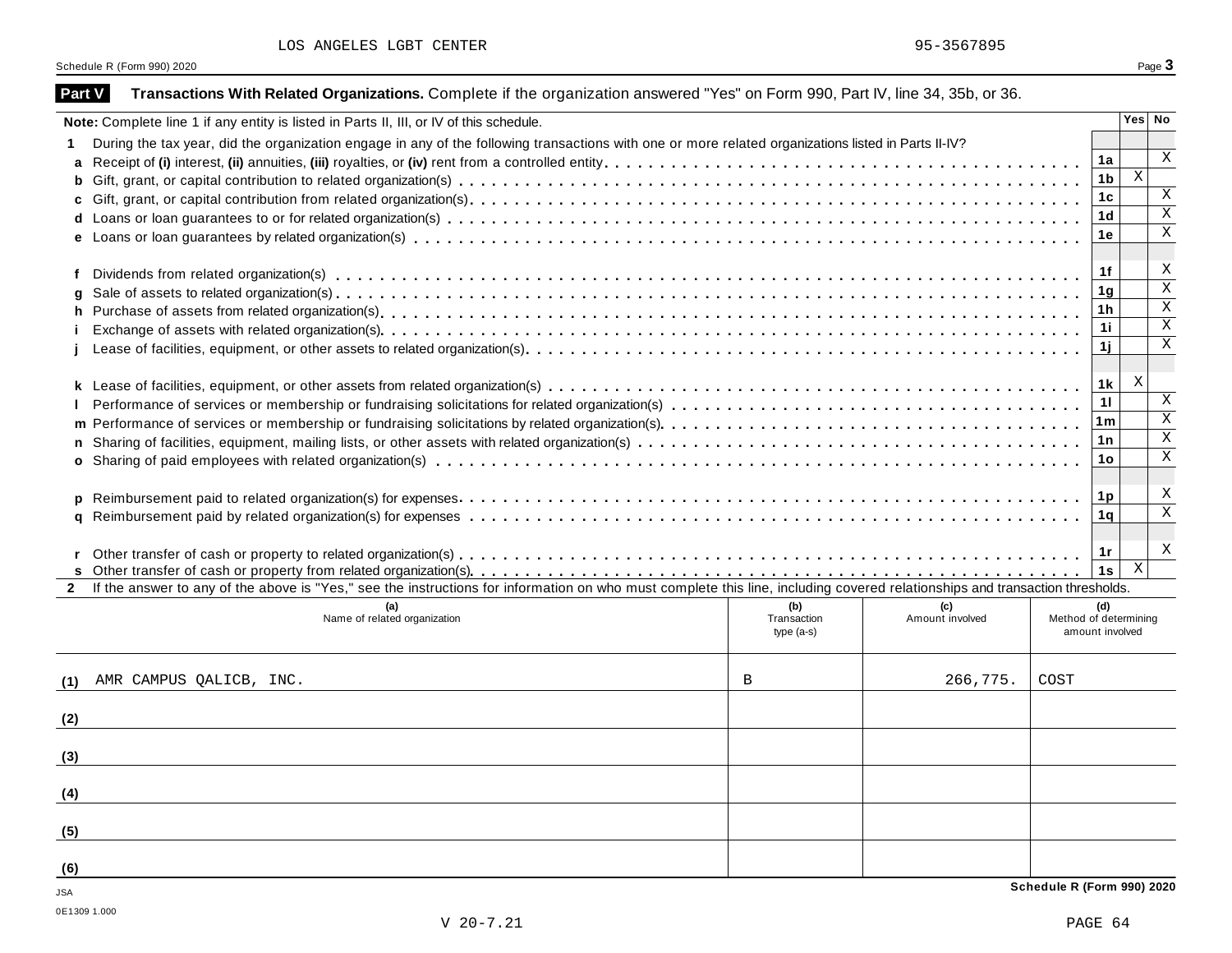### **Part VI Unrelated Organizations Taxable as a Partnership.** Complete if the organization answered "Yes" on Form 990, Part IV, line 37.

Provide the following information for each entity taxed as a partnership through which the organization conducted more than five percent of its activities (measured by total assets or gross revenue) that was not a related organization. See instructions regarding exclusion for certain investment partnerships.

| $\overline{\phantom{a}}$<br>(a)<br>Name, address, and EIN of entity | (b)<br>Primary activity | ັ<br>(c)<br>Legal domicile<br>(state or foreign<br>country) | (d)<br>Predominant<br>income (related,<br>unrelated, excluded<br>section<br>from tax under<br>sections 512 - 514)<br>Yes<br>No |  | (f)<br>Share of<br>total income | . .<br>(g)<br>Share of<br>end-of-year<br>assets | (h)<br>Disproportionate<br>allocations? | (i)<br>Code $V$ - UBI<br>amount in box 20<br>of Schedule K-1<br>(Form 1065) | managing<br>partner? | (i)<br>General or Percentage<br>managing ownership |
|---------------------------------------------------------------------|-------------------------|-------------------------------------------------------------|--------------------------------------------------------------------------------------------------------------------------------|--|---------------------------------|-------------------------------------------------|-----------------------------------------|-----------------------------------------------------------------------------|----------------------|----------------------------------------------------|
|                                                                     |                         |                                                             |                                                                                                                                |  |                                 |                                                 | $Yes \mid No$                           |                                                                             | $Yes \mid No$        |                                                    |
| (1)<br><u> 1989 - Jan Barbara Barbara, prima politik po</u>         |                         |                                                             |                                                                                                                                |  |                                 |                                                 |                                         |                                                                             |                      |                                                    |
| (2)                                                                 |                         |                                                             |                                                                                                                                |  |                                 |                                                 |                                         |                                                                             |                      |                                                    |
| (3)                                                                 |                         |                                                             |                                                                                                                                |  |                                 |                                                 |                                         |                                                                             |                      |                                                    |
| (4)                                                                 |                         |                                                             |                                                                                                                                |  |                                 |                                                 |                                         |                                                                             |                      |                                                    |
| (5)                                                                 |                         |                                                             |                                                                                                                                |  |                                 |                                                 |                                         |                                                                             |                      |                                                    |
| (6)<br><u> 1999 - Jan Barbara III, marka</u>                        |                         |                                                             |                                                                                                                                |  |                                 |                                                 |                                         |                                                                             |                      |                                                    |
| (7)                                                                 |                         |                                                             |                                                                                                                                |  |                                 |                                                 |                                         |                                                                             |                      |                                                    |
| (8)                                                                 |                         |                                                             |                                                                                                                                |  |                                 |                                                 |                                         |                                                                             |                      |                                                    |
| (9)<br><u> 1990 - Jan Barat, politik politik (</u>                  |                         |                                                             |                                                                                                                                |  |                                 |                                                 |                                         |                                                                             |                      |                                                    |
| (10)                                                                |                         |                                                             |                                                                                                                                |  |                                 |                                                 |                                         |                                                                             |                      |                                                    |
| (11)                                                                |                         |                                                             |                                                                                                                                |  |                                 |                                                 |                                         |                                                                             |                      |                                                    |
| (12)                                                                |                         |                                                             |                                                                                                                                |  |                                 |                                                 |                                         |                                                                             |                      |                                                    |
| (13)                                                                |                         |                                                             |                                                                                                                                |  |                                 |                                                 |                                         |                                                                             |                      |                                                    |
| (14)                                                                |                         |                                                             |                                                                                                                                |  |                                 |                                                 |                                         |                                                                             |                      |                                                    |
|                                                                     |                         |                                                             |                                                                                                                                |  |                                 |                                                 |                                         |                                                                             |                      |                                                    |
| (15)                                                                |                         |                                                             |                                                                                                                                |  |                                 |                                                 |                                         |                                                                             |                      |                                                    |
| (16)                                                                |                         |                                                             |                                                                                                                                |  |                                 |                                                 |                                         |                                                                             |                      |                                                    |

**Schedule R (Form 990) 2020**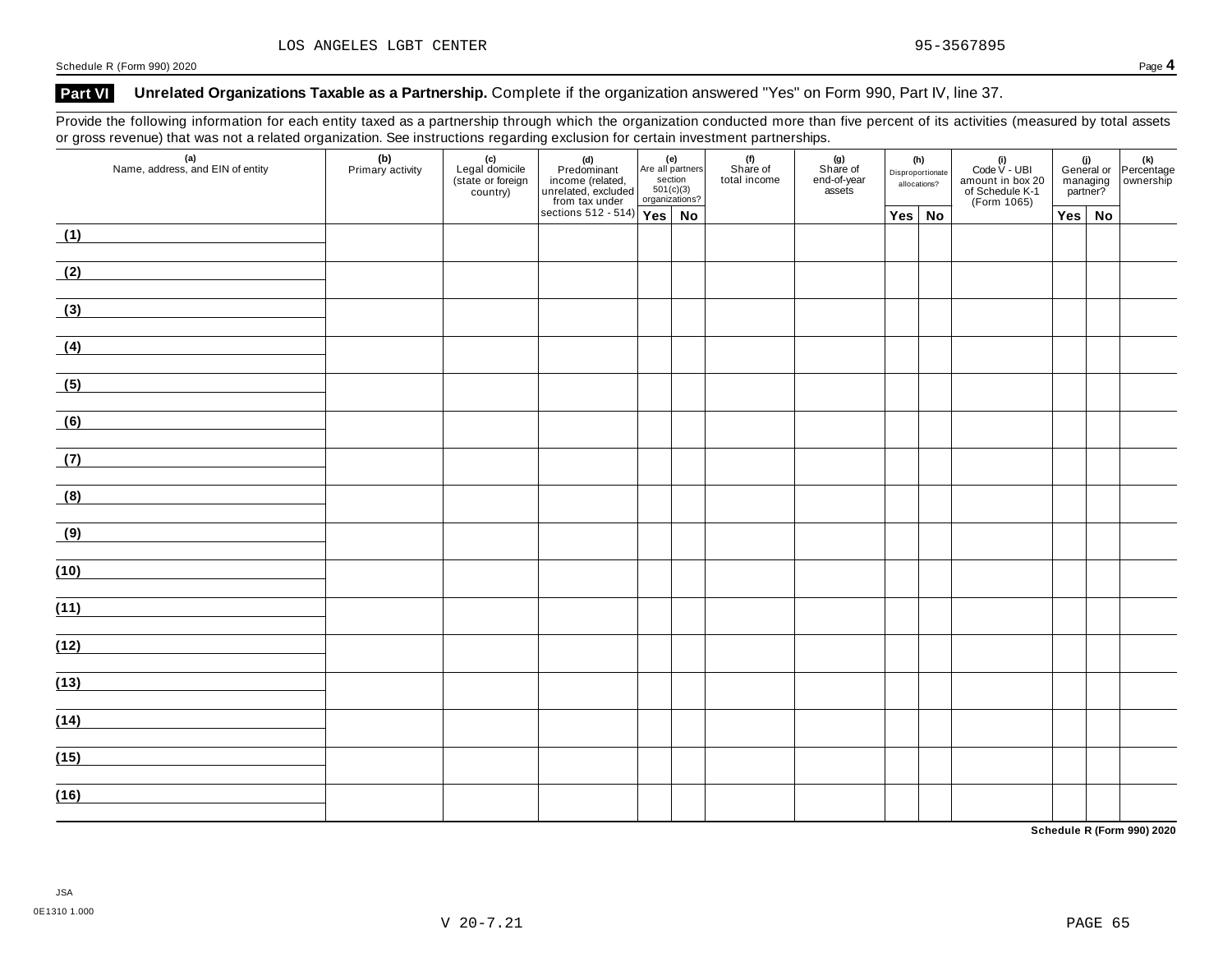**Supplemental Information** Provide additional information for responses to questions on Schedule R. See instructions. **Part VII**

**Schedule R (Form 990) 2020**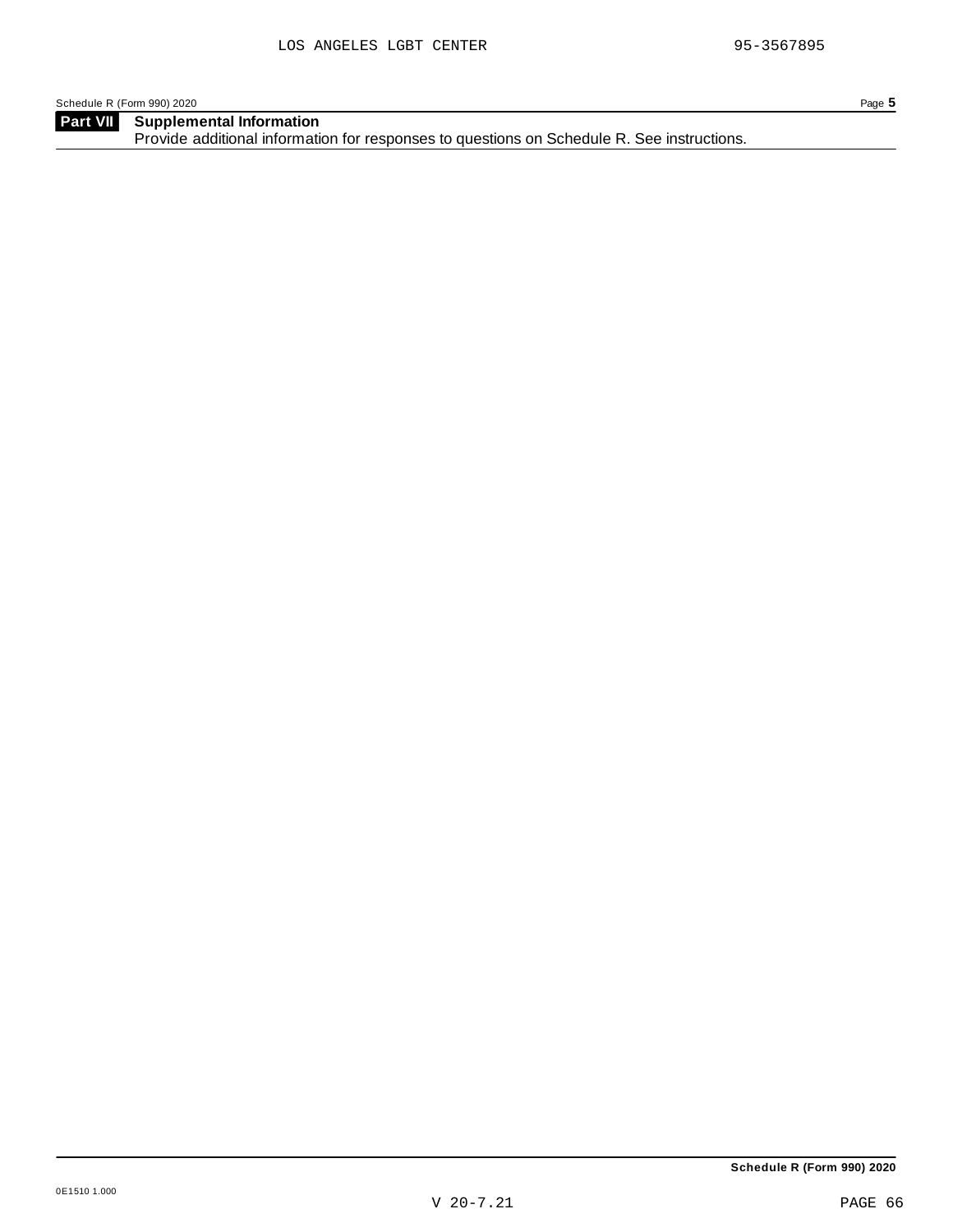|                                       | Form $990 - T$                                                                                   |            | <b>Exempt Organization Business Income Tax Return</b><br>(and proxy tax under section 6033(e))                                                                                                                                                        |                | OMB No. 1545-0047                                             |  |  |
|---------------------------------------|--------------------------------------------------------------------------------------------------|------------|-------------------------------------------------------------------------------------------------------------------------------------------------------------------------------------------------------------------------------------------------------|----------------|---------------------------------------------------------------|--|--|
|                                       |                                                                                                  |            | For calendar year 2020 or other tax year beginning $07/01$ , 2020, and ending 06/30, 20 2 1                                                                                                                                                           |                |                                                               |  |  |
|                                       |                                                                                                  |            | Go to www.irs.gov/Form990T for instructions and the latest information.                                                                                                                                                                               |                |                                                               |  |  |
|                                       | Department of the Treasury<br><b>Internal Revenue Service</b>                                    |            | Do not enter SSN numbers on this form as it may be made public if your organization is a 501(c)(3).                                                                                                                                                   |                | Open to Public Inspection for<br>501(c)(3) Organizations Only |  |  |
| Check box if<br>A<br>address changed. |                                                                                                  |            | Name of organization (<br>Check box if name changed and see instructions.)                                                                                                                                                                            |                | D Employer identification number                              |  |  |
|                                       |                                                                                                  |            | LOS ANGELES LGBT CENTER                                                                                                                                                                                                                               |                | 95-3567895                                                    |  |  |
|                                       | <b>B</b> Exempt under section                                                                    | Print      | Number, street, and room or suite no. If a P.O. box, see instructions.                                                                                                                                                                                |                | E Group exemption number                                      |  |  |
|                                       | $X \mid 501(C) (3)$                                                                              | or<br>Type | 1118 N. MCCADDEN PLACE                                                                                                                                                                                                                                |                | (see instructions)                                            |  |  |
|                                       | 408(e)<br>220(e)                                                                                 |            | City or town, state or province, country, and ZIP or foreign postal code                                                                                                                                                                              |                |                                                               |  |  |
|                                       | 408A<br>530(a)                                                                                   |            | LOS ANGELES,, CA 90038                                                                                                                                                                                                                                | F              | Check box if                                                  |  |  |
|                                       | 529A<br>529(a)                                                                                   | IС         |                                                                                                                                                                                                                                                       |                | an amended return.                                            |  |  |
|                                       | <b>G</b> Check organization type                                                                 | ▶          | $X \mid 501(c)$ corporation<br>$501(c)$ trust<br>Other trust<br>$401(a)$ trust                                                                                                                                                                        |                | Applicable reinsurance entity                                 |  |  |
|                                       | H Check if filing only to $\blacktriangleright$                                                  |            | Claim credit from Form 8941<br>Claim a refund shown on Form 2439                                                                                                                                                                                      |                |                                                               |  |  |
|                                       |                                                                                                  |            | Check if a 501(c)(3) organization filing a consolidated return with a 501(c)(2) titleholding corporation                                                                                                                                              |                |                                                               |  |  |
|                                       |                                                                                                  |            |                                                                                                                                                                                                                                                       |                |                                                               |  |  |
|                                       |                                                                                                  |            | K During the tax year, was the corporation a subsidiary in an affiliated group or a parent-subsidiary controlled group?                                                                                                                               |                | $Yes \mid X$<br><b>No</b>                                     |  |  |
|                                       |                                                                                                  |            | If "Yes," enter the name and identifying number of the parent corporation $\blacktriangleright$                                                                                                                                                       |                |                                                               |  |  |
|                                       |                                                                                                  |            | Telephone number > 323-993-7618<br>L The books are in care of $\blacktriangleright$ MIGUEL MEDEL, SN DIR FIN & ACC                                                                                                                                    |                |                                                               |  |  |
|                                       |                                                                                                  |            |                                                                                                                                                                                                                                                       |                |                                                               |  |  |
|                                       |                                                                                                  |            | 1118 N. MCCADDEN PL                                                                                                                                                                                                                                   |                |                                                               |  |  |
|                                       |                                                                                                  |            | CA 90038<br>LOS ANGELES                                                                                                                                                                                                                               |                |                                                               |  |  |
|                                       | Partill                                                                                          |            | <b>Total Unrelated Business Taxable Income</b>                                                                                                                                                                                                        |                |                                                               |  |  |
| 1                                     |                                                                                                  |            | Total of unrelated business taxable income computed from all unrelated trades or businesses (see                                                                                                                                                      |                |                                                               |  |  |
|                                       |                                                                                                  |            |                                                                                                                                                                                                                                                       | 1              |                                                               |  |  |
| 2                                     |                                                                                                  |            |                                                                                                                                                                                                                                                       | $\mathbf{2}$   |                                                               |  |  |
| 3                                     |                                                                                                  |            |                                                                                                                                                                                                                                                       | 3              |                                                               |  |  |
| 4                                     | 4                                                                                                |            |                                                                                                                                                                                                                                                       |                |                                                               |  |  |
| 5                                     | Total unrelated business taxable income before net operating losses. Subtract line 4 from line 3 | 5          | 0.                                                                                                                                                                                                                                                    |                |                                                               |  |  |
| 6                                     |                                                                                                  |            |                                                                                                                                                                                                                                                       | 6              |                                                               |  |  |
| 7                                     |                                                                                                  |            | Total of unrelated business taxable income before specific deduction and section 199A deduction.                                                                                                                                                      |                |                                                               |  |  |
|                                       |                                                                                                  |            |                                                                                                                                                                                                                                                       | 7              |                                                               |  |  |
| 8                                     |                                                                                                  |            | Specific deduction (generally \$1,000, but see instructions for exceptions)                                                                                                                                                                           | 8              |                                                               |  |  |
| 9                                     | 9                                                                                                |            |                                                                                                                                                                                                                                                       |                |                                                               |  |  |
| 10                                    |                                                                                                  |            |                                                                                                                                                                                                                                                       | 10             |                                                               |  |  |
| 11                                    |                                                                                                  |            | Unrelated business taxable income. Subtract line 10 from line 7. If line 10 is greater than line 7.                                                                                                                                                   |                |                                                               |  |  |
|                                       |                                                                                                  |            |                                                                                                                                                                                                                                                       | 11             | 0.                                                            |  |  |
|                                       | <b>Tax Computation</b><br>Part II                                                                |            |                                                                                                                                                                                                                                                       |                |                                                               |  |  |
| 1                                     |                                                                                                  |            | Organizations taxable as corporations. Multiply Part I, line 11 by 21% (0.21)                                                                                                                                                                         | $\mathbf{1}$   |                                                               |  |  |
| 2                                     |                                                                                                  |            | Trusts taxable at trust rates. See instructions for tax computation. Income tax on the amount on                                                                                                                                                      |                |                                                               |  |  |
|                                       | Part I, line 11 from:                                                                            |            | Tax rate schedule or<br>Schedule D (Form 1041) (Commercial Department Department Department Department Department Department Department Department Department Department Department Department Department Department Department Department Department | 2              |                                                               |  |  |
| 3                                     |                                                                                                  |            |                                                                                                                                                                                                                                                       | 3              |                                                               |  |  |
| 4                                     |                                                                                                  |            |                                                                                                                                                                                                                                                       | 4              |                                                               |  |  |
| 5                                     | 5                                                                                                |            |                                                                                                                                                                                                                                                       |                |                                                               |  |  |
| 6                                     | 6                                                                                                |            |                                                                                                                                                                                                                                                       |                |                                                               |  |  |
| 7                                     |                                                                                                  |            |                                                                                                                                                                                                                                                       | $\overline{7}$ |                                                               |  |  |
|                                       |                                                                                                  |            | For Paperwork Reduction Act Notice, see instructions.                                                                                                                                                                                                 |                | Form 990-T (2020)                                             |  |  |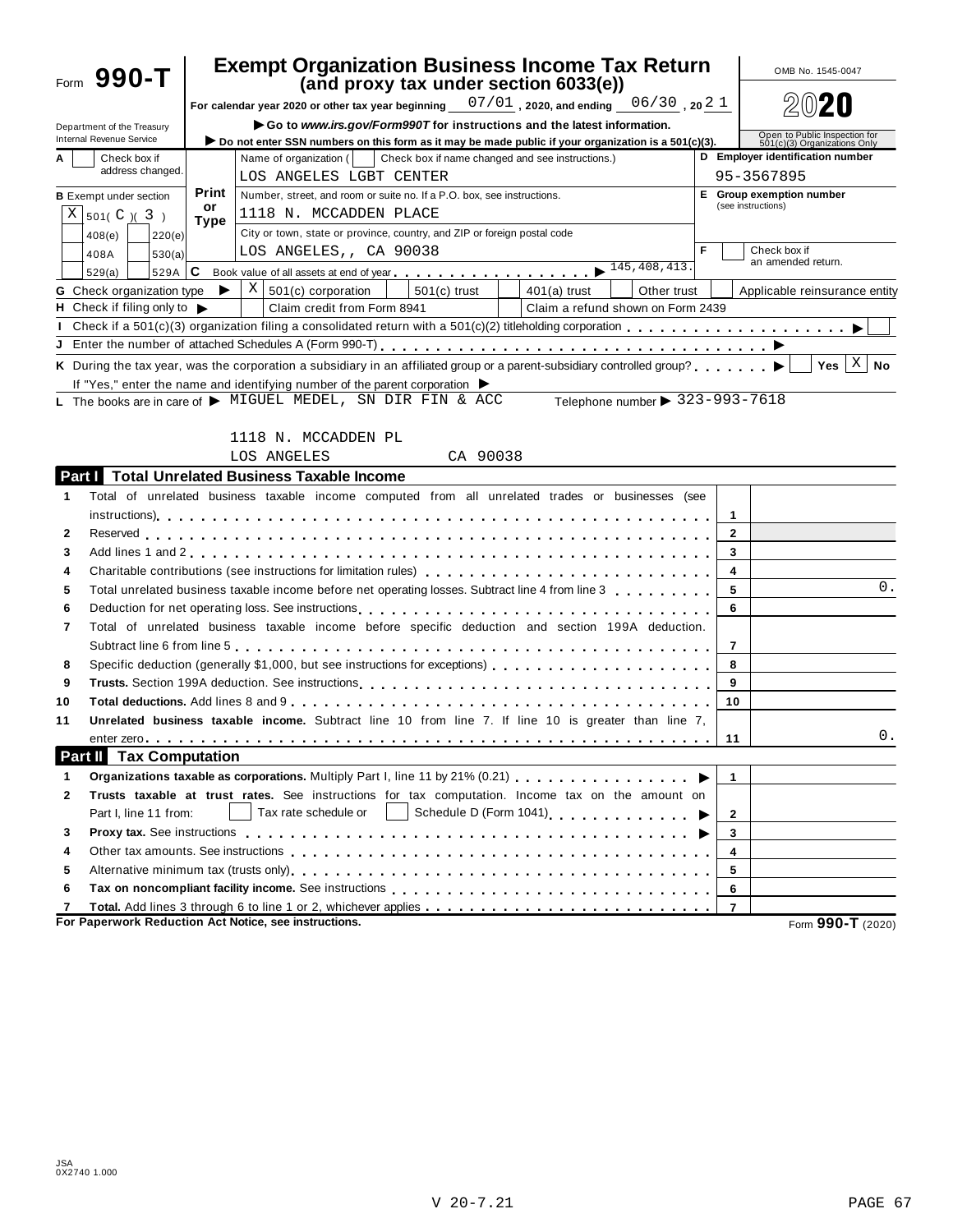|                | Form 990-T (2020)<br>LOS ANGELES LGBT CENTER                                                                            | 95-3567895     |            | Page 2 |  |  |
|----------------|-------------------------------------------------------------------------------------------------------------------------|----------------|------------|--------|--|--|
|                | Part III<br><b>Tax and Payments</b>                                                                                     |                |            |        |  |  |
|                | 1 a Foreign tax credit (corporations attach Form 1118; trusts attach Form 1116).<br>1a                                  |                |            |        |  |  |
|                | 1 <sub>b</sub>                                                                                                          |                |            |        |  |  |
|                | c General business credit. Attach Form 3800 (see instructions) 1c                                                       |                |            |        |  |  |
|                | d Credit for prior year minimum tax (attach Form 8801 or 8827). 1d                                                      |                |            |        |  |  |
|                |                                                                                                                         | 1e             |            |        |  |  |
| 2              |                                                                                                                         | $\overline{2}$ |            |        |  |  |
|                | 3 Other taxes. Check If from:<br>Form 4255<br>Form 8611   Form 8697   Form 8866                                         |                |            |        |  |  |
|                |                                                                                                                         | 3              |            |        |  |  |
| 4              | Total tax. Add lines 2 and 3 (see instructions).   Check if includes tax previously deferred under                      |                |            |        |  |  |
|                |                                                                                                                         | 4              |            | 0.     |  |  |
| 5              | 2020 net 965 tax liability paid from Form 965-A or Form 965-B, Part II, column (k), line 4                              | 5              |            |        |  |  |
|                | 6a                                                                                                                      |                |            |        |  |  |
|                | <b>b</b> 2020 estimated tax payments. Check if section 643(g) election applies $\blacktriangleright$<br>6b              |                |            |        |  |  |
| c              | 6с                                                                                                                      |                |            |        |  |  |
|                | d Foreign organizations: Tax paid or withheld at source (see instructions)<br>6d                                        |                |            |        |  |  |
| е              | 6e                                                                                                                      |                |            |        |  |  |
| t              | Credit for small employer health insurance premiums (attach Form 8941)<br>6f                                            |                |            |        |  |  |
| a              | Other credits, adjustments, and payments: Form 2439                                                                     |                |            |        |  |  |
|                | Form 4136<br>Other Total 6g                                                                                             |                |            |        |  |  |
| 7              |                                                                                                                         | $\overline{7}$ |            |        |  |  |
| 8              |                                                                                                                         | 8              |            |        |  |  |
| 9              |                                                                                                                         | 9              |            |        |  |  |
| 10             | Overpayment. If line 7 is larger than the total of lines 4, 5, and 8, enter amount overpaid. 10                         |                |            |        |  |  |
| 11             | Enter the amount of line 10 you want: Credited to 2021 estimated tax<br>Refunded $\blacktriangleright$   11             |                |            |        |  |  |
| Part IV        | <b>Statements Regarding Certain Activities and Other Information (see instructions)</b>                                 |                |            |        |  |  |
| 1              | At any time during the 2020 calendar year, did the organization have an interest in or a signature or other authority   |                | <b>Yes</b> | No     |  |  |
|                | over a financial account (bank, securities, or other) in a foreign country? If "Yes," the organization may have to file |                |            |        |  |  |
|                | FinCEN Form 114, Report of Foreign Bank and Financial Accounts. If "Yes," enter the name of the foreign country         |                |            |        |  |  |
|                | here $\blacktriangleright$                                                                                              |                |            | X      |  |  |
| $\overline{2}$ | During the tax year, did the organization receive a distribution from, or was it the grantor of, or transferor to, a    |                |            |        |  |  |
|                |                                                                                                                         |                |            | X      |  |  |
|                | If "Yes," see instructions for other forms the organization may have to file.                                           |                |            |        |  |  |
| 3              | Enter the amount of tax-exempt interest received or accrued during the tax year 5                                       |                |            |        |  |  |
|                |                                                                                                                         |                |            |        |  |  |
|                | b If 4a is "Yes," has the organization described the change on Form 990, 990-EZ, 990-PF, or Form 1128? If "No,"         |                |            |        |  |  |
|                |                                                                                                                         |                |            |        |  |  |
| Part V         | <b>Supplemental Information</b>                                                                                         |                |            |        |  |  |
|                | Provide the explanation required by Part IV, line 4b. Also, provide any other additional information. See instructions  |                |            |        |  |  |

| <b>Sign</b><br>Here | Under penalties of perjury, I declare that I have examined this return, including accompanying schedules and statements, and to the best of my knowledge and belief, it is<br>true, correct, and complete. Declaration of preparer (other than taxpayer) is based on all information of which preparer has any knowledge.<br>RICARDO DELEON /VI | 12122                               |                   | May the IRS discuss this return<br><b>with</b>                                              |
|---------------------|-------------------------------------------------------------------------------------------------------------------------------------------------------------------------------------------------------------------------------------------------------------------------------------------------------------------------------------------------|-------------------------------------|-------------------|---------------------------------------------------------------------------------------------|
|                     | Signature of officer                                                                                                                                                                                                                                                                                                                            | Daté                                |                   | the preparer shown below<br>(see instructions) $? X $<br>Yes<br><b>No</b>                   |
| Paid<br>Preparer    | Print/Type preparer's name<br><b>BERGER</b><br>MARC                                                                                                                                                                                                                                                                                             | Preparer's signature<br><b>BARA</b> | Date<br>5/11/2022 | <b>PTIN</b><br>Check<br>P01871563<br>self-employed                                          |
| <b>Use Only</b>     | $\blacktriangleright$ BDO<br>USA.<br>LLP<br>Firm's name<br>Firm's address > 8401 GREENSBORO DRIVE,                                                                                                                                                                                                                                              | #800, MCLHAN, VA 22102              |                   | 13-5381590<br>$F$ <i>im's</i> $E$ <i>iN</i> $\blacktriangleright$<br>Phone no. 703-893-0600 |
| <b>JSA</b>          |                                                                                                                                                                                                                                                                                                                                                 |                                     |                   | $\sim$ $\sim$ $\sim$                                                                        |

Form 990-T (2020)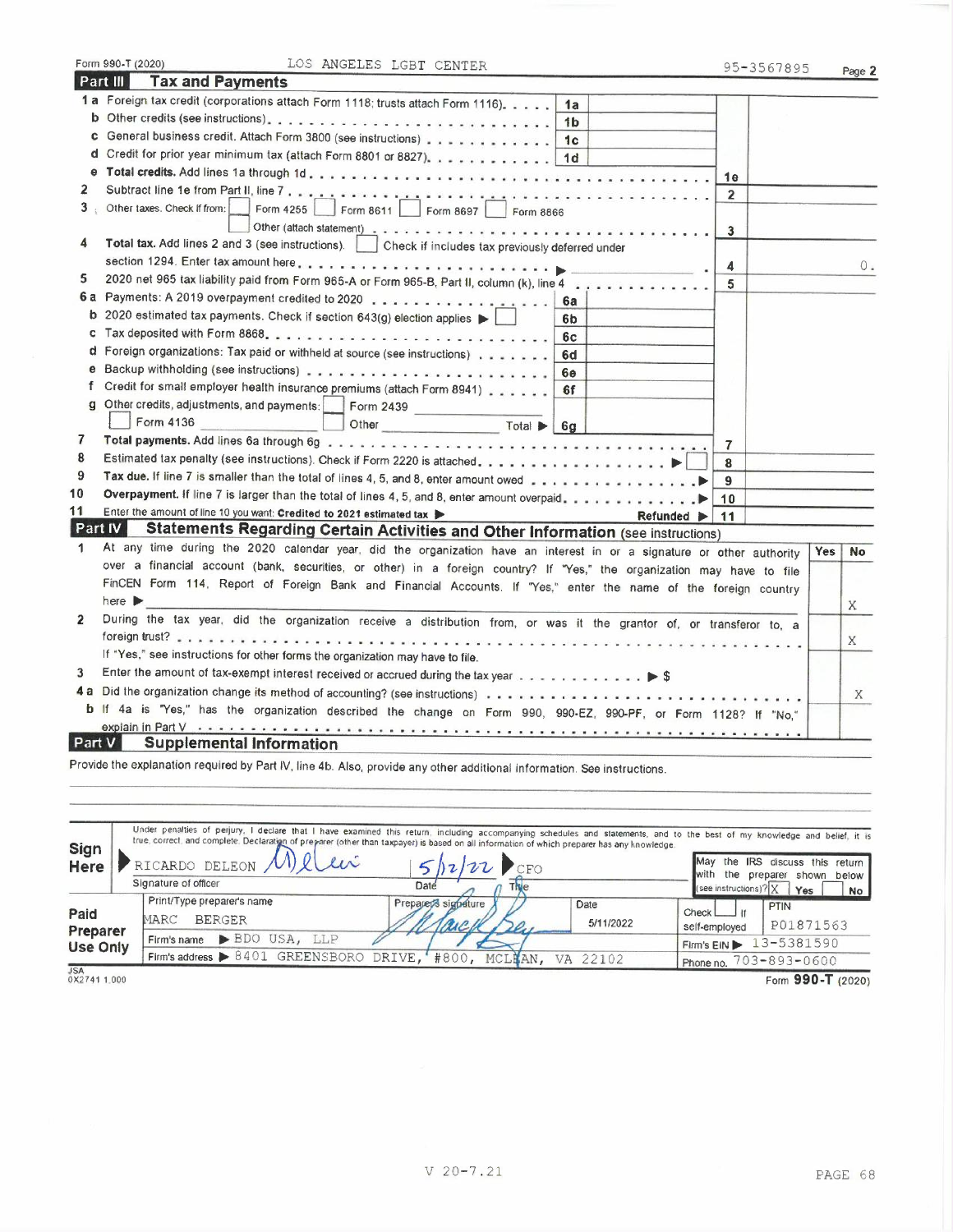## FEDERAL FOOTNOTES

### FORM 990-T CHARITABLE CONTRIBUTION CARRYFORWARD

| YEAR ENDED | AMOUNT GENERATED | AMOUNT UTILIZED | CARRYFORWARD |
|------------|------------------|-----------------|--------------|
| 6/30/2017  | 47,740           |                 | 47,740       |
| 6/30/2018  | 36,788           |                 | 36,788       |
| 6/30/2019  | 268,916          |                 | 268,916      |
| 6/30/2020  | 300,499          |                 | 300,499      |
| 6/30/2021  | 356,224          |                 | 356,224      |
| TOTAL:     |                  |                 | 1,047,144    |